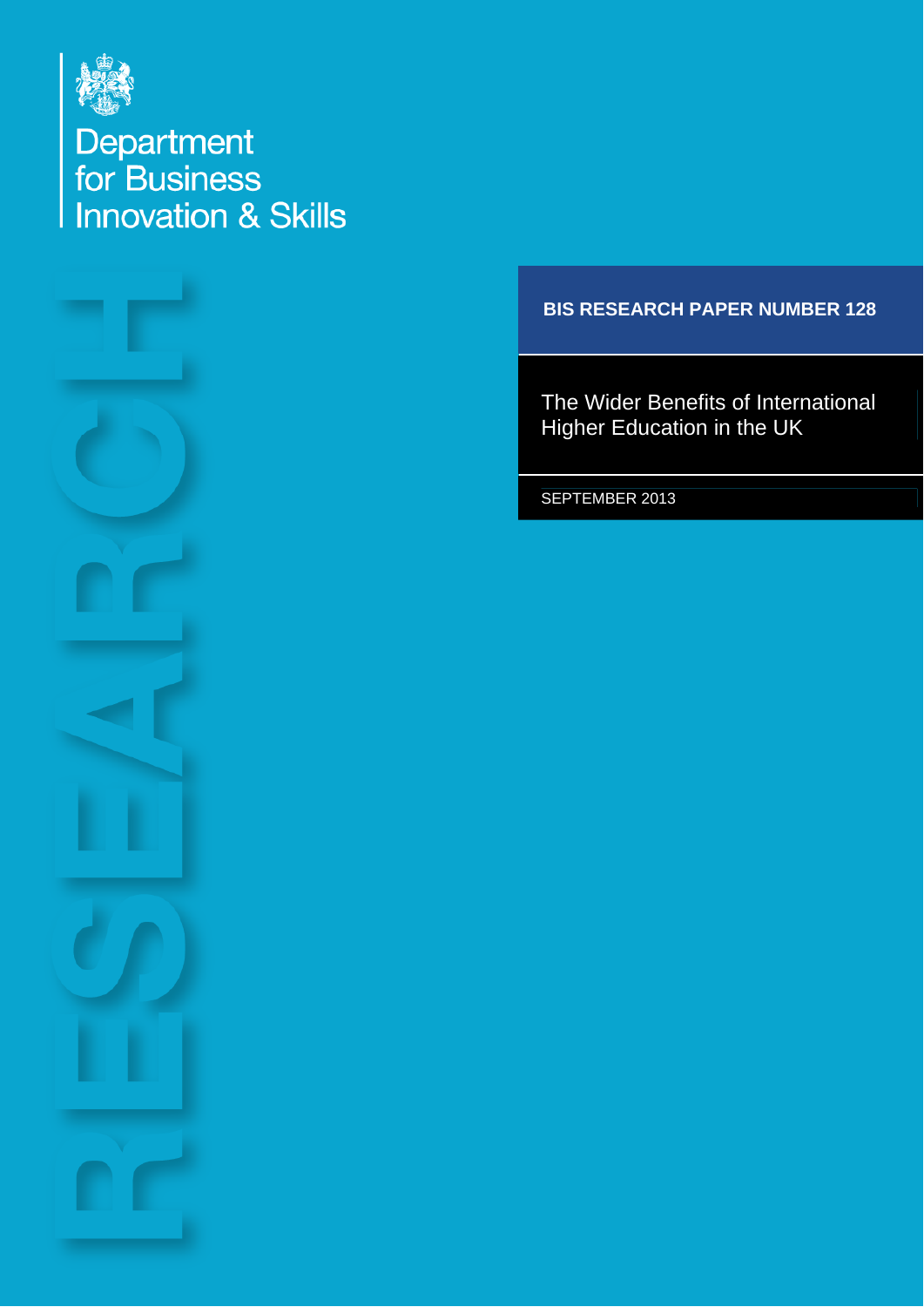

#### **Prepared by the Careers Research & Advisory Centre (CRAC) Ltd for the Department for Business, Innovation and Skills**

#### **About CRAC**

The Careers Research & Advisory Centre (CRAC) is a limited company established in 1964 and registered as a charity. We provide research, expertise and innovation to all those who support career development at all ages and across all sectors.

Our main business activities are:

- Provision of research, evaluation, consultancy and innovation relating to career development, with a focus on higher education and graduate employability;
- Leadership and co-development/co-delivery with the UK higher education sector of the national Vitae programme to enhance the personal, professional and career development of researchers within higher education;
- Sharing of information and best practice for careers advisers and others supporting career decision-making, including the national 'Decisions at 18' conference.

#### **Authors:**

Robin Mellors-Bourne, Christine Humphrey, Neil Kemp and Steve Woodfield

#### **Contact:**

[robin.mellors-bourne@crac.org.uk](mailto:robin.mellors-bourne@crac.org.uk) 

[www.crac.org.uk](http://www.crac.org.uk/) 

Sheraton House, Castle Park, Cambridge CB3 0AX

01223 460277

#### **Acknowledgements:**

The authors would like to thank the members of the Steering Group convened for this project, and especially Charles Ritchie, Eleanor Kilpatrick and Brian Johnson of the Department for Business, Innovation & Skills. The input of Louise Atkin of CRAC as Project Manager and Gill Wilson as an interviewer were also crucial to the success of the project. The views expressed in this report are those of the authors and do not necessarily reflect those of the Department for Business, Innovation and Skills.

Department for Business, Innovation and Skills 1 Victoria Street London SW1H 0ET [www.bis.gov.uk](http://www.bis.gov.uk/)

BIS Research Paper number 128 September 2013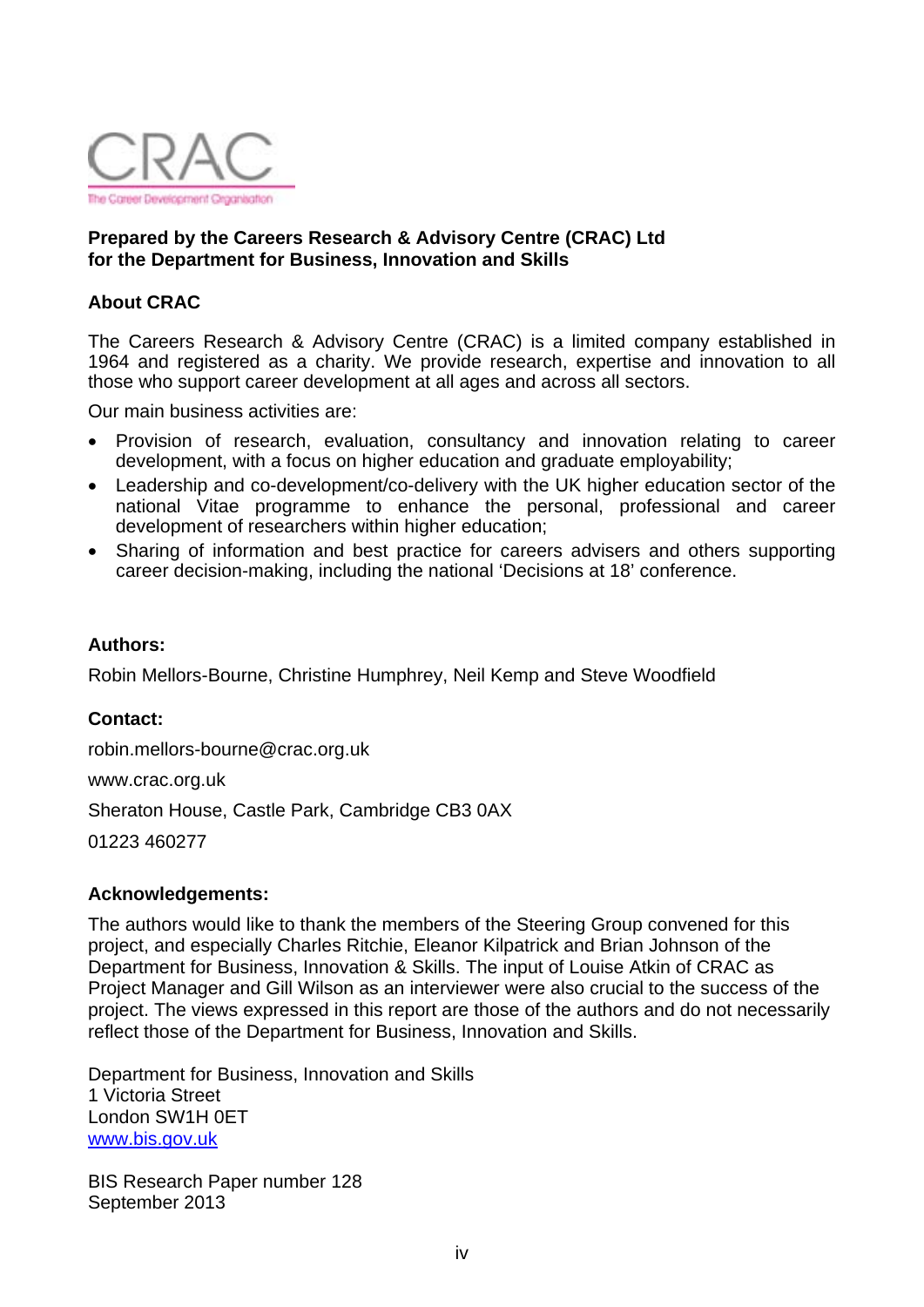## **Contents**

| 1.  |              |  |  |  |  |  |  |
|-----|--------------|--|--|--|--|--|--|
| 2.  |              |  |  |  |  |  |  |
| 2.1 |              |  |  |  |  |  |  |
| 2.2 |              |  |  |  |  |  |  |
| 2.3 |              |  |  |  |  |  |  |
| 2.4 |              |  |  |  |  |  |  |
| 2.5 |              |  |  |  |  |  |  |
|     | 2.5.1        |  |  |  |  |  |  |
|     | $\mathsf{V}$ |  |  |  |  |  |  |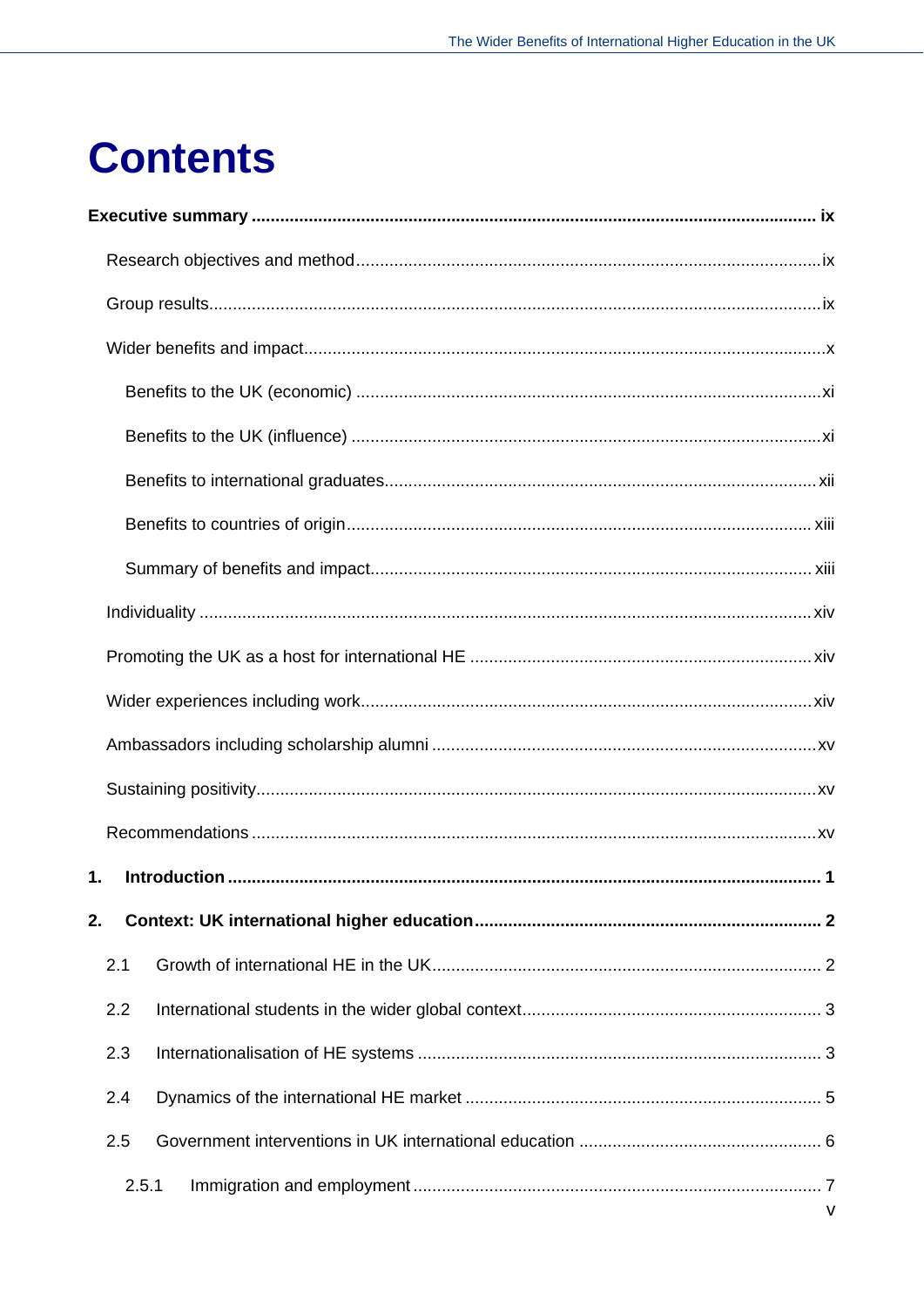|       | 2.6 |       |  |
|-------|-----|-------|--|
|       |     | 2.6.1 |  |
| 2.6.2 |     |       |  |
|       |     | 2.6.3 |  |
| 3.    |     |       |  |
|       | 3.1 |       |  |
|       | 3.2 |       |  |
|       |     | 3.2.1 |  |
|       | 3.3 |       |  |
|       |     | 3.3.1 |  |
| 4.    |     |       |  |
|       | 4.1 |       |  |
|       | 4.2 |       |  |
|       |     | 4.2.1 |  |
|       |     | 4.2.2 |  |
|       |     | 4.2.3 |  |
|       |     | 4.2.4 |  |
|       |     | 4.2.5 |  |
|       |     | 4.2.6 |  |
|       |     | 4.2.7 |  |
|       |     | 4.2.8 |  |
|       | 4.3 |       |  |
|       |     | 4.3.1 |  |
|       |     | 4.3.2 |  |
|       |     | 4.3.3 |  |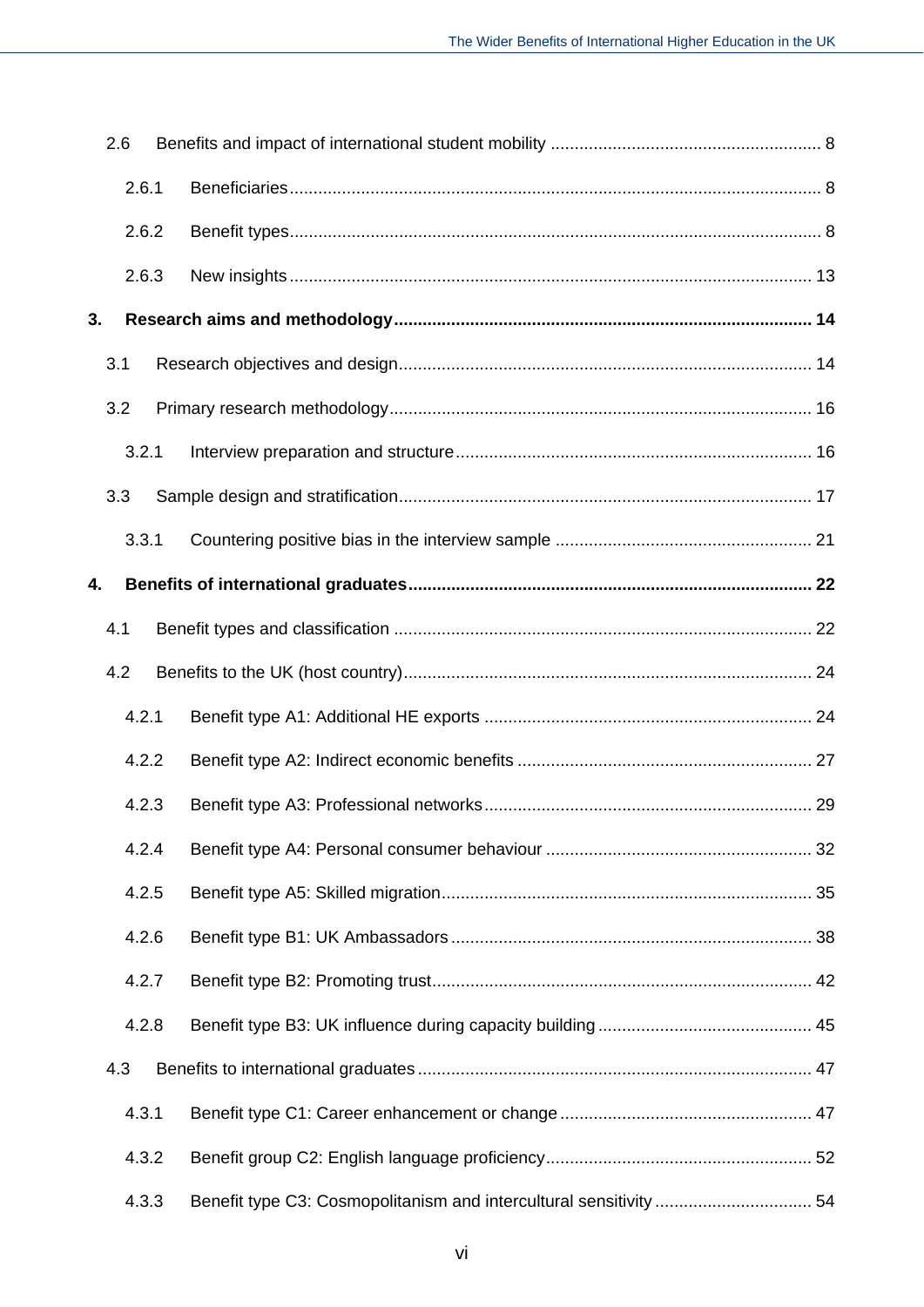|    | 4.3.4 |  |  |
|----|-------|--|--|
|    | 4.3.5 |  |  |
|    | 4.4   |  |  |
|    | 4.4.1 |  |  |
|    | 4.4.2 |  |  |
| 5. |       |  |  |
|    | 5.1   |  |  |
|    | 5.1.1 |  |  |
|    | 5.1.2 |  |  |
|    | 5.1.3 |  |  |
|    | 5.1.4 |  |  |
|    | 5.1.5 |  |  |
|    | 5.1.6 |  |  |
|    | 5.1.7 |  |  |
|    | 5.1.8 |  |  |
|    | 5.2   |  |  |
|    | 5.2.1 |  |  |
|    | 5.2.2 |  |  |
|    | 5.2.3 |  |  |
| 6. |       |  |  |
|    | 6.1   |  |  |
|    | 6.2   |  |  |
|    | 6.2.1 |  |  |
|    | 6.3   |  |  |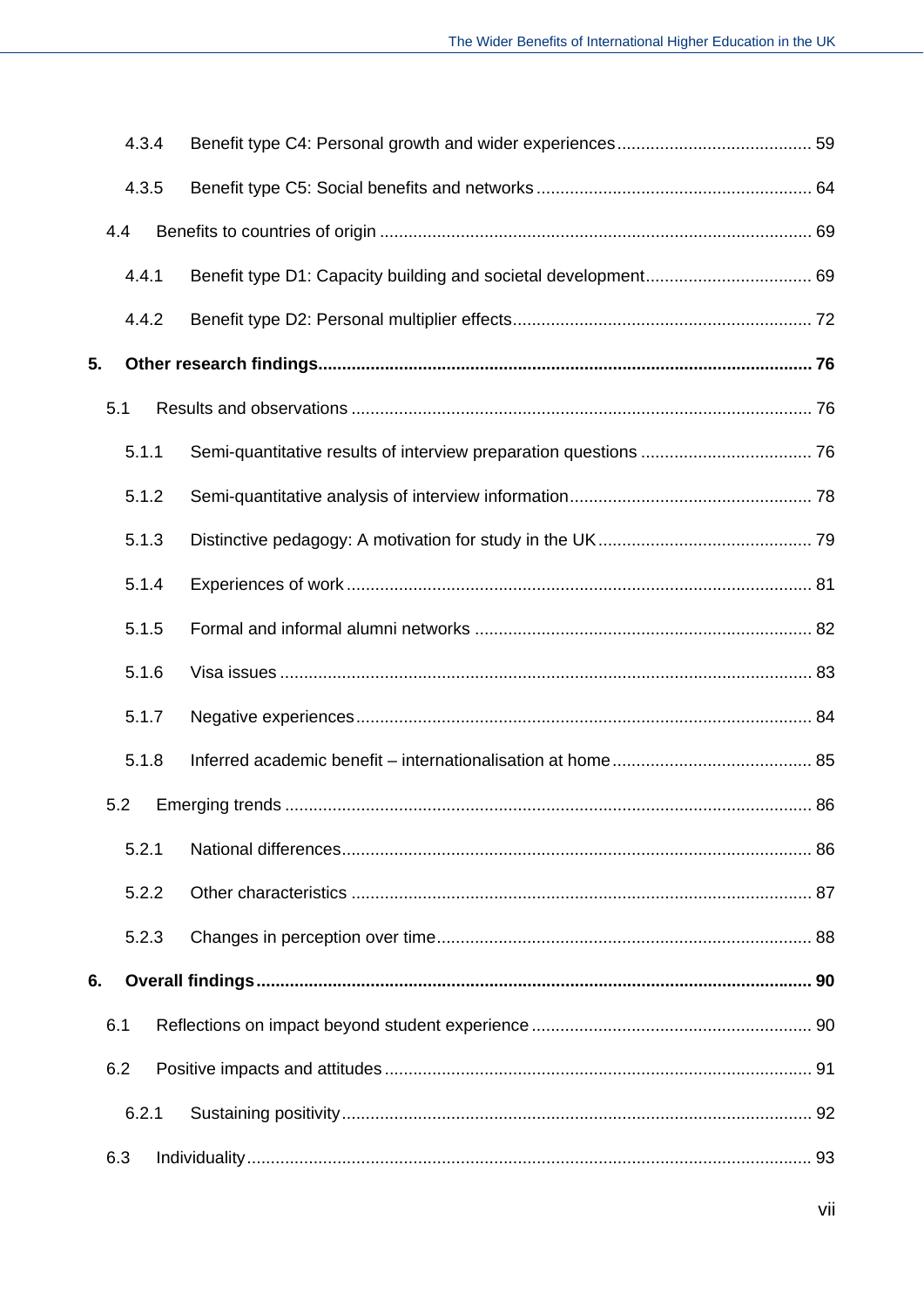|    | 6.4 |  |
|----|-----|--|
|    | 6.5 |  |
|    | 6.6 |  |
|    | 6.7 |  |
|    | 6.8 |  |
|    | 7.  |  |
|    | 7.1 |  |
| 8. |     |  |
|    |     |  |
|    |     |  |
|    |     |  |
|    |     |  |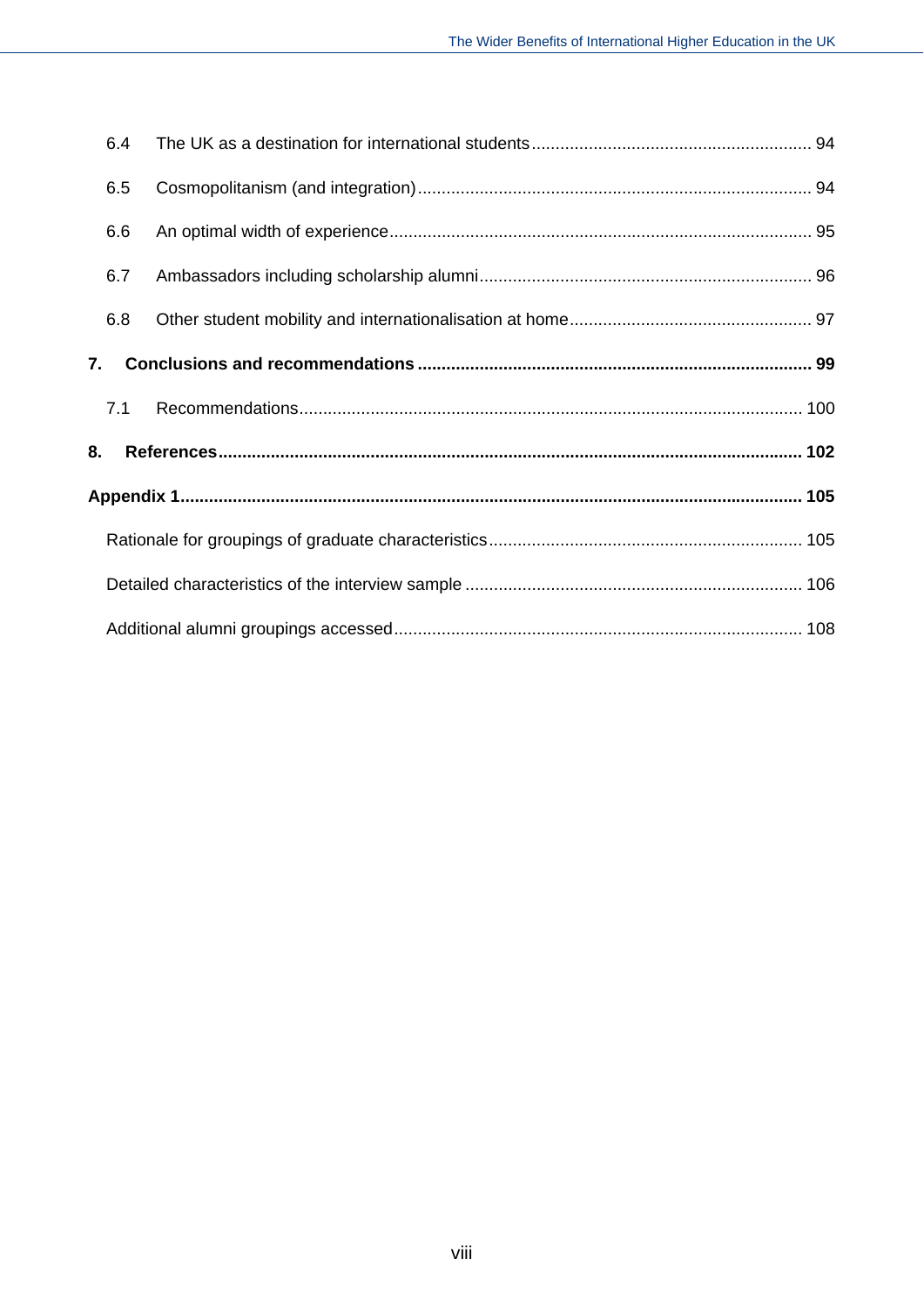## <span id="page-6-0"></span>**Executive summary**

## <span id="page-6-1"></span>**Research objectives and method**

The UK has a long tradition and worldwide reputation for being at the forefront of international higher education (HE), and is a top destination for internationally mobile students. The 435,000 international students in the UK in 2011/12 comprise a major part of UK HE provision with potentially large-scale impacts on the HE sector and the UK itself.

There is direct financial impact of international students on the host country through fee income and associated expenditure during study. The value of this 'education export' for the UK has been researched and for HE was estimated at about £8 billion for 2008/09 (Conlon et al., 2011). However, there has been much less investigation of the wider benefits of international HE study in the UK. The Department for Business, Innovation & Skills is undertaking work to understand the range and extent of that wider impact.

This study was commissioned to develop understanding of wider benefits to the graduates, their countries of origin and, especially, to the UK. The aim was to investigate and illustrate social, economic and political benefits, including 'soft power' impact. This was attempted through primary qualitative research with non-EU international graduates who studied in the UK, underpinned by a review of existing knowledge and literature. Hitherto, many studies of the UK's international HE have focused on current students and their perceptions of the study experience. Our study provides a new angle on study experiences and especially subsequent benefits and impact, through the lens of international alumni.

Interviews were carried out with non-EU international alumni who graduated from UK HE institutions in 2007 and 2008, re-contactable after participation in recent research (i-GO study, BIS, 2012), and others responding to targeted invitations through alumni networks including Chevening and Commonwealth scholars. The interview sample was designed to reflect the range of characteristics of international students in the UK, including country of origin, level and subject of study, HE institution type and location, current residency and occupation, and funding type. A total of 100 telephone and Skype interviews were carried out in February-March 2013, by a small team of 'expert' interviewers skilled in career conversations and international education, using a semi-structured interview basis.

The focus on non-EU international graduates was partly pragmatic, as there was access to the previous survey sample, and partly because less is known about their circumstances (they have not to date been included in HESA's Destinations of Leavers from Higher Education surveys). Non-EU students have also historically been a distinct group in relation to fee levels. For simplicity, the research was restricted to graduates who had physically studied in the UK (excluding transnational education students and other models of international HE which could be worthy of separate research).

## <span id="page-6-2"></span>**Group results**

<span id="page-6-3"></span>Collectively the alumni interviewed had extremely positive memories and perceptions of their experiences of HE and study period in the UK. Almost all perceived positive impacts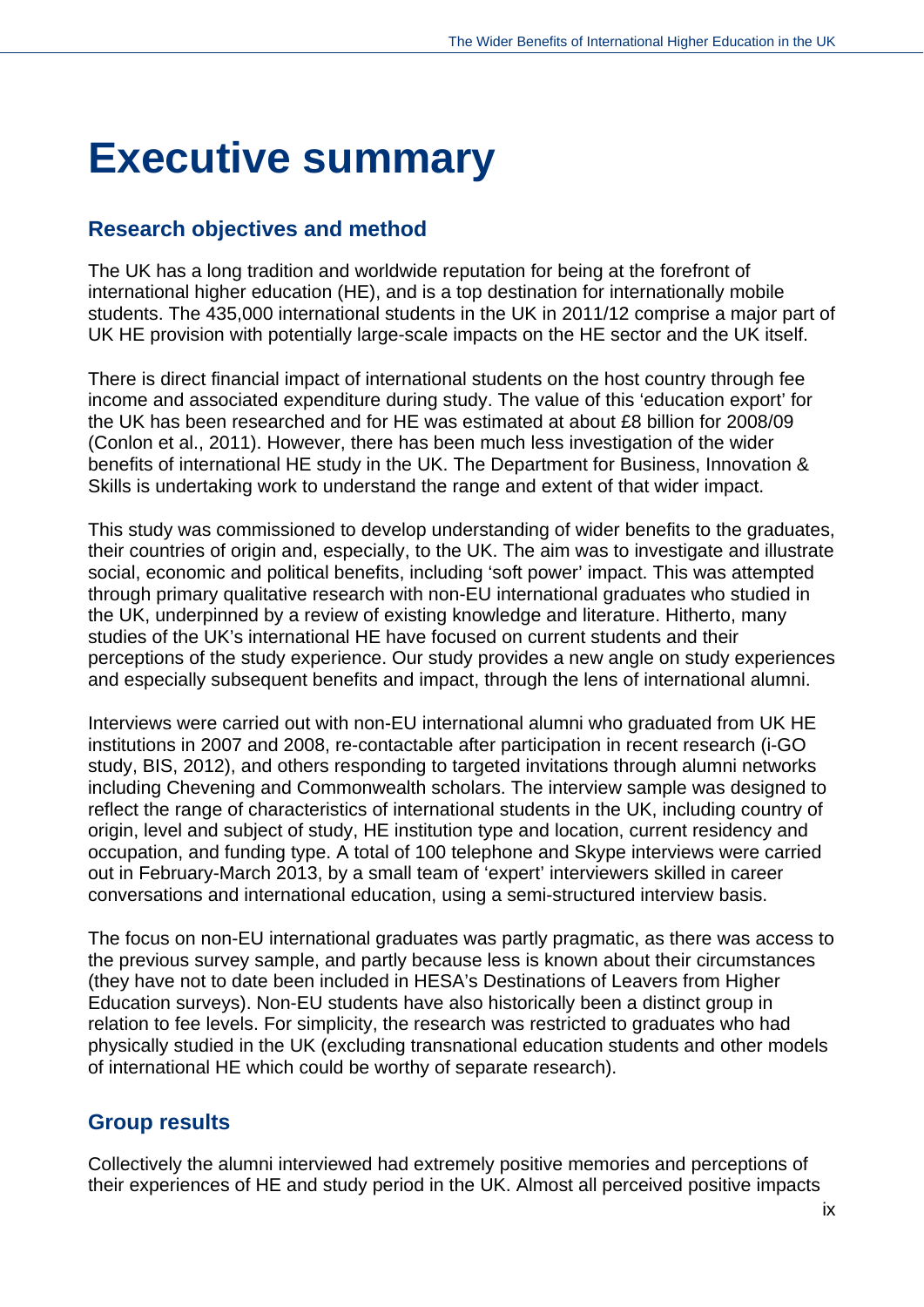of their HE experience within their career and wider life, 5-10 years after graduation, and would recommend a similar experience to others. To counter fears of positive bias within the sample (volunteers might dominantly be those with positive stories to tell), individuals known from prior information to have less positive and distinct negative views were included. The i-GO survey reported that around 95% of non-EU international graduates would recommend others to study in the UK and/or at their HE institution, similar to the proportion amongst our interviewees, suggesting that our sample was also broadly representative of attitudes and not biased towards positive stories.

Alumni had embarked on a wide variety of career trajectories and most reported good progress, although this was still early in career for most. Crucially, they were very satisfied with the contribution that studying HE in the UK had made to their career progression, either accelerating them in an established career direction or inspiring or enabling them to change direction. There was also strong expectation that further impact would ensue.

Interestingly, their attitudes were generally more positive now than they had been immediately after graduation. Some alumni who had previously held negative views, due to particular personal experiences in the UK, had subsequently come to view these differently and now reflected positively overall.

## <span id="page-7-0"></span>**Wider benefits and impact**

A wide variety of benefits were identified, which we classified at the highest level by beneficiary and then by type. Benefits for the UK as host country were sub-divided into 'economic' (excluding the direct financial benefit of fees and expenditure during study) and 'influence' sub-groups. The 'internationalisation' benefit on UK HE institutions and the student community from the presence of international students was excluded since this would have required wider research, but could be inferred.



**Figure A** Depiction of benefit types identified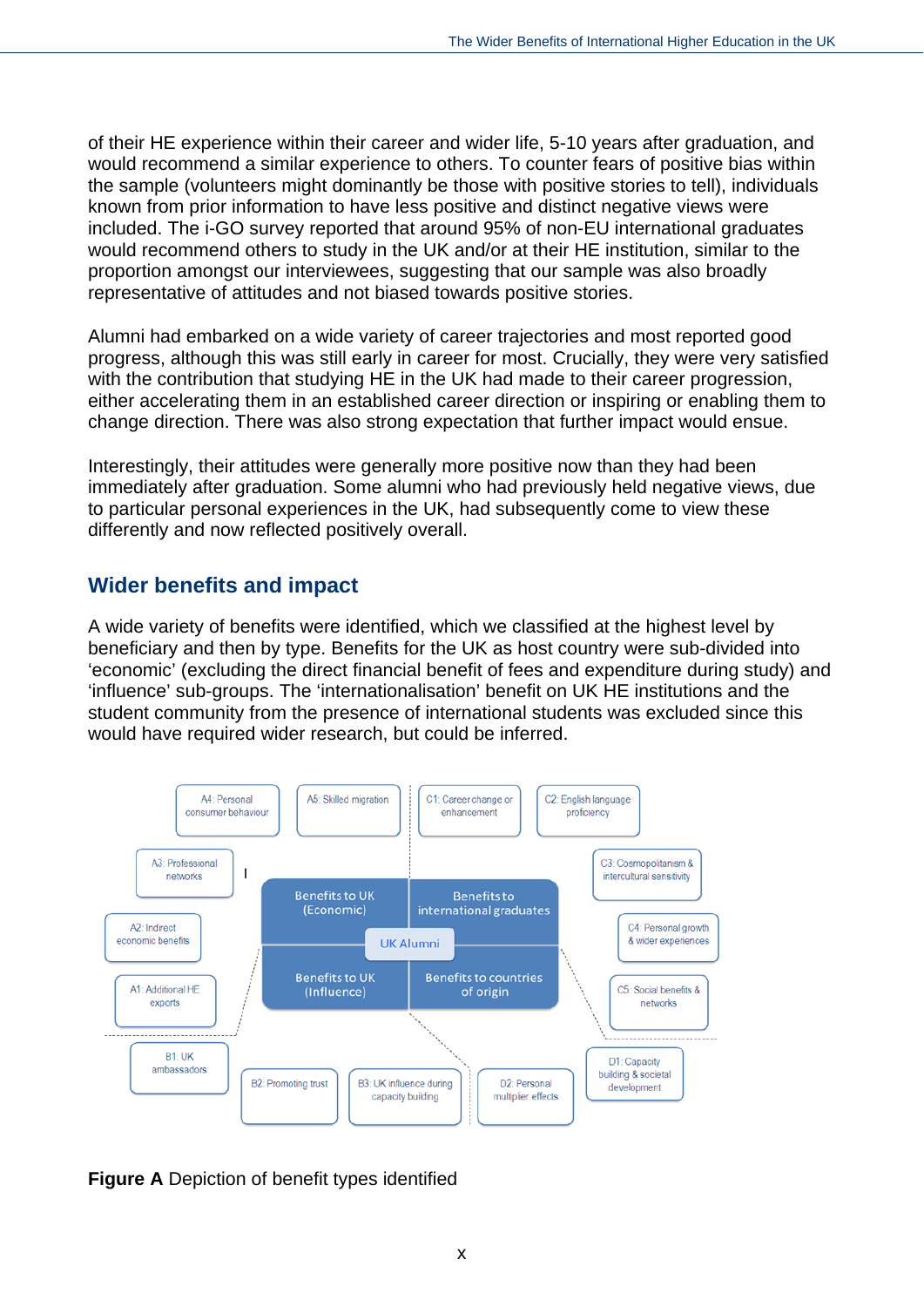The benefit typology in Figure A arose from the interview information, although there is some resonance with previous understanding of broad types of impact, particularly de Wit's rationales for international HE (de Wit, 2002).

Brief descriptions of the 15 benefit types identified follow. The report illustrates each of these types using testimony from the alumni including exemplar case studies of individual graduates. The boundaries between some types are somewhat subjective and indistinct, with considerable overlap.

#### <span id="page-8-0"></span>**Benefits to the UK (economic)**

**A1: Additional HE exports.** The great majority of alumni with a positive experience of their personal participation in UK HE had influenced or would recommend others to undertake a similar experience. The scale on which they had done so varied greatly with their circumstances and personality.

**A2: Indirect economic benefits.** These comprise a range of tangible business-tobusiness transactions benefiting the UK, other than additional education exports (type A1) or the personal consumer behaviour of the alumni (type A4), arising directly through the activity of the alumni since graduation. While a minority reported these types of transaction to date, their extent should grow as alumni progress to more influential positions.

**A3: Professional networks.** Almost all the alumni retain friends and contacts made while they were in the UK, now located worldwide including some in the UK. As potential professional networks these offer the possibility of future business transactions and collaborations of economic value to the UK. The extent to which alumni utilise these contacts for business is likely to increase as they progress to more senior positions.

**A4: Personal consumer behaviour.** Distinct trade benefits to the UK arise from alumni as purchasers or consumers of UK products and especially as travellers who return to the UK for leisure purposes. The value of the personal consumer behaviour of a single graduate may be limited, but multiplied across hundreds of thousands of alumni could collectively be substantial. Alumni with loyalty to UK brands may also influence the behaviour of others.

**A5: Skilled migration.** Some alumni were still in the UK when interviewed, of whom about half expected soon to return to their home country. Those few that hoped to remain in the UK permanently were either working in highly skilled occupations or, in a few cases, had married UK citizens. The proportions broadly reflected evidence that the dominant motivation was for study in the UK to lead to impact once they returned home.

### <span id="page-8-1"></span>**Benefits to the UK (influence)**

**B1: UK ambassadors.** Many alumni had formed very a positive understanding of the UK's culture and values. For some, this underpinned activity on return home to facilitate educational, cultural, developmental and business links and collaborations with the UK. They had become informal ambassadors for the UK, based on an emotional bond developed during their UK HE study. The impact of this will only increase as they become more influential in society, bringing potential support to UK economic, socio-cultural and political agendas.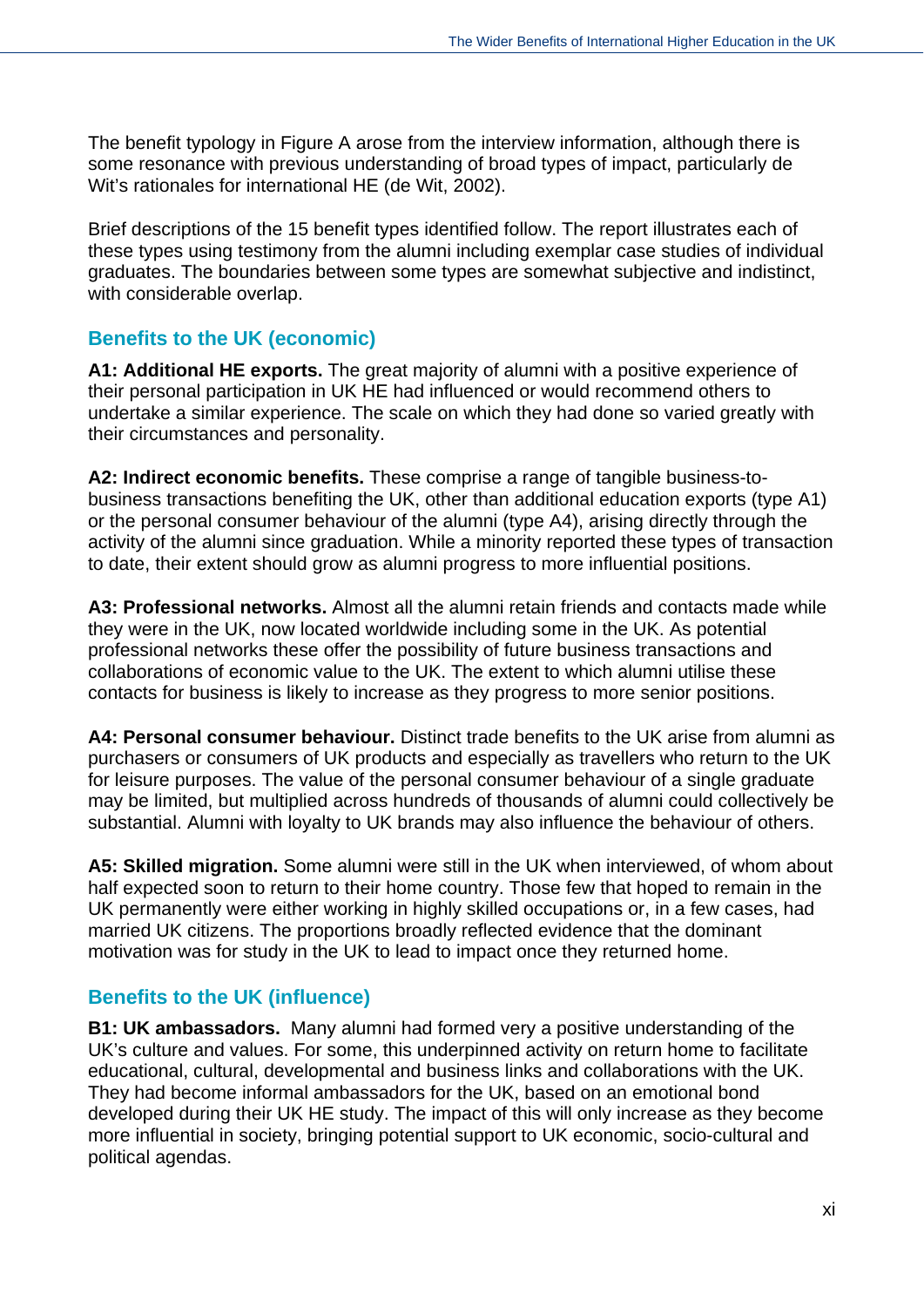**B2: Promoting trust.** One key perception held by international alumni of the UK is trust; in the UK as a nation, society, and its enterprises and individuals. Alumni promote trust in the UK, leading to perceptions of the UK as a desirable partner in potential trade, diplomatic or developmental relationships. The underlying basis for this benefit relates to issues of mutual understanding and soft power, but it also has potential in terms of national economic benefit.

**B3: UK influence during capacity building.** A proportion of alumni had returned home to work in capacity building or other societal development, taking with them embedded British values and ideas. These may be seeds for long-term development of different linkages and synergies with the UK. Chevening and Commonwealth scholarship alumni are expected to have positive impacts on their home countries, but other alumni were also contributing to national socio-economic development, including through education.

#### <span id="page-9-0"></span>**Benefits to international graduates**

**C1: Career enhancement or change.** The most common motivation for study in the UK was potential improved employment or career outcomes, and the advantages of income, status and influence that follow. Alumni cited many individual career-related benefits, either acceleration on an existing career trajectory or a change in career direction inspired or enabled by UK HE study. Several had perceived an enterprising 'can do' culture in the UK which helped prompt them to set up their own business at home.

**C2: English language proficiency.** Another main 'pull' factor for international students choosing the UK is the opportunity to study in English and improve English language skills. Irrespective of their course of study, many alumni whose first language was not English reported that their greater command of English language was an asset valued on return to their country and in their career.

**C3: Cosmopolitanism and intercultural sensitivity.** Amongst the most striking testimony from alumni was the impact of interaction with fellow students from all over the world. Very many reported increased sensitivity towards other cultural perspectives and an improved ability to understand and communicate with people from a wide range of national and social backgrounds. These are characteristics of global citizenship, which will help them to work and operate anywhere. The benefit arose through integration in a globally diverse student body, but was markedly less where they chose not to integrate or circumstances limited this. In a few cases there had been limited integration with UK students or society.

**C4: Personal growth and wider experiences.** Alumni reported other perceived personal and social development while in the UK, and beyond academic learning. An expected impact of international study is that students change and grow as individuals both through their on-campus activities and wider interactions with the host country society. Alumni obtained many such impacts through off-campus activities, including part-time work and volunteering, as well as growth in confidence as they overcame challenges inherent in overseas study and even certain personal hardships.

**C5: Social benefits and networks.** Almost all the alumni articulated social benefit through new friendships developed while they had been in the UK, with fellow students in the UK or elsewhere and also other contacts they had made. Many of these relationships had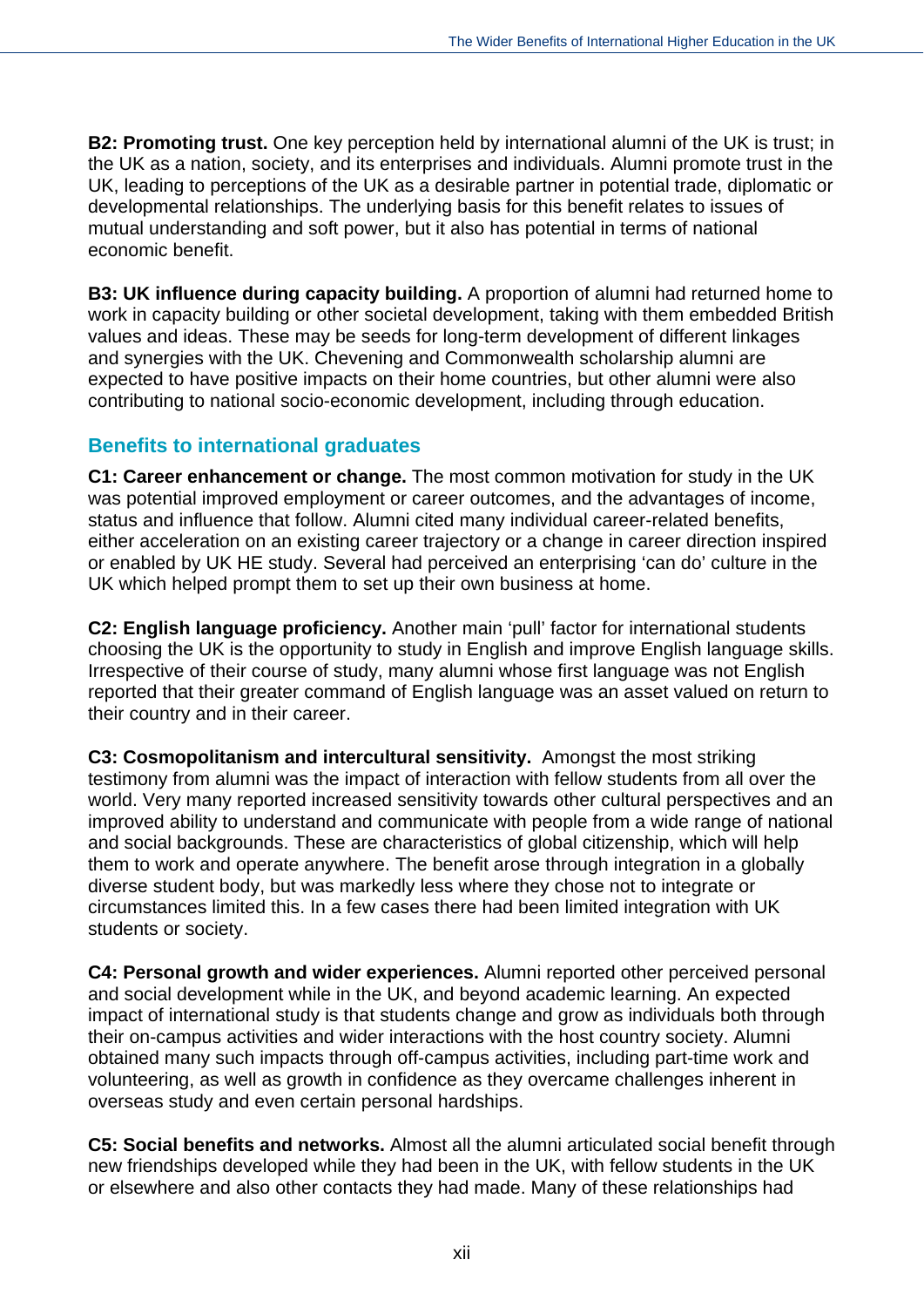sustained, providing alumni with a wide international network of social and professional contacts. Some will last a lifetime, including marriage/partnership. Much of the interaction within these networks is through social media such as Facebook.

#### <span id="page-10-0"></span>**Benefits to countries of origin**

**D1: Capacity building and societal development.** From the alumni interviews it was possible to infer impacts within countries of origin. These included impacts as a result of their professional activities, ranging from the direct labour market benefit of their up-skilling and acquisition of new skills, to broader impacts within societal or economic development and capacity building, or political impact. Some of these were directly related to new careers they embarked upon after UK HE. As the alumni progress to more senior career and societal positions, with embedded UK values and links, these impacts may grow considerably for the home nation.

**D2: Personal multiplier effects.** Beyond the impact through their professional activities, alumni could deliver other impact through certain multiplier effects. These could be smallscale, such as impact on children and family who had accompanied the graduate to the UK, or at a larger scale through the influence of the alumni where they chose to undertake work or volunteering in education or other social or political settings.

#### <span id="page-10-1"></span>**Summary of benefits and impact**

In summary, we identified tangible personal benefits for international graduates in relation to career progression and/or change, their position in society and especially their personal growth, not least the development of extensive networks of social, and potential future professional, contacts. As higher-performing and more highly skilled employees they introduce benefits to their employers and economies, in their home or chosen country. There they can bring impacts in education, capacity building and societal development, which will increase with time as they become more influential.

For the UK itself we identified:

- tangible economic benefits through additional trade with existing UK enterprises and new international collaborations, and the potential for far more through the global network of links existing between alumni and their contacts in the UK;
- existing active international collaborations in research and education, and the potential for more in future;
- continuing support for further HE exports as they personally recommend others to participate, as well as the allied home academic benefits of international HE;
- tangible personal purchasing power from the alumni's allegiance to British brands, including tourism to the UK, and from those they influence;
- enhanced perceptions of the UK, its people and culture, especially increased trust in the UK which supports cultural and political ties but also future economic benefits.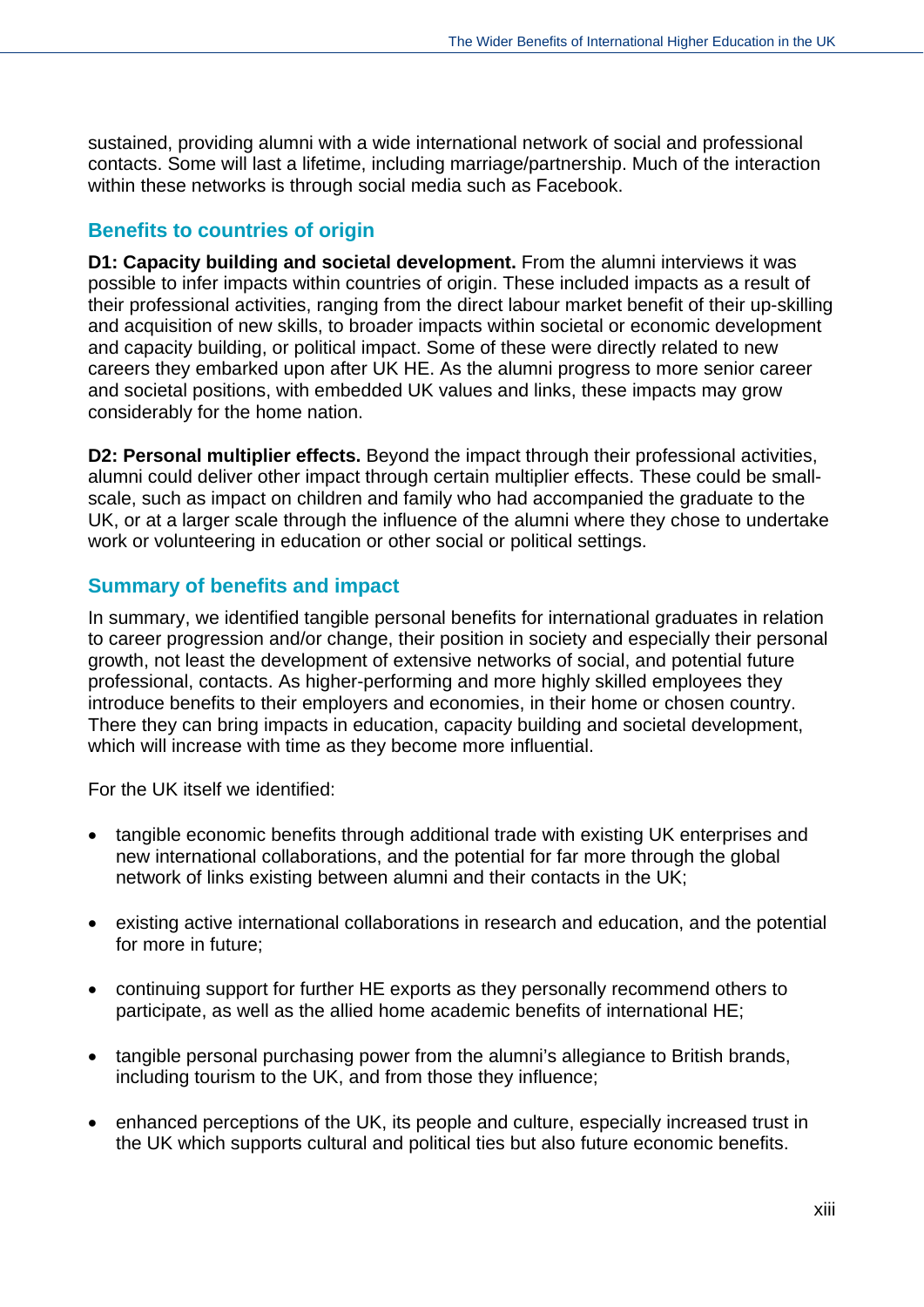### <span id="page-11-0"></span>**Individuality**

Few trends were identified based on nationality groups or other characteristics, and the absence of systematic variations was noteworthy (although the sample size was modest). For example, there was relatively little difference between the perceptions of impact amongst those who attended world-renowned research-intensive universities and those at HE institutions of other kinds. Although many of those who had studied in the UK for several years, for a first or research degree tended to have integrated more deeply through activity outside HE, many of those articulating the strongest benefits had studied for a 1-year Masters course.

The individual circumstances of alumni were major factors in the extent and range of benefits they perceived, as well as the secondary impact and influence they had on others. This individuality contextualised both perceptions of their experiences as students and of the subsequent benefits derived.

## <span id="page-11-1"></span>**Promoting the UK as a host for international HE**

Reflecting on their experiences and study impact, the almost unequivocal positivity of the alumni underpinned their recommendation of the UK as an HE destination to others. Their positive views were based partly on perceptions that their own motivations had been reasonably well founded: a distinctive pedagogy in which challenge, independent thought and critical thinking were invited; a safe and welcoming environment; and subsequent career enhancement impact for most. Many expressed admiration for the tolerance they witnessed in UK society, including the cosmopolitan nature of their HE student body. Collectively these factors instilled in the alumni strong bonds to the UK.

'Come to the UK and meet the world' could be a promotional strap line for UK HE, based on the intercultural sensitivity many alumni felt they had developed while in the UK, due to the global diversity of its international students. Some alumni felt transformed in learning to engage with others of different nationality or culture. While such benefits will not be unique to the UK in providing international HE, it may be that the impact is more acute than in competitor host countries due to the particular composition of UK student bodies.

### <span id="page-11-2"></span>**Wider experiences including work**

Some of the richest stories of personal development and impact came from those who had widened their activities off-campus while in the UK, in the form of volunteering, employment (including post-study) or other social or cultural activity. This enabled greater integration with a wider range of UK society than they met on campus. That integration developed deeper and better informed – positive – perceptions of the UK as a society, engendering trust. A few alumni reported rather narrow experiences during their stay in the UK, remaining largely within their nationality group or simply through shyness or reticence.

Alumni perceived that employment, during placements or part-time for subsistence during study but also post-study where allowed, had added greatly to the career enhancement benefit they had gained from HE study in the UK. There are perceptions that recent amendments to UK visa restrictions reduce such employment opportunities, limiting the potential for career enhancement impact and thus making the UK a less favourable HE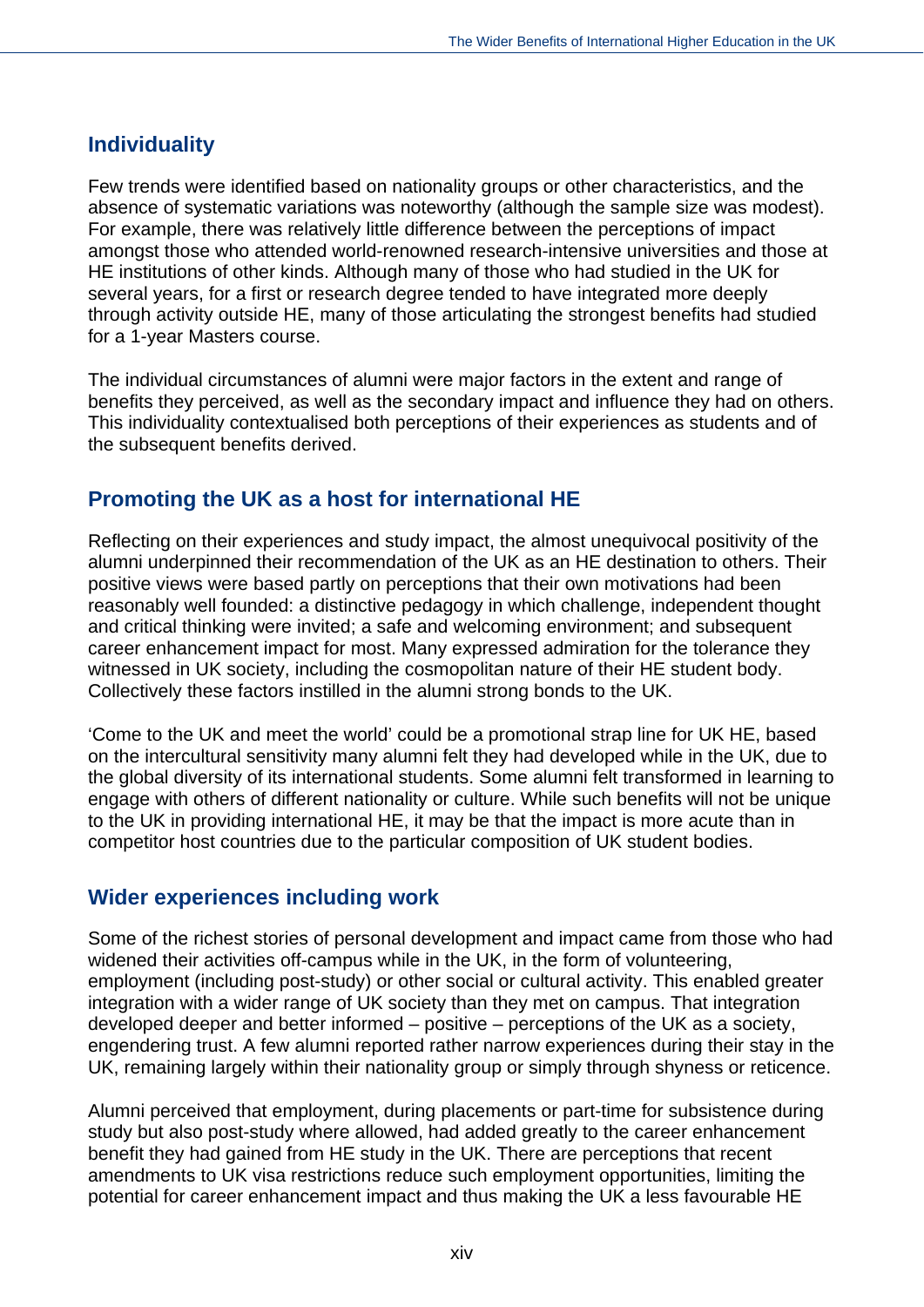destination. These have been prominent in the press and were high in the minds of a few alumni. Given that career-related motivations are uppermost for the vast majority of potential applicants, such perceptions could have negative effects, and can be amplified through the use of social media by negatively-minded alumni or commentators.

What was clear from the alumni interviewed was that the overwhelming majority studied in the UK with the long-term goal of making a success of their life in their own country. However, many felt the option to work in the UK for a period post-graduation would consolidate and maximise the impact of their HE study in terms of career enhancement.

## <span id="page-12-0"></span>**Ambassadors including scholarship alumni**

Personal stories from certain Chevening and Commonwealth scholarship alumni were prominent and amongst the most memorable. There was strong evidence that the aims of these schemes are being fulfilled by many of their alumni, and that the scholarships are appreciated and highly regarded. However, the 'emotional bond' with the UK articulated by alumni was not unique to those who had benefited from UK-funded scholarships. Similar emotional connections with the UK were also held by other alumni, at a wide range of institutions, as well as personal commitments to societal or capacity development at home.

The combination of factors underlying positive experiences of HE study in the UK engendered strong feelings of trust in the UK, its institutions and products. In conjunction with the influencing power of soft diplomacy, this creates support for the UK and its products, culture and language, resulting in brand loyalty for UK goods, travel to the UK and Europe as preferred tourist and holiday destinations, the promulgation of UK pedagogic style on return home, recommendations to family, friends and employees over whom alumni have influence to study or train in the UK, and in the choice of UK partners when national businesses and networks expand into international partnerships.

## <span id="page-12-1"></span>**Sustaining positivity**

The strikingly positive perceptions held raise interesting questions about what more might be done to build on these individual experiences and the warmth of feeling for the UK that international alumni exhibit. Over 2 million international alumni have graduated from UK universities in the last 10 years, and if trends continue there could be a further 3 million over the next decade. The vast majority return to their home countries or move elsewhere. While many UK universities have alumni associations operating internationally, alongside those of the main UK-funded scholarship schemes, most of the contact between alumni occurs informally.

## <span id="page-12-2"></span>**Recommendations**

A series of recommendations are made to Government, HE institutions and stakeholders, including:

 Clear and positive promotion of the opportunities allowable for post-study employment, and work experiences during HE study, would help to alleviate growing perceptions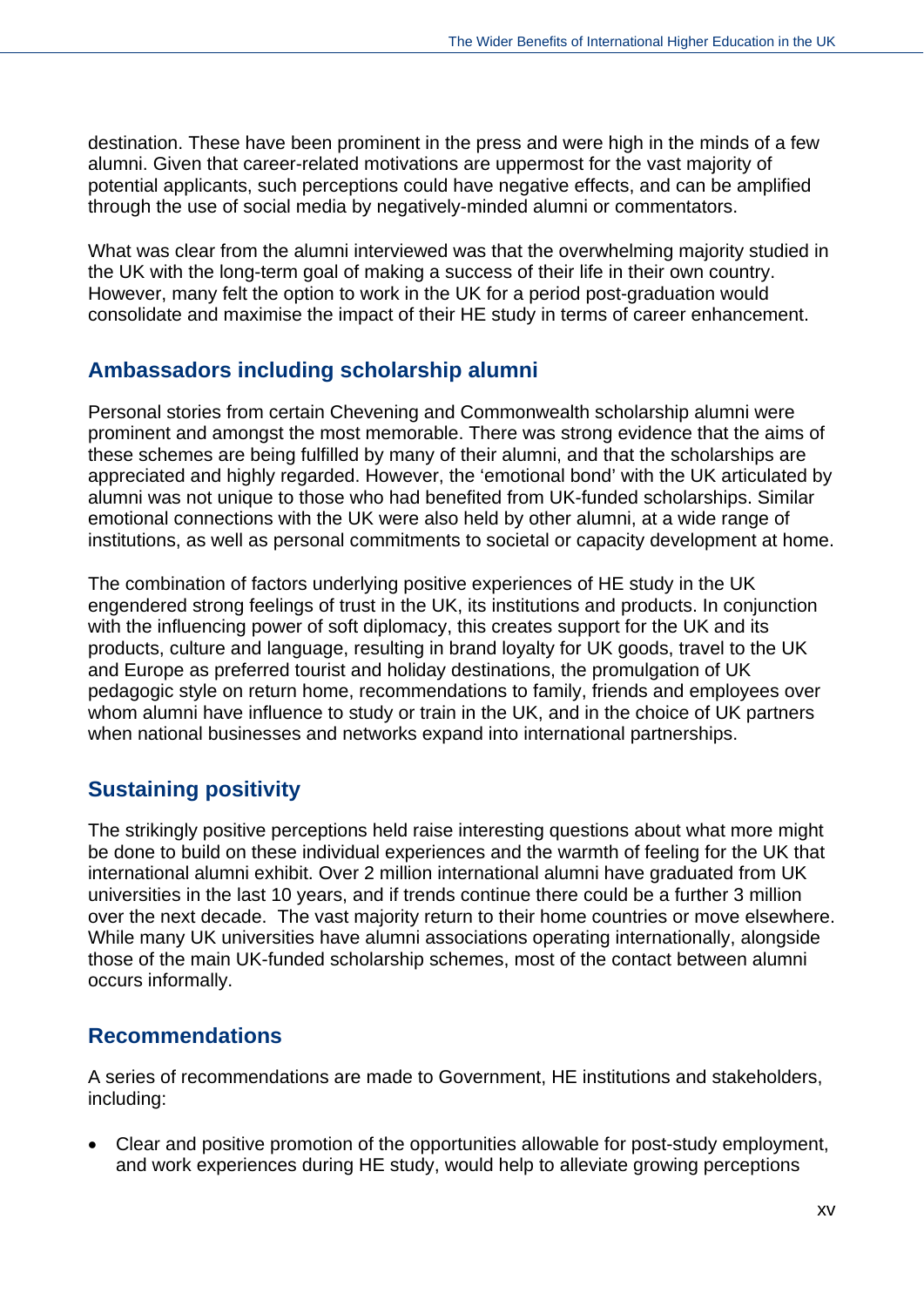that UK international HE provision may be less attractive due to recent changes in visa regulations or processes.

- UK HE's sheer cosmopolitanism can result in sub-optimal integration of international and home students. HE institutions should continue to review and continue to improve their support for international students so as to strike the right balance and optimise integration.
- As wider experiences off-campus deliver many benefits to international students, HE providers should support and promote these further to students to maximise their overall experience, and in turn foster their own positive reputations.
- Digital social network media are dominating communications between alumni worldwide, and may provide new opportunities for alumni offices to support their graduates in appropriate ways. Consideration of a 'national' network for alumni of UK HE could be worthwhile to enhance and reinforce positive reflections and memories.
- There is a growing 'army' of alumni as informal ambassadors for 'brand UK' and UK HE in particular, potentially increasing by hundreds of thousands annually, whose influence will increase in their home countries with time. HE providers and the wider HE sector should consider how this goodwill can best be utilised for optimal benefit, within the constraints of effective soft power.
- While there is a growing evidence base on international HE impact, future research tracking alumni further into their careers would be valuable to understand whether their positivity sustains and to what extent there is realisation of some anticipated longerterm impacts.
- As this study was restricted to the 'traditional' model of incoming international student mobility, extension to include the wider benefits of other models of international HE would provide a more complete picture. This would need to include transnational education (TNE) and other models; what is the impact when the student does not physically visit the UK?
- Given the unequivocal benefits perceived here from international student mobility, it could be useful to consider the extent and range of impacts on the UK of a strategy to increase UK student outward mobility, potentially to provide measures of the value of implementation of that strategy.

*"It changes everything"* 

Nigerian alumnus I80, Development Studies, Reading University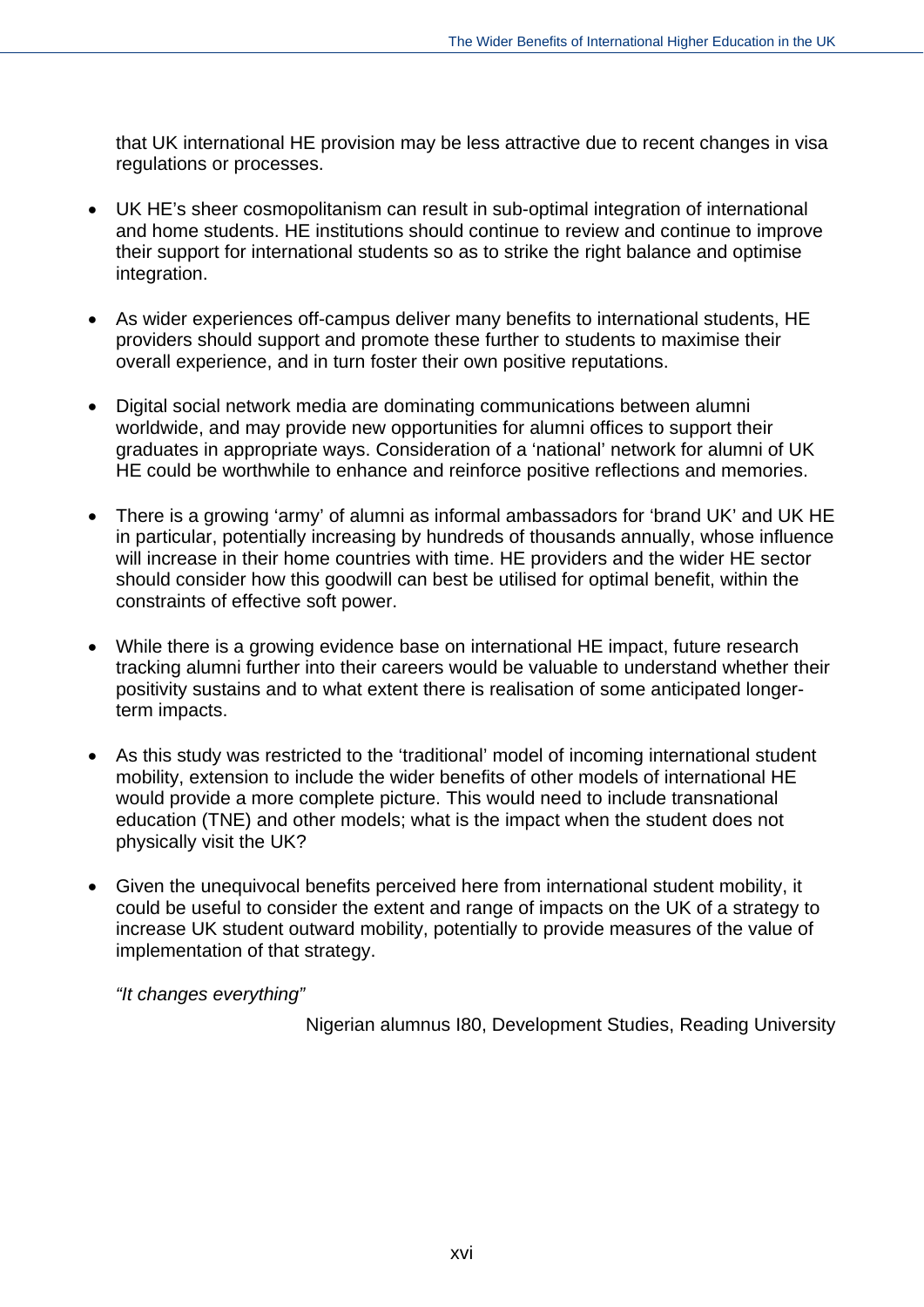# <span id="page-14-0"></span>**1. Introduction**

The UK has a long tradition and tremendous reputation for being at the forefront of international higher education. The wide range of opportunities to undertake study and research in UK universities have always been attractive to international students, and many have returned to their home countries as UK alumni to achieve successful careers and highly prestigious positions, for example as Presidents, leaders of business and industry, designers and artists, writers, researchers, Nobel Laureates or social reformers.

Fifty years ago the number of international students in UK universities was relatively modest (just over 20,000 full-time students, according to the 1963 Robbins Report), mostly either from very wealthy families or scholarship recipients. However, in 2011/12 there were 435,235 international students studying at UK universities and other higher education institutions (HEIs), according to latest data (HESA, 2012). Many will likely progress during their careers to become high achievers and some will be just as successful as their illustrious UK alumni predecessors. It is a given that higher education should make a positive difference to the student's knowledge, abilities and confidence, and also to the wider society in which they live. All international higher education should additionally allow the student to grow and develop in terms of intercultural awareness and self-knowledge.

Given the large absolute numbers now involved, provision of international higher education has become a significant economic activity for the higher education (HE) sector and for the UK as a whole (Conlon et al., 2011). There are potentially other substantial benefits to the UK, not least from the increasing scale and reach of the international networks that now comprise UK alumni (Miller, 2013). Understanding these benefits, as well as the benefits that the alumni themselves obtain from their UK HE experience, so as to value and nurture that potential goodwill, is in the national interest.

Such understanding will inform the HE sector and HE providers' support both for current international students and also for alumni to sustain their interest in the UK. Given that 'word of mouth' is an extremely important influence amongst students and others considering future study destinations (Mazzarol & Soutar, 2002), how might the goodwill of UK alumni be best leveraged also to support future UK provision of international HE?

This report offers evidence, chiefly based on the perceptions and attitudes of international alumni, for the wider benefits that arise from international higher education in the UK – benefits for the UK, for the alumni themselves and for the societies in which they now work and live. It focuses primarily on benefits beyond the direct financial benefit of fees paid and associated income ('education exports'), and provides new insights through the eyes and experiences of alumni.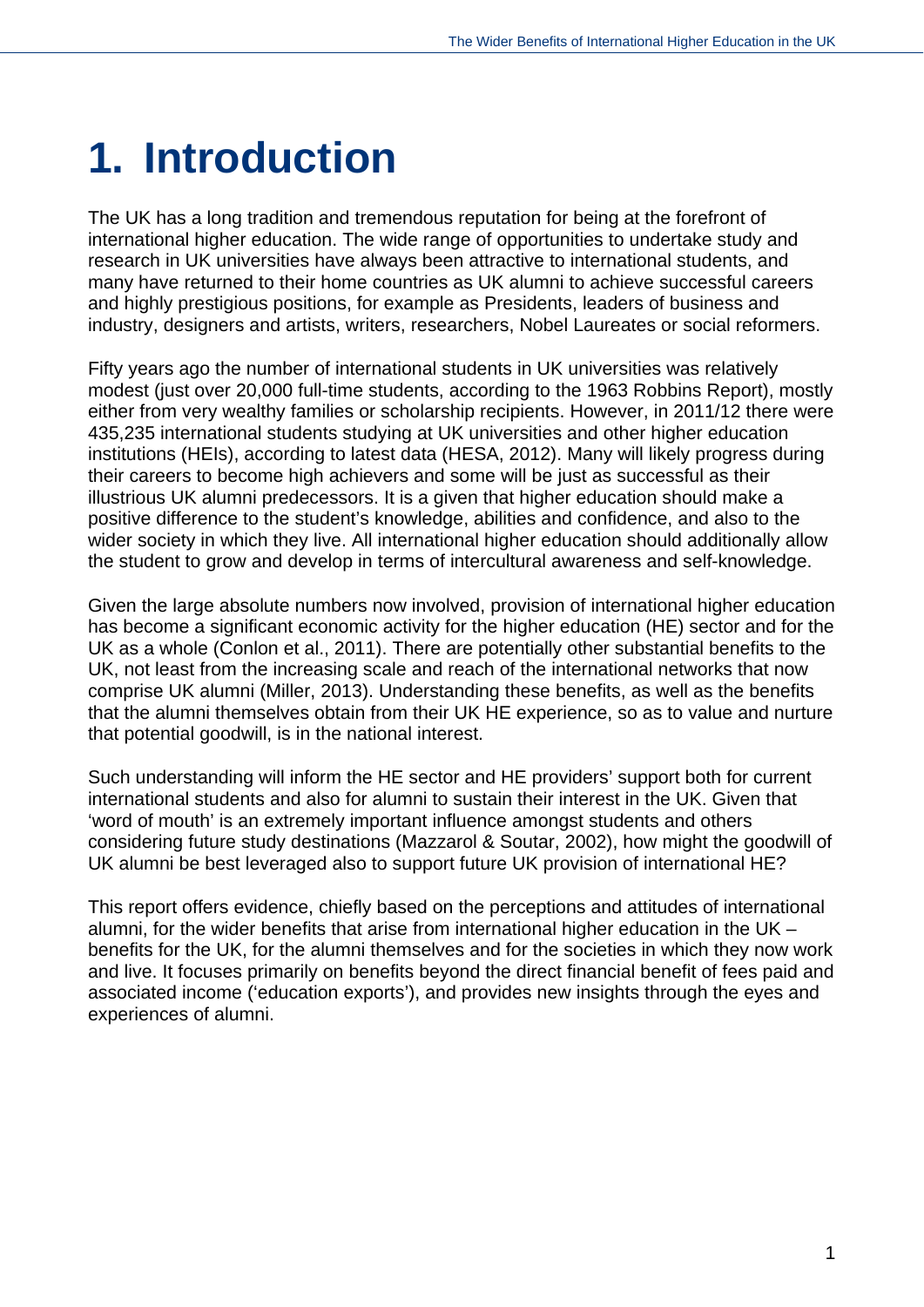# <span id="page-15-0"></span>**2. Context: UK international higher education**

## <span id="page-15-1"></span>**2.1 Growth of international HE in the UK**

The existence of a non-UK contingent among the domestic university population is far from new, as the UK's medieval universities taught a multinational student cohort and such student 'visitors' have been a part of universities' development and expansion ever since.

Since the end of World War II, when UK universities hosted about 6,000 non-UK students, there has been spectacular growth in the number and proportion of international students within the UK HE system. There was continued growth through the three decades following WWII (with 34,000 in 1973, and 88,000 in 1979), reflecting a belief in and increasing understanding of the soft diplomacy associated with subsidised higher education for non-UK students, which held until the constrained public sector finances of the 1970s intervened.

In response to a perceived need for more places to be made available to home students, as well as the national financial backdrop of the 1970s which raised doubts as to whether subsidised fees for non-UK citizens was still a valid and sustainable policy, higher 'fullcost' fees were introduced in 1981 for non-UK (subsequently non-EU) students. This was also consistent with the free market ideology that was driven across the economy at that time. Predictably, the numbers of non-UK students declined and it progressively became clear to the HE sector and universities that instead of selecting international students they had to recruit them, and that such recruitment required marketing. The British Council, working with (then) DfES and HE sector representatives, subsequently developed the concept of marketing British tertiary education as a discrete product (an 'education export'); this also led to establishing the Education UK brand.

During the 1980s the government began to increase targeted support for overseas students, providing a number of scholarships (including Chevening) which were aimed at selected groups of international applicants, to foster soft diplomacy and reinforce UK overseas development assistance priorities. Between 1984 and 2011/12 (the last year for which there is currently published enrolment data by HESA) there were increases in international student enrolments across all UK university mission groups (Figure 1).

Currently, the UK's HE system is a destination of choice for international students globally, with 435,235 international students enrolled in UK HE institutions in 2011/12, Of these, 132,550 were from (non-UK) EU countries and 302,680 non-EU countries. They made up 13% of first-degree undergraduates, 46% of all taught postgraduates and 41% of all research postgraduates in UK HE institutions in that year, with non-UK students comprising almost 12% of the UK's total student population (HESA, 2012). These data exclude international students in private HE institutions and some colleges, and shorterterm exchange students, so the full total is higher still.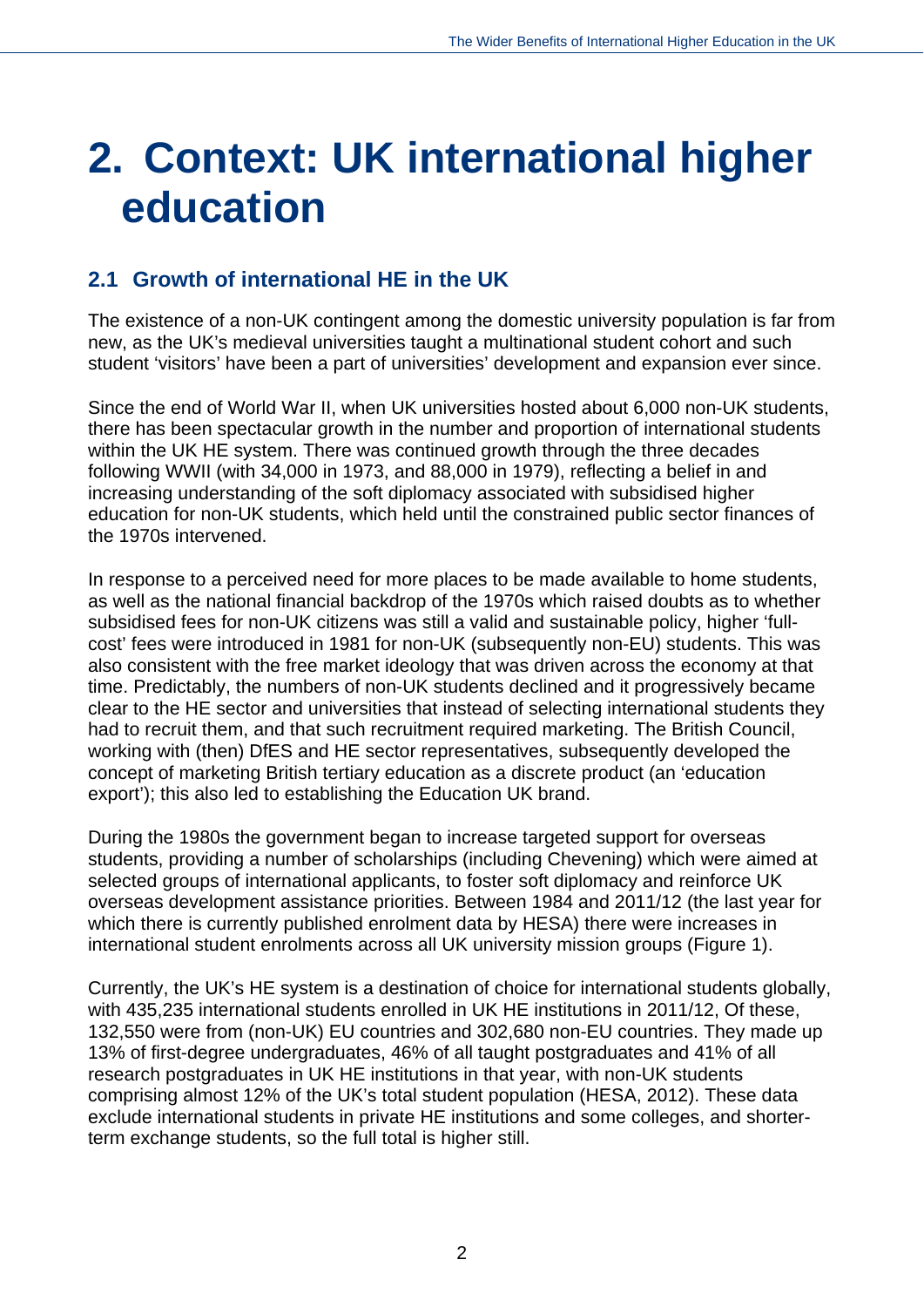

**Figure 1** Illustrative trend in total international student enrolments in UK HE

## <span id="page-16-0"></span>**2.2 International students in the wider global context**

International student mobility (ISM) is a core element of international higher education (IHE). It is the most well-established and visible aspect of the 'internationalisation' of higher education since it involves the physical movement of increasingly large numbers of people across national borders for the purpose of study. The growth in enrolment of international students to UK universities must be seen in this wider global perspective. According to UNESCO data, at least 3.6 million students in 2010 were enrolled in tertiary education abroad, up from around 2 million in 2000. This represents around 2% of the total number of students enrolled in higher education globally (OECD, 2012).

There is currently high growth in domestic HE enrolments around the world, as more countries strive to meet the demand for places from growing numbers of their young people exiting secondary education. That expansion may well, in turn, lead to further increases in global student mobility. The British Council report 'The Shape of Things to Come' predicts growth at least until 2020 (British Council & Oxford Economics, 2012). Even as lower and middle-income countries increase their own local provision of higher education places, overall international student mobility seems unlikely to decline.

## <span id="page-16-1"></span>**2.3 Internationalisation of HE systems**

Over recent years increasing numbers of countries and their HE institutions have sought to 'internationalise', responding to pressures of globalisation, the need to achieve competitive advantage in the international knowledge economy and to enhance international strategic positioning. Internationalisation has many facets that include international student and staff mobility, partnerships and collaboration in research and teaching and the internationalisation of curricula.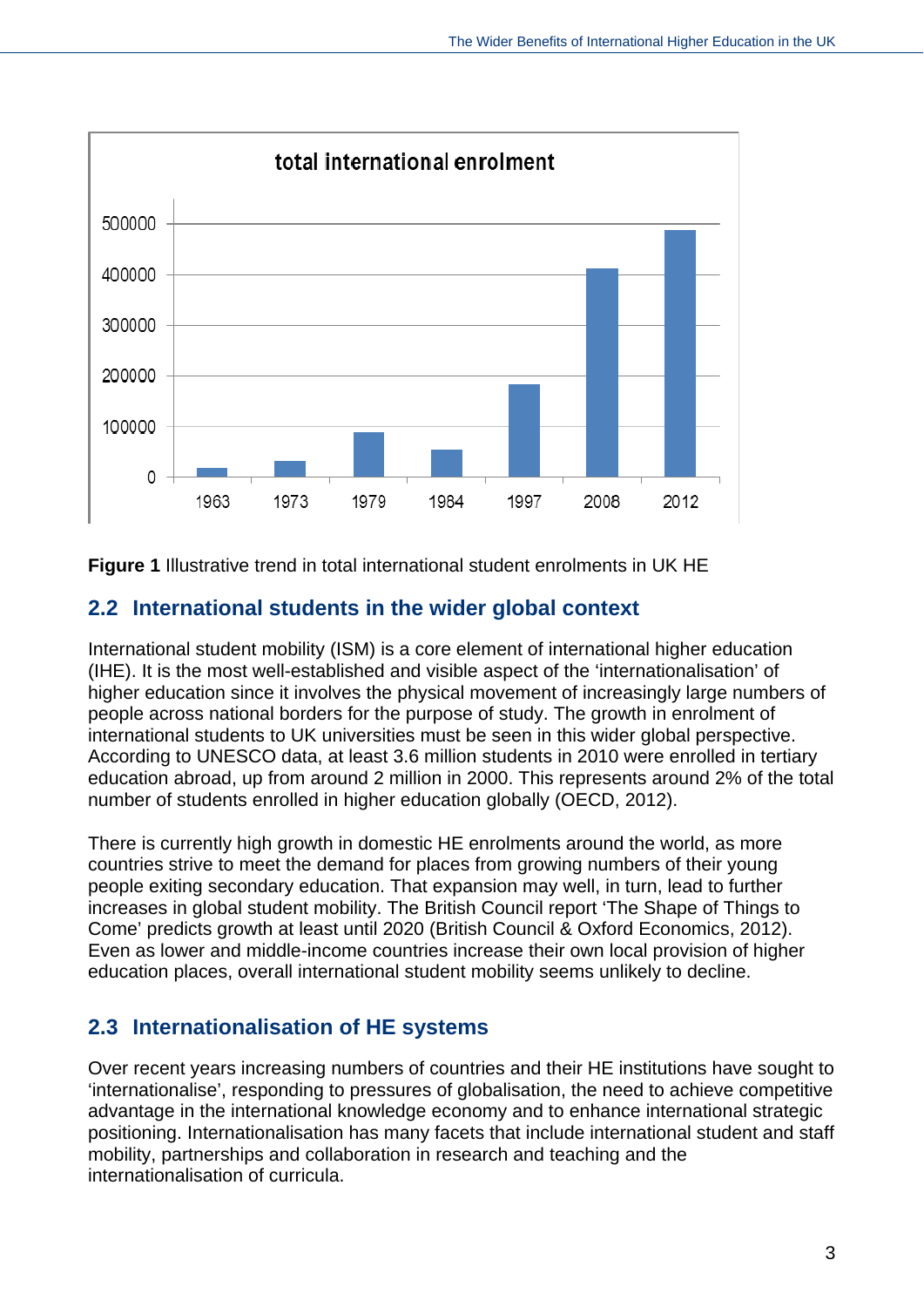This can be perceived as an evolution from international student recruitment to a more holistic interpretation, enhancing student experiences, international development and international pedagogy, and can involve many inter-related activities (Table 1).

| <b>Internationalisation at home</b> |                                                                                   |                  | <b>Internationalisation abroad</b>                                  |  |  |  |
|-------------------------------------|-----------------------------------------------------------------------------------|------------------|---------------------------------------------------------------------|--|--|--|
| $\Box$                              | Attracting international students - both                                          | $\Box$           | Encouraging domestic students to study                              |  |  |  |
|                                     | for full programmes and short<br>exchanges                                        | $\Box$           | internationally                                                     |  |  |  |
| $\Box$                              | Internationalising curricular and                                                 |                  | Supporting work experience placements<br>internationally            |  |  |  |
|                                     | teaching materials                                                                | $\Box$           | Growing international research links                                |  |  |  |
| α                                   | Providing foreign language                                                        | $\Box$           | Encouraging staff to work internationally:                          |  |  |  |
|                                     | programmes                                                                        |                  | both for teaching and research                                      |  |  |  |
| $\Box$                              | Providing specific country and regional                                           | $\Box$           | Consultancy for international projects                              |  |  |  |
|                                     | programmes                                                                        | $\Box$           | TNE - delivery of courses and                                       |  |  |  |
| $\Box$                              | Recruitment and exchanges of                                                      |                  | programmes internationally:                                         |  |  |  |
|                                     | international academic and research                                               | α                | Partnership arrangements                                            |  |  |  |
| $\Box$                              | staff                                                                             | $\Box$           | Accreditation of partnership programmes                             |  |  |  |
|                                     | Growing joint teaching programmes -<br>including for split/joint degrees or other | $\Box$<br>$\Box$ | Joint/split degree offerings.<br>Establishment of offshore campuses |  |  |  |
|                                     | accreditation arrangements                                                        | α                | Specialist research centres abroad                                  |  |  |  |
| $\Box$                              | Growing international cooperation in                                              | $\Box$           | International development agenda -                                  |  |  |  |
|                                     | research                                                                          |                  | capacity building or technical assistance                           |  |  |  |
| $\Box$                              | Encouraging international activities on                                           |                  | projects                                                            |  |  |  |
|                                     | campus                                                                            | $\Box$           | International volunteering and not for                              |  |  |  |
| $\Box$                              | Hosting international events and                                                  |                  | profit activities                                                   |  |  |  |
|                                     | conferences                                                                       |                  |                                                                     |  |  |  |
| $\Box$                              | Promoting international work                                                      |                  |                                                                     |  |  |  |
|                                     | opportunities for students - including                                            |                  |                                                                     |  |  |  |
|                                     | not for profit                                                                    |                  |                                                                     |  |  |  |
| $\Box$                              | Internationalisation of institutional                                             |                  |                                                                     |  |  |  |
|                                     | governance and management                                                         |                  |                                                                     |  |  |  |

**Table 1**: Summary of key internationalisation activities for higher education institutions (adapted by the authors from Fielden, 2007)

However, amongst these activities, the international mobility of students and the competitive activity to recruit them probably remains the most visible, researched and reviewed aspect of international HE. While many universities around the world have sought to grow internationalisation strategies, UK universities have been particularly successful. The global reputation of UK universities is the envy of most other countries, achieved for a variety of reasons including their continuing drive to internationalise. One key and growing area within international higher education is Transnational Education (TNE). It is thought that TNE will inevitably expand over the next few decades (British Council, 2013a), driven by both supply-side considerations (more new programmes on offer, more varied modes of delivery) and student demand. The total number of students enrolled on UK TNE programmes delivered internationally was estimated to be 571,000 in 2011/12, 13% higher than in the previous year (HESA, 2012).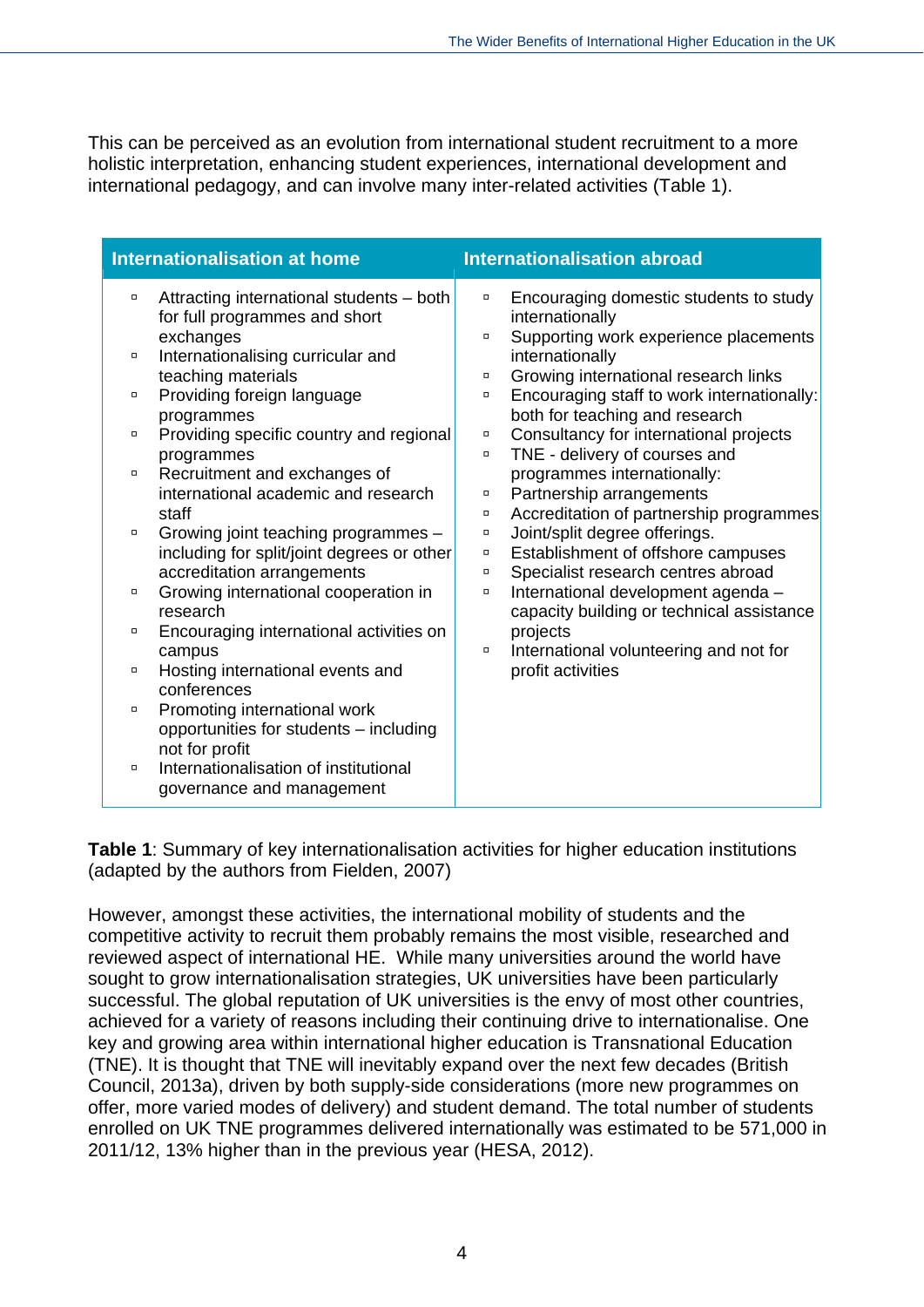Improvements in on-line degree courses, in terms of content, availability and means of delivery, could also impact greatly on the international higher education market, and in ways that are still difficult to predict. For example, the current tremendous surge in the development of massive open online courses (MOOCs) was hardly foreseen a few years ago, even though their impact in terms of completed HE qualifications currently remains modest and they may in the end act as a 'taster' for more traditional learning models.

## <span id="page-18-0"></span>**2.4 Dynamics of the international HE market**

Understanding the evolving dynamics of the international student market, including changing patterns of demand and what might influence study destination choices by students, is key if the UK wants to maintain its leading position as a destination of choice for international students.

A small number of destination countries tend to dominate the global market for international students. In 2010, five countries (the US, UK, Australia, France and Germany) accounted for nearly two thirds of all international student enrolments (OECD, 2012). It is almost inevitable that the market share of each of these countries will decline over the longer term, given that increasingly other countries and their universities want to attract students, in some cases with strong government support to enhance their likelihood of success.

However, in spite of this potentially reducing global market share and sharper competition, given the right investment and supportive policies of government, UK universities should be able to continue to grow international enrolments numerically, given the overall expansion of the total global market (British Council & Oxford Economics, 2012). Ensuring that it recruits the 'brightest and best' will remain a challenging issue within this, and research is ongoing to provide some indications as to what might be needed to maintain the UK's position of success.

In similar fashion, the current pattern of 'sending' countries is also dominated by a few players. Together China (82,995 students enrolled) and India (31,595) accounted for about a quarter of all international enrolments in the UK in 2011/12. Other important student source countries for the UK, on the basis of more than 10,000 students enrolled in UK HE (2011/12) were Nigeria, the USA, Malaysia and Hong Kong (HESA, 2012). In addition there were 154,385 international students from EU member states, with over 10,000 enrolled from each of Germany, France, Greece and Italy.

Much of international study is driven by demand for a relatively limited range of degree programmes including business and management, finance, hospitality and tourism management, electronics and computing, which together account for about 60% of globally mobile students. Other topics with strong international demand include many STEM $<sup>1</sup>$  $<sup>1</sup>$  $<sup>1</sup>$  and</sup> health-related subjects. This appears to be a relatively consistent pattern.

Undergraduates are the most internationally mobile amongst all students globally. However, the UK has very successful taught Master's degree enrolments, particularly for one-year employment-related degree programmes, including the MBA which remains a

 $\overline{a}$ 

<span id="page-18-1"></span><sup>&</sup>lt;sup>1</sup> Science, Technology, Engineering and Mathematics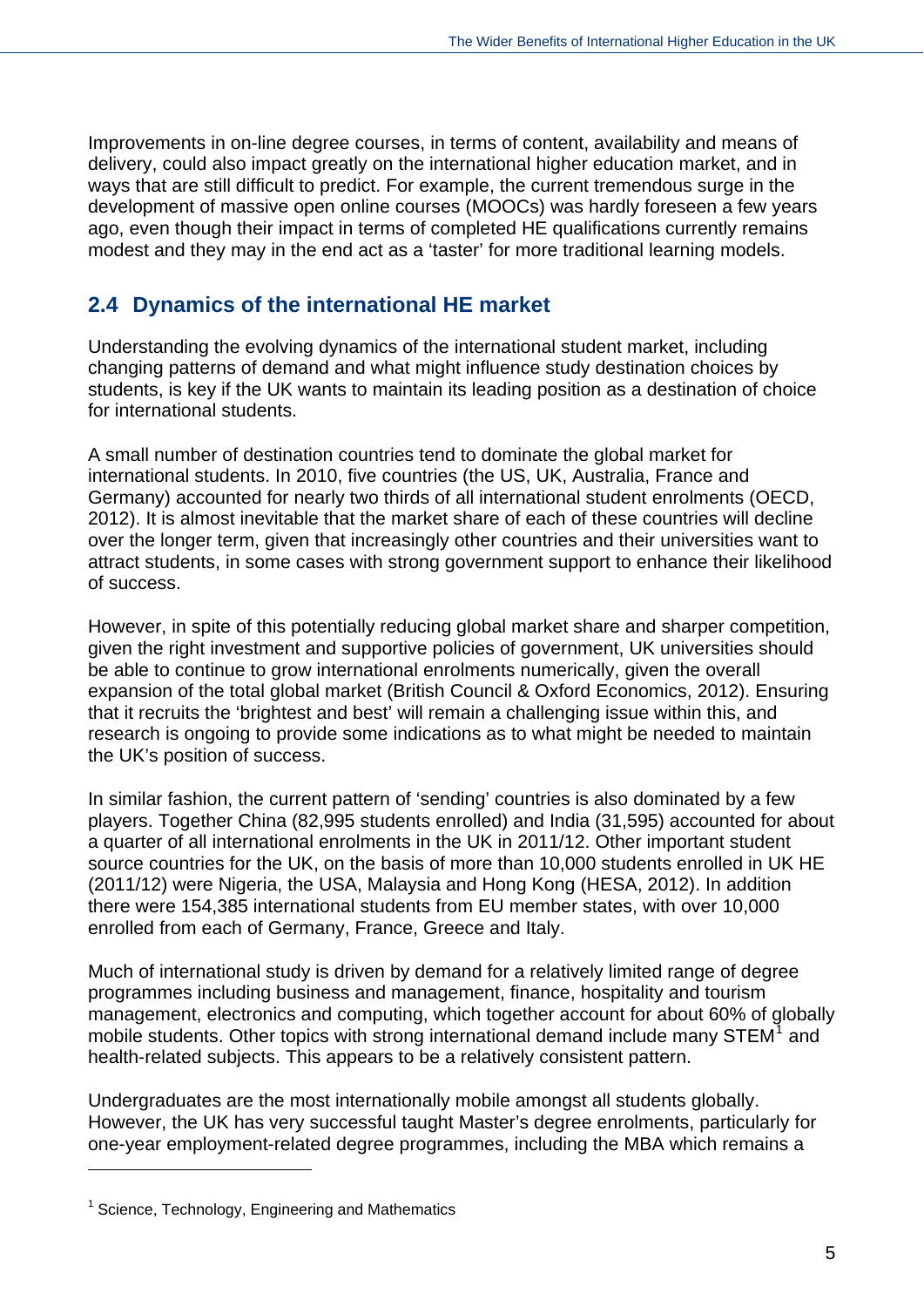very highly valued degree and continues to grow in international demand. Recent trends in UK recruitment in terms of level of study are shown in Figure 2. In this the roughly similar growth rates of non-EU student enrolments to undergraduate and PG taught degree programmes are apparent.



**Figure 2** New non-EU international student enrolments to UK universities according to level of study (HESA, 2012).

There is also considerable variation in demand for subjects and levels according to the source country. For example, while the greatest demand from Indian students is for oneyear Master's degree programmes, particularly in business, finance and IT-related topics, US students are concentrated in social sciences and humanities, including at doctoral level. Individual country preferences thus also need to be understood and segmented, rather than being considered purely at an aggregate level.

## <span id="page-19-0"></span>**2.5 Government interventions in UK international education**

Growth in international student participation in the UK was further enhanced through the 1992 Education Act, which abolished the binary line and helped the former polytechnics by according them university status. This allowed them to enter the international student market with a similar offering to that of the other UK universities.

Prime Minister Tony Blair was sufficiently taken by the apparent benefits that international students might bring to the UK that he agreed to invest in international HE. The 1999 Prime Minister's Initiative (PMI) funded projects targeted to lead to an increase in enrolments in both the HE and the FE sectors and establishment of the Education UK brand, including marketing campaigns in identified priority countries (MORI, 2003). Parallel investment programmes were taking place in some other countries including NUFFIC Netherlands, AEI Australia, Education New Zealand, Campus France, DAAD Germany and Education USA. Many other countries have also begun to grow their activities and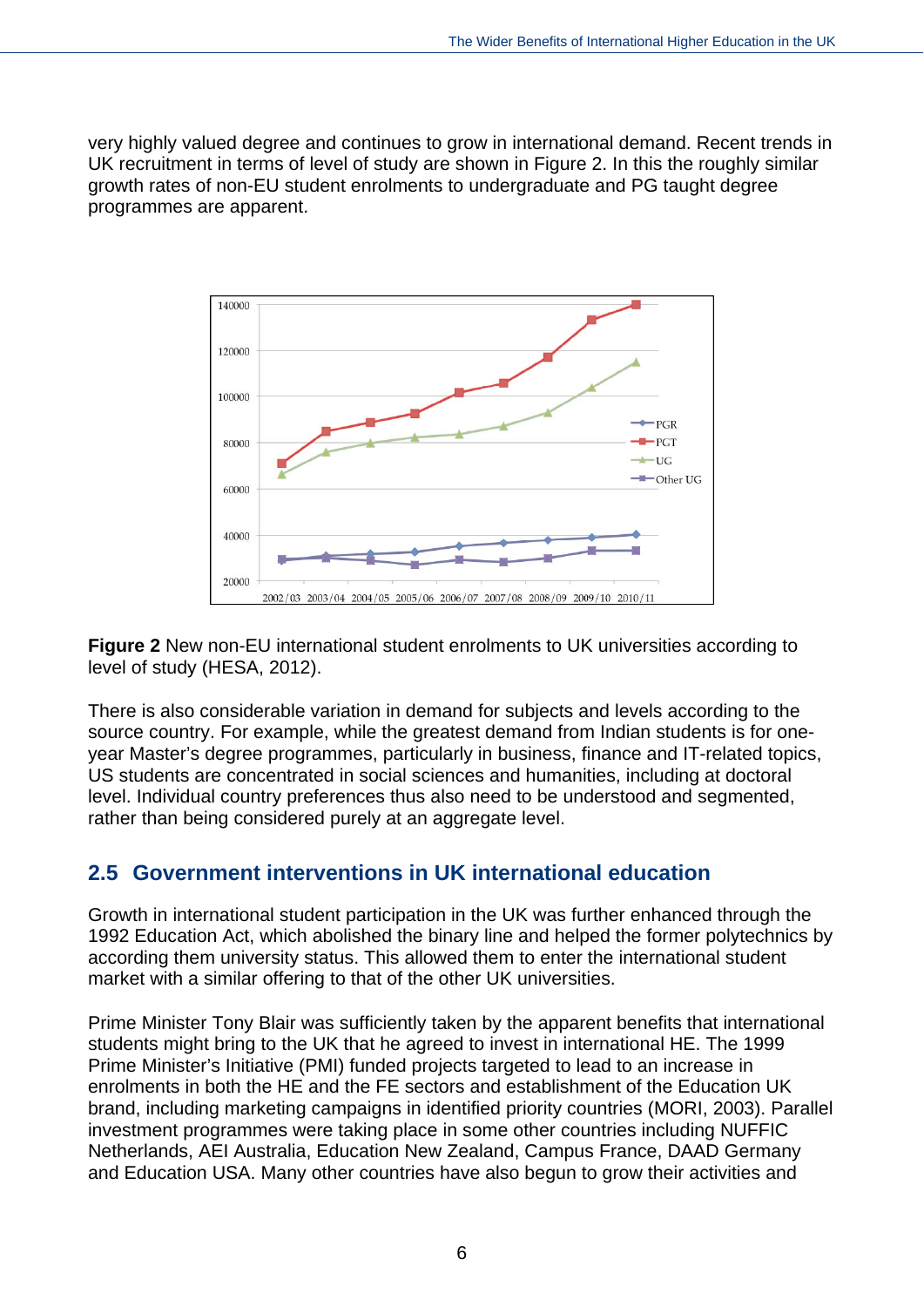provide support for national campaigns – from China and Malaysia to Mauritius and Panama.

The PMI 2 programme in 2006 continued funding and gave impetus to developing new forms of international partnership, including supporting the increasing UK interest in transnational education (DTZ, 2011). The recent announcement by BIS to lead on development and delivery of the Education UK brand<sup>[2](#page-18-1)</sup> is to be welcomed, as are the various support activities being delivered by the British Council internationally.

#### <span id="page-20-0"></span>**2.5.1 Immigration and employment**

 $\overline{a}$ 

International student mobility has become increasingly aligned with and dependent upon immigration and employment policies in host countries. At the launch of PMI 1 in 1999, policy was adjusted so that international students no longer required authorisation on an individual basis to take up work. However, the involvement of government in international HE activity has subsequently become far more direct, due to:

- growing awareness of international terrorism, heightened after 9/11 and 7/7, and resulting increased focus on domestic security;
- the recession from 2008 onwards, which led to concerns about the labour market and public expenditure;
- strongly expressed concerns over net migration by the public and reflected in the policies of the newly-elected coalition government in 2010.

These concerns have had effects on non-EU international students, who may be affected by a series of new legislation and Visa regulations.

The stated aim of recent policies has been to attract the brightest and the best students to the UK for study purposes, but at the same time to tackle immigration abuse in the student route. However, many in the international HE sector (in the UK and elsewhere) view these as new 'restrictions' on international study in the UK, including reduced rights to employment in the UK after study. In a modern inter-connected world where students, prospective students and their influencers are involved in many social networks, perceptions of tighter immigration controls may for some paint a picture of an unwelcoming student destination. Such perceptions have been linked with recent significant declines in student enrolments in the UK from certain source countries.

Other countries have similarly been struggling to achieve balanced immigration policy which covers the recruitment of international students and their possible employment. Stricter visa controls introduced in Australia in 2008 led to declines in inward student numbers, before a review (Knight, 2011) resulted in subsequent reductions in some immigration restrictions and included the introduction of post-study work visas for graduates (Institute of International Education, 2011). In the UK the topic remains one of active and heated debate (British Council, 2011).

<sup>&</sup>lt;sup>2</sup> [http://news.bis.gov.uk/Press-Releases/New-team-to-help-UK-exploit-international-opportunities-in](http://news.bis.gov.uk/Press-Releases/New-team-to-help-UK-exploit-international-opportunities-in-education-exports-6864b.aspx)[education-exports-6864b.aspx](http://news.bis.gov.uk/Press-Releases/New-team-to-help-UK-exploit-international-opportunities-in-education-exports-6864b.aspx)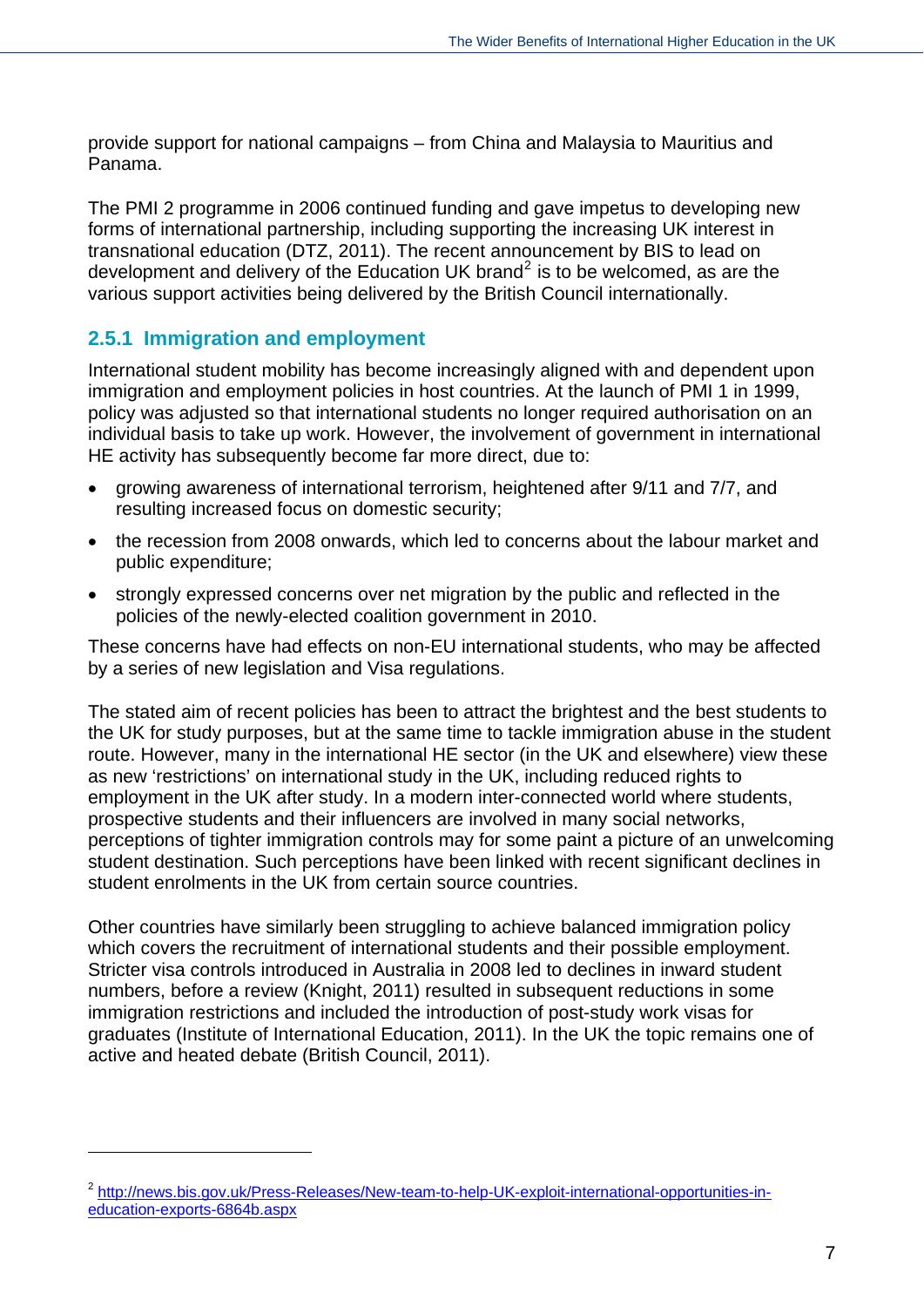## <span id="page-21-0"></span>**2.6 Benefits and impact of international student mobility**

### <span id="page-21-1"></span>**2.6.1 Beneficiaries**

International student mobility has a strong history and some evidence of the benefits and impact of students crossing borders has been accumulated and articulated over time, from a range of different perspectives (Woodfield, 2010). Most of the focus has been on who benefits and the way(s) in which they benefit, although there are often multiple beneficiaries and the impacts and benefits can be multi-faceted and interlinked. Less attention has been paid to the temporal dimension of impact, such as whether there is any 'time-lag' to benefits, reduction over time (akin to a 'half-life' in radioactive decay) or an increase or evolution of impact over time. Another important issue is whether or not student mobility always provides those benefits or positive impacts, for all stakeholders, or to what extent they vary with the individual student.

The most obvious beneficiary is the mobile student (Fielden et al., 2007), although he/she is likely to be embedded in other social networks that may also receive immediate and short-term direct benefits, such as the student's family, particularly if they work in a family business or if their family has supported them to pursue their studies.

Other potential beneficiaries in the student's home country include sponsors and facilitators of mobility, such as employers or government or other funding agencies, as well as those who employ or engage with the mobile students upon their return. The stakeholder group for a mobile student could potentially be a wide cross-section of his/her society, depending on the individual's role. If the mobility period is embedded within a home study programme, there can also be benefits to the home HE institution as it develops and refines its internationalisation agenda.

Within host countries, the most direct beneficiary is the host institution, in particular the faculty or department which recruits the student. However, the wider HE sector can also benefit from inward mobility, as well as local communities, regions and even nations as mobile students engage more broadly with their host country during and after their studies.

In the spirit of cosmopolitanism and global citizenship, benefits of mobility can also be felt beyond the source and host countries as mobile students engage with citizens and organisations in other countries throughout their future lives.

### <span id="page-21-2"></span>**2.6.2 Benefit types**

The impacts and benefits of ISM are likely to manifest themselves in a range of different ways – planned and unintended, positive and negative, immediate or longer term, and implicit or explicit. As these benefits and impacts are dependent on a very diverse body of mobile students, they will be expressed distinctively and according to different national and/or cultural contexts. They are hard to control and influence because they are dependent on the individuals, their cultural backgrounds, personalities and career trajectories.

However, five broad categories of benefits and impacts have been identified and are explored here to inform the primary research in this study:

• financial: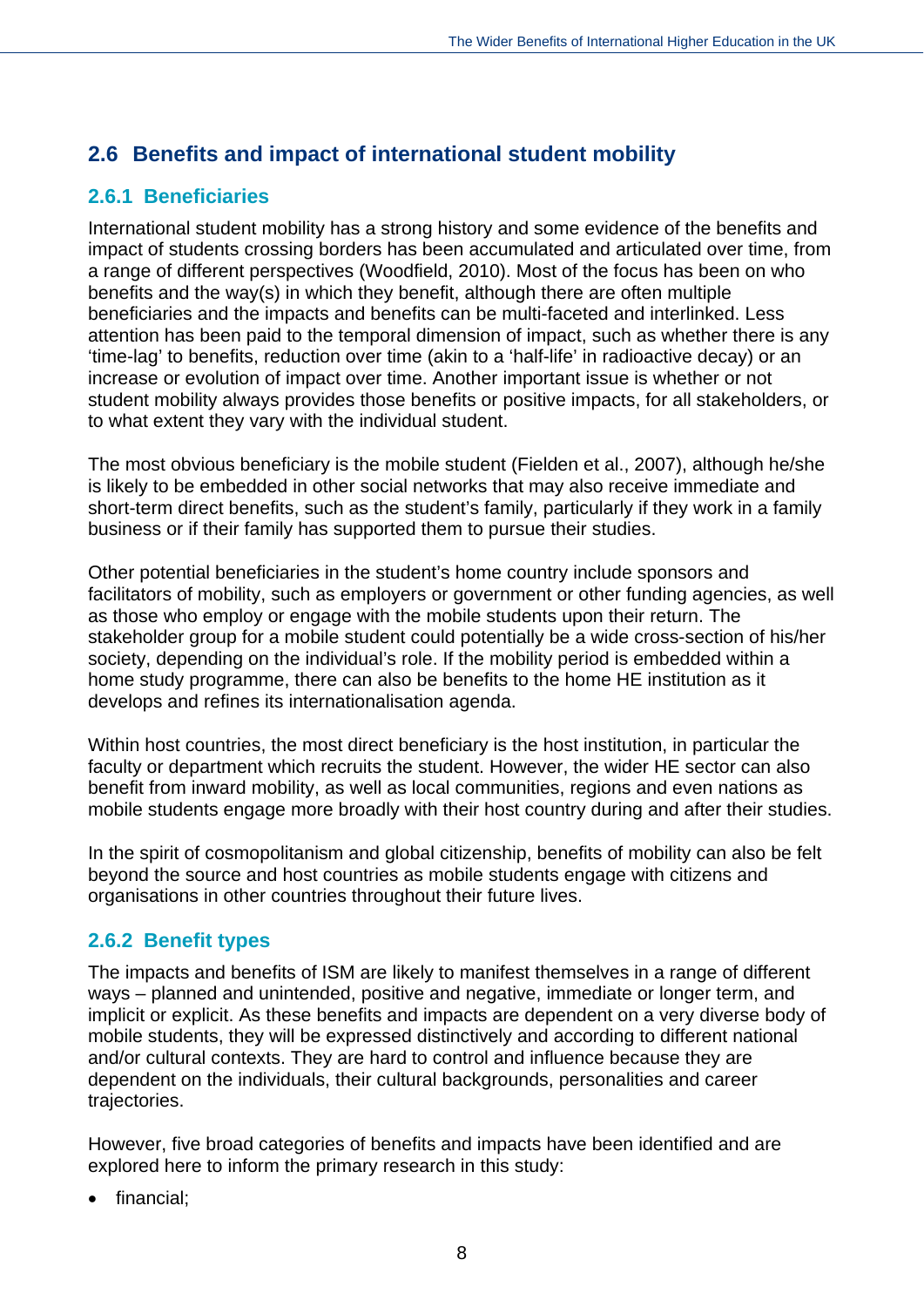- economic;
- academic;
- socio-cultural:
- political.

These are essentially de Wit's (2002) 'rationales for international higher education' but recategorising 'economic' into separate categories for financial and wider economic benefits. They are now considered, in turn.

#### **Financial benefits**

The financial benefits of international student mobility to host HE institutions – and host countries – are the short-term, cost-related benefits. These are well rehearsed and include the fees paid by international students (where these are payable) as well as their associated accommodation and living costs. These can benefit host institutions directly and contribute to their revenue streams, as well as more broadly to national and local economies of host countries in the form of inward foreign investment. Recent estimates of the value of annual financial income from education exports for the UK have been as high as £14 billion (for 2008/09), of which HE comprises over £8 billion (Conlon et al., 2011).

However, there are associated financial costs to this mobility, since students consume national and institutional resources and services (e.g. such as healthcare). The provision by host countries of scholarship and support programmes is clearly also a discrete cost (Oxford Economics, 2012, 2013).

#### **Wider economic benefits**

For host countries, beyond the direct, short-term financial benefits of inward mobility, there is also a range of indirect economic impacts of international student mobility. These impacts are less straightforward and may be less tangible, but potentially accrue over a longer period of time and can reach beyond the host country. Such benefits include:

- impact on economic development via skilled migration and skills development for specific sectors of the labour market (e.g. STEM);
- increasing the pool of employable graduates for the global knowledge economy:
- development of national and global research and development capacity;
- establishment of trade and R&D networks between countries and regions (e.g. via alumni links);
- meeting local skills and employment needs.

Such impacts may not always be positive for host countries, particularly if there are perceptions that international graduates and students are taking local jobs for lower salaries, or if there are concerns that national universities are educating graduates for competitor countries (as has been reported in some Scandinavian countries, Woodfield, 2009).

For the source country (i.e. from which the student comes) there are often concerns about skills or brain 'drain' despite recent evidence which suggests an increasing trend towards brain circulation (or a brain 'train') where students often return home or live and work in a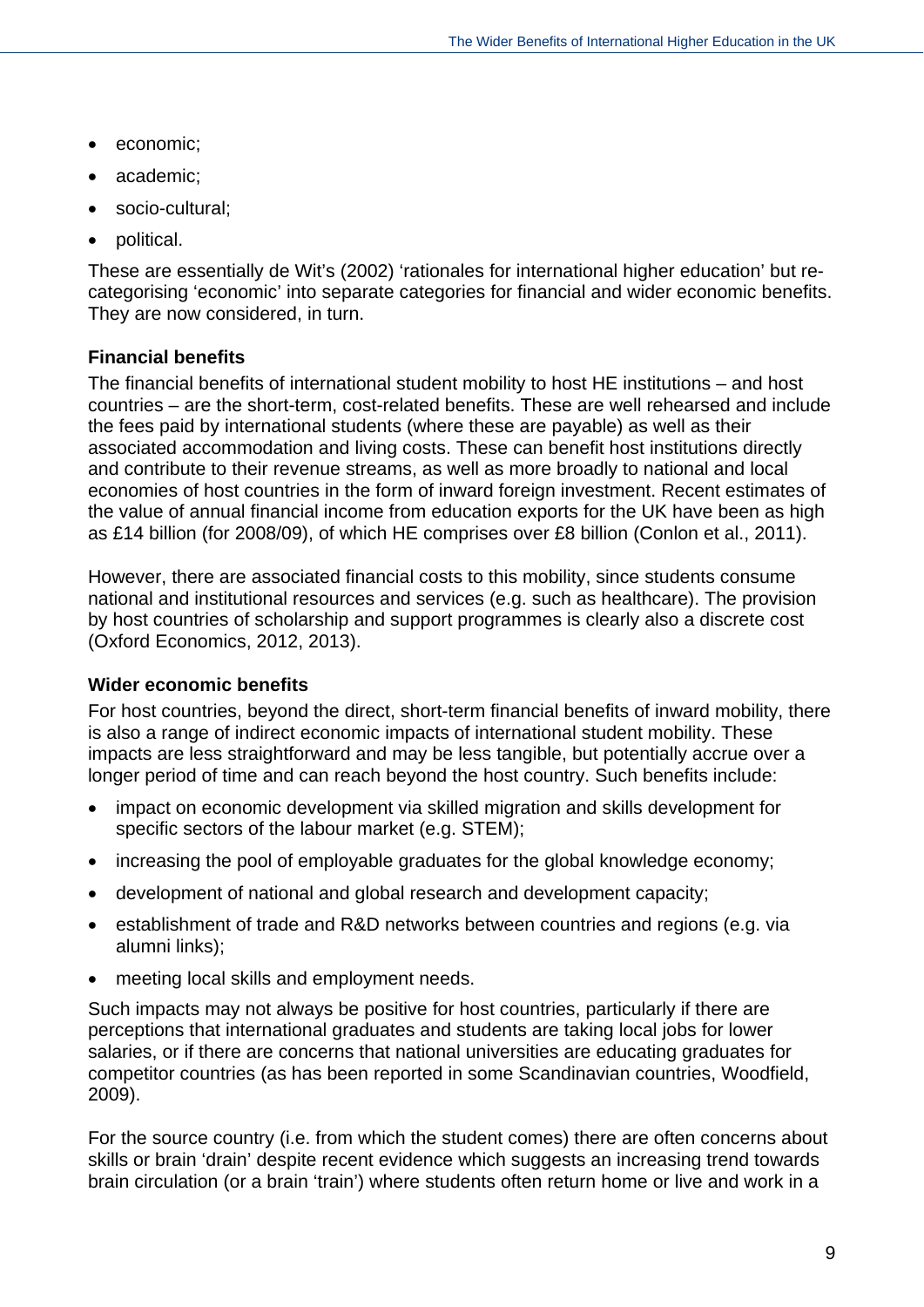country different to their place of study, and may become serial travellers over longer periods of their career.

For the students themselves, the economic or financial benefits of student mobility are largely focused on their employability as graduates. In many cases studying internationally for a foreign qualification offers opportunities for labour market advantage (Brooks et al, 2011), for example in terms of the acquisition of knowledge, personal or 'soft skills' development, enhanced language proficiency and increased levels of inter-cultural understanding. International experience can also provide alumni with significant additional credibility when they seek graduate level employment either in their home country or elsewhere – an international qualification is often perceived as a unique selling point in a crowded local employment market, when compared with a local degree (Sweeney, 2012).

Such future employability capital is particularly important for those students not supported via scholarships or grants. For these, a potential return on their investment in overseas study is a crucial aspect of their decision-making process when choosing whether, and where, to study internationally. If they are not able to earn enough to repay their creditors quickly after graduation (or if they are under- or unemployed) then overseas study may not appear to be a worthwhile investment. Students' employment experiences post-study, shared via word of mouth and social networks, can have knock-on effects for future mobility flows, and can influence future students to select other host countries and/or institutions where they perceive they will obtain greater labour market advantage.

There is also limited evidence to the contrary, in that some countries have a tight-knit employment system, where networking at a local university may be important. This is believed to have been the case at one point in Japan, and may remain to some extent in certain other countries.

#### **Academic benefits**

A successful and positive overseas study experience can provide a strong academic benefit to the mobile student, which will help prepare them for further studies or an academic career (Education Intelligence, 2013). Other academic benefits beyond subject knowledge might include increased inter-cultural understanding, the development of a 'global outlook', improved academic-related language skills, contextualised knowledge, and exposure to different approaches to learning and assessment. However, these benefits are not always certain and a negative academic experience could result in damaging impact on a student's personal and educational development.

Host institutions can also benefit academically from inward mobility, through the contribution of international students to 'internationalisation' agendas (Knight, 2012). This is particularly the case in improving the possibilities for internationalisation 'at home' for local students unable or unwilling to travel overseas for study, and for staff who are more locally-orientated. Home students will interact with students from other countries, in both classroom and social settings, and an international student body may also facilitate adaptations of traditional teaching and learning approaches. This could be through curriculum development, modified teaching and learning practices, the integration of international perspectives into the learning process, and opportunities for students to develop inter-cultural competencies as they prepare for life in an increasingly globalised employment market.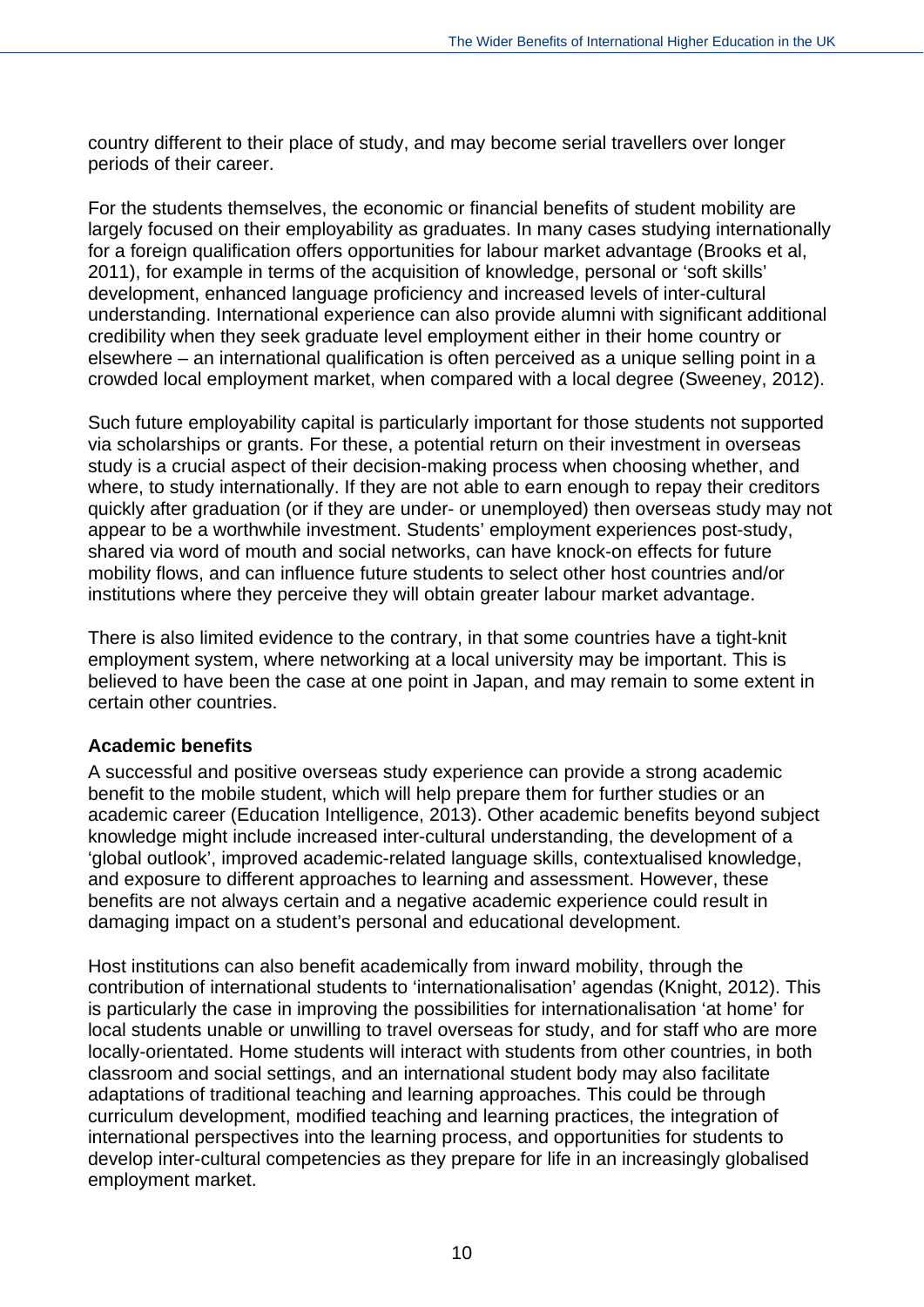ISM can also help HE institutions to improve their reputation through improved positions in international league tables which, in turn, may enhance their broader global reputation and thereby attractiveness to potential students, academics and research partners.

There is also an academic sustainability dimension to ISM, which is a strong motivator for the involvement of many host HEIs in international recruitment. In UK universities, foreign students made up 43% of the full-time postgraduate research body (HESA 2011/12) and are particularly concentrated in STEM-related disciplines. International student recruitment can help to sustain particular subject areas and programmes (which may be under shortterm threat due to low local demand), and help to develop strategic areas of research through the recruitment of highly skilled research students. A US study (Chellaraj et al., 2008) has indicated that the presence of international students has a significant and positive impact on both future patent applications and patents awarded to institutions. Further US research (Black & Stephan, 2008) demonstrated the high impact of foreignborn researchers in relation to science and engineering publications in leading journals. A 2012 report (*'Patent Pending: How Immigrants are Reinventing the American Economy'*) found that 76% of patents from the top 10 patent-generating universities in the US had a foreign-born inventor (almost all of which were in important STEM-related areas of research). Other studies have shown that foreign-born researchers working in US universities and with US-awarded doctoral degrees are more likely to develop future collaborative research with universities in their original country of origin than with other countries. The large numbers of Chinese, Indian and South Korean researchers now active in US universities may well result in a change in the geographic locus of US research partnerships.

Longer-term alumni relationships with overseas students may also support and facilitate international collaborative research and consultancy projects, which are becoming increasingly important to institutions (Technopolis, 2008). Some alumni retain research and teaching links with their alma mater during their careers, and such networks can also help to facilitate future international partnerships for teaching, research and student and staff exchange.

Concerns have been voiced about the possible negative academic impact of inward mobility, particularly if some institutions become over-dependent on recruiting large numbers of international students (possibly due to difficulties in recruiting home students, or financial considerations). Conceivably this could even lead them to lower academic standards or language requirements. Should an HEI no longer be perceived as recruiting the 'brightest and best' students, there is likely to be significant reputational damage. Institutions (and host and source country governments) seek to avoid situations where particular programmes – or a campus as a whole – has an imbalance of students from particular countries or regions. This could impact negatively upon carefully developed reputations for diversity and academic quality in worldwide recruitment markets. For example, for periods in the 1990s, in topics such as business studies or Master's degree programmes and with international students from Asia, this became a growing tendency. However, in most instances university awareness, and a move to 'responsible' recruitment and partnership development, has helped to improve the situation.

Students could have negative study experiences in other ways, particularly if the reality fails to meet their expectations, through dilution or lack of academic or administrative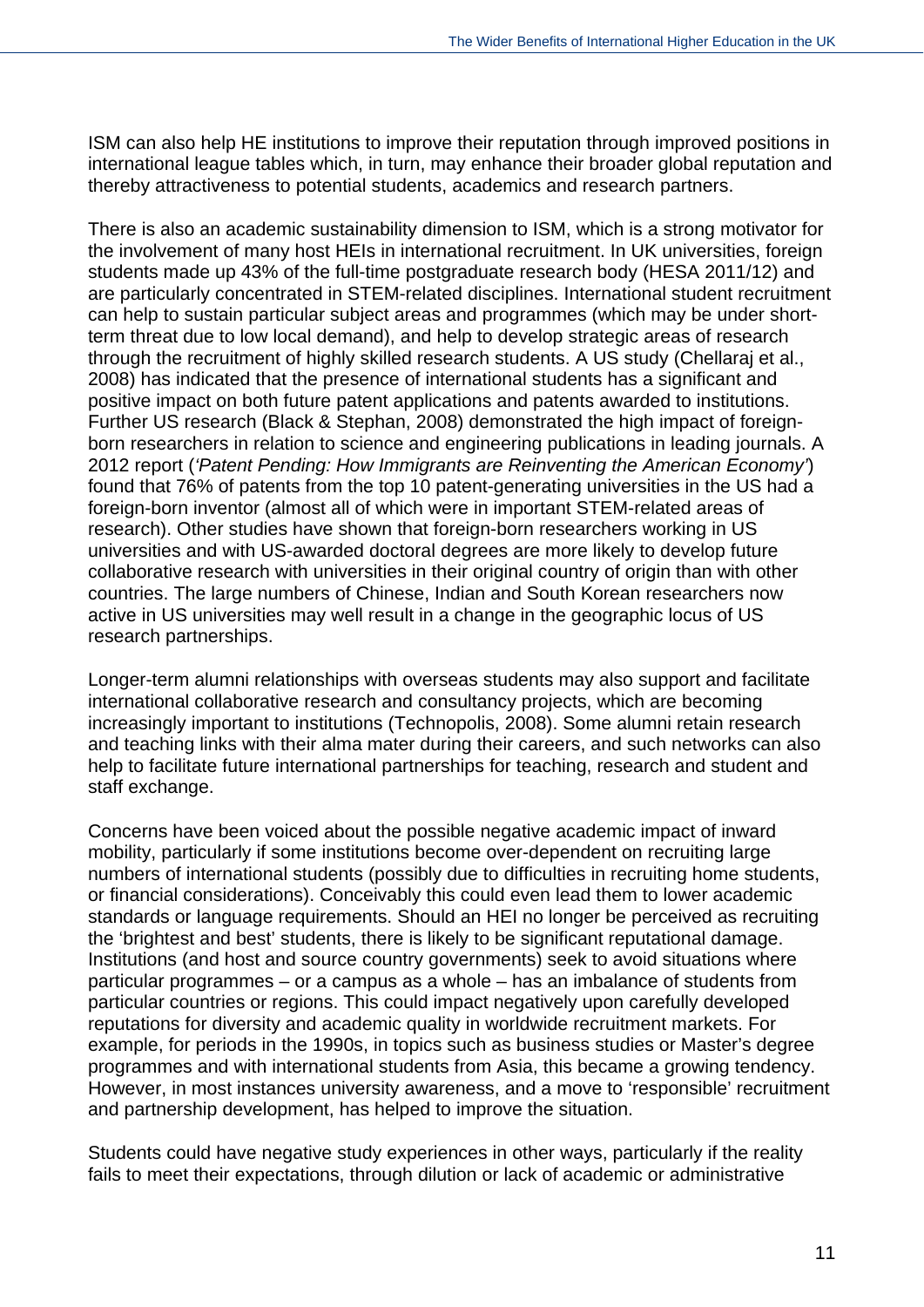support, and/or poor facilities that prevent them from being able to adapt to, and thrive in, their new academic and living environment.

Academic benefits are not limited to individual host institutions but can be experienced by national HE sectors as a whole (The World Bank, 2002). It is possible for there to be enhanced overall reputational benefit for the country as well as a potential boost in national economic competitiveness due to the existence of a critical mass of 'talented' international students and researchers within the HE sector.

Other academic benefits resulting from mobility might also be experienced in the student's home country through the developmental and transformational impact of 'high-quality' international education and experience they might have following return home, and subsequent participation in economic, developmental and academic activities. However, those 'home country' benefits pre-suppose that the student returns, rather than remaining in the host country or using their mobility capital to live in another part of the world. There is evidence that this tends to be the case, for example 95% of Commonwealth Scholarship Commission survey respondents working in HE now worked or living in their home region (Day et al., 2009). However, there is a view that such brain 'churn' provides enrichment globally and that even those students who do not immediately return to their lower income countries might also enhance those economies through significant remittances to their families.

#### **Socio-cultural benefits**

Beyond their studies, and the immediate employment consequences of their mobility period, ISM can result in several forms of socio-cultural impact upon students and host communities. Many of these impacts are less tangible, particularly in the short-term, and tend to relate more to the development of 'softer' skills. Mobile students, through time spent abroad, gain exposure to other cultures and can develop relationships and friendships with both host country students and students from other parts of the world. Living and studying in a multi-cultural environment can help students to acquire such attributes as tolerance and respect for diversity, often associated with highly desirable characteristics such as 'cosmopolitanism' and 'global citizenship'. Such competencies will assist international graduates to gain advantage when seeking to enter the labour market (Diamond et al., 2012); for example they might result in increased confidence, greater understanding of other cultures and how to work with them, and provide access to international networks – all of which are likely to provide additional benefits to them in their future lives.

Some similar benefits can be gained by fellow students (home and international) who study alongside internationally mobile students, and to an extent for the wider host community should they engage in work, volunteering or leisure activities. Many host institutions and wider communities become far more multi-cultural through the presence of international students. However, whether exposure to students from other cultures manifests in greater tolerance can depend on the nature of these interactions and the degree of integration of internationally mobile students into their host communities. There is potential for a 'darker side' which can include racism or violence against international students, concerns about over-representation of international students on university campuses, and a lack of integration between domestic and international students.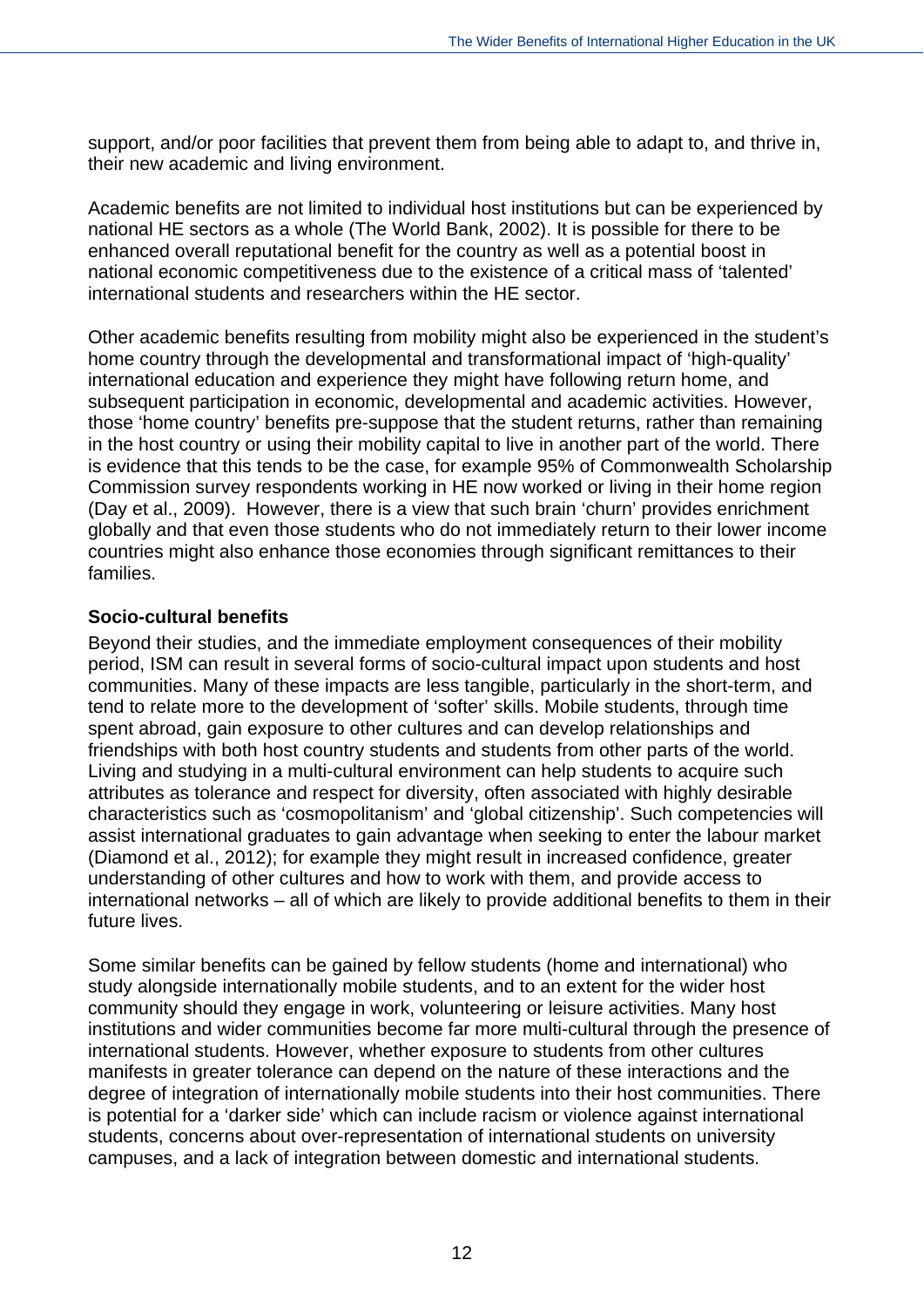#### **Political benefits**

Finally, ISM also has the potential to provide significant political or foreign policy benefits. These are often described in terms of cultural diplomacy, international relations and/or 'soft power' (Nye, 1991). They are largely felt at the national (and sometimes sector or international) level, rather than the individual or institutional level, unless the mobile student grows significant international linkages and networks in their working life. In many ways the political benefits of ISM accrue through the combination of the other benefits of mobility. As individuals gain exposure to other countries, have positive experiences, and develop friendships and networks, when they become alumni they can act as unofficial ambassadors for host and source countries that, in turn, can reinforce and support their international relations strategies (Atkinson, 2010).

Examples of soft power include building trust (British Council, 2012) and positive perceptions amongst citizens internationally through increased engagement (British Council, 2013b) and interaction. Such attitudes and perceptions could contribute to reductions in the likelihood of future conflict and also facilitate increased positive international engagement culturally, politically and economically. While this is particularly true for future leaders and influencers, to an extent it applies also to those embarked on other career trajectories. Most graduates are likely to have some degree of influence in their home countries (or elsewhere), even if they do not form part of a national elite.

From a soft power perspective, such impacts are powerful since they are embedded in individuals through authentic experiences rather than being artificially created through explicit government policy. However, should there be a perception that political benefits are explicitly being sought via educational mobility experiences, then any – often delicately balanced - 'soft power' benefits may be lost (Pan, 2013). Soft power is perceived to work best when it is not directed or shaped by government, but when it is facilitated and supported such as via scholarships or other forms of aid that are not explicitly tied to 'hard' power agendas (such as national security, or trade). In addition, the flipside of these benefits is the risk posed by students with negative experiences who, if great in number, could potentially undermine any soft power gains.

In addition, inward mobility can sometimes be perceived as a political and social threat or risk by host governments. This risk can take many forms including fears of illegal immigration through fraudulent entry via educational programmes, over-staying on study visas, government concern about potential terrorist activity and potential access to politically (or commercially) sensitive technologies.

#### <span id="page-26-0"></span>**2.6.3 New insights**

Our new research study sets out to recognise, illuminate and illustrate these benefits and potentially identify new ones or variants, chiefly through the reported experiences of international alumni.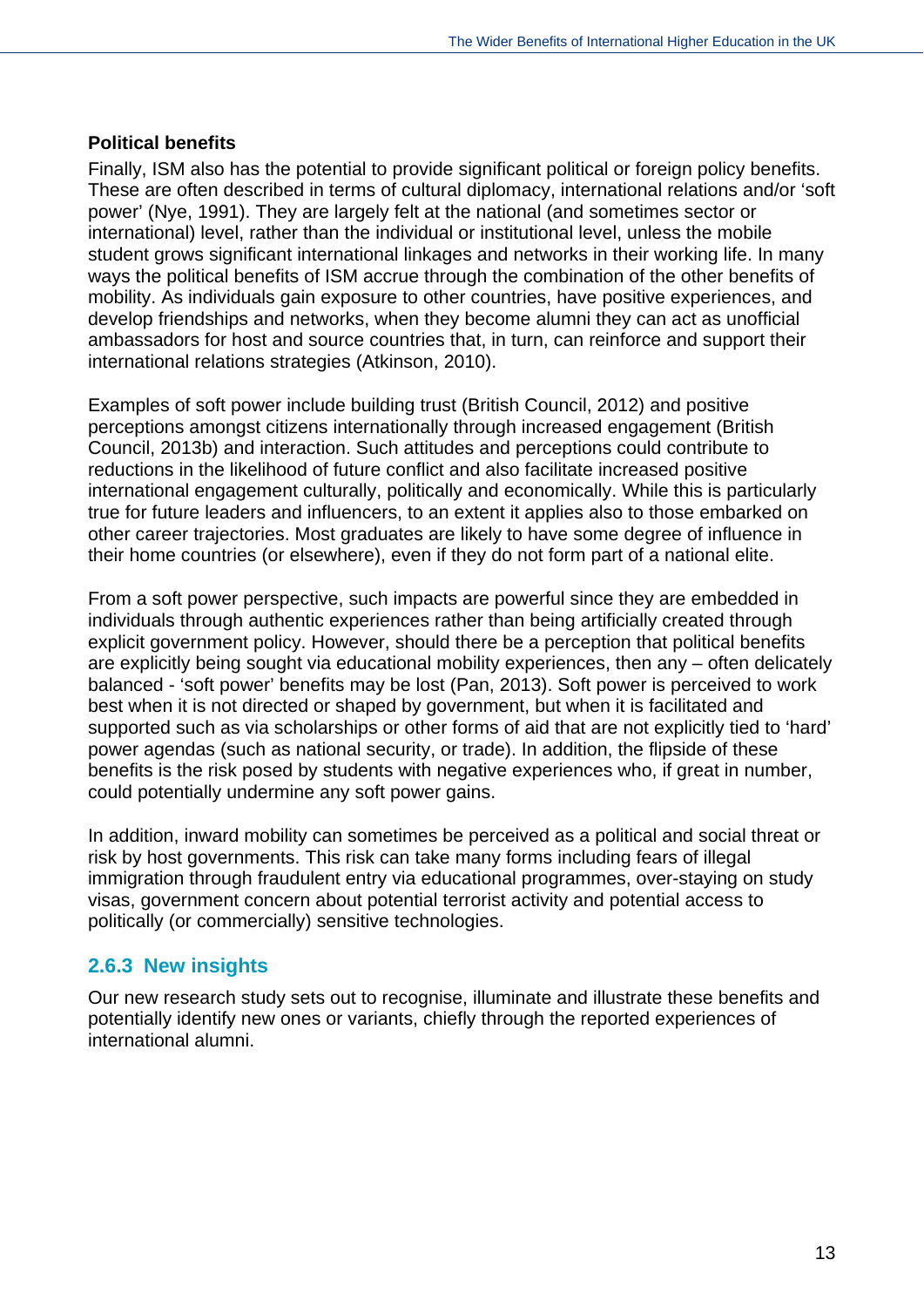## <span id="page-27-0"></span>**3. Research aims and methodology**

The Department for Business, Innovation & Skills (BIS) commissioned this research to examine and evaluate the wider academic, political, social and economic benefits to the UK from non-EU international graduates who studied at HE institutions in the UK. This builds on the foundation of existing knowledge of the financial benefits brought by internationally mobile students to the UK whilst they are students, and of the other impacts summarised in Chapter 2.

The key aim of this project was to identify, understand and illustrate the 'wider' benefits that ensue to the UK, including in the longer term. More specific aims included:

- developing a comprehensive understanding of the range of potential social, economic, political and other benefits to the UK that could be derived from international HE graduates who studied here;
- identifying and illustrating the range and scale of these 'wider' impacts to the UK, as currently experienced and perceived by international alumni;
- establishing a better understanding of the personal circumstances of international graduates 5 years or more after leaving UK HE study, including their reflections on their UK HE experience, and particularly the benefits they have derived personally;
- identifying and illustrating benefits to the international alumni's home countries, as a result of their participation in UK HE;
- understanding how 'wider' benefits relate to the provision of international HE in the UK, and how providers might support and enhance benefits both to the UK and the alumni.

## <span id="page-27-1"></span>**3.1 Research objectives and design**

It was agreed that the research team would conduct desk research into the existing UK and international academic, policy-based and 'grey' literature in order to gain any available understanding of the potential range of benefits that may accrue to the UK as a host nation providing higher education to international students. This would underpin primary research within the project.

The literature review work would seek and focus on:

- reports of the 'wider' value that international students and graduates bring to the UK or other host countries, beyond the direct 'education export' financial benefit generated during their study in the UK;
- potential and known 'soft power' benefits accruing to the UK as a result of international graduates once they leave the UK as HE alumni, including improved perceptions of the UK and enhanced propensity to interact with the UK, or to other host nations;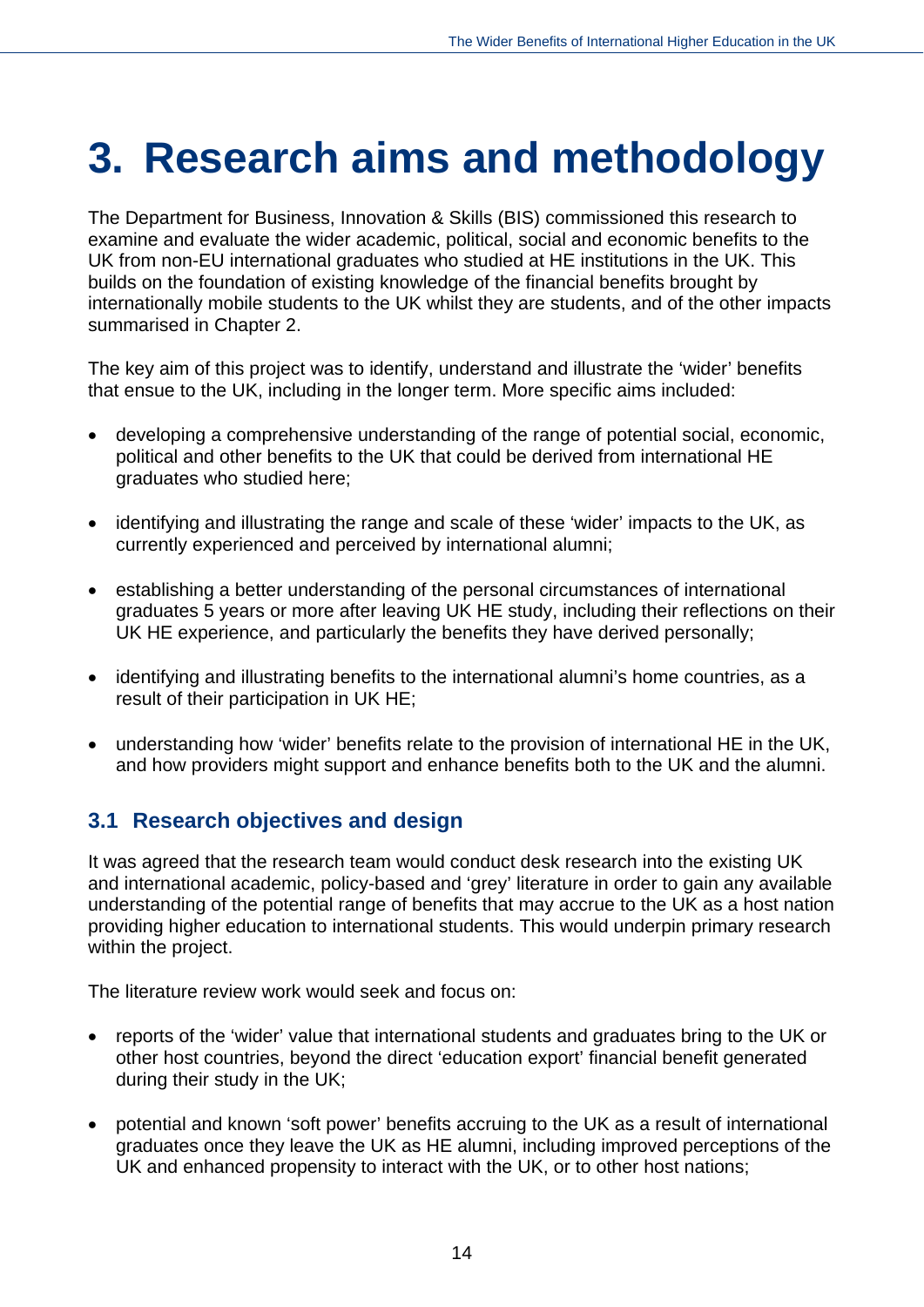- potential and known increases in the extent to which international graduates who studied in the UK increase the propensity of others in their country to study in the UK, and other possible multiplier effects;
- the extent to which international HE study leads to enhanced bilateral linkages between people and organisations (in the host and students' home countries), including increases in trade, educational linkages, or research and enterprise links;
- how this understanding might be translated into measures to identify potential benefits for use in the primary research within this project.

Primary research would then be conducted in order to obtain evidence from international UK alumni on their experiences and perceptions of the benefits and impact of their study in the UK, their perceptions of benefits to the UK and their home country, and also evidence with which to infer wider benefits. Given limitations of time and budget, this would be the only aspect of field research.

The project would essentially research the issue through the lens of international UK alumni experiences, which would be quite a different approach from most of what was known of the relevant literature. The specific research approach was discussed and agreed with BIS, partly pragmatically on the basis of available access to certain samples of international alumni.

The primary research would therefore seek to provide:

- reflections on international alumni's personal study experiences in the UK, in the context of their motivations and career trajectories;
- alumni's perceptions of the benefits and impact that have ensued and may develop further in their own careers and wider lives, if possible identifying particular experiences that have led to demonstrable impacts;
- alumni's involvement in commerce, networks and linkages of different kinds with individuals and organisations in the UK, including academic/educational, business/trade, political and social/cultural interactions;
- how such linkages were developed during their UK HE experience, and how they might be sustained or enhanced;
- their perceptions of any tangible or potential value of these interactions and linkages, to themselves and also to the UK, and the extent to which this is dependent on their UK HE experience;
- their understanding and perceptions of other wider benefits to the UK, and to their home country;
- how these issues might vary with individual differences, including graduates' nationality, circumstances and country of current residence, as well as their study characteristics such as level of study, subject, institution type or funding type.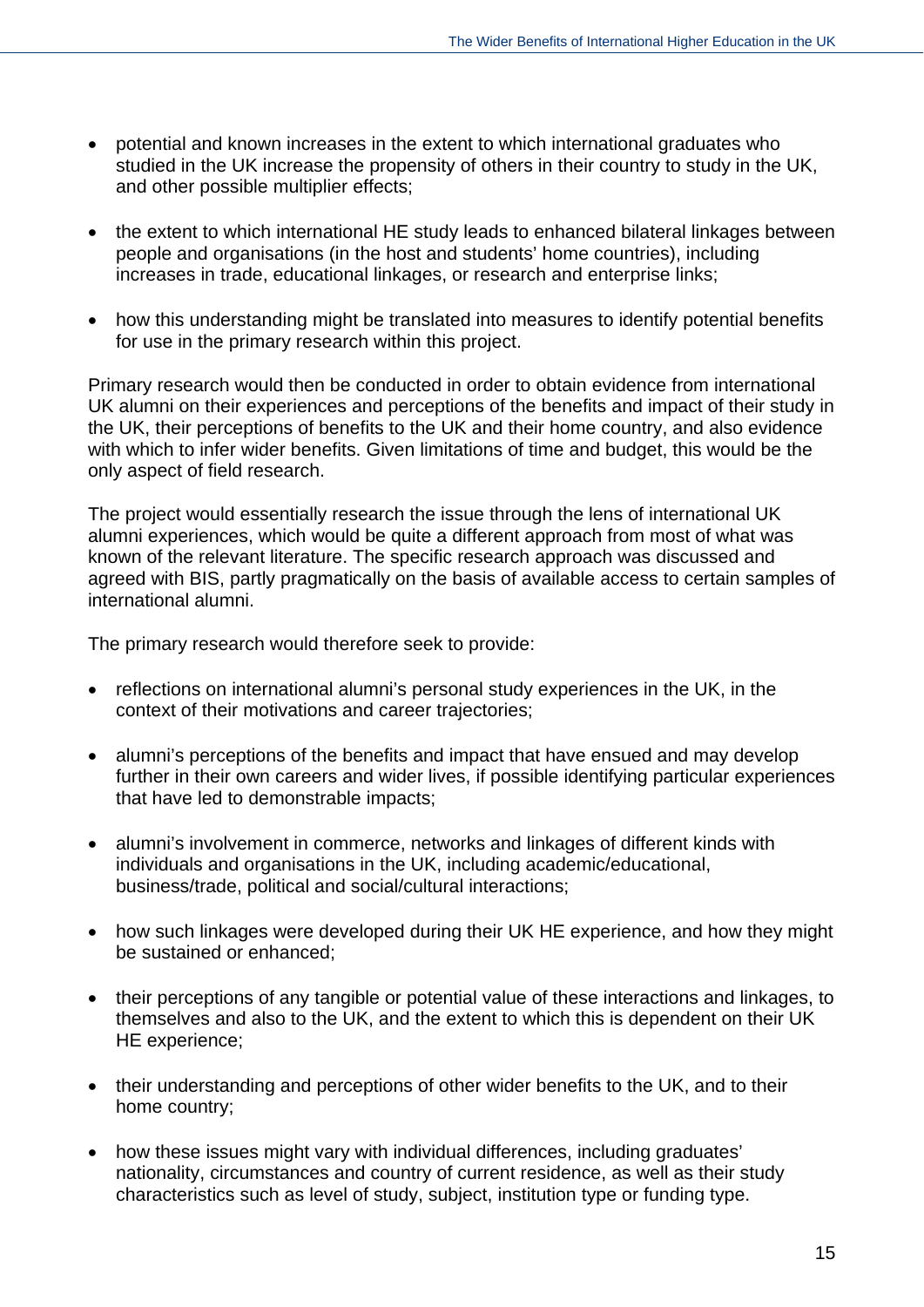## <span id="page-29-0"></span>**3.2 Primary research methodology**

From the outset the project team recognised that seeking evidence on the desired themes could be challenging, because some of the issues are relatively subtle and perceptions about them would chiefly be reported by graduates for whom English was not the first language. That expectation shaped the choice of a qualitative research method, which we believed would be necessary to obtain sufficiently deep understanding to identify potential 'wider' benefits. Since so much would depend on graduates' perceptions, which are rooted in their personal backgrounds and circumstances, it was agreed that qualitative interviews would be conducted on a lightly structured basis, using interviewers with expertise in facilitating career conversations and international higher education. Through relatively deep engagement in conversation with graduates, it was hoped the chances of recording relevant and reasoned perceptions would be maximised. An interview team of five expert individuals was assembled for this task. Given that the graduates would be located literally worldwide, the interviews were conducted and recorded by telephone and/or Skype.

#### <span id="page-29-1"></span>**3.2.1 Interview preparation and structure**

The broad structure of the interview was:

- graduate's background and motivations for UK HE study;
- reflections on UK HE experiences;
- current employment circumstances and perceived impact on career;
- other personal impacts perceived by graduate;
- professional and personal networks relating to UK HE experience;
- perceptions of wider benefits to the UK.

Volunteers for interview were screened using responses to a short online questionnaire issued as part of the request for volunteers, including questions on current country of residence, employment circumstances and two perceptions relating to possible HE benefits. This built upon previous information known about them obtained from their participation in a prior research study (as outlined in the next section).

Those selected for interview were sent a further short online questionnaire as interview preparation, inviting them to indicate perceived extents of a number of possible personal benefits. This was intended both to serve as 'homework' for the interviewee (to encourage them to think about relevant experiences) and to provide possible prompts for the interviewer during the interview.

The interview style and structure were created in order to understand the alumni as individuals, identifying the key 'human' circumstances that shape career and personal learning decisions, activities and resulting benefits. It was important to understand the graduates' career trajectories, as the point at which they undertook UK HE could vary, with corresponding different motivations and potentially different benefits or perceptions of impact. Personal issues such as whether they had a spouse/partner or family, who either travelled with them or were left behind in their home country, and also their family background circumstances and schooling, could all be important in framing their HE experience, what they derived from their time in the UK and their perceptions and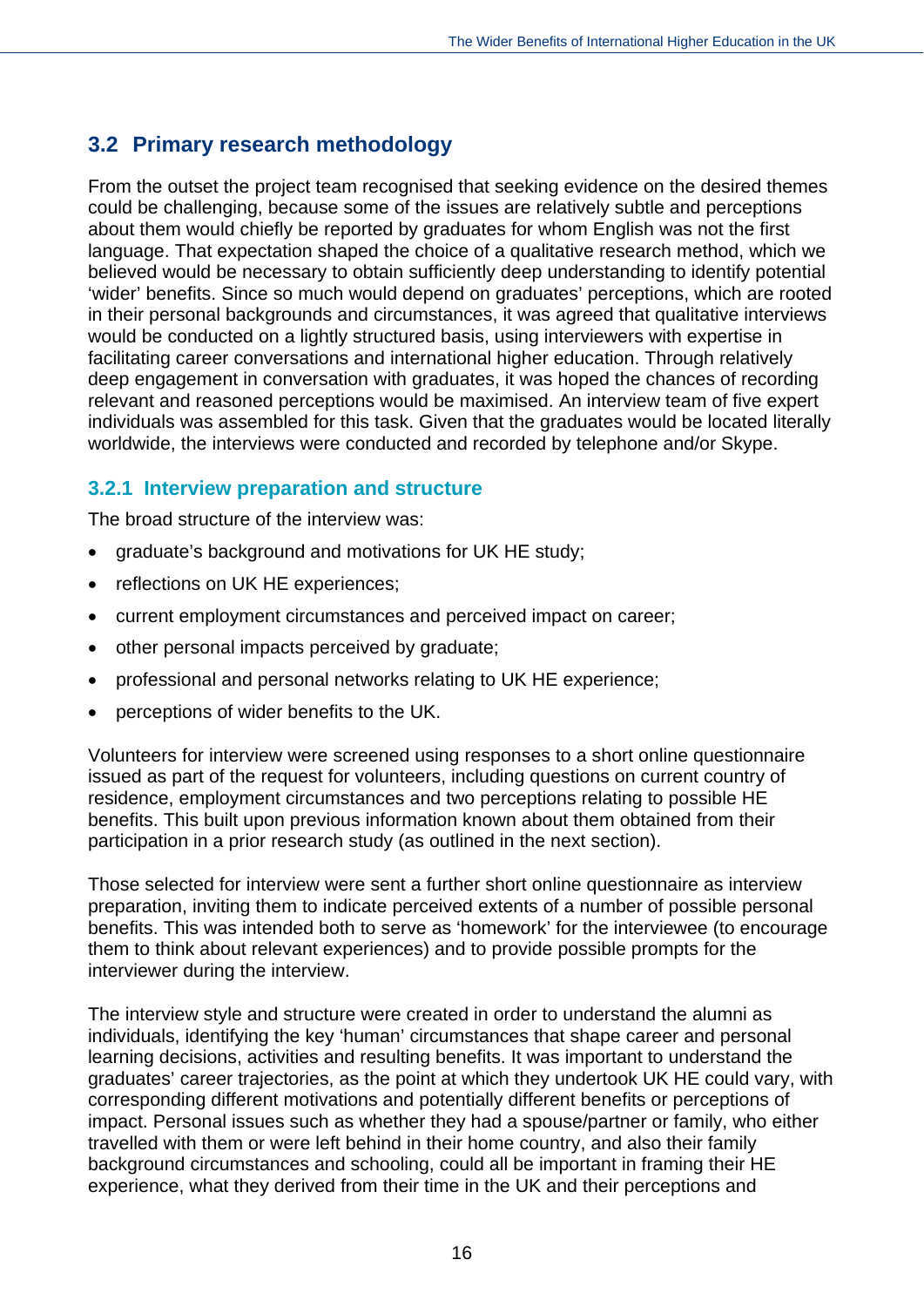memories. This personal information provided deep understanding of the context for the motivations and benefits perceived by the alumni, as well adding richness to their stories.

On completion of each interview, in addition to transcription of the interview, a short 'portrait' of each interviewee's personal career story and UK HE experience, and key benefits identified, was written. In some cases there were further exchanges by e-mail between the graduate and the interviewer, initiated by the graduates for further clarification or to provide additional information, but also where they had found the interview thoughtprovoking and beneficial in reflecting on their own career and personal development.

## <span id="page-30-0"></span>**3.3 Sample design and stratification**

When BIS commissioned the research it indicated the intention to use a sample of international graduates who had taken part in a previous research project on the destinations of international graduates of UK HE and their reflections on their HE experience. Around 2000 non-EU international graduates had consented to being recontacted as part of a quantitative online survey project ('i-GO') for BIS by i-graduate during 2010-11 (BIS, 2012). They graduated during 2007 and 2008 and so would now be around five years after graduation from their UK HE institution. These would form the core of the sample for our primary research, augmented with additional volunteers drawn from other networks of alumni accessible through the contacts of the research team, which could broaden or deepen the sample as needed.

The restriction to non-EU international graduates was partly pragmatic, as the i-GO study sample available comprised that subset of graduates (partly due to the intention of that project to complement HESA's 'Destinations of Leavers from Higher Education' surveys of UK and EU graduates). While it is clear that the participation of EU graduates also offers benefits to the UK, the divide between non-EU and other international graduates also reflected (for graduates in 2007 and 2008 at least) different levels of fees paid.

In consultation with BIS it was agreed to conduct 100 interviews. Although that number of interviews could not be statistically representative of the wide range of non-EU graduates, in terms of their personal characteristics and parameters of HE study, we sought within this interview sample to reflect the range of those characteristics and parameters. In consultation with the project Steering Group convened by BIS, a sampling matrix was proposed (Table 2). In this the primary variable was agreed to be the graduate's country of origin (classified in seven broad groups, see Table 3). Secondary variables comprised the range of other characteristics that the sample would seek to reflect, including gender, level of study, institution type and location, subject of study, country of current residence, current employment sector and source of funding. In addition it was felt important to try to include graduates with differing levels of positive (and negative) experiences of UK HE, and different extents of linkage with fellow alumni and other contacts made in the UK, in order to avoid potential bias in the sample towards positive examples.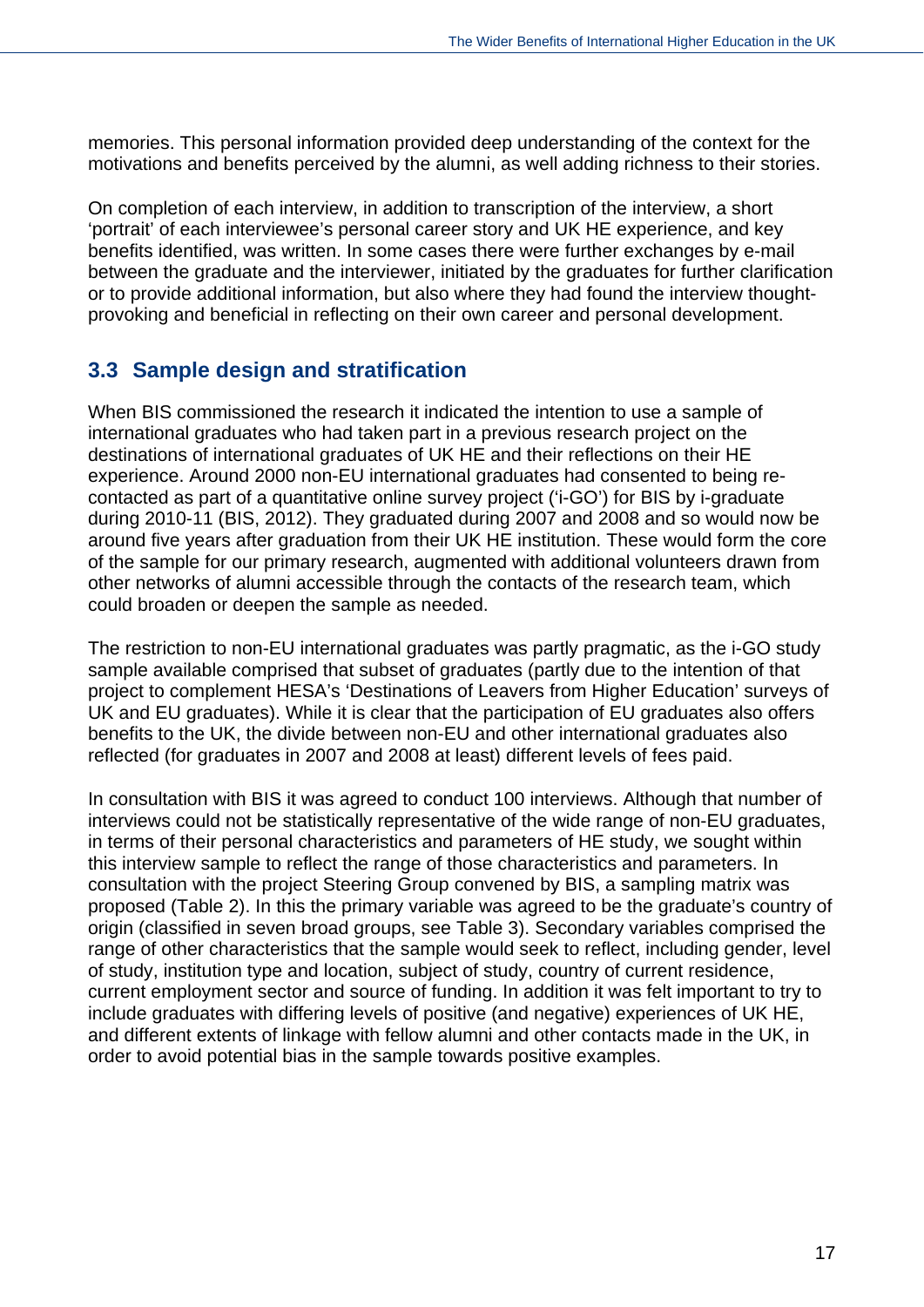|                           | <b>Primary variable: country of origin</b> |         |         |         |         |         |         |
|---------------------------|--------------------------------------------|---------|---------|---------|---------|---------|---------|
| <b>Secondary variable</b> | Group 1                                    | Group 2 | Group 3 | Group 4 | Group 5 | Group 6 | Group 7 |
| Current residency         |                                            |         |         |         |         |         |         |
| Gender                    |                                            |         |         |         |         |         |         |
| Level of study            |                                            |         |         |         |         |         |         |
| Subject of study          |                                            |         |         |         |         |         |         |
| <b>HEI type</b>           |                                            |         |         |         |         |         |         |
| <b>HEI</b> location       |                                            |         |         |         |         |         |         |
| Funding source            |                                            |         |         |         |         |         |         |
| Occupational sector       |                                            |         |         |         |         |         |         |
| Level of 'positivity'     |                                            |         |         |         |         |         |         |
| Extent of alumni links    |                                            |         |         |         |         |         |         |

#### **Table 2** Schematic sampling matrix

It was necessary to group very broadly some of these characteristics, to reduce the granularity of sampling that would otherwise be required. As a result many compromises were made (agreed by the project Steering Group), such as the seven rather broad groupings of country of origin, their subject of study and institution type. Clearly it was not feasible within 100 interviews to represent every possible permutation of the key variables, so pragmatic selections had to be made to interview graduates who displayed different combinations of variables, in order broadly to reflect the spectrum of characteristics.

Different proportions (of the 100 interviews) were proposed for certain main characteristics (or groups within them) on the basis of rough approximation to their distribution in the overall cohort of non-EU international students in the UK, in particular their (grouped) countries of origin, level of study and gender. Hence quite high proportions of the sample were sought from China and India, and about 60% would be graduates of taught postgraduate courses, reflecting cohort characteristics. For other parameters, the proportions proposed were chosen either to shed light on certain sub-populations of particular interest or to ensure that the potential range of types was reasonably represented. UK-funded scholarship holders were deliberately somewhat over-sampled as it was believed they might provide particularly useful stories. Further detail on the rationale for selection of the proportion targeted for each characteristic is given in Appendix 1.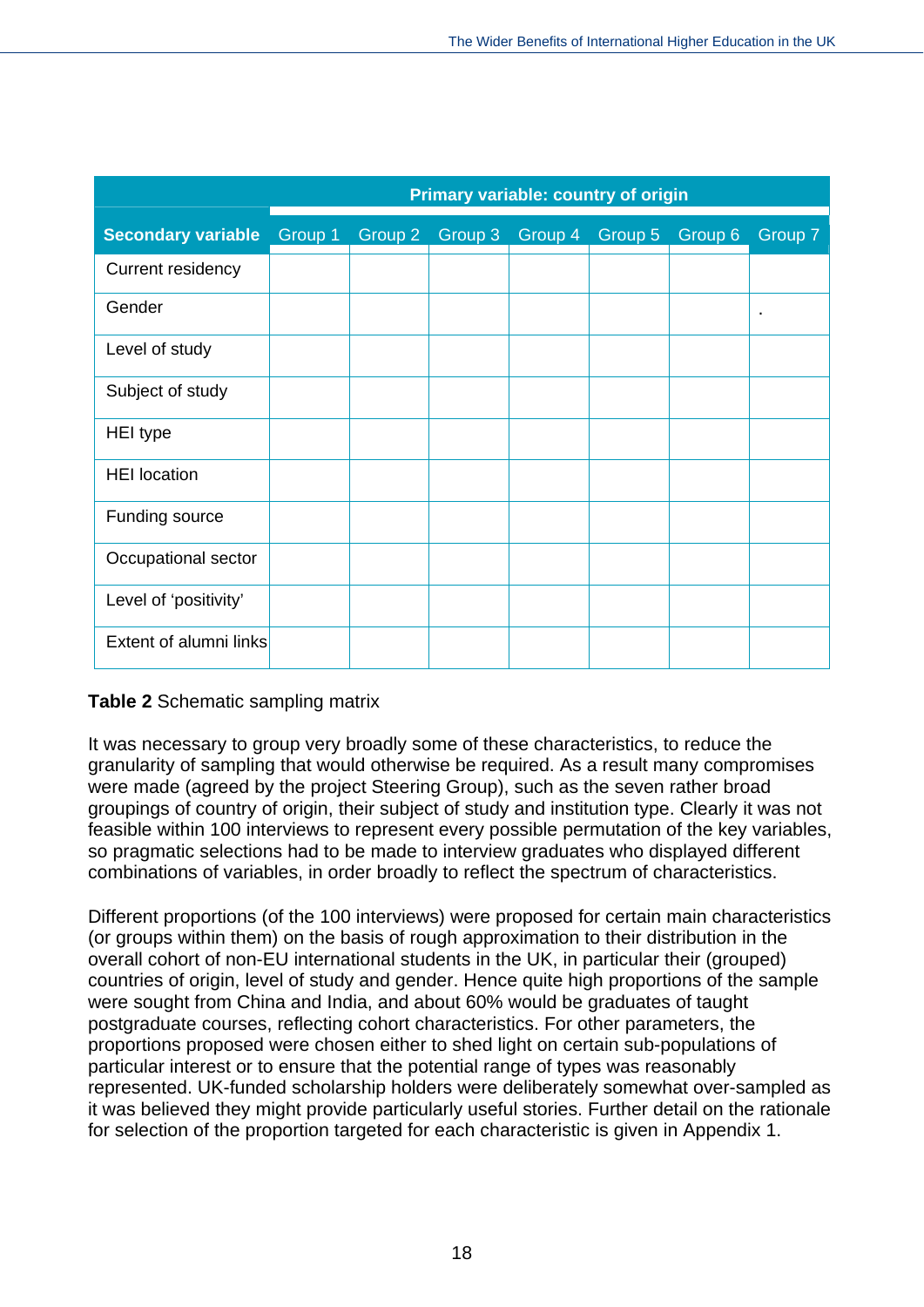| <b>Variable</b>                   | <b>Grouping</b>                                                                                                                                                    | % of international<br>students in UK               | Proposed % of<br><b>interviews</b>              | <b>Achieved % of</b><br><b>interviews</b>     |
|-----------------------------------|--------------------------------------------------------------------------------------------------------------------------------------------------------------------|----------------------------------------------------|-------------------------------------------------|-----------------------------------------------|
| Country of<br>origin              | China<br>India<br><b>Other Asian nations</b><br>Middle East<br>Low income nations<br>Latin America<br>High income                                                  | 22<br>13<br>25<br>10<br>31<br>$\overline{c}$<br>16 | 17<br>17<br>16<br>10<br>20<br>10<br>10          | 15<br>16<br>16<br>10<br>17<br>15<br>11        |
| Current country<br>of residence   | Country of origin<br><b>UK</b><br>Other                                                                                                                            |                                                    | 80<br>10<br>10                                  | 77<br>16<br>$\overline{7}$                    |
| Gender                            | Female<br>Male                                                                                                                                                     | 47<br>53                                           | 50<br>50                                        | 50<br>50                                      |
| Level of study                    | Undergraduate (UG)<br>Taught Masters (PGT)<br>Postgraduate research<br>(PGR)                                                                                       | 39<br>47<br>14                                     | 25<br>65<br>10                                  | 25<br>65<br>10                                |
| Subject of study                  | STEM (& medicine)<br>Business/finance<br>Arts & humanities<br>Social sciences<br>Other                                                                             | 38<br>31<br>$\overline{7}$<br>17<br>$\overline{7}$ | 30<br>30<br>15<br>15<br>10                      | 34<br>24<br>19<br>20<br>3                     |
| <b>HEI</b> type                   | Research-intensive<br>Other                                                                                                                                        | 58<br>42                                           | 60<br>40                                        | 61<br>39                                      |
| <b>HEI</b> location               | England<br>Other UK nation                                                                                                                                         | 83<br>17                                           | 80<br>20                                        | 86<br>14                                      |
| Funding source                    | Self-funded<br>Scholarship<br>Other sponsor                                                                                                                        | 68<br>18<br>14                                     | 60<br>30<br>10                                  | 63<br>33<br>$\overline{4}$                    |
| Current<br>occupational<br>sector | STEM/manufacturing<br><b>Education inc HE</b><br>Business/finance<br>Health/social care<br>Media<br>Government/public<br>Law<br>Retail/logistics/services<br>Other |                                                    | 20<br>15<br>15<br>10<br>5<br>15<br>5<br>5<br>10 | 23<br>19<br>14<br>4<br>4<br>8<br>6<br>14<br>8 |
| Positive<br>experience            | Yes<br>Somewhat<br>No                                                                                                                                              |                                                    | 50<br>40<br>10                                  | 63<br>26<br>9                                 |
| <b>Extent of links</b>            | Professional % personal<br>Only personal<br>Few/none                                                                                                               |                                                    | 60<br>30<br>10                                  | 42<br>42<br>15                                |

**Table 3** Interview sample characteristics: target and achieved proportions and distribution in international HE cohort. Cohort data for 2011/12 from HESA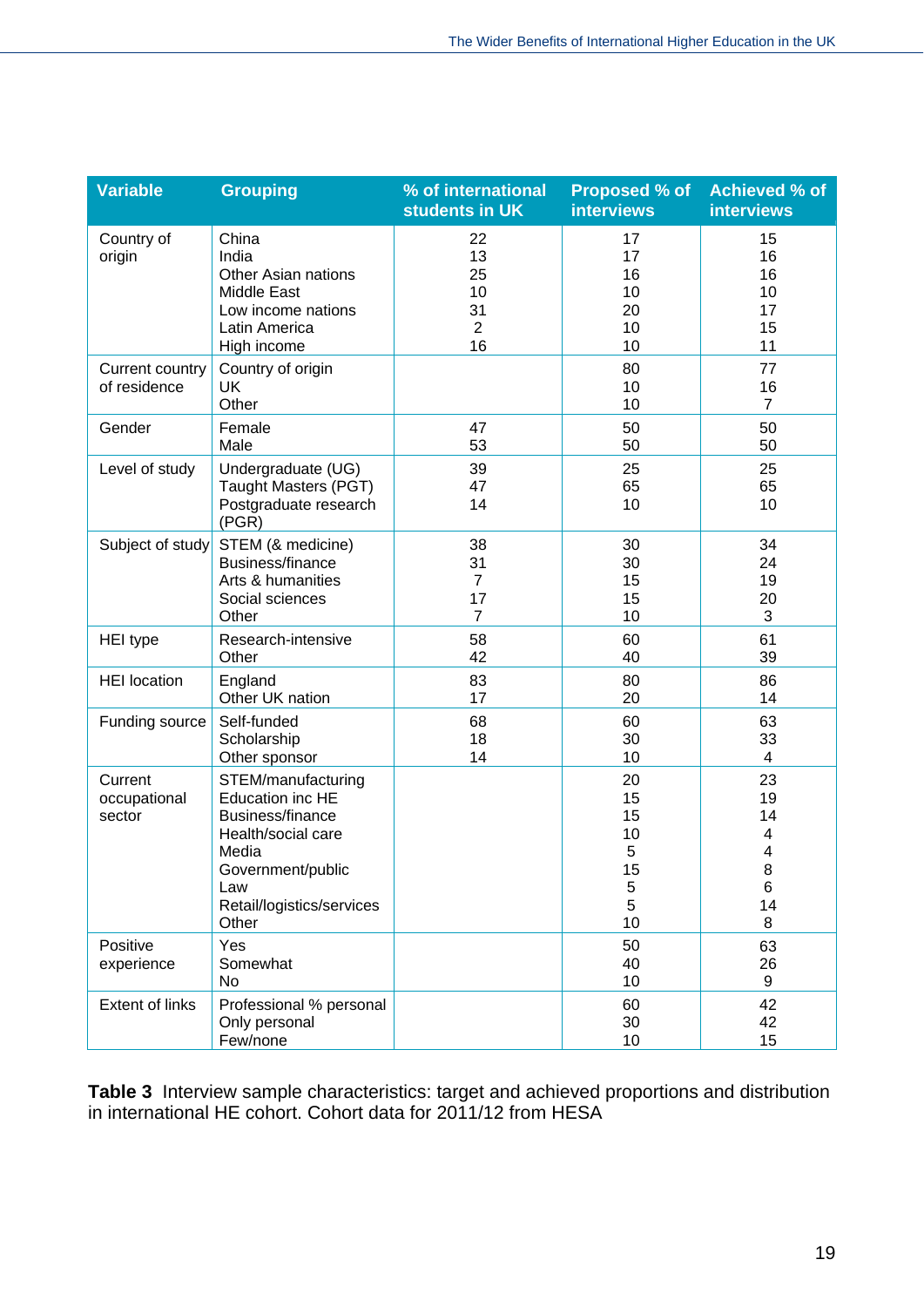The agreed 'target' characteristics of the interview sample are outlined in Table 3. Stratification of the sample was conducted by selecting and inviting small groups of graduates to interview from within the volunteer pool, with repeated iterative adjustments on the basis of the characteristics of those actually taking part in interviews. This required substantial and persistent effort and communication amongst the interview team, particularly given that a proportion of graduate volunteers who had been selected were then not available for interview within the timeframe for the primary research.

As can be seen from Table 3, this rather labour-intensive, iterative process delivered an actual interview sample which closely matched the target proportions for most of the key characteristics, particularly gender, level of study, institution type and, crucially, the country groupings. For some other characteristics the 'match' to target was more approximate, but some interviews at least were achieved for every targeted sub-group of all key variables. More detail on the characteristics of the sample achieved, including the countries of origin of the graduates and their individual HE institutions, is given in Appendix 1.

The match against target for the more subjective characteristics of positive experience and extent of links was not quite so high, but the sample did deliberately include a significant number of examples anticipated to be less 'positive' overall, to counter risk of positive bias. Classification against these two factors had to be made on the basis information supplied by the graduates prior to interview, whereas we found from detailed information provided during interviews that these earlier responses were not always consistent. While this did not affect the inclusion of 'negative' examples, the proportions of the respective subgroups of 'positive' respondents were somewhat different once the interview information was taken into account. The targeted proportion for those with established professional and personal linkages turned out simply to be too high an estimate, in comparison with the circumstances of graduates in reality.

As part of the iterative selection and invitation process, potential gaps in the range covered by the original sample – such as certain subjects of study – were identified, which we attempted to fill by issuing invitations to specific target groups within other alumni networks, including a number of institutions and scholarship schemes. The list of alumni groups that supported the project in this way is given in Appendix 1.

In numeric terms, eligible volunteers within the original sample from the i-GO study comprised around 180 graduates. Around 100 other volunteers came forward as a result of our contacts via other alumni groups. It was from this combined group of 280 graduates that we drew the final 100 graduates for interview.

The interviews were conducted by the interviewers within the research team over a period of five weeks in early 2013; the duration of each interview was 35-50 minutes. The 'portraits' of interviewees and transcripts of interviews were analysed to identify reported benefits and other results of interest, which were then grouped and used as the basis for coding of the interviews. This process was conducted largely on a 'bottom-up' basis, i.e. the specific benefit types were identified from the interviews rather than using a classification from previous literature, but taking into account what was available from the literature and also the research team's prior experience.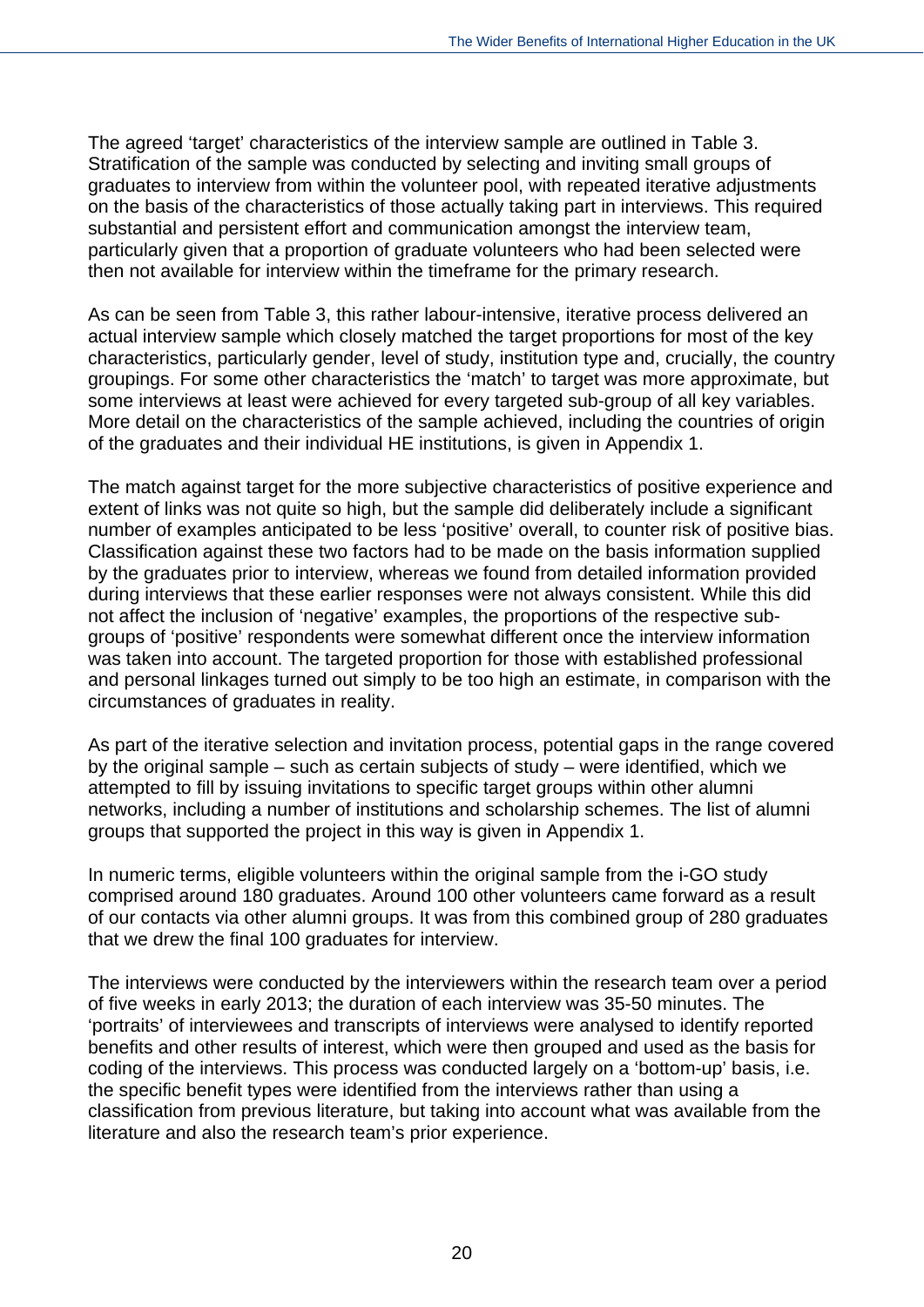#### <span id="page-34-0"></span>**3.3.1 Countering positive bias in the interview sample**

Research which is not representative statistically of the population from which it is drawn, and uses a sample of respondents who are self-selecting (i.e. who volunteer to take part), has an inherent risk of bias. There was some likelihood that those who were keen to participate might generally be those with more positive experiences and stories to tell, although arguably those with strongly negative views might also like the platform of the research to air their views. In order to counter the possibility of the research only reporting those with positive experiences, the sample was designed to include around some graduates with known 'negative' experiences, as indicated above, but some investigation was necessary to judge whether the 10% targeted was an appropriate proportion.

It was possible to compare results from interviewees' pre-interview survey responses and interview information with results from the wider graduate cohort to comparable (or proxy) questions. Results for our interview sample as a whole are reported in in Chapter 5 on 'other results', and can be compared with responses to similar questions in the i-GO study (BIS, 2012) and using International Student Barometer (ISB) research.

One question which offers a proxy for a graduate's overall positivity towards their UK HE experience (or not) is whether they would recommend a similar experience to others. The ISB contains a question on whether a graduate would recommend study at the graduate's institution to others, and a similar question was included in the i-GO study. These both suggest that, typically, only about 5% of international students/graduates would not recommend their study experience to others. A broadly similar figure was obtained in the i-GO study for recommendation of a UK HE experience in general, confirming that the vast majority of experiences (perhaps 95%) were positive. In comparison, the responses of our interviewees who had also responded to the i-GO survey (to which we had access) indicated that 4-5% would not recommend their experience to others.

The combination of these two indicators, bearing in mind that these 'recommendation' responses are only a proxy for overall positivity, seem to suggest that the interview sample was not substantially 'more' positive in outlook than the cohort as a whole, and that seeking around 10% of interviews with graduates with 'negative' experiences was appropriate. This suggests that the research results obtained should be reasonably reflective of international graduates from UK HE in the period studied. However, it is acknowledged that given the nature of the population it is difficult to quantify or eradicate bias fully from the findings.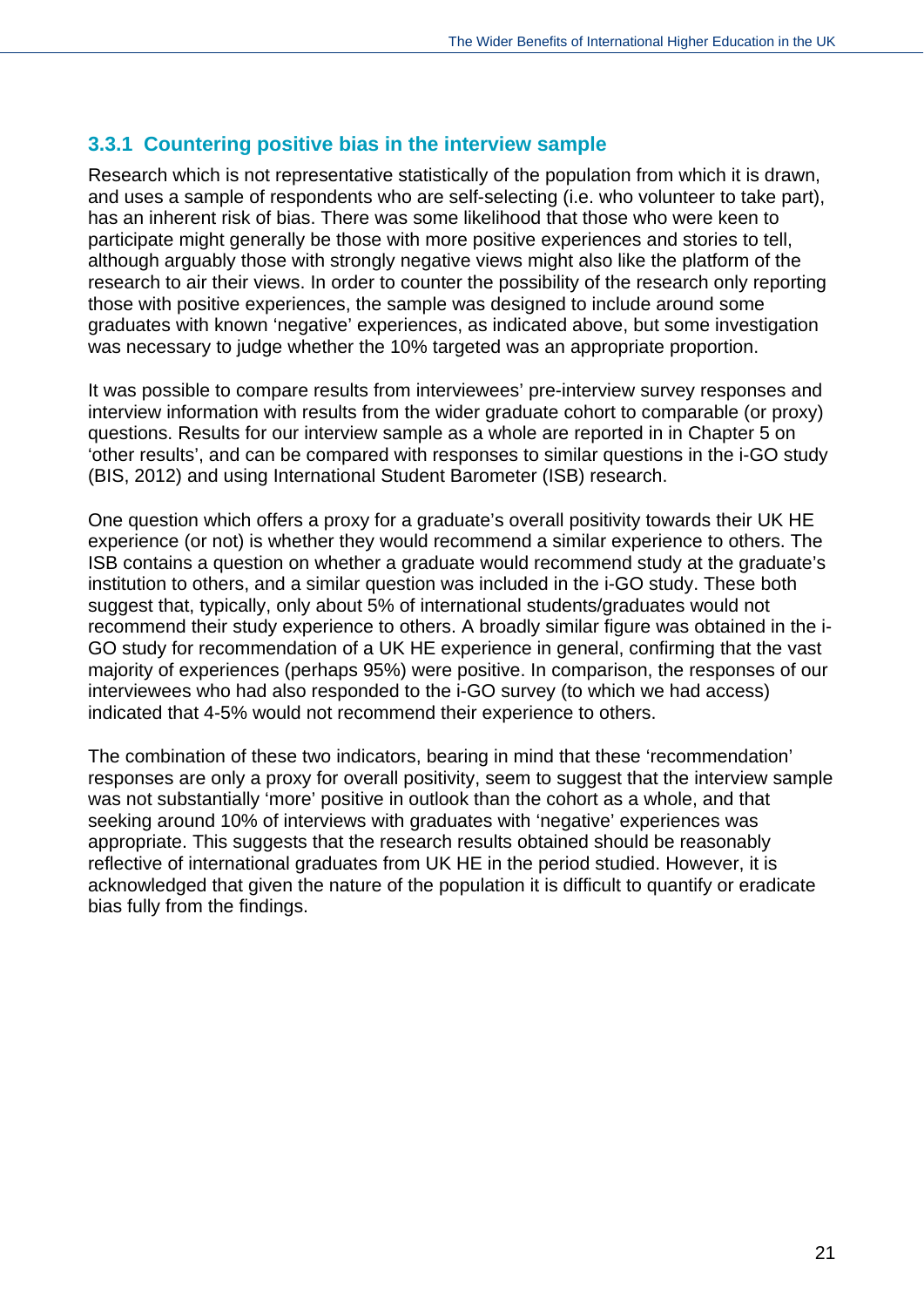## <span id="page-35-0"></span>**4. Benefits of international graduates**

## <span id="page-35-1"></span>**4.1 Benefit types and classification**

In this chapter we present the main evidence from our primary research into the wider benefits of international HE in the UK, investigated through the experiences and perceptions of international UK alumni recorded in our 100 interviews.

At the highest level, we grouped these benefits and impacts by beneficiary:

- $\bullet$  benefits to the UK (host country) groups A & B
- benefits to the international graduates themselves group C
- benefits to their countries of origin (source countries) group D.

Within these very broad groupings, we identified a total range of fifteen benefit types inductively from the interviews. These included two sub-groups within benefits to the UK, economic (A) and influence (B). The fifteen benefit types are depicted in Figure 3.

Some of these benefit types map well onto types of impact identified in the existing literature, but others less so. Table 4 attempts to map the fifteen types to known benefits in the form of de Wit's (2002) rationales for international education. As can be seen, many do not map uniquely and there is also much overlap between them. We chose to define and describe the benefits on the basis of the evidence obtained during our primary research.

| De Wit rationale | <b>UK Economic</b>           | <b>UK Influence</b> | <b>International</b><br>graduate                 | <b>Country of</b><br>origin |
|------------------|------------------------------|---------------------|--------------------------------------------------|-----------------------------|
| Financial        | A1                           |                     |                                                  |                             |
| Economic         | B1, B2, B3<br>A2, A3, A4, A5 |                     | C1, C2, C3, C4                                   | D1                          |
| Academic         | A1                           | B <sub>3</sub>      | C <sub>2</sub> , C <sub>3</sub> , C <sub>4</sub> | D1, D2                      |
| Socio-cultural   | A3                           | B1, B2              | C <sub>3</sub> , C <sub>4</sub> , C <sub>5</sub> | D1, D2                      |
| Political        | A <sub>3</sub>               | B1, B3              | C <sub>3</sub> , C <sub>5</sub>                  | D1, D2                      |

**Table 4** Benefit types identified against de Wit's rationales for HE (de Wit, 2002)

In the remaining sections of this chapter, each high level benefit grouping (A-D) is introduced, set in the context of any prior knowledge obtained from our literature search, and then each benefit type within it is defined, described using primary research evidence and illustrated with a short case study of an example from the alumni interviewed.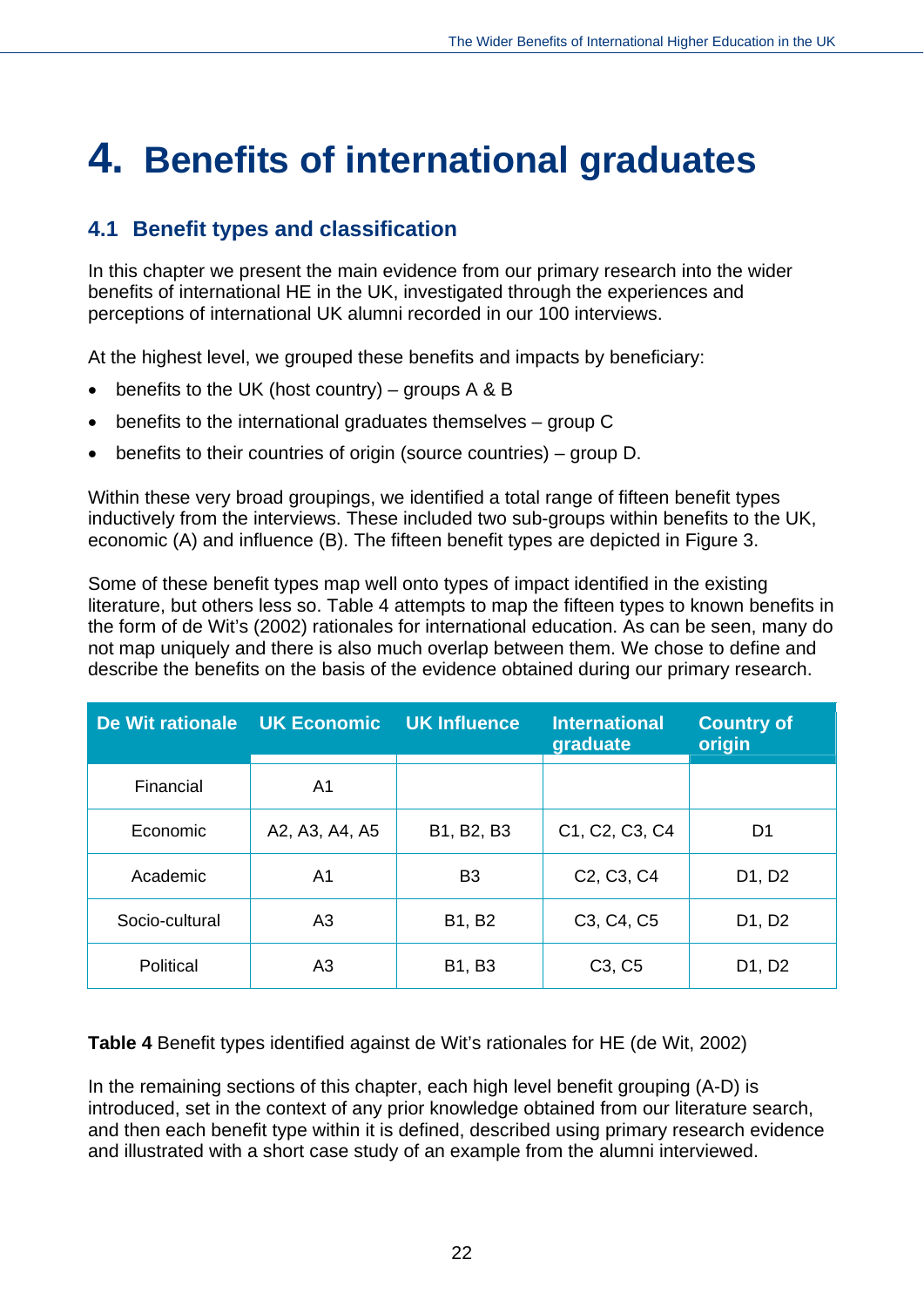

**Figure 3:** Benefit types identified from interviews with UK international alumni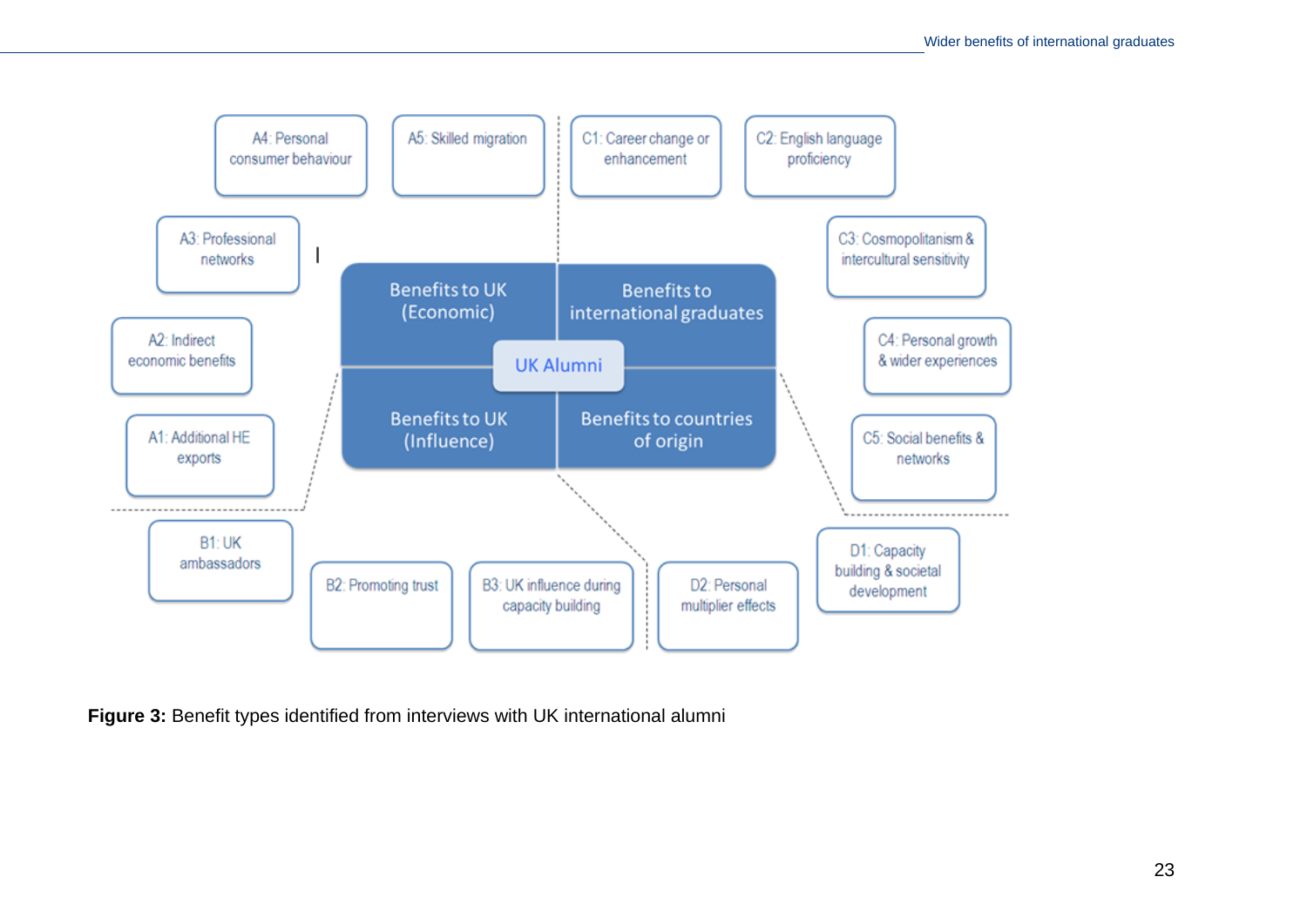# **4.2 Benefits to the UK (host country)**

Benefits to the UK were grouped into two main sub-groups, economic (A) and influence (B), in which there were five benefit types and three types respectively:

| <b>Economic (A)</b>              | Influence (B)                              |
|----------------------------------|--------------------------------------------|
| Additional HE exports (A1)       | UK Ambassadors (B1)                        |
| Indirect economic benefits (A2)  | Promoting trust (B2)                       |
| Professional networks (A3)       | UK influence during capacity building (B3) |
| Personal consumer behaviour (A4) |                                            |
| Skilled migration (A5)           |                                            |

# **4.2.1 Benefit type A1: Additional HE exports**

Alumni with a positive experience of their personal participation in UK HE report that they have recommended or would recommend others also to apply to the same institution and/or to UK HE generally.

# *4.2.1.1 Research evidence*

Within the interviews, almost all (around 9 out of 10) alumni expressed positive views on their overall experience of undertaking HE in the UK, positive specific reflections on their He institution, and positive perceptions about its impact and the benefits they had gained. The vast majority indicated that they would recommend a similar UK HE study experience to others.

However, the extent to which they had actually or actively made such recommendations varied considerably with their personal circumstances. It ranged from alumni who worked or volunteered in promotional activities for the UK HE sector, such as visiting schools to give talks about UK HE or supporting marketing campaigns, to those who had simply influenced a younger sibling or close friend to follow their path to the UK. The latter situation was extremely common. Alumni returning home are in a particularly strong position when it comes to influence upon potential students, transmitting the benefits of the UK experience to the next generation of internationally mobile students. Examples across this range included:

 Chinese Manchester graduate I37 worked for a very large educational training company in China: *"A lot of students in China come to us, seeking for help not only in language training like IELTS, TEFL, also for the application to study abroad. They need our advice, from me or from my colleagues who've had experience from studying abroad, to tell them what's the right [thing] to do. [I] share my experience to show what I am doing before and what I am doing right now, to tell them you have a choice to be a*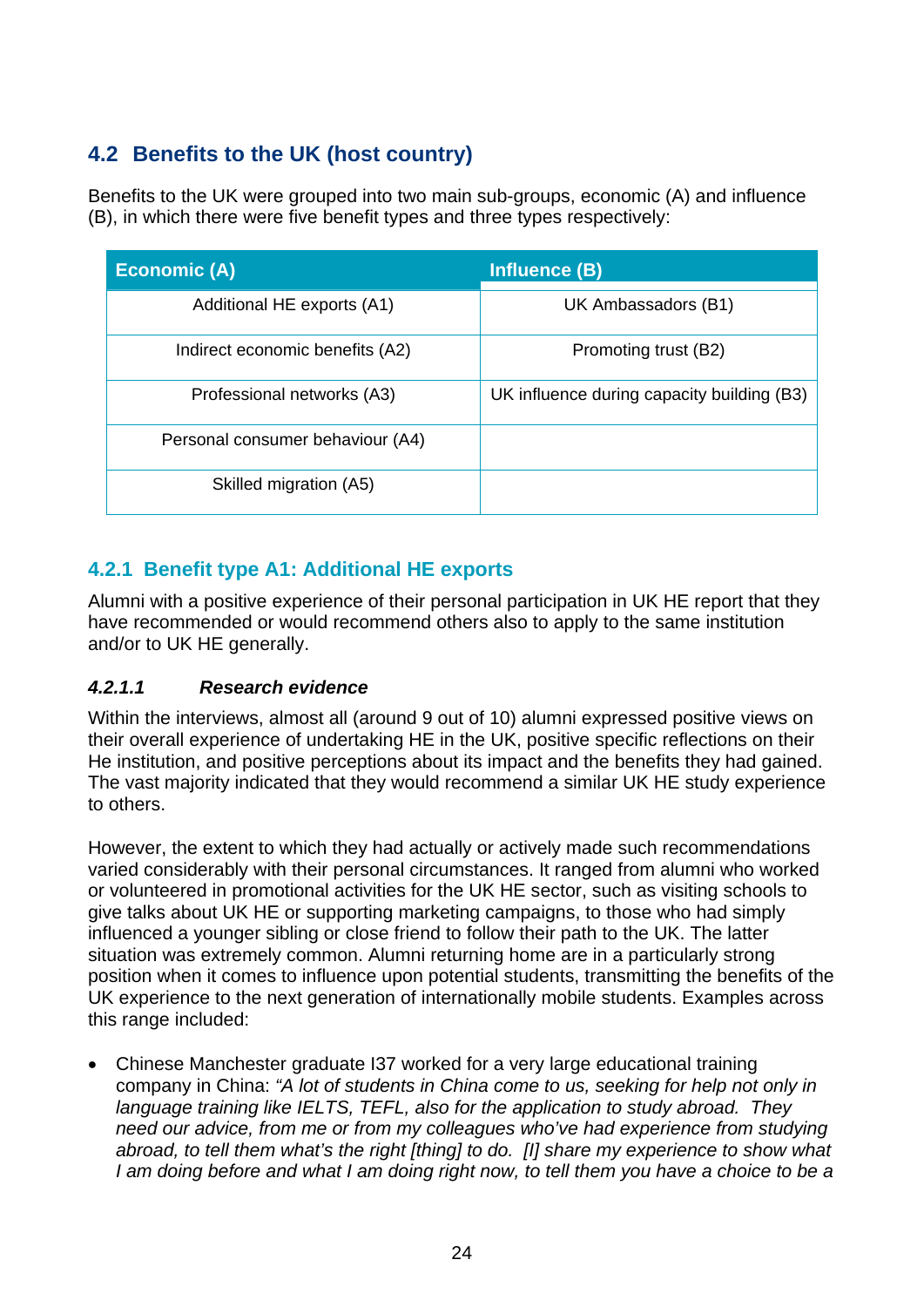*better person, you may have a better choice to study abroad to become a different person".*

- Colombian law graduate I60 undertook a Masters at Liverpool and then a PhD in South Africa. She wrote to all final-year law students at her university in Colombia recommending that they study in the UK: *"Oh, not only I would, I have [recommended it]. And at least five people have gone there upon my insistence. After I finished, I circulated through my circle of friends in the law school in Colombia. I said, "Look, there's a very good scholarship, very good university. Please, if you are very smart, apply because it's a great opportunity."*
- Nigerian human resources manager I68 had been supported by the British Council and now assisted their promotions of UK HE: *"I've been in speaking programmes for the British Council. I've insisted, I wanted to do this for free. I've, you know, specifically shared my own experiences and encouraged Nigerians to think about going to the UK for university. We'll travel around Nigeria, all the way to Kano in the north."*
- Leeds Metropolitan management graduate I84 participated in British Council events with other returners in Indonesia, and had directly supported two others to apply for Masters degrees in the UK.
- I10, an Indian graduate who undertook a taught Masters in international business at Nottingham: *"As the time has passed, I realised the importance that the higher education has in my life. That is the reason I thought I'd send my younger brother to the same university last year"*.

Where it was evident that an alumnus had young children, they were asked if they would send their own children to attend UK HE. In almost all cases they indicated that this would be likely if circumstances were appropriate, and several said that they would definitely do so. Strong personal commitment to their UK university was also demonstrated by a handful of alumni who indicated that they had made, and in one or two cases were making regular, donations to their alma mater, although this appeared to be quite a small minority. It seems likely that the proportion will grow as many progress in their careers and continue to perceive positive benefits.

We had access to the responses to the i-GO survey of many of the alumni we interviewed, and posed a similar 'recommendation' question during the preparation process for the interviews. Those results are summarised in Chapter 6. Most of these alumni had been positive when originally surveyed by i-graduate in that study around 3 years after graduation. If anything, they were now even more positive. Around half of the (few) graduates who had originally been ambivalent or somewhat negative in their perceptions had now changed their views to positive, and would now recommend or had recommended the UK HE experience to others.

# *4.2.1.2 Implications*

The vast majority of alumni interviewed were either recommending others to participate in UK HE at least to some extent or would do so given the opportunity. That extent depended not only on their environment and personal circumstances, but also very much on their personality, as the more outgoing individuals were more confident in actively relating their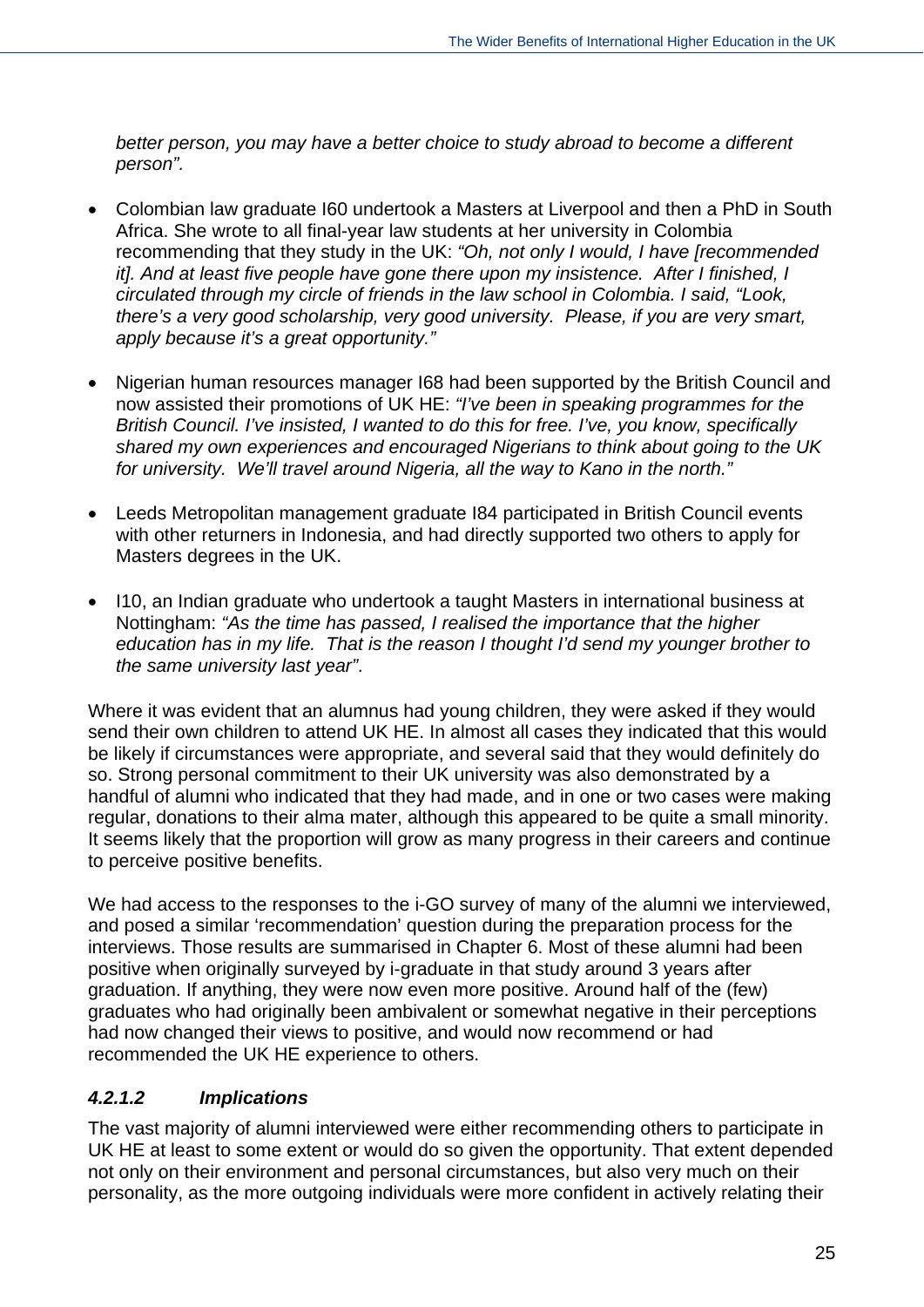positive experience, while others did do more quietly and modestly within family or friendship networks. Some of these direct recommendations were amplified through the use of social media networks.

Underpinning these recommendations to others to study in the UK, which would result in further UK education exports as well as some other future benefits, there was consistent reporting of positive perceptions of a distinctive identity of UK higher education and especially its pedagogy. These perceptions are described in more detail in Chapter 6.

The i-GO study (BIS, 2012) suggested that, reflecting on their experiences of UK HE, around 85% of UK international alumni would recommend their institution to others, 90% were satisfied with their learning experience and over 80% felt their UK degree was worth the financial investment. These survey statistics from 2007/08 non-EU graduates appear to relate high satisfaction across learning, living and support aspects of their HEI experience. Asked if they would recommend HE study in the UK generally, 80-90% (of various groups within the cohorts surveyed) would do so. These are very similar results to those obtained over a number of years through the International Student Barometer, which demonstrates a strong correlation between student satisfaction, particularly with the learning experience, and potential positive recommendations to others.

International student satisfaction surveys also support this very positive view and the increasing concentration on the student experience in UK universities is likely to maintain or even increase such satisfaction levels (UKCISA, 2004, 2011). The UK has a strong reputation for certain values and a strong reputation for educational quality. Its approach to teaching and learning can foster strong relationships between those who learn and those who teach, often resulting in learning partnerships built on enquiry, respect and challenge. Although international students will engage to some extent in wider local and national socio-cultural activities while in their host countries, their main interaction with the host country's values and culture is initially via their host institution.

#### **Case study: I60**

Alumnus I60 related a quite complicated but uplifting personal experience of UK HE. After a law degree in Colombia, she pursued postgraduate law course options in France and the UK, having also done an exchange to the US. The UK appreciated her strong local degree attainment and she thought a UK Masters would be prestigious in Colombia; her grandfather had studied at Oxford. Accepting a place at Liverpool, she won a Hodgson Scholarship there.

She viewed her time at Liverpool as *"the time of my life…absolute delight"* and took every opportunity to participate, from the RAG committee to voluntary work and even Spanish lessons as well as part-time work, and notes the opportunities afforded her through the Scholarship trustees. She loved Liverpool itself and made friends from all over the world, finding that experience personally profound but quite shocking – as she had to "*make peace with my devils*" (i.e. overcome her own prejudices). Overall she reports that it made her more open, more flexible and confident to blaze any trail.

Having wanted originally to work in international litigation she changed direction and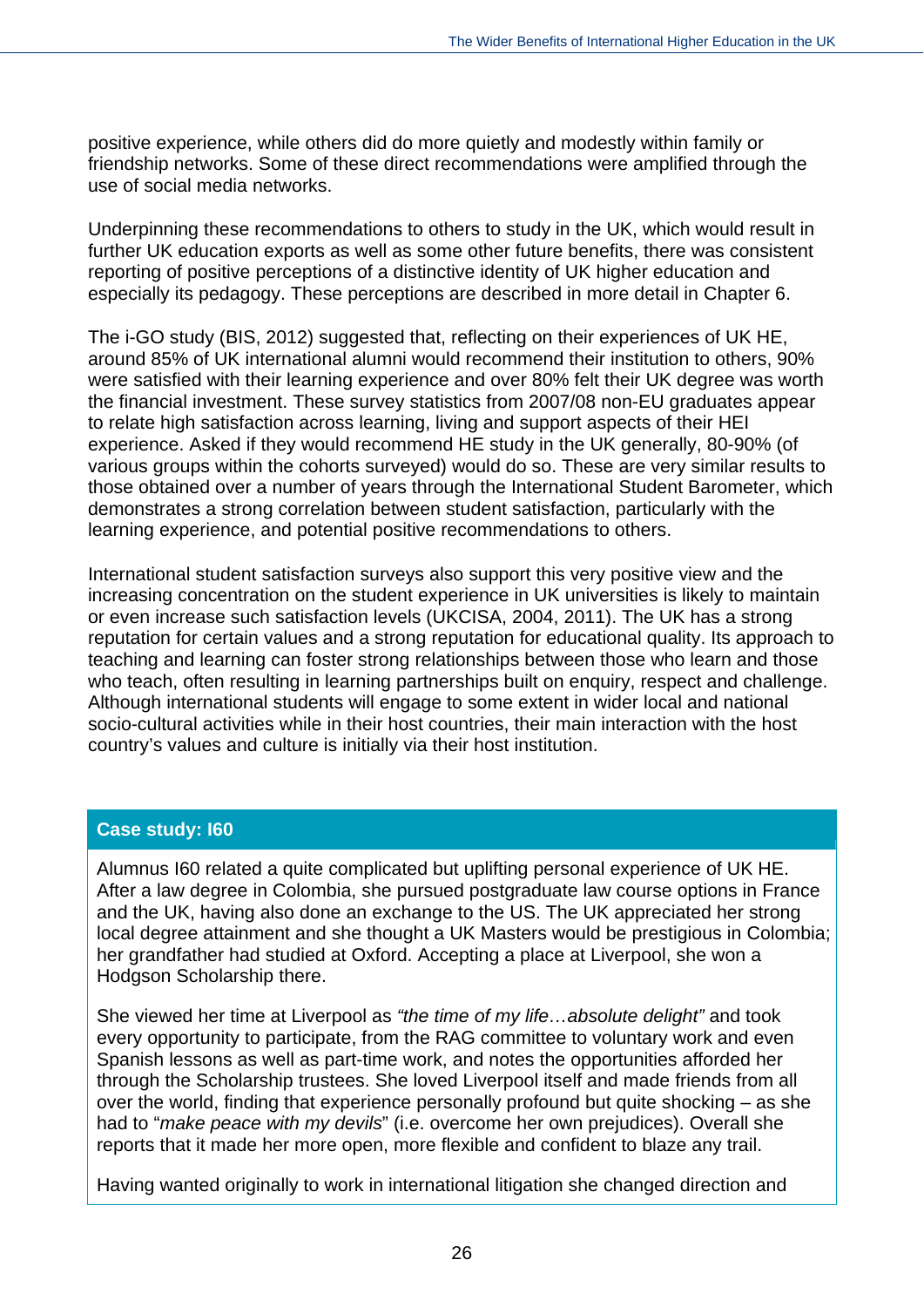worked for the World Trade Organisation and then as an intern for the UN in South Africa, where she moved with her husband and is now also studying for a PhD. The Masters directly enabled much of this progression.

She is still in touch with her Liverpool lecturers and actively involved in the alumni network both in the UK and South Africa, as well as donating to the university regularly. She circulated a personal recommendation to all student finalists at law school in Colombia that they consider studying in Liverpool and/or the UK, and 5 students have since come to the UK. She also notes that the UK is becoming the destination of choice for HE in Colombia, partly due to the language and London's dominance as a corporate/financial centre.

# **4.2.2 Benefit type A2: Indirect economic benefits**

This benefit type comprises a range of tangible trade and commercial benefits to the UK, other than additional education exports (A1) or personal consumer behaviour (A4), that have arisen directly through the activity of the alumni since leaving HE in the UK.

# *4.2.2.1 Research evidence*

A minority (perhaps 1 in 10) of the alumni interviewed reported specific instances where they had personally been responsible for, or very influential in, commercial transactions with enterprises in the UK. These were typically between their employer in their home country (or in a third country) and a business or organisation in the UK, or could relate to development of new business ventures. Several of these were reported by those working in their family business (typically after undertaking a business-related course in the UK):

- Interviewee I10, an Indian graduate managing his family's steel manufacturing firm, selected a major supplier based in the UK, through a contact he originally met while a student in the UK.
- I5, a Pakistani graduate in a management role in the family leisure-sector business, ordered £500k of go-karts from a UK supplier he met at a trade fair in the Middle East, reporting that he had struck up conversation with them because they were based in the same county as the university he had attended.
- I19 in Hong Kong worked in her family's aviation business representing European manufacturers in Asia: *"One of our main suppliers is actually a British company, and we are currently thinking of setting up a joint venture in Hong Kong...it's mostly me who deals with that company."*
- I3 worked in his influential family's diamond business and reported that he *"like[s] doing business with people from the UK – it's easier"*, and also intended to enable his UK HE academic contacts to engage in research in the Indian jewellery and diamond industry.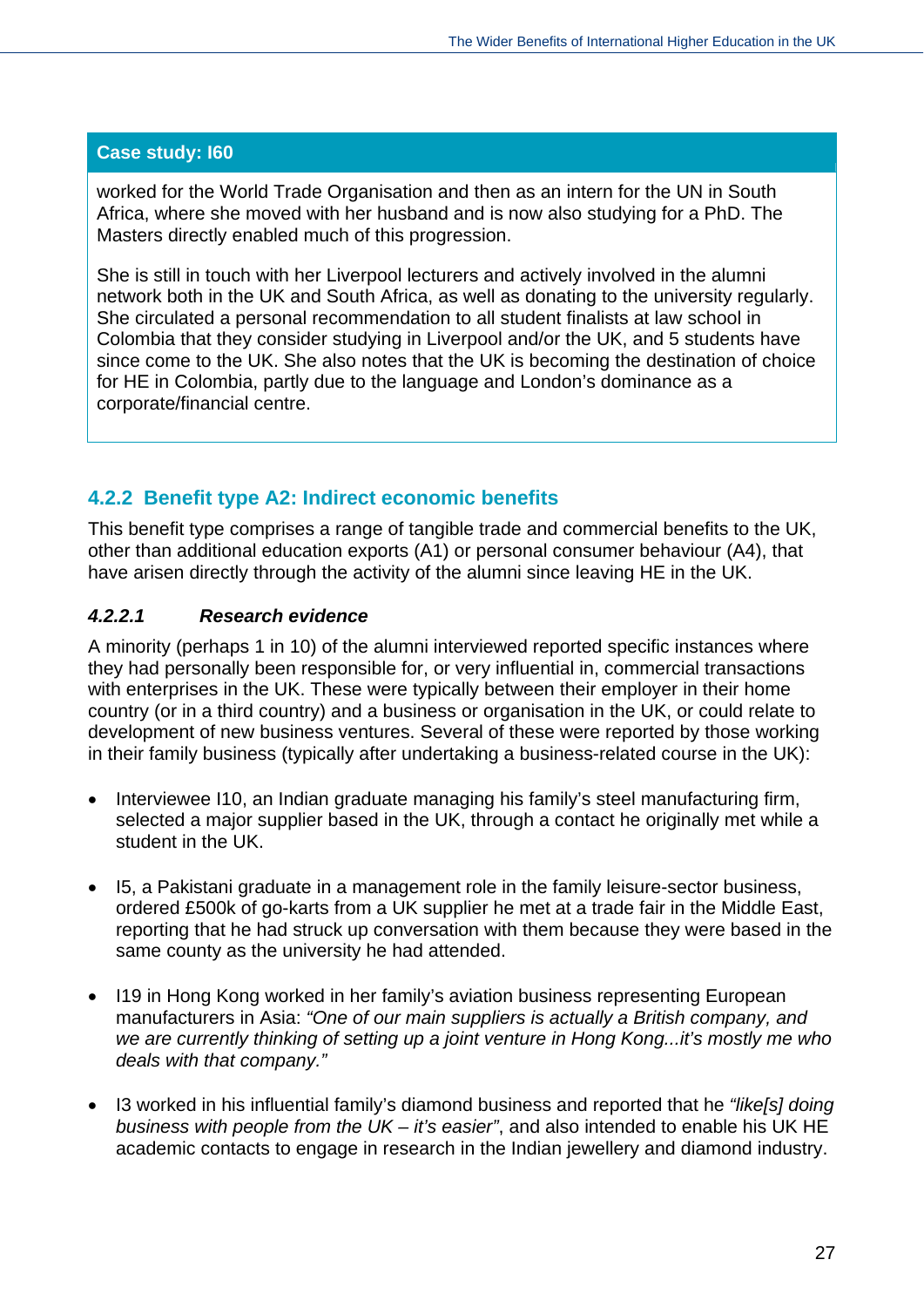In other cases there was economic benefit to a UK employer or organisation as a direct consequence of working with the graduate, including more than one who was involved in setting up new offices for a UK employer in their home country, such as:

- I66 from China who studied psychology and initially remained in the UK working on a post-study visa. She undertook much of the market research behind the decision for her UK employer to open an office in Shanghai in order to expand its Chinese operation, and helped them practically to open it.
- Indian graduate I86 who was assigned by his major employer to manage major UK contracts due to his experience of an MBA at Cardiff and resultant contacts. Recently they had been working on acquiring a UK business.

A handful of graduates were specifically doing business with fellow alumni now working in the UK, including I25 who worked for a Sri Lankan engineering company (in East Africa) for whom he had set up several partnership ventures with UK engineering firms in which his fellow Sheffield alumni worked.

#### *4.2.2.2 Implications*

Although the reporting of specific business transactions was relatively rare, such benefits to UK commerce may increase and evolve with time as the alumni progress to more senior career positions with more influence, as many are yet early in their careers. Several of the alumni reporting these trade relationships worked in their family businesses, in which they may have had accelerated career paths compared with other career settings, and hence were able to influence commercial transactions at a relatively younger age. The overall extent of these economic benefits is not readily estimated, but at the very least there was evidence for some tangible benefits already, in addition to many more instances of active collaboration and widespread expectation that business with the UK would ensue when circumstances enabled it. Together these could coalesce to become substantial trade and commercial benefits to the UK economy.

The extent to which these benefits are causally related to the graduates' experience of HE in the UK, or whether some of them would have transpired anyway, is not always certain. This is explored further in other sections considering the role of personal networks and also the impact of trust in the UK.

The British Council reports that those who trust people from the UK are more interested in opportunities to do business with people and organisations in the UK than others ('Trust pays', British Council, 2012). This reflects the belief by economists that trust is an important factor in international business links/relationships – higher trust tends to mean lower commercial risk. It will also tend to build upon any existing UK brand value. The report also suggests that direct experience of, and engagement with, UK cultural institutions (including studying in UK HE) enhances trust in the UK and its people.

The belief that a positive UK university experience by an international student can lead to a commercial advantage for the UK has been long understood. The Dearing report stated *"Such people [international students and alumni] are likely to look naturally to the UK as a potential trading partner or for investment opportunities."*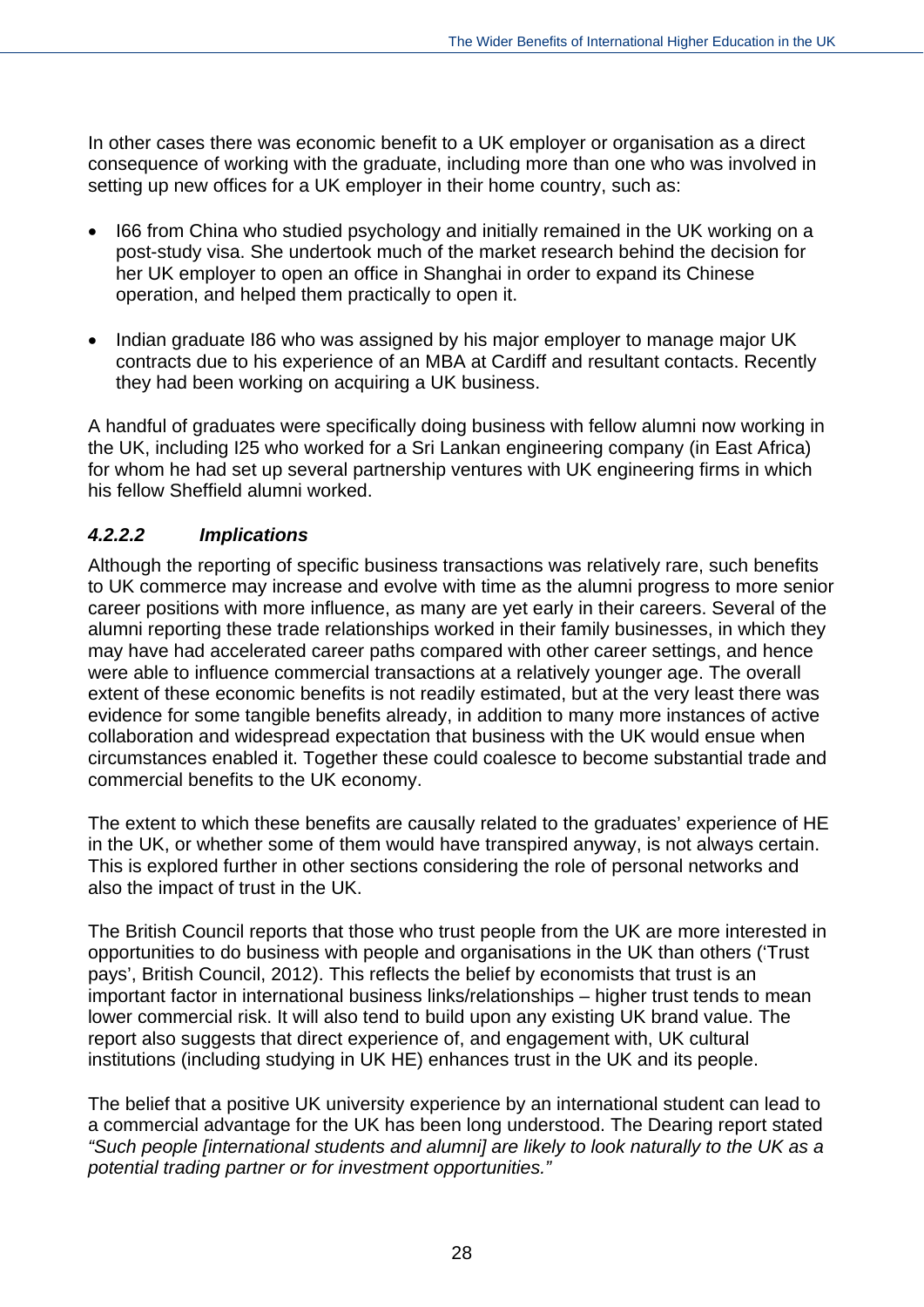Interviewee I19 came to the UK from Hong Kong as a teenager to study at Cheltenham Ladies College, then a Foundation degree at Kingston and BA in design at the University of the Arts London (Central St Martins). Her father's aviation business in China sells products on behalf of European partners into Asia. She reported having a great time in her years in British education, forging friendships with people of all nationalities and enjoying the style of learning. Although she would have liked to work in design in London, visa limitations meant she returned to Hong Kong and joined the family firm where she is currently a manager.

I19 believes she has added competitive advantage to their business through her international experience, her fluent English language and also high transferable skills developed as part of her degree (including presentation and project management). She manages the company's PR and also entertains business partners when they visit Hong Kong; understanding European culture and being able to relate to people irrespective of cultural background really helps.

One of their main suppliers is British, a relationship she manages, and they are currently setting up a joint venture with a British company in Hong Kong. She expects to take over from her father to run the business in around 5 years time.

She now regards both England and Hong Kong as 'home' and returns to the UK twice a year for holiday and business. Away from her professional work, she has assisted UK friends looking for jobs in Asia and also arranged for quite well-known DJs within her UK networks to play in Hong Kong.

# **4.2.3 Benefit type A3: Professional networks**

Many alumni reported that they maintained informal professional networks with fellow alumni and other personal contacts made while they were in the UK. These were global but included contacts based in the UK. As professional networks these offer the possibility of future business transactions and collaborations of economic value to the UK.

#### *4.2.3.1 Research evidence*

Although relatively few of the alumni interviewed had already engaged in tangible business dealings with UK enterprises (A2) or with fellow HE alumni, more expected that they would do so in future, as well as with other contacts they had made while they had been in the UK. Those contacts were now part of alumni's professional networks, based in the UK or anywhere globally. It is the potential for future economic benefit from commerce or other business collaboration through these contacts in the UK that makes this benefit important. The number of graduates reporting this potential was modest  $-$  perhaps 1 in  $5 -$  but somewhat greater than the proportion who had conducted tangible business directly with the UK already. Examples included:

 Interviewee I4 who worked in film in India and had strong contacts through his fellow alumni from Bournemouth: *"If I want to do something with UK, if I want to have a collaboration, I have classmates who are working in the same field over there right*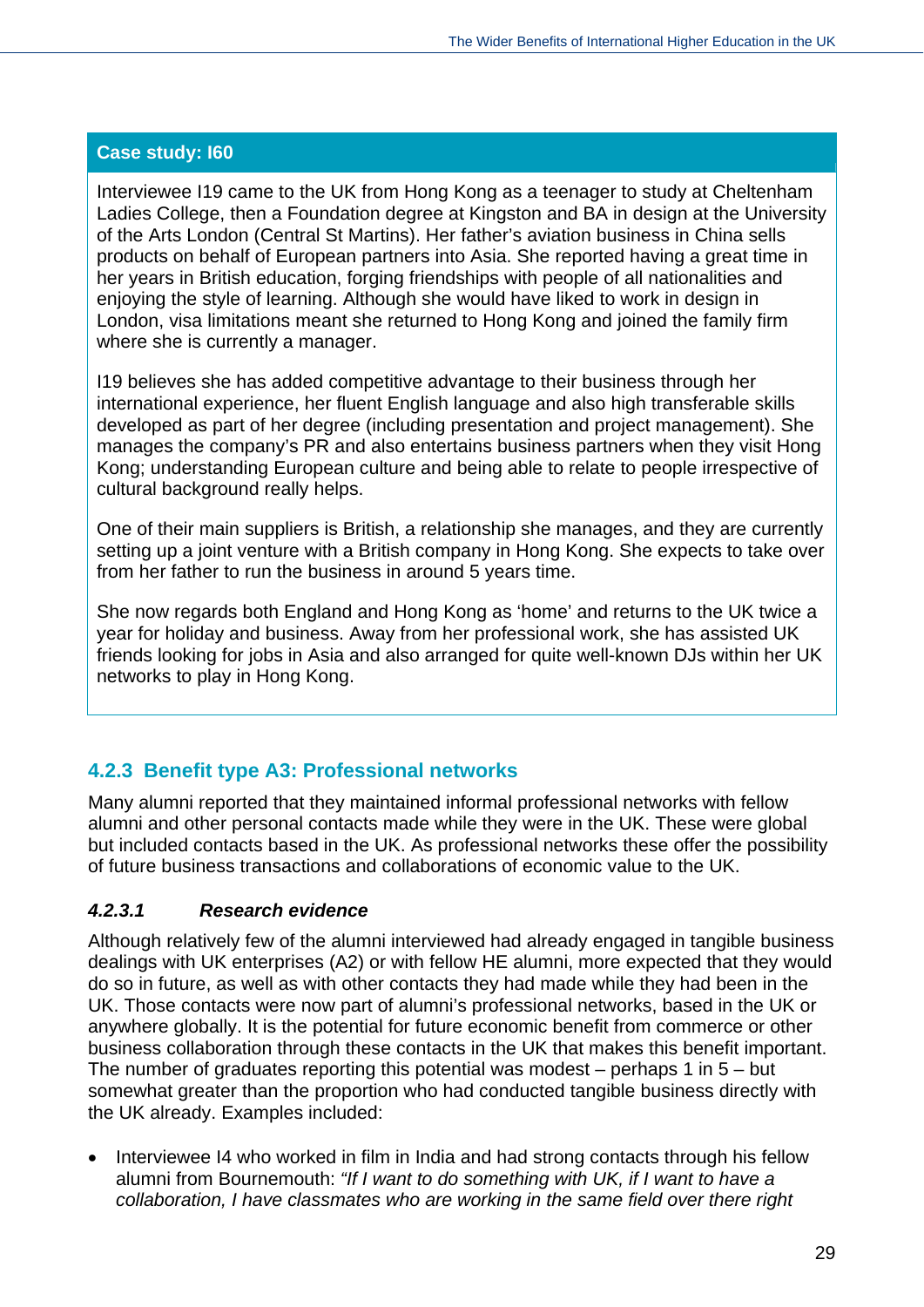*now; some of them have their own companies. And they are technically just a phone call away to arrange everything that I need in the UK, much [more] reliable business than something I would research over the internet".* 

- I65 was a senior attorney specifically deployed by her employer a law firm in the Dominican Republic – to work with and support UK companies considering investments in the region.
- Graduate I74 was marketing director for a multinational fashion retailer based in China and expected soon to start work with UK companies.
- I77 had her own PR agency in Bangladesh and had collaborators around the globe developed through the personal networks she created while at Middlesex.
- I99 worked as a lawyer in Turkey and had actively made links with the British expatriate community, promoted through the British Council, offering specialist services in relation to property acquisition and other legal issues.

Two alumni cited that they had a long-term aim to set up small consultancy firms with fellow alumni (in their UK scholarship schemes).

Amongst the strongest examples of professional networks were those reported by postgraduate research graduates who were pursuing academic careers. Personal contacts they had made during their research in the UK tended to sustain and could form the basis for new and future collaborative research projects, either between themselves and their former UK research supervisor and/or group, or with others with whom they had made contact or worked jointly:

- I48 was in the final stages of medical training at Harvard towards a specialised clinical and research career in oncology, built on the MB/PhD programme she undertook in Cambridge. She continued to collaborate with her former Cambridge lab and expected those research contacts to sustain into the future: *"I'm also continuing to collaborate with the lab in Cambridge. So we're still writing papers together and I Skype with them regularly. I still have a Masters student from the lab who is doing some experiments for me and we're publishing something together."*
- I61 undertook a Masters in London and was now completing a PhD as well as having worked on projects with the British Council and RNIB for several years in her native Lebanon. She developed an international network of contacts while in London and anticipated a partnership with a university in Lebanon: *"we worked on building an Arabic / Middle Eastern network to share stories and to share experience and knowledge and issues related to inclusive education… and to make it available in Arabic"*.
- I1 had worked in research for the Indian government before undertaking a PhD at Southampton in grid computing. Now working in a university in India, he remained in touch with his supervisor, and former research colleagues had visited to foster partnerships.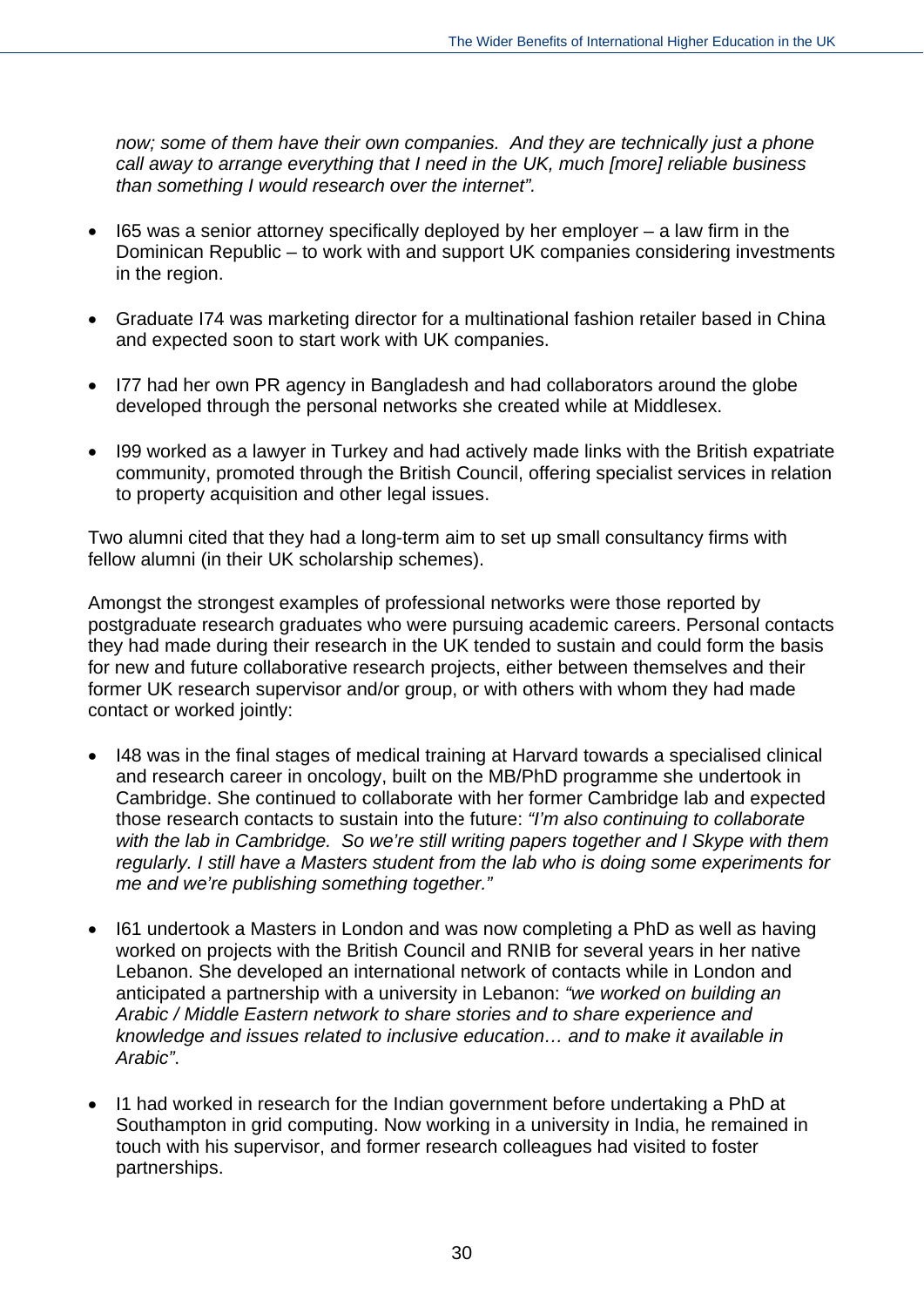I44 developed an international network of specialists while studying for her PhD in medieval literature in Cambridge, and intended to return to New Zealand to pursue an academic career and facilitate group research projects in this subject.

#### *4.2.3.2 Implications*

UK-based personal contacts made during study in UK HE can form part of alumni's professional networks and may represent considerable potential for the UK in the long term in the form of business links, collaborations and joint development work. A small number have already produced tangible economic benefits (reported under benefit type A2), but these are most likely outweighed by the potential future value inherent in these professional networks.

Those who undertook postgraduate research degrees and now work in research careers tended to have more developed international professional networks than others, which may reflect the more interconnected and collaborative nature of their work, in comparison with graduates at the same career stage in other industry sectors. In this sense they may be somewhat similar to graduates working in family businesses, i.e. they may have somewhat 'accelerated' career positions in relation to international networking and professional interactions.

It may well be that the professional contacts held by graduates will become more active with time, once graduates and many of their contacts move into more senior and influential employment positions. It is impossible to quantify the long-term benefit of these linkages, including the extent of benefit to the UK economy. Nonetheless, the existence of UK employees and their organisations amongst networks of trusted potential business partners, on a global basis, must represent considerable potential value in the long term.

An evaluation of Chevening scholars and their influence refers to the "powerful network of long term friends and this is having a tangible impact on UK interests" (River Path Associates, 2004). The importance of such networking both for the alumni and the UK is recognised in, inter alia, the Commonwealth Scholarship Commission's support for its Professional Networks.

#### **Case study: I4**

Indian alumnus I4 had originally studied engineering but went into the media industry, initially working largely backstage and behind the camera for 10 years. In order to support his career shift into the business side, and in the absence of postgraduate taught courses in film in India, he came to Bournemouth University. He was attracted by the 1-year structure and practical course content. His grandfather had traded through an office in London, and his parents were in education, so he inherently believed there would be value in a Masters, in career terms, and funded his studies through an educational loan.

He lived in a hall of residence which was segregated in a different wing to UK nationals, and found most of his informal socialising was therefore with other international students, and he was President of the Society for People from the Sub-continent. He also worked part-time at Debenhams, although hid this from his family as they would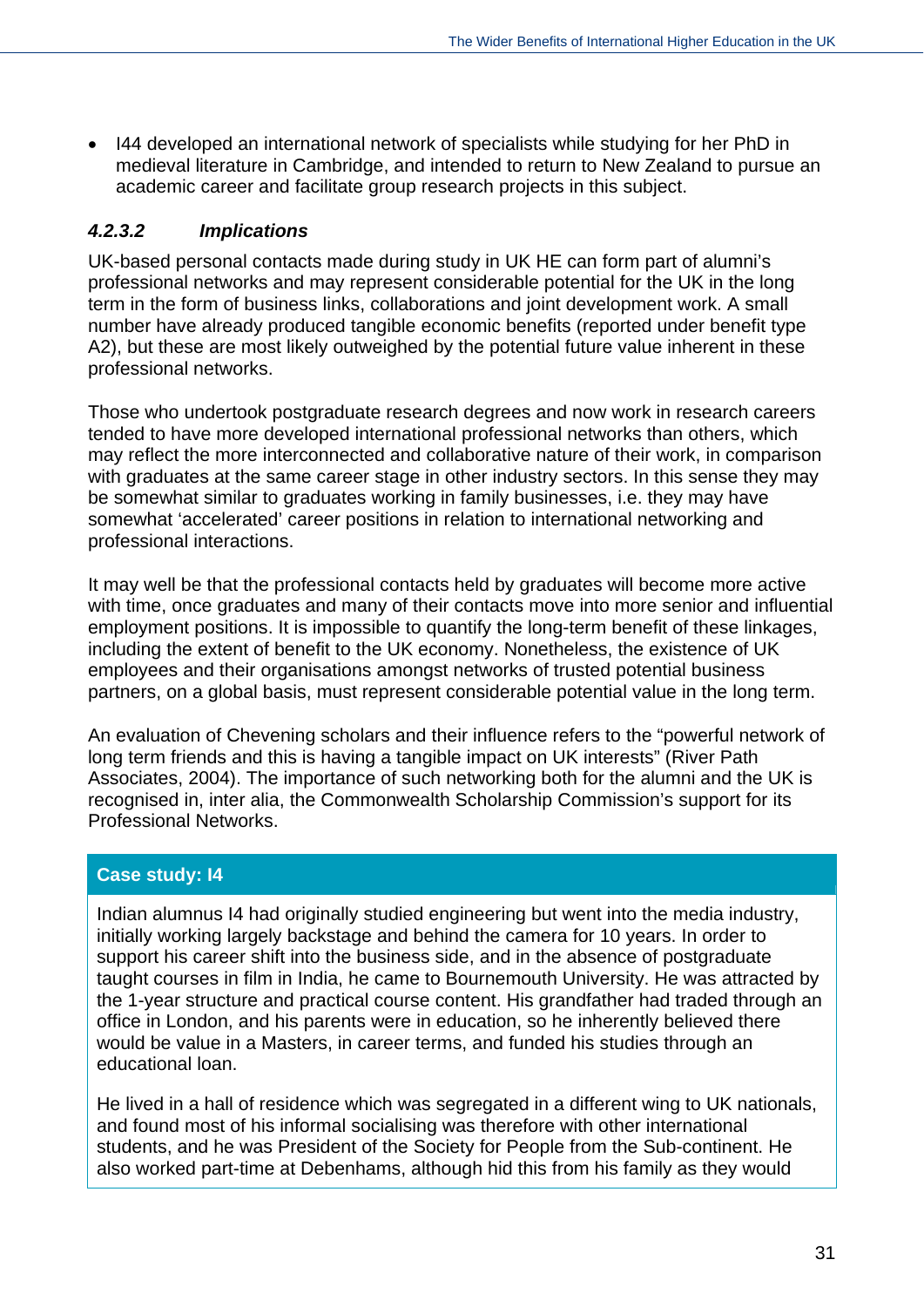believe it beneath his class.

Now back in India, he reflects that the year away gave him time to think about all of the other things he could do in the media, and the ability to think laterally and scale up projects internationally. His new research skills were also really useful, somewhat to his surprise. Now an entrepreneur, he has been involved in a wide range of media-based activities. He believes the single year in the UK widened his outlook far more than five years in his own country would have, and considers it "*One of the best investments of my life*." I4 would strongly recommend UK HE to others as it gives a headstart and encourages some enterprising risk-taking.

He now has international personal and professional networks in which working relationships are easier, reporting that if he wanted to shoot a film in the UK, he has classmates who have their own companies who are just a phone call away, which is a much more reliable supply chain than one researched on the internet.

In wider terms, his perceptions of the UK have changed, being "*just people like any other – not everybody is a character from a military textbook…not everybody is a Mountbatten*." He also now feels more connected globally, rather than somebody from Bombay, and when he sees news about the UK feels personally affected. He remains in touch with his lecturers, has revisited the UK and two more students have gone to Bournemouth on his recommendation.

I4 also thinks that India benefits from his study abroad – the media industry obtains people who are trained in cutting-edge techniques and future ideas, way ahead of what is taught locally, so this impacts strongly on an industry struggling for people with sufficient skills.

# **4.2.4 Benefit type A4: Personal consumer behaviour**

A further type of tangible economic benefit to the UK arises from alumni through their personal behaviour as purchasers or consumers of products and especially as travellers who return to the UK. In this section we consider only those who have returned to their country of origin or now live in another country, not the UK. Benefits from alumni who remained in the UK since HE study are reported under benefit type A5.

# *4.2.4.1 Research evidence*

Some aspects of graduates' personal behaviour were explored in the interviews, as potential consumers having been exposed to a variety of UK brands while they lived in the UK. Given the vast and increasing number of international alumni of UK HE, collectively this could represent considerable purchasing power worldwide.

Where the experiences of alumni as consumers during their time in the UK had been positive, they had built up some degree of brand loyalty and many remained consumers of those UK exports in the long term, as well as influencing others' purchasing behaviour. A number of alumni reported that they continued to purchase UK brand items (such as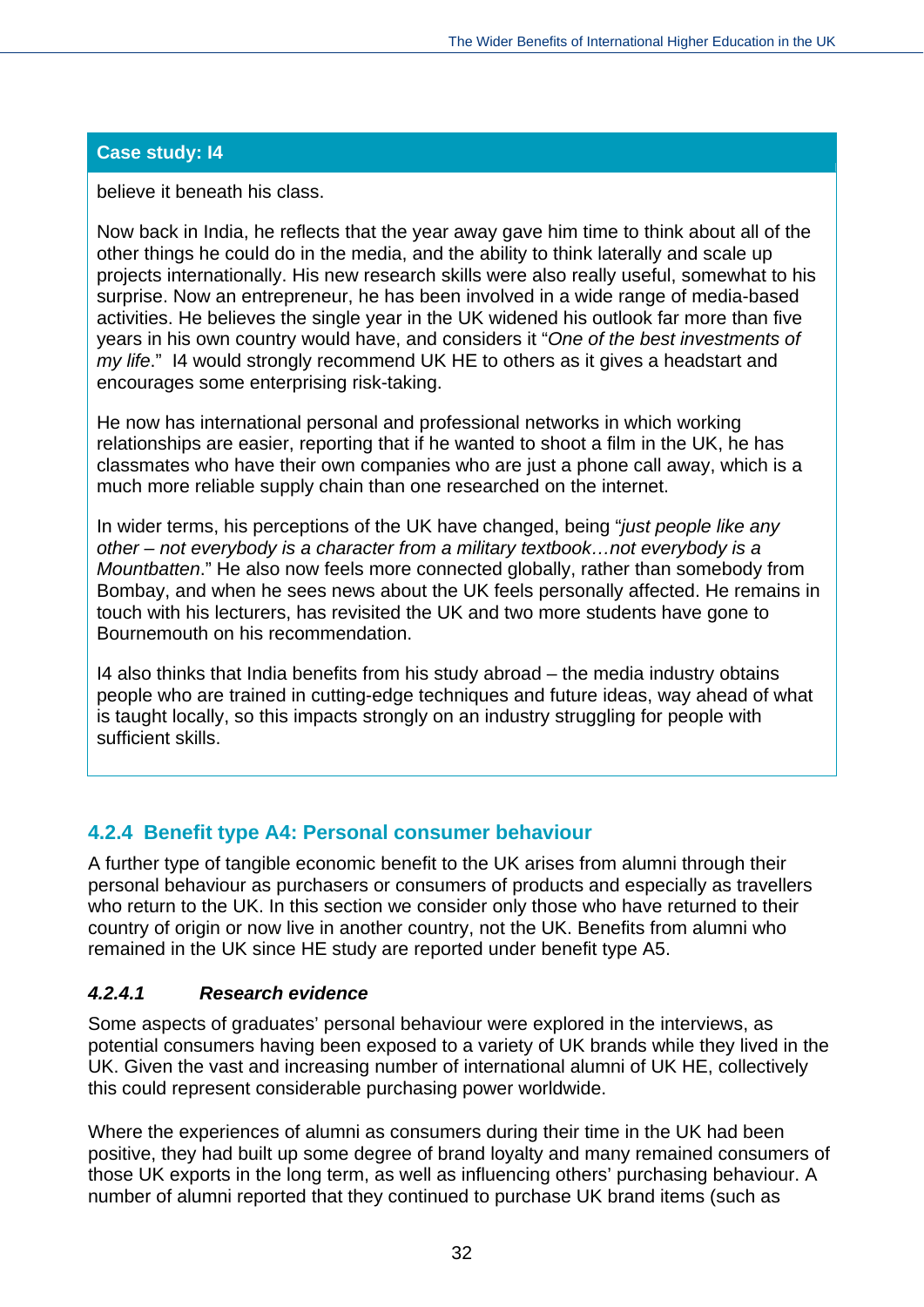clothing) by mail order from their home country, and/or favoured UK brands that were available locally, such as interviewee I89 who claimed to be something of a shopaholic loving UK brands, with a particular affinity for Boots as she had studied in Nottingham. She reported that she tended to pick up UK brand products in her supermarket and also seek UK shops whenever she travelled:

*"Whenever I go and if I see[ ] a Topshop or Marks & Spencer ...you're going to walk into that store first because you know [it]. Whenever I go shopping I always look for either Body Shop or Boots or anything like that; …to change that brand becomes difficult."* 

Many graduates reported that they were avid subscribers to the BBC, especially for its international online services, and certain other UK media such as international editions of the national press, while some others pursued UK-linked leisure activities such as support for a football team, while others maintained subscriptions to UK scientific journals or technical press as part of their ongoing professional development.

The development of social contacts and personal relationships during study in the UK, and maintaining them, is considered in detail in a later section (benefit type C5), reflecting its prominence as a personal benefit for almost every international graduate interviewed. While the majority of alumni reported that they did maintain social interactions with fellow alumni or other contacts made during their UK HE experience, only perhaps 20-25% had until now actually travelled back to the UK. The dominant driver for such visits was to meet the friends in the UK that they had made, although a minority also made trips for business purposes. Some of these were regular visitors, making annual trips, and the majority of those who had not yet returned expressed a desire to travel back to the UK for leisure or social purposes (but often could not yet afford to do so).

- Life in student hall did not suit interviewee I50 and it was through her subsequent shared house with British students that she made strong friends during her first degree in forensic psychology at Staffordshire. She reported still watching the BBC constantly, shopping online in the UK and returned frequently for holidays: *"I'm very fond of the UK…and I keep going back on vacation. Every time I'm on vacation, I tell myself I have to go somewhere new, and every time I still go to the UK".*
- I70 visited every year for a fortnight from Thailand with her daughter, staying with the neighbour next to the house in which she had lived during her PhD at Essex.
- I77 visited regularly from Bangladesh and the extent of her personal and business contact with the UK was such that she planned to buy a house in London.
- I99 returned to the UK from Turkey regularly to visit both her personal friends and also her tutor from Anglia Ruskin, whom she regarded as family: *"I have also English people from my university and also I have a contact with my tutors still. We are sending email cards to each of them. When I came to the UK, I visit them, we will meet in a café and [be] just like a family".*

A number of graduates professed very strong liking for the particular UK city in which they had studied including (but not exclusively) London, which was an additional driver for their return as tourists.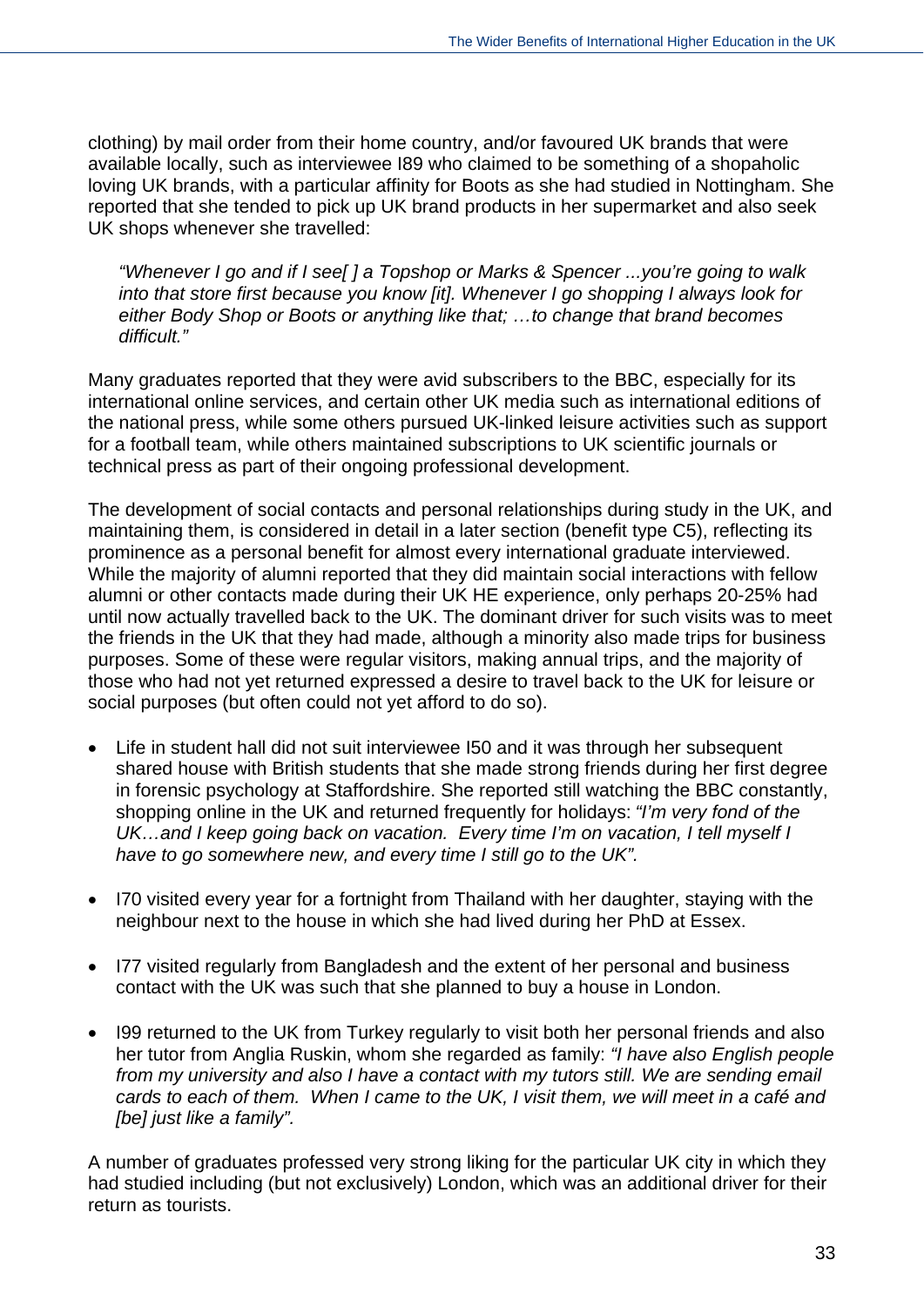# *4.2.4.2 Implications*

As was the case for other benefit groups, the extent to which return travel to the UK may translate into quantifiable economic benefit to the UK is partly dependent on the alumni's current personal circumstances. While the proportion that had returned to the UK for social or leisure purposes by the time of interview – around 5-6 years after graduation – was modest (roughly 1 in 5), many more expressed a desire to do so when circumstances allowed. The i-GO study and information within the ISB both offer evidence that the majority of alumni and current students express an expectation to travel back to the UK for leisure purposes at some point.

Given the accelerated career progress expected for these graduates, it is likely that many will in due course be able to afford such travel, so this particular benefit is expected to sustain over the long term. There is some evidence from graduates of earlier cohorts supporting the idea that enhanced career progression leads to a faster rising salary, in turn allowing additional disposable income, some of which will be spent in the UK or on UK brands (Roberts et al., 2012).

As personal relationships with those in the UK are regularly now supported by the use of social networks, the longevity of these relationships may be great and this is likely to be reflected in more return trips to the UK long into the future. These relationships were the dominant driver for return to the UK for the alumni interviewed. Relatively few had returned for professional purposes, but this is likely to increase as they progress in their careers to positions requiring international travel.

The extent of economic benefit to the UK of the purchasing power of a single international graduate as a consumer, and their behaviour, is relatively limited, but may potentially grow as they become more affluent, assuming they maintain social relationships and loyalty to UK brands of product. However, the accumulation of these individual transactional benefits across the huge population of international graduates represents very substantial economic activity. This is highly dependent on the experience of the individual as a student during their time in the UK, in terms of their social interactions and wider exposure to life in the UK.

# **Case study: I70**

Thai graduate I70 had been an assistant teacher in a Thai university but wanted a PhD from the UK in order to become a lecturer. With her husband working for the Thai airline and a child, she chose Essex for its proximity (she thought) to Heathrow, although she subsequently regretted that choice as the department was small with limited facilities and opportunities. Her other expectations of the UK were based on James Herriot novels.

Her daughter (then 2½) attended school and had a great time while also learning English. She made some Thai friends locally but also some strong British friends through her daughter's schoolfriends and also her next door neighbor in Colchester. She found the university quite supportive in helping her sort out domestic issues and the atmosphere very collaborative generally.

Having returned home she has a better position, earning more and undertaking research and lecturing with a growing international research network; she considers that people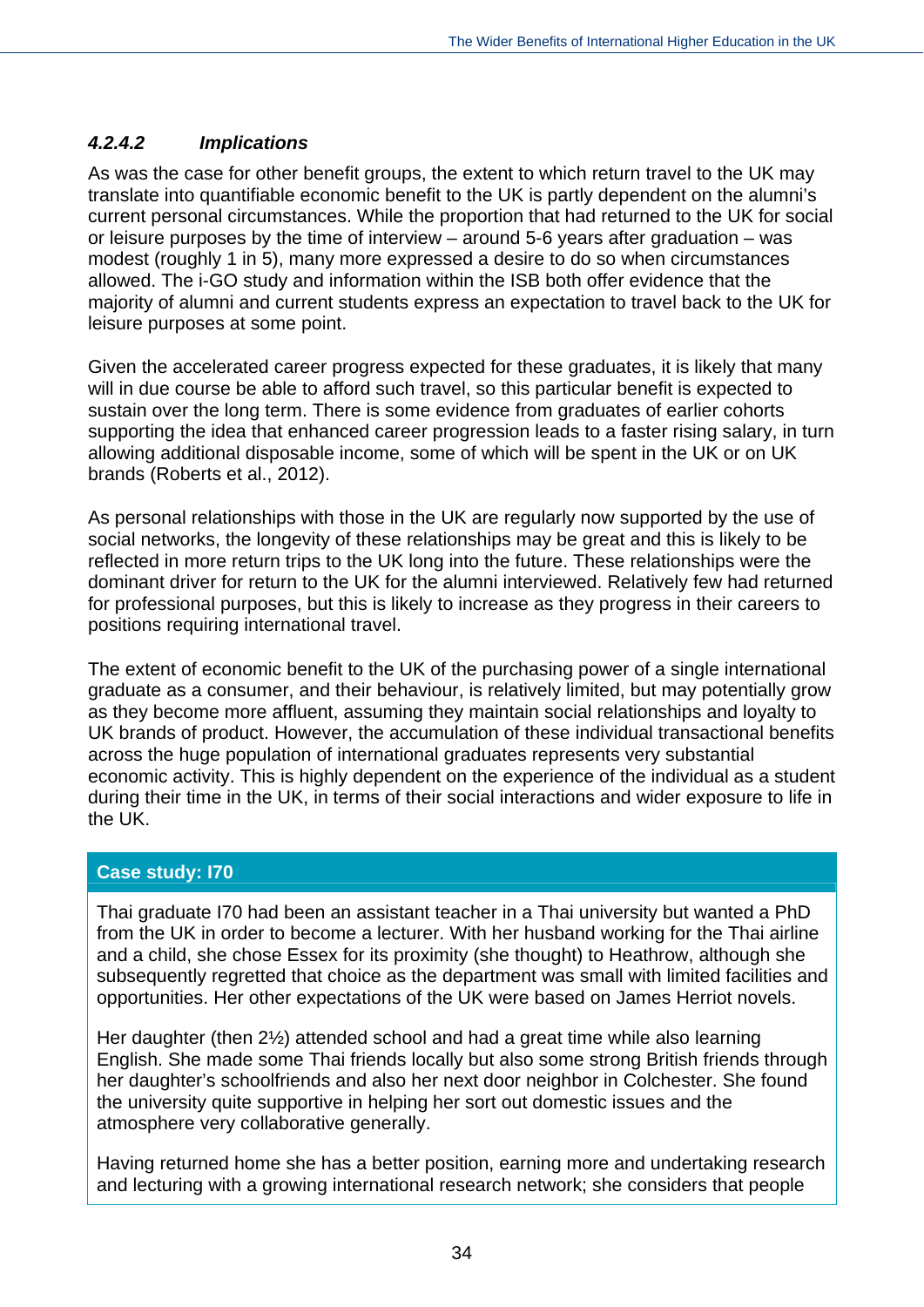now listen to her and respect her views much more. She is also much more able to engage with new people at conferences, with greater confidence and better English. In retrospect she would choose a different HEI and wishes she had been more informed in her choice.

She retains very good friends in the UK with whom she stays in touch and visits every year (with her daughter) for a fortnight. They with her former neighbour for a week annually and her daughter maintains English friends too.

Her research network is international and includes UK academics. She encourages her students to think globally, and to look for funding in their projects (films and media) internationally, with the aim of exporting Thai culture around the world.

# **4.2.5 Benefit type A5: Skilled migration**

Some international graduates who came to the UK to participate in higher education were still in the UK when interviewed. This offered an opportunity to consider the extent to which the UK benefits from their presence as migrants.

# *4.2.5.1 Research evidence*

When the proposed interview sample was designed, the aim was for around 10% of interviews to be with alumni who now lived in the UK (as distinct from 80% who had returned to their original home country and 10% living somewhere else). When the interviews were conducted, more graduates turned out to be currently resident in the UK, which had not been evident from earlier information. As a result 17 interviews were with current UK residents, close to the 15% of international students that are understood on average to stay in the UK long term. Broadly these alumni were in three sub-categories.

The majority of the 17 had gained employment in the UK immediately after their degree, aiming to make the most of opportunities in the UK prior to intended return to their home country at some stage. For most, the interview was around 5 years after graduation, but for some it was as short as 3 years. Many of these alumni were working in technical roles for UK engineering, telecommunications or IT companies, and earning salaries that in some cases encouraged them to stay somewhat longer than they had originally intended. In several instances their companies had put them into international teams or projects, sometimes working on projects involving their home country. These would very clearly fall into the category of skilled migrants of high value in the UK labour market:

 Nigerian alumnus I53 studied engineering management at Wolverhampton and took every opportunity to work throughout his stay in the UK: *"The work experience here was paramount because you have to have money to leave there and come and study here. My motivation was if I come here and get international work experience, when I go back, I will be much more valuable … because I have seen how it had been outside in a developed world".* He now worked for Alstom in the UK but some of his projects were in Nigeria, to which he wanted to return and improve energy technology there: *"in another three to five years from now, I should be a lot more involved in the*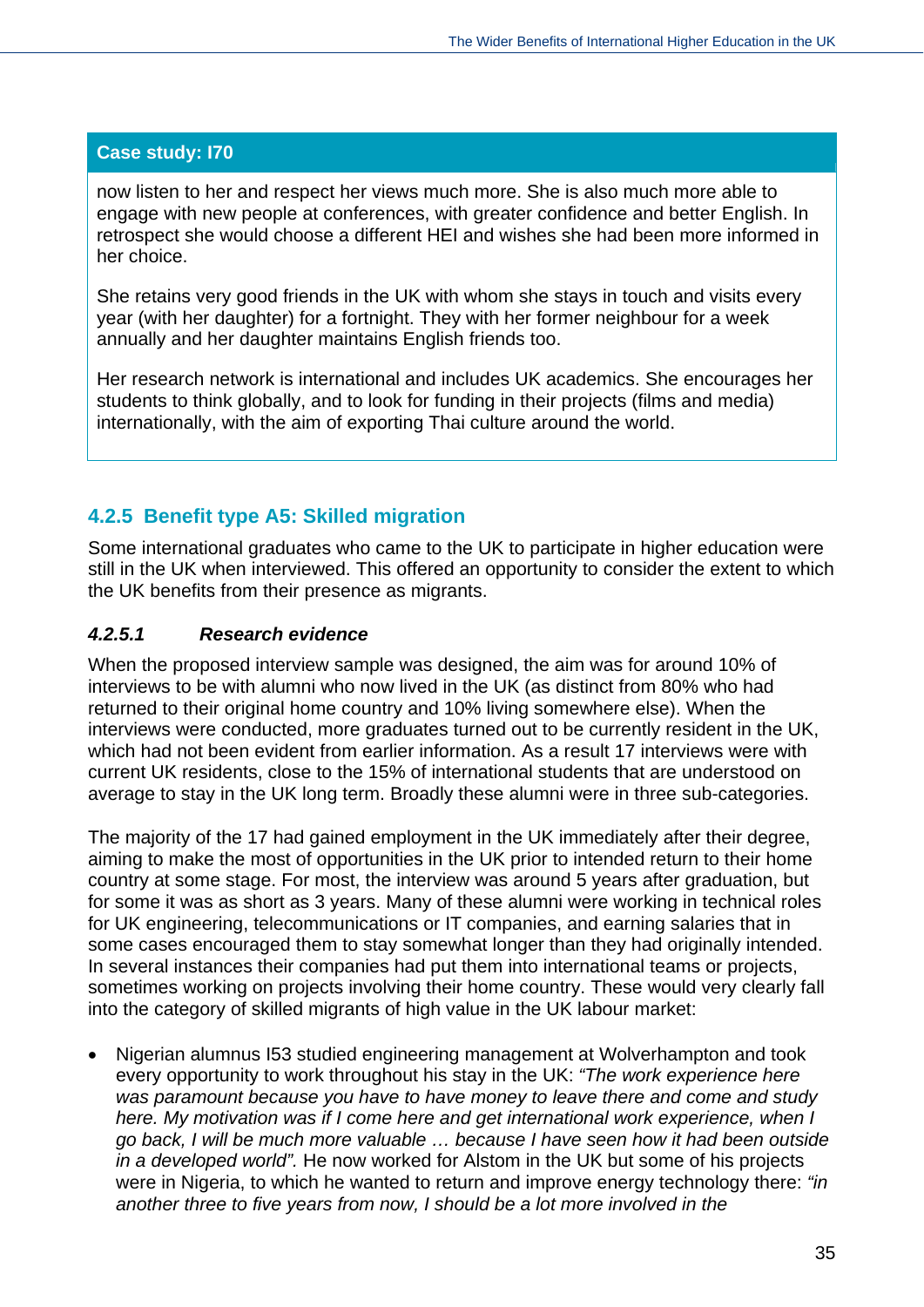*development of my country. I work in the energy sector which is a big issue in my case and I am going there because of that. That is my dream."* 

- I86 studied mechanical engineering at Sunderland and was currently undertaking a part-time MSc in subsea engineering sponsored by his UK employer, whom he first joined partly to offset his first degree costs. In the long term he wishes to work in the Middle East in oil and gas exploration.
- I90 studied computer science at Newcastle and took advantage of the work experience placement allowed through her visa. On graduation she joined a software company and was now a senior executive. She was thinking of studying for an MBA here too, wanting to maximise her gains before returning to Nigeria with her husband.
- I88 undertook an MSc in signal processing at Strathclyde and subsequently a PhD in Dublin before returning to Kings London for a research position related to MRI cancer imaging. He expected this to lead to other research positions abroad and ultimately hoped to become a scientist / entrepreneur.
- Chevening Scholar I28 took an MSc in operational communications at Coventry to try to differentiate herself and progress in the IT sector in Mexico. After a frustrating period trying to get an appropriate job on return to Mexico, she came back to the UK with a Mexican company and has been deployed on strategic international projects in IT and communications infrastructure. In the medium term she wished to return to Mexico and teach in a university: *"I spent eight months trying to get a job [in Mexico]. I got*  recommendations from my teachers here but when it comes with the government the *reply cycle is that I was 29 and I was overqualified. And that it was going to be very difficult for me as a woman to be in a team that was composed of men".*
- I83 had planned to return to China after international business law Masters at Leeds but stayed temporarily as the Chinese boyfriend she met here had yet to complete his PhD. He subsequently joined ICI and she joined a Chinese logistics and immigration company in the UK, where she was an immigration consultant assisting transitions for Chinese people coming to the UK.

A smaller number of those currently employed in the UK did wish to remain here permanently, and stated in the interviews that they would seek citizenship or residency, including I45 who had started an engineering degree at Nottingham's Malaysian campus but transferred to Nottingham itself, and afterwards worked in a succession of aerospace supply chain companies. She now worked for Rolls-Royce and would soon be eligible to apply for residency:

*"I'm an integrated project team leader… I have got designers in Germany and engineers in America, and I have travelled for work before to both places. My supply chain is global, so occasionally, I have to meet with the overseas supply chain"*.

The third group was a small number of female graduates had remained in the UK longterm through marriage to a UK national, either somebody they met during their HE study or in one case beforehand. For example Canadian alumnus I16 studied global and political economy at Sussex and initially returned to Canada to work for a healthcare charity with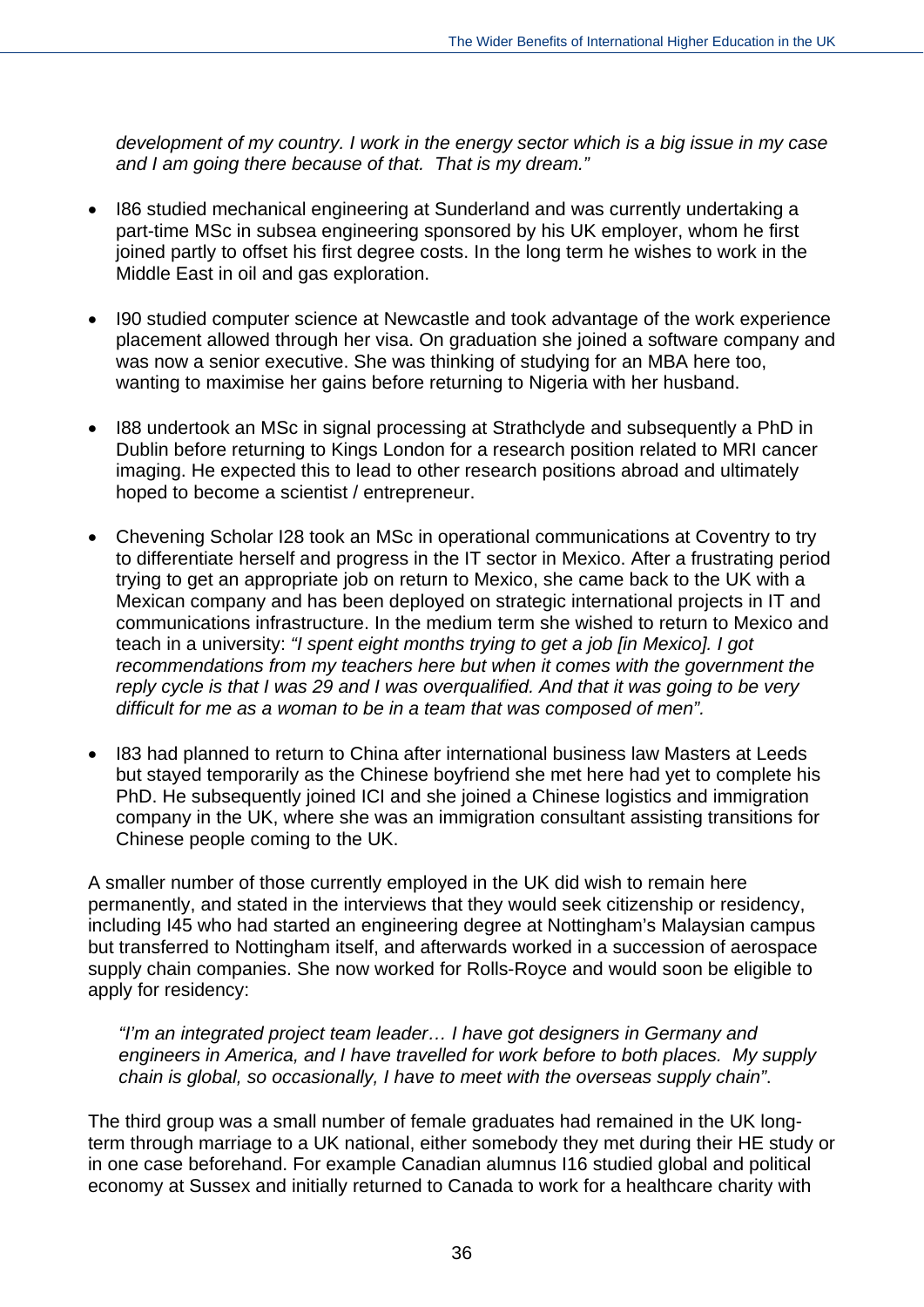her Welsh partner. They subsequently returned to the UK with his job, where I16 now worked at a senior level in the health and social care sector.

#### *4.2.5.2 Implications*

Based on the interviews conducted, the majority of alumni working in the UK after their HE experience do intend at some point to return to their original home countries. They have tried to make the most of opportunities to work here in order to maximise the value of their investment – combining study and international work experience – as well as raising funds to offset the costs. Many work in key industries such as engineering and IT where the UK has a shortfall of skilled labour. As skilled migrants, they are significant contributors to the UK economy.

A constraining factor in the cohort sampled was that the majority graduated in 2007 or 2008 during the economic crisis and as the UK was entering recession. Several alumni interviewed had been extremely keen to try to remain in the UK to work, to consolidate their learning experiences, but as they found little on offer they opted to return home where they considered that there might be more opportunities. The extent of 'skilled migration' evident within the sample was perhaps therefore lower than might be the case in more positive UK economic circumstances.

Viewed broadly though, there was clear evidence of an increasingly mobile global labour market, with skilled workers returning to their original and other countries after HE study and work experience, while some others who returned home immediately after UK HE were expecting in the future to come back to the UK for other work opportunities. Very few seemed to anticipate staying in the UK permanently, with the exception of those who had married UK residents or had similar very strong personal ties.

There is an established literature on skilled migration and labour market movements, and current active debate on net migration and international students. Given that level of knowledge and debate, there is little value to be added by rehearsing it here. Broadly there is evidence suggests that around 15% of international students stay in the UK in the long term, and our evidence seemed to support this or indicate that fewer will stay permanently.

There is also very active discussion in the HE sector about the extent to which immigration rules are perceived to deter international students from working in the UK post-study, and how that may potentially decrease the UK's attractiveness as a host country. The UK currently needs talented international alumni within the labour force to support its growing knowledge-based economy. In academia, as just one such sector, high proportions of researchers and teaching staff in areas such as STEM disciplines are required from overseas in order to sustain HE quality and delivery, as the supply of such skilled people within the UK is no longer sufficient. Recent government announcements reflect these needs for skilled labour, indicating that international alumni earning a reasonable salary – which presumably indicates areas of skills shortage – will be permitted to stay and work after their HE study.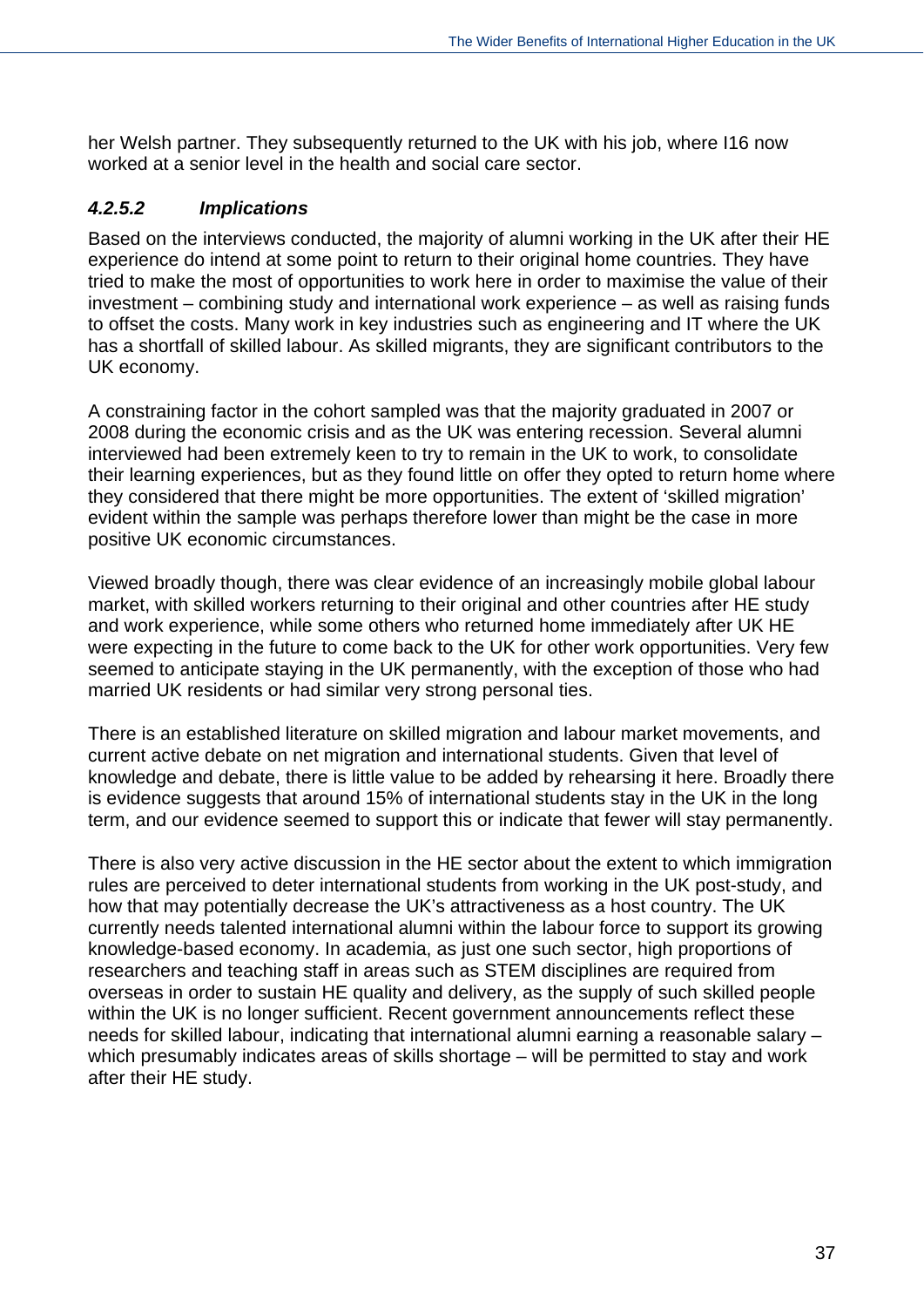Mexican graduate I28 had obtained top score in her first degree in cybernetics in Mexico and worked in the very male-dominated world of ICT. She felt she needed something different to progress, and obtained a Chevening Scholarship to attend an operational communications MSc course at Coventry. Amongst the 40 nationalities on the course were many Chevening Scholars and this had a strong impact on her; *"It changed my little world"*: in Mexico you live with your parents until you marry, so suddenly she was thrust out of her comfort zone. The language, culture and independent living were all a challenge, but facing them with others she gained hugely in confidence, instilling a positive mindset *"in the face of anything"*.

Back in Mexico I28 tried to get a job with the Government in telecoms regulation, but could not break into it. Told that (at 29) she was over-qualified and would not be able to fit into a male team, she was repeatedly rejected. After a short period in the more liberal financial sector, she applied for a visa and came to the UK. She worked for her old Mexican company, and now leads international teams working with different companies on strategic IT and communications infrastructure work. Long-term she would like to return to Mexico to teach at a university, in the "*English style*" (which she sees as challenging students, *"not spoon-feeding them with knowledge"*). She also has aspirations to start a consultancy company with other Chevening Scholars.

I28 meets up with alumni friends whenever they visit London. She returns to Mexico twice annually and feels she is a travelling ambassador; living here she feels she is continually refreshing her bond with the UK and its benefits and can transmit them back home when she visits. She encourages others to study abroad and shares her experiences. Her view is that such an experience *"takes the best of you"*, and that she has benefited from a gender-blind education that has changed her life in several ways, for which she feels deeply grateful to the UK.

# **4.2.6 Benefit type B1: UK Ambassadors**

International alumni have the potential to return to their home countries with a greater understanding of the UK's culture and values, through which they promote and help to facilitate future educational, cultural, developmental and business links and collaborations. Alumni with strong positive experiences of HE study in the UK can develop into informal ambassadors for the UK. In doing so, they advocate positive aspects of our culture and values, which potentially supports UK economic, socio-cultural and political agendas.

# *4.2.6.1 Research evidence*

While the vast majority of the alumni interviewed felt positively about their UK HE experience, and would recommend others to undertake a similar study experience, some reported a much more emotional attachment to the UK. This was expressed in a variety of ways, ranging from alumni who simply professed themselves as 'anglophiles' or that they loved the UK, through to those who felt a much deeper commitment or 'emotional bond' with the UK which impacted strongly on their behaviour, activities and lives.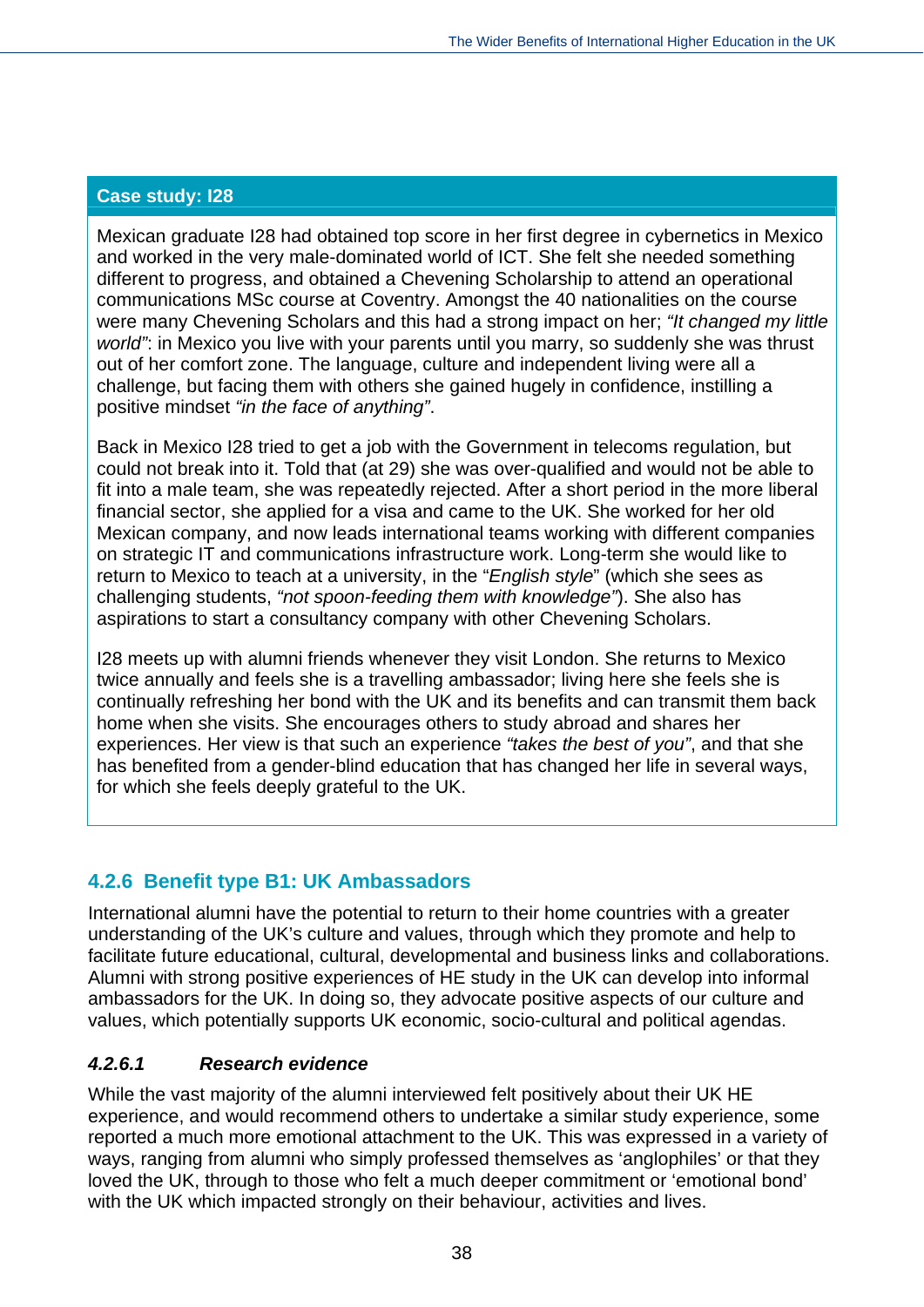Amongst the former were alumni such as:

- Interviewee 73 from Mexico: *"Well I'm kind of in love with [Britain]. I think they're great people. Maybe they don't laugh all the time but they have their own kind of warmth and I'm quite in love with the whole culture.[…] Yeah, I do [recommend people to study here]. And I mean if they can't go and study I always recommend they at least go visit."*
- I7 from India who had studied both undergraduate and Masters degrees in the UK (and who was later offered a post in the university), having worked in a number of countries: "*I love Britain…it was the best time of my life*".
- Alumnus I18 from Malawi felt that the connection spread to values and impacted on his thinking and understanding professionally: *"I would say I have some bias towards the UK. I would say that I feel a part of the UK and I also feel like biased if we discuss things, like international issues with global health. I would easily say that I think the UK is better."*

Indonesian Chevening Scholar I29 tried to articulate what was behind her connection somewhat more specifically:

*"I feel I'm closer to the UK. I don't know which makes me closer, the people or the atmosphere or even with my own memories of living there. After we get back, we also have the reunion with other Chevening scholars and we are received by the British Ambassador in Indonesia, and I felt more of a tied connection between the two countries. Maybe this is also because I was funded by the UK government."*

Many of those who expressed this type of connection or 'emotional bond' most strongly had been supported through UK-funded scholarships such as the Chevening or Commonwealth schemes. Many of them clearly saw themselves as ambassadors for the UK, to varying degrees, including some who felt very strong personal obligations to support the UK and to endorse and promote its values and culture wherever they went.

Such personal bonds or commitments underpinned voluntary work and related activity that they engaged in, such as giving talks in schools or universities, mentoring applicants to UK HE, helping with local assessment of scholarship applications and more general assistance at their local British Council office or British High Commission. For some this could intermingle with their professional activities, when they attended receptions for overseas delegations or business visitors hosted at these 'British' locations or even when their professional role brought them into contact with commerce involving the UK.

 Chinese PhD graduate I100 had been funded by a university scholarship at Cambridge, but felt this bond extended to the UK much more generally and into his professional activities: *"[You] have a friend down in China. [Cambridge UK is] my second hometown, always. When I have a negotiation with Bank of England, I always go kind of emotionally bonded. I feel like there's a bridge between China and UK at my job in the Central Bank. When the Bank of England or other UK people visit me in my office or duty, I will [treat them] like family, quite like a kind of large family, like an old friend. Emotionally bonded".*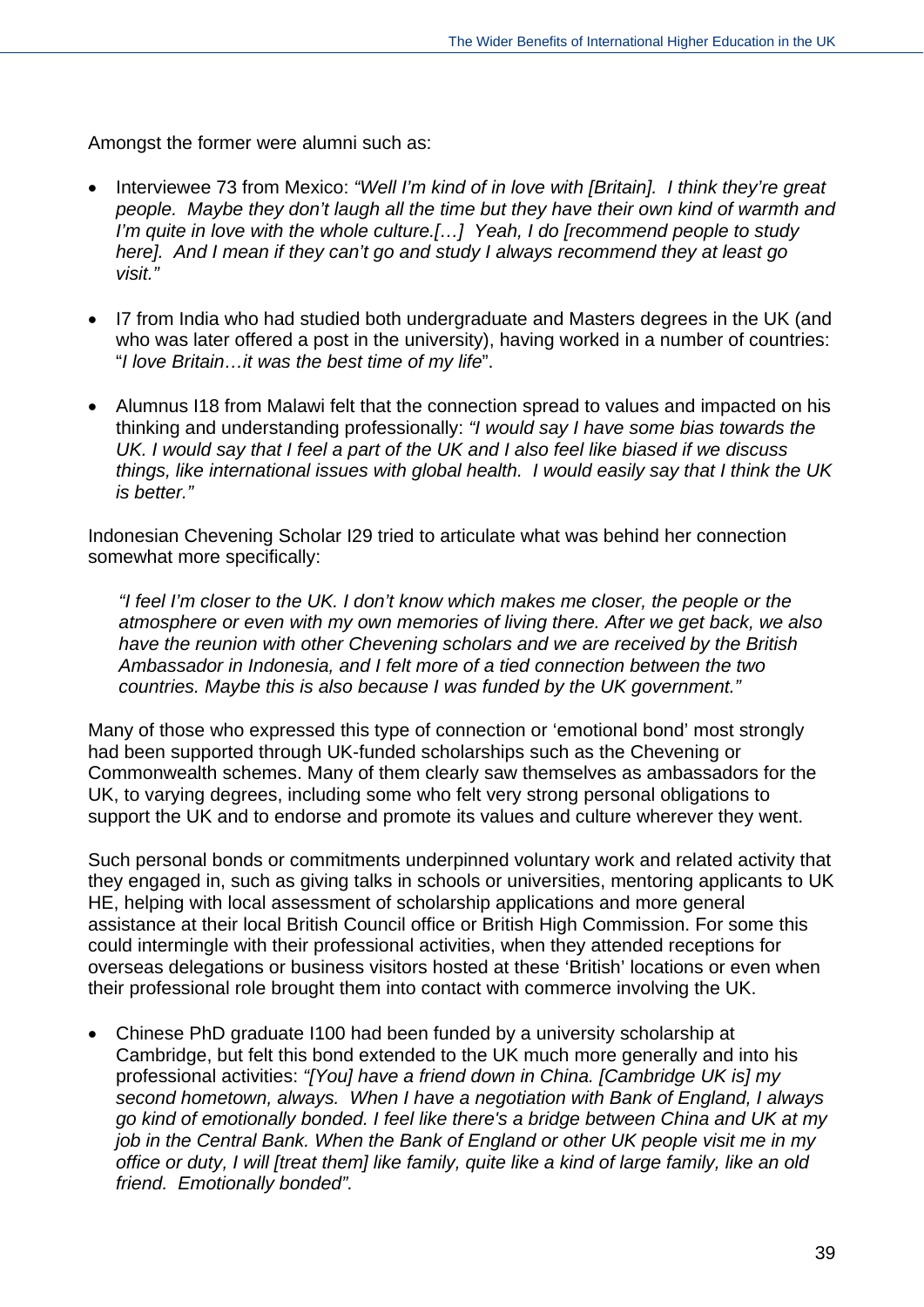Chevening Scholarship holder I65, a financial lawyer from the Dominican Republic, related her own emotional position to what she saw as the purposes of the Chevening scholarship: *"I think that the Chevening wants to select leaders and at the end, what the whole scholarship thing does is promote the relationship between the two countries. And why do I think this? Well, I went to England, I studied there. I feel a much more concrete link now to UK and I feel like I want to do things that will keep the countries together. I really want to promote activities or certain events that will eventually lead to a culture link between the Dominican Republic and the UK. When I returned to the country, one of the first things that happened was that I opened the newspaper and some enterprises had come from the UK and they were seeking investors here in the Dominican Republic, and it was with the UK Embassy. I went to the activity because I wanted to interact with the UK companies. I wanted to see if they needed any legal assistance and promote the relationship between the two countries."* 

Many of the alumni articulating this ambassadorial attitude most strongly had benefited from very full and wide experiences during their study in the UK, although often within a single-year programme. It was hard to find any cases where a graduate valued their institutional relationship positively while feeling estranged from the UK national culture. However, conversely, one or two graduates whose academic experiences had been disappointing had found other aspects of their UK experience to be very positive, and were in hindsight very happy to have gained a UK Masters and now felt "*special and different*".

# *4.2.6.2 Implications*

The most powerful examples of this apparent 'emotional bond' were exhibited by Chevening and other UK-funded scholars, which suggest that it could relate in part to recognition that the UK had supported the student. That could potentially result in the graduate feeling some moral obligation to 'pay back' in some way, although the attitudes held seemed to transcend this. It also represented a personal articulation by the graduate of the underlying diplomatic purpose of the scholarship scheme, suggesting that the model works, and very strongly for at least some graduates.

On the other hand, it was very clear that other alumni too have developed a lasting relationship with the UK which is somewhat emotionally based, beyond what might be expected as a rational reflection of a positive experience and expression of gratitude for it. 'Emotionally bonded' ambassadors were therefore by no means restricted only to UK scholarship scheme alumni.

Many of the international alumni carry a positive mindset in relation to the UK, and as a result are likely to promote its cause and endorse UK values to varying degrees. The extent to which this ambassadorial attitude will have concrete impact will depend much on their personal circumstances, as is the case for many of the potential benefits identified in this study. The elite Chevening scholars articulate their ambassadorial role most clearly, and many will enter careers in which this mindset may have strong and wide influence. However, the much larger number of other alumni, many acting in a more modest sphere, could also have considerable effect cumulatively, across a wide spectrum of activities.

What this suggests is that graduates' recent positive experiences of HE in the UK have equipped them as a global force of informal ambassadors, all unique, who individually and collectively have the potential to support the UK in some unspecified but beneficial way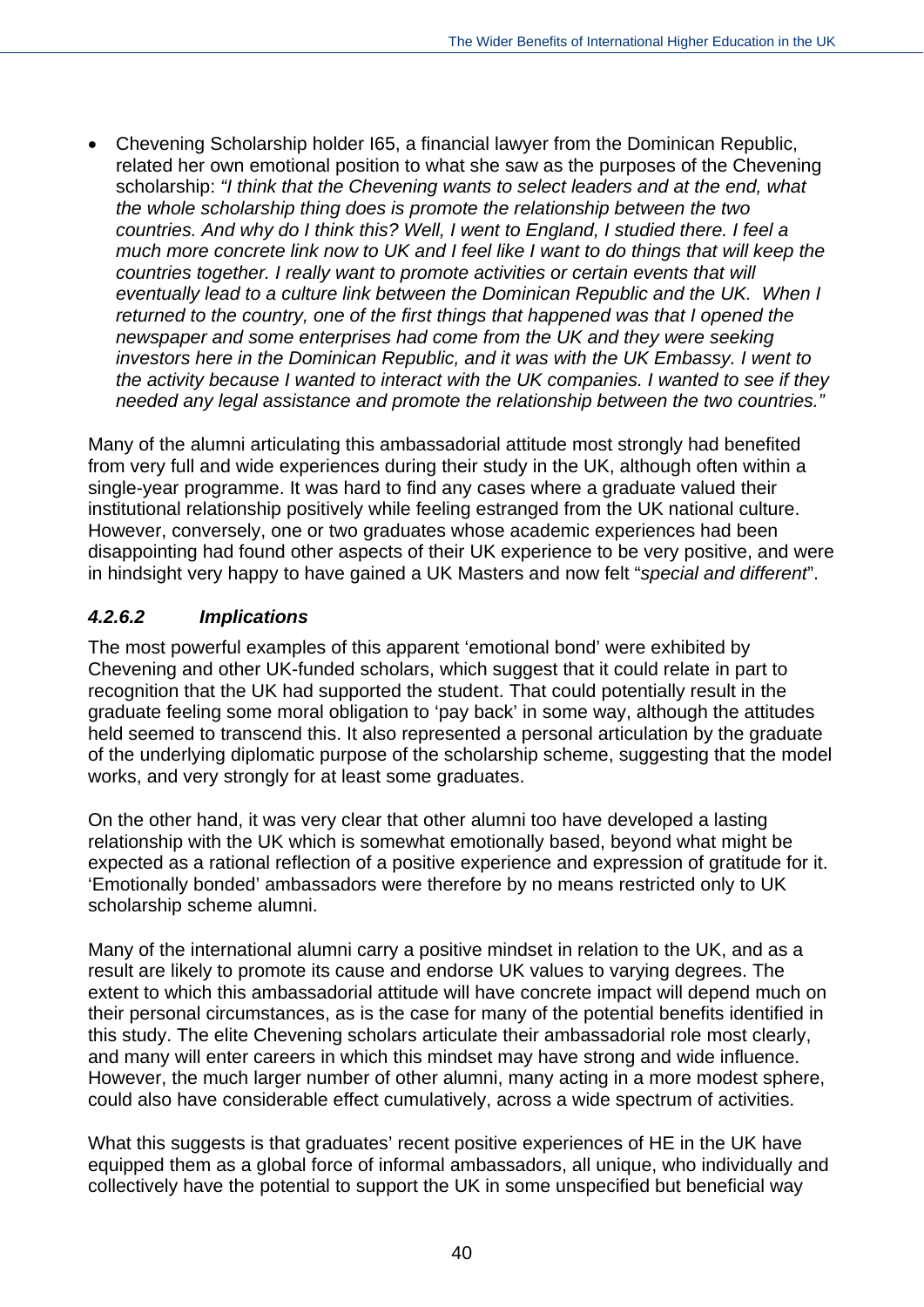when the opportunity arises. The specific impact of any individual ambassador may be hard to judge, particularly at this early stage of their careers.

However, continued investment in the HE sector to assure continued positive experiences of international students while in the UK should maintain a supply of future ambassadors, while any weakening of that underpinning experience could reduce that flow or its potential for benefit. Continuity of communication with and support for these alumni through alumni networks, to nourish their positive memories, would also seem highly logical as a mechanism to sustain their attachment.

Some studies have suggested that that overseas study can engender positive perceptions of host countries amongst alumni and help to generate allegiances to their host countries, although there is no evidence for the additional benefit that this has in terms of increased levels of engagement or influence through soft power. Generally this type of benefit tends to be assumed or inferred, rather than based on sound evidence or detailed research, so this has been seen as potential 'additional impact' beyond the more measurable direct economic, educational and more personal benefits.

A single graduate, from Iran, believed he was playing an ambassadorial role the other way around. In addition to the benefits that he felt he achieved personally, he thought there was some benefit to both Iran and the UK in his presence in the UK, showing the UK that "*the government of a country may not represent the people of a country*" and telling people he met in Iran that he had been welcomed in the UK.

#### **Case study: I100**

After degrees in China, interviewee 100 studied for his PhD in economics in Cambridge, funded by a Cambridge Overseas Scholarship. He considered this to be his dream opportunity, as the state of economics education in China in the 1990s was very limited and the British PhD would set him way apart for any career in economics. His family had no prior experience of UK HE and neither he nor they could fund the PhD themselves.

He was in Cambridge for 4 years and active in student life, leading his College Student Union and a student society, and undertaking an internship in the City. He also met his (Chinese) wife during this time who was a fellow student in Cambridge, now an academic in China.

After gaining his PhD, I100 went to the USA to work at the World Bank and then the IMF, before returning to China. He believes the Cambridge PhD directly enabled him to get those jobs (and at the IMF there was a group of ex-Cambridge economists). He commented that he found those with US Masters to be experts, but that his UK experience gave him a deeper ability and confidence to learn or research anything he needed to.

Now in a director-level role in China's national bank, he works with the Bank of England and other international banks. This takes him to the UK professionally and to host UK visitors; he spoke of his "emotional bond" with people in the UK, and other UK HE alumni, that underpins relationships with them.

I100 thinks his international experience fostered in the UK helps his international work,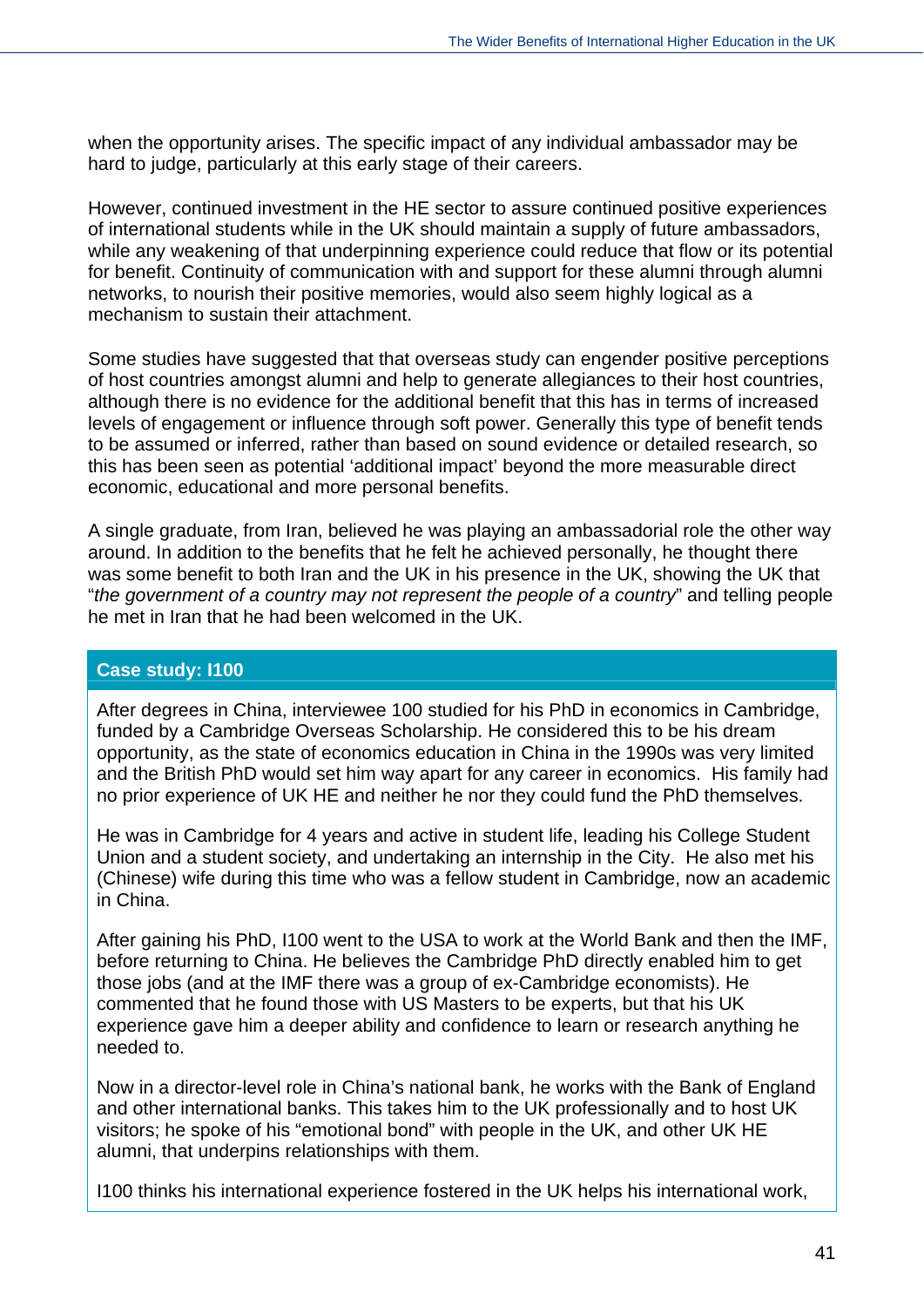and that intercultural relationships will be increasingly important as China's place in the world changes. He believes his HE experience has impacted on his life in many ways and expects the benefits to be lifelong, and feels some obligation to Cambridge as a result.

He keeps contact with alumni and his former supervisor socially and has other UK HE contacts in his social and business networks. He has helped to run the Beijing alumni group for his College and is clearly a strong ambassador for both Cambridge and UK HE generally.

#### **4.2.7 Benefit type B2: Promoting trust**

Positive perceptions held by international alumni of the values of the UK as a society and culture can assist in building up trust in the UK, leading to perceptions of it as a desirable partner in potential trade, diplomatic or developmental relationships.

The underlying basis for this benefit relates closely to the issues of mutual understanding and soft power, introduced already, but in this context there is more overt recognition of its potential in terms of national economic benefit, in addition to wider political or other impacts.

#### *4.2.7.1 Research evidence*

When asked during the interviews to summarise in two or three simple words what they thought characterised the UK, alumni tended to offer words like (or meaning) 'open', 'tolerant', 'fair', 'mature' (as in historic), 'considerate' and 'civilised', as well as 'organised', 'international' and 'welcoming' (and to a lesser extent what could be summarised as 'idiosyncratic'). There was also a consistent perception of an underlying entrepreneurial or 'can do' attitude within the country. Many alumni were clearly envious when they compared this with how they characterised at least some aspects of their own country.

Several reflected positively on the way of life in the UK and wished to do what they could to emulate it and foster it in their home country:

 Graduate I65 from the Dominican Republic reported that her time in the UK enabled her to realise that it is possible for things to be organised rather than chaotic: *"When you go to the UK and live in a country that's so civilised and, for example, the culture of queuing. You have no idea how big an impact that is for me. In Dominican Republic, you can't get a Dominican to make a queue for their life. They skip queues and when you're on the escalator, everyone stands everywhere, it's terrible. Those little things actually make a difference. It's a cultural thing, it's an educational thing and when you see that it can actually happen, that people actually do it, then you think, "Oh, my God! There is hope as well here." And just…seeing it, living it and you start doing it. You start telling your friends to do it and little by little you feel confident that things can change, you can change them for better, taking the example of other nations such as the UK".*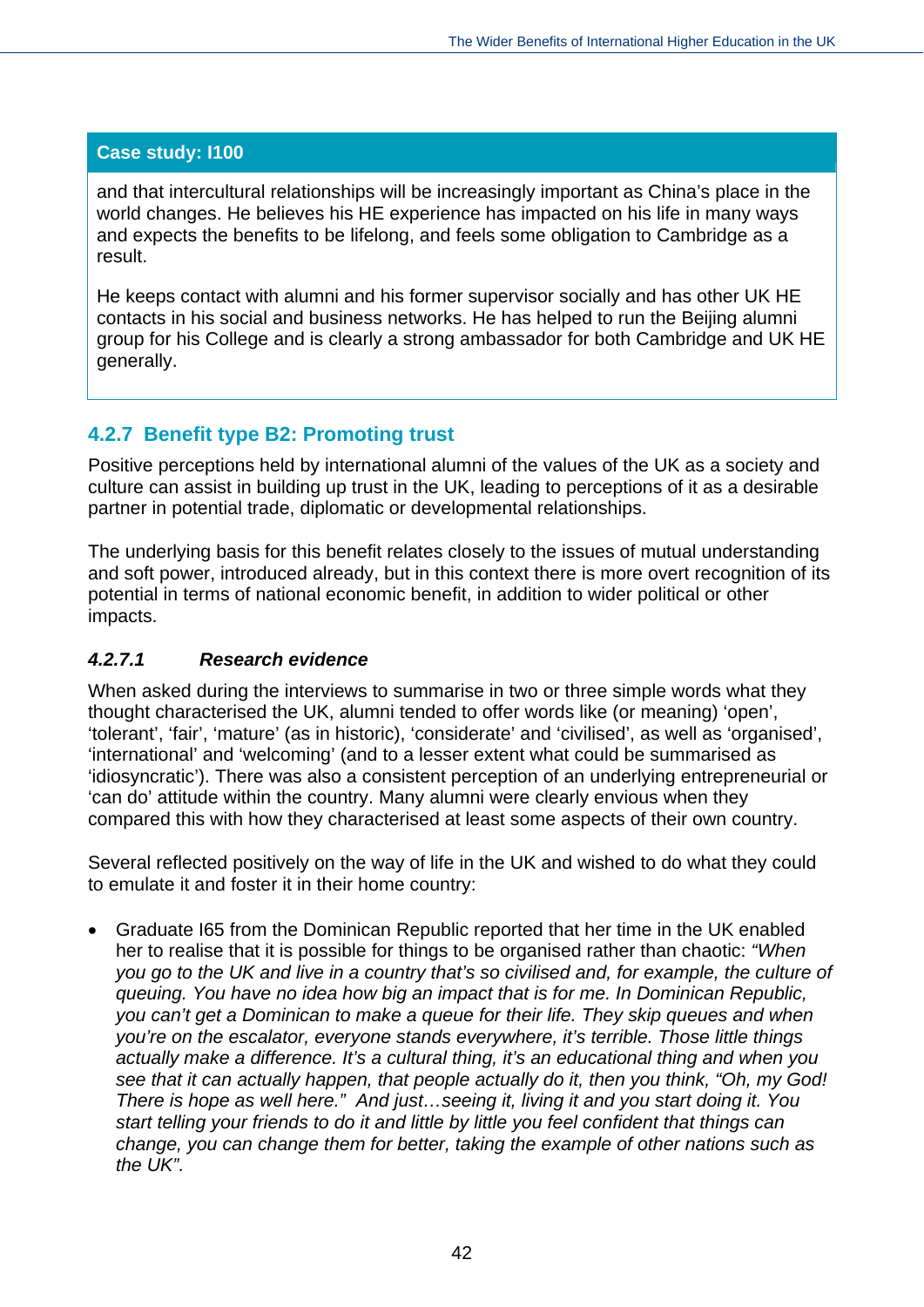- I21 from South Africa too felt she had gained a valuable insight into how life "could be", which she would now try to embody at home and instill in others. She now realised that you do not need a flashy car and to demonstrate your wealth to be happy, but that it is possible to be happy by being content and confident in yourself: *"I have seen how people in a first world country live, people with money and people without money as well. In South Africa there's a huge divide between the rich and the poor, it's evident in where people live and what they drive, and the types of houses they live in. You could just go back and earn your good salary, as you've got status and you're in a good job, so you could just join the other side of the divide. But [in the UK] you could be on a train with someone who works in the city and someone who's just a labourer. There's no divide. In the UK, you can't tell because people just love the way they live."*
- Alumnus I11 went back to more senior roles at the central bank in Nicaragua, after a development finance Masters at Manchester, to which he attributes his recognition of the potential for growth, both personally but also within his developing country. He was recently financial controller for a \$400 m US-funded power investment project. His father had also studied abroad: *"My dad's influence played a very important role you know: "Don't settle for the mediocrity that you see around yourself." When I landed in UK, it was like, "Oh, wow! This is how other people work and live" and so eye-opening in the sense that there is much more to go out and develop yourself, to reach higher. It's changed me, you can always strive to think bigger and to do bigger things and know that is definitely achievable."*

An Indonesian graduate, I84, whose family had no experience of living or studying abroad, said that she could not think of anything bad about the UK and that is was "*100% good*." More importantly, her perceptions on the British perspective of her own part of the world had changed for the better "*They don't hate Asian people or discriminate against them*". The proportion of alumni interviewed who felt that their perceptions of the UK had changed as a result of studying here was high (around 90%, as reported in Chapter 5). From the interviews, these shifts in perception appeared to be entirely positive.

# *4.2.7.2 Implications*

Alumni's perceptions of the UK, as a nation and society, were articulated in much the same way as the personal or soft skills of an individual (as opposed to their technical knowledge, which at country level might equate to a particularly advanced technological infrastructure, for example). They are also many of the qualities that people tend to seek when entering business and personal relationships. Together they seem to underpin a general impression that the UK and its people can generally be trusted, as well as having an international outlook and being potentially 'open for business.' It would be hard to generate a more positive set of qualities (brand values) for a nation seeking to do business on the world stage.

Held by alumni, these positive characterisations of the UK are now spread across the globe and in almost every employment field and industrial sector. With that global spread and the sheer number of alumni, these very positive perceptions of what we might call 'brand UK' comprise a very positive potential legacy from the UK's position as a leading provider of international HE.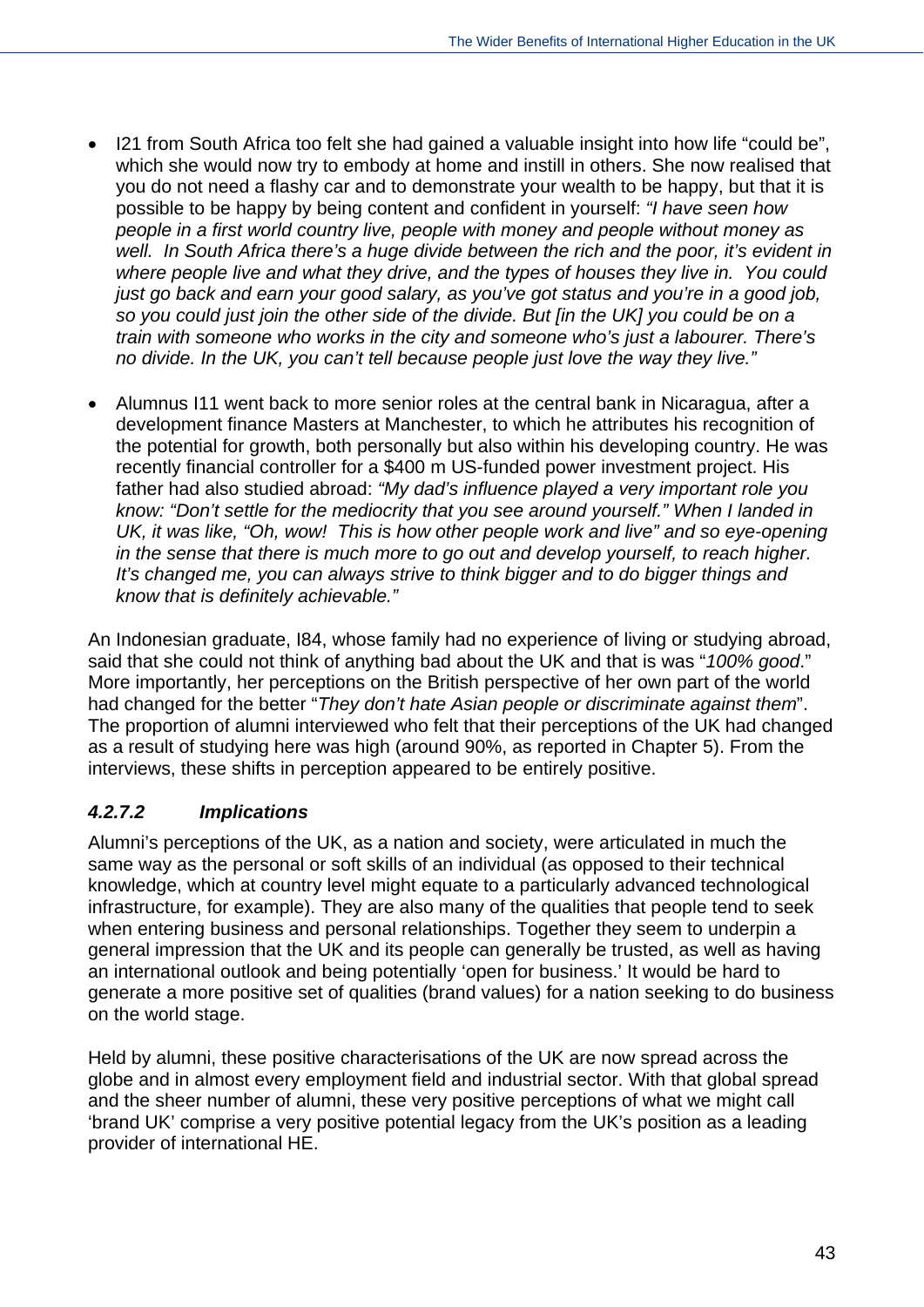International students are open to inspiration during their stay for study, and these alumni had clearly been impressed and inspired by some of the particular qualities they perceived in UK society. In addition to reinforcing a positive image of the UK, there is also the potential that the alumni will themselves endorse and embody these values and begin to embed them in their home countries, as part of their development and capacity building (benefit type D.2), which may align their countries further with the UK for mutual benefit. This would of course be particularly true of those working within education, where their UK positive experiences will be relayed not only to colleagues but also to the students.

#### **Case study: I65**

Now an articulate and confident young lawyer, Dominican Republic alumna I65 had worked as a paralegal in a local firm after her law degree, but won a Chevening Scholarship to study an LLM in International Law at King's, London. Studying in London was an obvious choice for this subject area. She reports having made the most of London life and also travelled extensively in the UK, making many friends at King's and with other Chevening scholars. She is now incredibly positive about the whole experience and has since supported three Dominican Republic friends to apply for similar scholarships.

I65 returned to her law firm and was quickly promoted to senior attorney. She reports a different focus now in her work, and much higher confidence and credibility when dealing with her investment bank clients. Her company recognises this and makes the most of her international experience when developing business – she recently hosted UK Stock Exchange visitors. I65 also seeks out potential UK clients wishing to invest in her country, wishing to advise but also to protect them. She feels something of an emotional bond with them due to her UK experience, and has high levels of trust in people from the UK.

Personally I65 feels that she has (even) greater confidence and that HE in the UK has helped her learn to think, rather than just gain technical knowledge. Overcoming the challenges of going to the UK and setting up a life alone there have also resulted in greater independence. Although the experience has not changed her friendships greatly at home (where there are few UK HE alumni), she is very active in social networks and contacts with friends from King's who are in the UK as well as with Chevening alumni worldwide. I65 feels she is now more open-minded and can readily mix/work with nationalities she'd never have met otherwise – such as from India. She has already been back to the UK to visit those friends.

In the Dominican Republic she can now see where development needs to take place, as she feels she has seen how things can work and can be very civilised (in the UK). She wishes to foster similar attitudes in her country, partly by behaving that way herself and by influencing others. Practically she helps the British Embassy and supports their promotion of the Chevening scheme as well as incoming UK trade visits and delegations.

I65 feels that a part of her has "*stayed in London*", and she wants to do all she can to help the UK, as well as hoping that more in her country could also benefit from what she learned from us.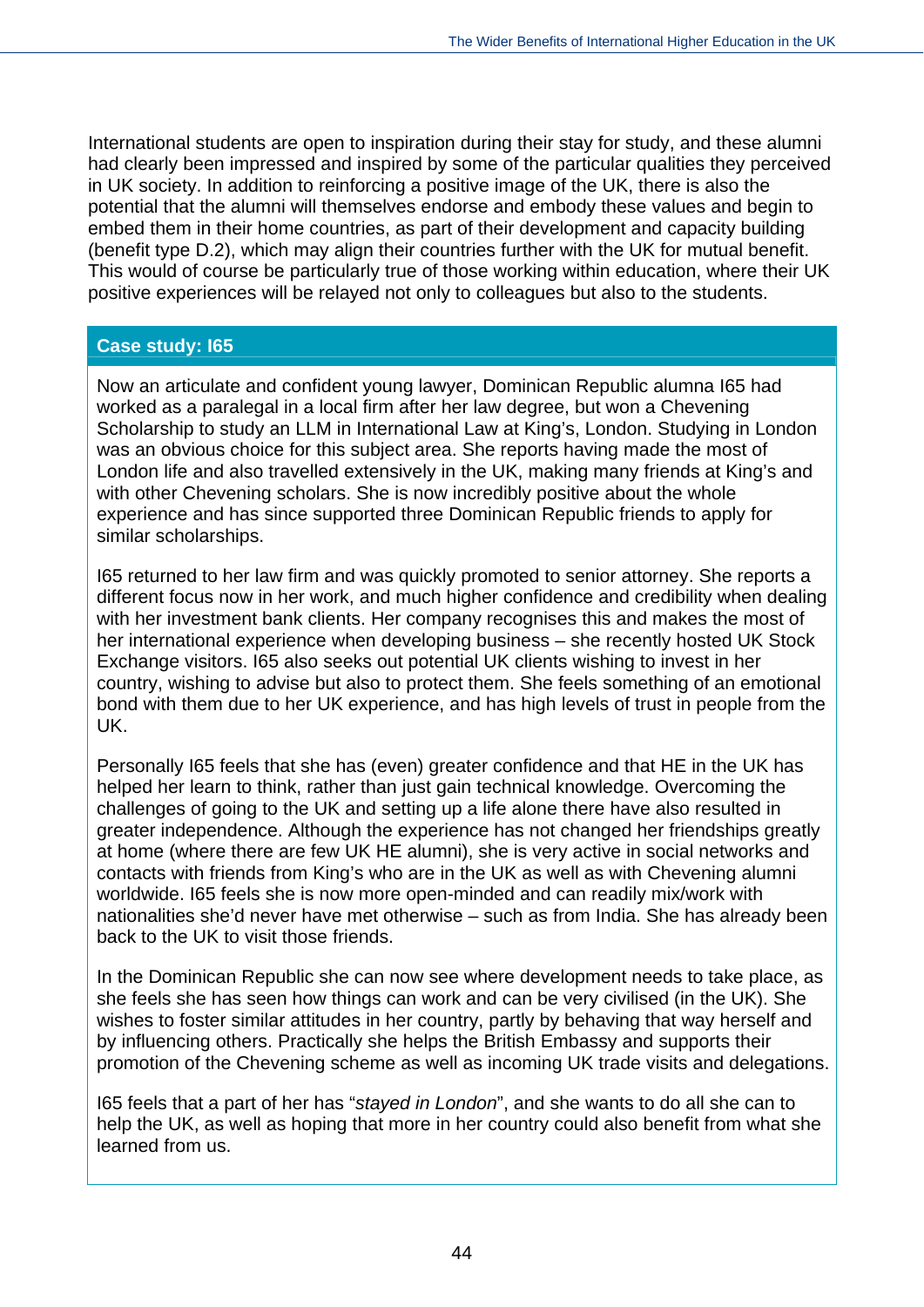# **4.2.8 Benefit type B3: UK influence during capacity building**

International graduates returning to their home country after study in the UK to undertake capacity building or other societal development work do so with embedded British values, ideas and structures, which may be seeds for long-term growth of different linkages and synergies with the UK. Some of these impacts may be by design – for example Chevening and Commonwealth scholarship alumni are expected to have a positive impact on their home countries. However, many other international students are also motivated to study abroad partly to gain skills and experience that they can contribute personally to national socio-economic development agendas, including education and research. Other mobile students can also help to build capacity less explicitly, and independently, through their own personal career trajectories after their studies. These varieties of impact would be considered another format of soft power.

# *4.2.8.1 Research evidence*

The impact for the home country of graduates' UK HE experience in terms of capacity building and societal development is covered in benefit type D1. This includes alumni who use their HE experience as a catalyst to pursue careers in development work, education or policymaking. Given the positive perceptions held by alumni about UK society, described in the last section, it is likely that many of these 'capacity-building graduates' will carry those UK values into their work. In so doing they may be embedding UK values within their home country's society and structures, which in the long term should help to foster stronger diplomatic and cultural links with the UK, with possible economic results too.

Evidence for this activity is also described under benefit type D1, but brief examples are included here:

- Interviewee I61 was working on joint UK-Lebanon development projects to support the visually impaired in Lebanon, based on the standards and training methods she witnessed in London and work at with the RNIB;
- Alumnus I18's current work in Malawi was on nutrition standards and related education, strongly informed by his learning in the UK and subsequent joint research work;
- 115 was working with Rothamsted Research and DFID in his development and policy projects on resources, ecology and agriculture in Kenya;
- Nigerian I68 was involved in setting up work placements in his Nigerian company, in collaboration with the London Business School;
- I56 has helped to develop national healthcare policies in Colombia, based on policies and practice he studied and saw in the NHS and NICE when studying in London, and was also setting up joint research projects with London institutions in his policy development work.

One graduate considered that his ambassadorial role would help to derive a major longterm benefit to the UK. He could conceive that as a result of UK support for capacity building and development of his country, reduced immigration might ensure in the long term: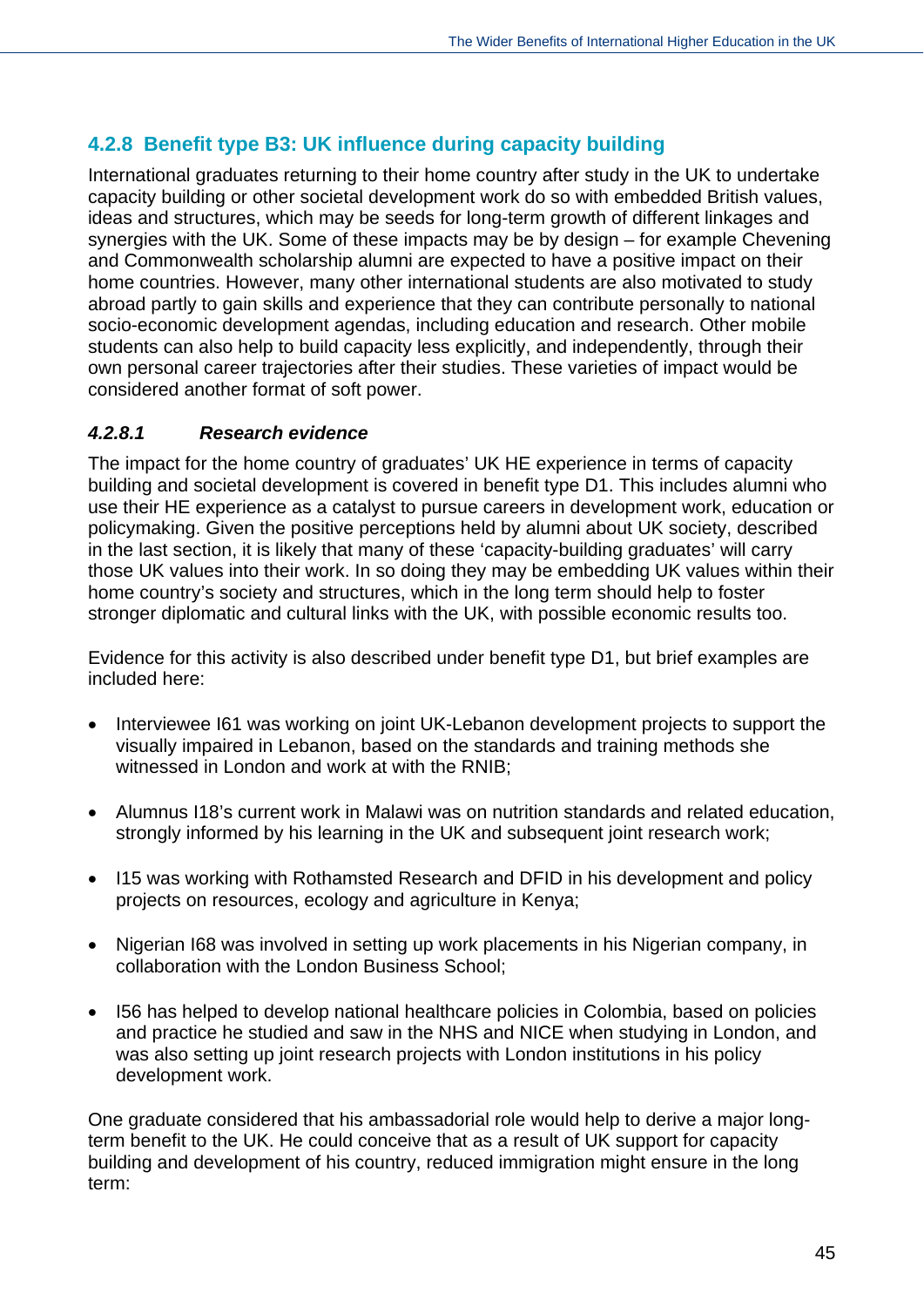*"You help in alleviating suffering somewhere else, and your government is spending a lot of money sending assistance overseas, where people are struggling. Now people like to migrate to the UK because they think that's where they're going to make a living. But there will be a time when the UK will [have made] many other UKs in the world, and so then why would you go to the UK to look for a job when you can do it in your home [country]? I think the UK will benefit quite a lot in several ways. My being here, it's like an ambassador, so we can advocate for the UK which has the aim of making sure that we are happy back in our homes. We have been there, yes, we have been taught what to do. I think the goal of the UK is to make sure that the world is somehow a better place but maybe, little by little, your government will [need to] spend less money to support international initiatives."* 

#### *4.2.8.2 Implications*

Some aspects of this benefit type overlap with the potential impact of professional networks (benefit type A3), but they may accrue over a longer term. Impact could accumulate by the embedding of UK methodologies, standards or working cultures during capacity building in the developing nation. Laying down such footprints as a nation develops could deliver substantial benefits in the long term as the nation grows socially and economically. A practical example can be seen through the adoption of UK electrical standards by most Commonwealth countries, as a result of their education systems being developed from UK curricula; this has now resulted in substantial export and licensing trade with the UK in the electrical field from these countries, whereas many non-Commonwealth nations have adopted US standards.

Although the number of examples of such activity was relatively limited across the range of interviews, the potential long-term benefit from any one of these 'seeds' could be high.

# **Case study: I15**

Kenyan alumnus I15's parents were both teachers and he chose the UK to study a science BSc – at the University of the West of Scotland – as he had obtained a Commonwealth Scholarship. He saw it as an opportunity for some international exposure, remarking that his experience at university in Kenya had been limited due to its wholly national make-up.

In Scotland he found the academic staff very helpful and there to be lots of trips and opportunities for international students. He reflected that he had had high expectations but that these had been delivered – and people in the UK were more friendly and less self-centred than he had anticipated.

Gaining the UK MSc has given him credibility and he thinks younger people see him as a role model. On his return to Kenya, he joined a consultancy firm – a change of career as he had been teaching – but then secured a PhD place in New Zealand as his primary focus had turned to ecology and agriculture; he had seen that all British people had enough to eat and could see no reason why all Kenyans should not enjoy the same right, as they have the resources. He is now on a mission to ensure that Kenyans make better use of those resources and can feed themselves.

I15's confidence means that he feels he is becoming 'a natural leader.' He has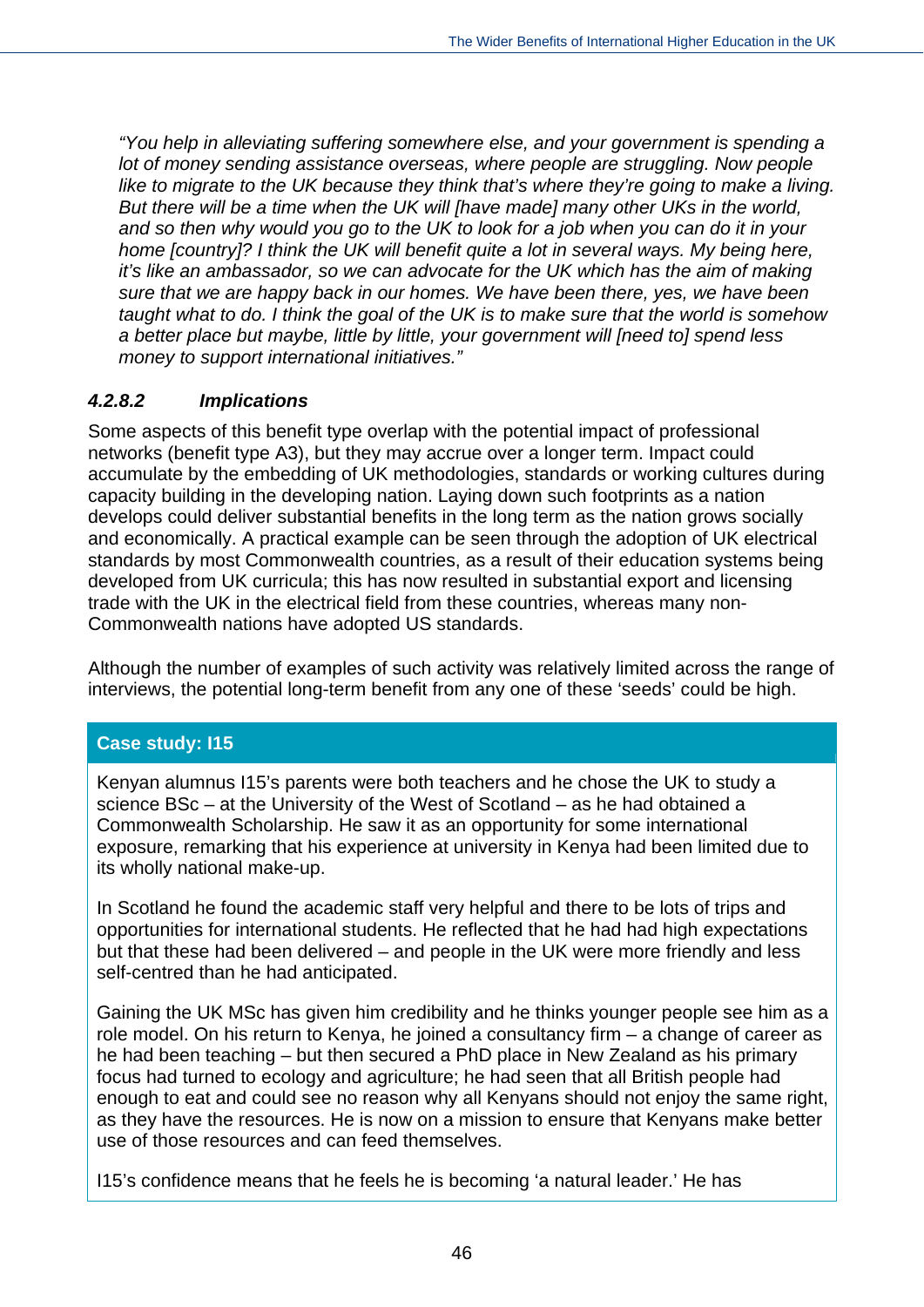developed an international network of people who want to help Kenya develop sustainable agriculture and ecology; his links are strong and growing stronger. He plans to forge relationships between an HEI in Kenya and three UK universities, and to initiate a student exchange scheme between these universities. He wants to develop sustainable policies for the Kenyan government, and believes that his education will make them listen. In the meantime he is also working with a UK research institution as well as a UK government office in Kenya, involving the UK in his developmental plans.

# **4.3 Benefits to international graduates**

# **4.3.1 Benefit type C1: Career enhancement or change**

One of the main motivations for participation in higher education, especially internationally and/or at taught postgraduate level, is the potential for improved employment or career outcomes and all the advantages of income, status and influence that may follow. This section considers individual career-related benefits reported by alumni, both as enhancements to pre-existing career trajectories and changes to career paths.

# *4.3.1.1 Research evidence*

The majority of alumni interviewed suggested that their UK HE experience and/or qualification had directly contributed to them securing their current job, which contributed to their assessment that it had been a worthwhile and positive investment. A higher proportion (about three quarters) suggested that the qualification had enabled them to progress faster in their career than those without such a qualification, while an even higher proportion suggested it was the skills gained from the overall experience that enabled faster progress. Semi-quantitative treatment of their perceptions on these issues is reported in chapter 5. With so many alumni citing career enhancement impact, the following examples are only illustrative of a range of direct career-related benefits.

In some cases graduates returned to their former employer but secured rapid and significant progression within that organisation. Some but by no means of all these had been funded or part-funded by their employer, while some others managed to obtain scholarships to support their study:

- Interviewee I6 had worked in the Ministry of Justice in Ethiopia, but after a Masters in criminal law and justice at Birmingham, rapidly became a team leader in the Ministry. He subsequently became an attorney and consultant helping citizens obtain justice.
- Having originally been a reporter, after an MA in Cardiff Jamaican I51 was immediately promoted on return, although subsequently moved into public relations and now heads PR for Jamaica's largest bank: *"It has been an absolute passport. I left Jamaica as a reporter on the Sunday desk. When I got back, they made me editor for education."*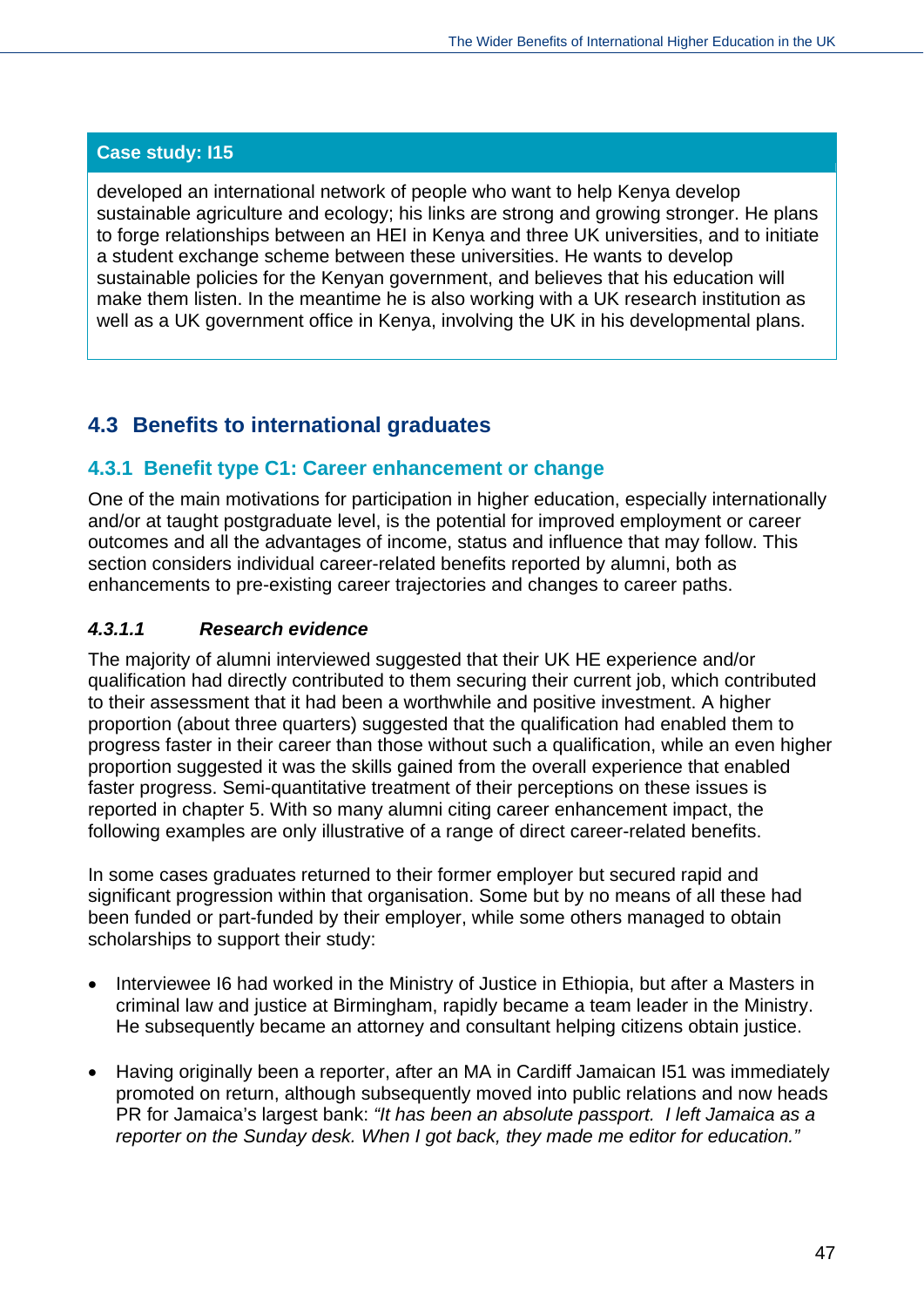- I68 obtained a British Council scholarship while working for a Nigerian bank, and after a business Masters at Birmingham returned and was quickly and repeatedly promoted to become Head of HR, the youngest ever holder of such a post there.
- Venezuelan I72 who completed a Masters in Manufacturing Engineering and Management in the UK returned home to the same company. She was given a new appointment and soon afterwards promoted to Head of R&D. Generally staff progress on the basis of time served, but within 5 years she was supervising a team of 25 staff and 6 interns a year.

Others articulated the influence of their UK HE qualification and/or experiences in securing employment, either with their current employer or a previous employer:

- I21 applied to a multinational employer in finance and thought her success due to her combination of experiences – a business studies BA at Manchester within which she had done two internships, and two years work in the UK on a post-study permit afterwards. This was stronger than many others in South Africa with international degrees. She has since leapt up the ladder in sales management roles: *"I'm not sure with just the degree, without the additional work experience, if I would've been led into the managerial position I immediately got on my return to South Africa."*
- Chilean alumnus I21 had been working in the finance sector but during the financial crisis sold his car and took out loans to study an MSc in finance at Manchester. On return he obtained a job elsewhere in Chile and then a more senior role in the central bank, where he earned 50% more than he had before study abroad, and has been able to pay off his loan. His level of English and his Manchester degree *"differentiated"* him.
- I48 obtained a good post with a Singaporean bank almost immediately on his return to Hong Kong after a statistics MSc at Sheffield. Citing the benefits of the content of his qualification, the well-known UK institution and his improved language skills, he expected to advance further in the financial sector.
- With an MSc in development economics from Oxford, New Zealander I64 commented that since returning she had been offered every job she had applied for, including a later change in sector. She put this down not only to the prestigious university but also her proven ability to engage and work in different international settings and overcome personal challenges.
- I78 had worked in accounting in India but came to Cardiff for an MBA. On return he got his dream job with a global consultancy and since moved to other multinationals. He felt the UK MBA had a big impact on his career progression and earnings, chiefly enabling him to think more strategically.
- After his PhD in economics at Cambridge, I100 obtained posts in the World Bank and the IMF, where he felt he had credibility amongst many other such elite alumni, before returning to his native China to work in a director level role for the national bank.
- I33 was a highly artistic student in Brazil and attended Central St Martins (University of the Arts London) for a fine art BA. While in London her work was spotted by influential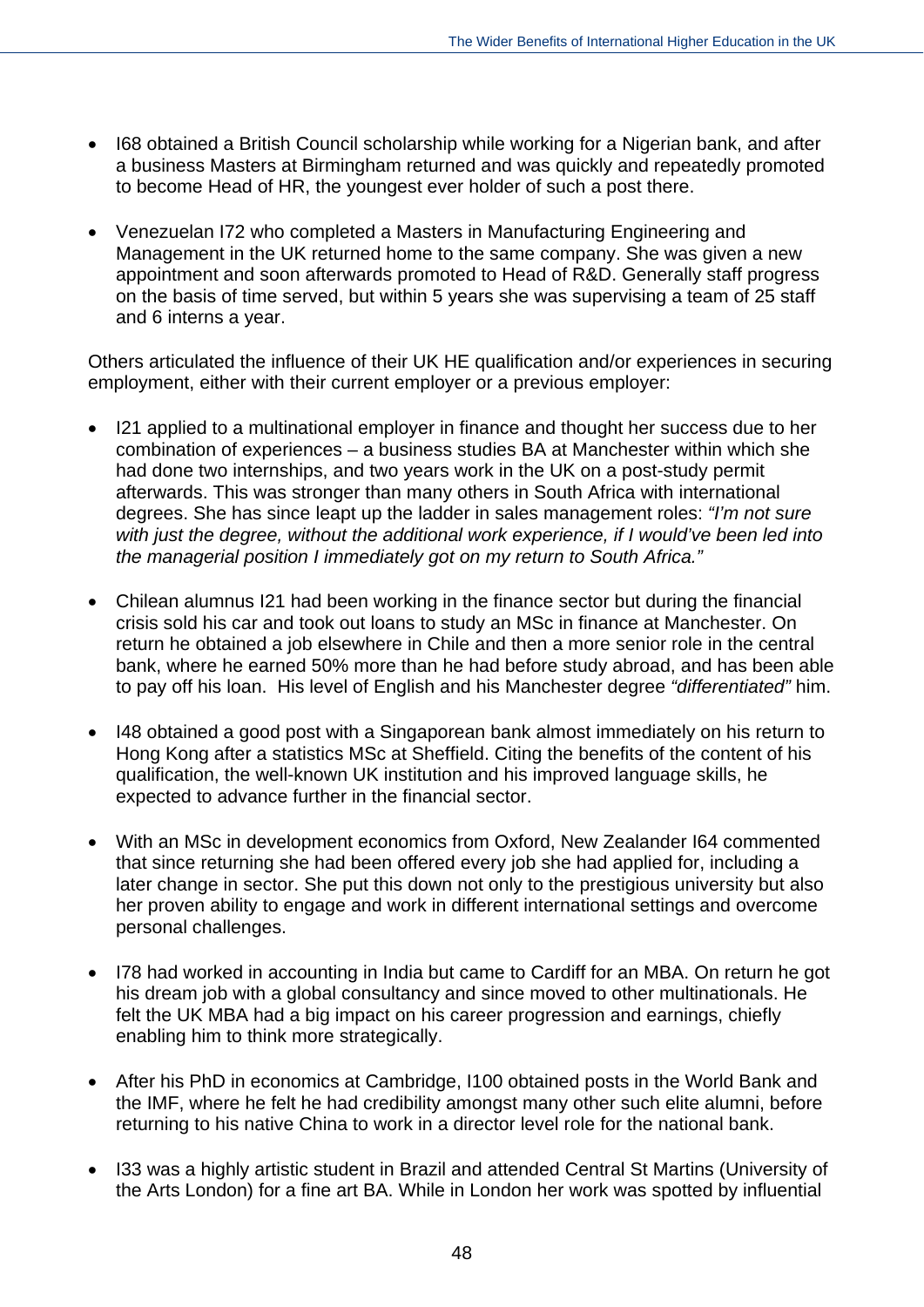people in the art world, leading to personal international exhibits and the subsequent launch of her personal career as a video/multimedia artist, now with her own studio and label in Brazil.

Several graduates reported that their taught postgraduate course directly enabled their progression to a subsequent PhD, which in most of these cases was in a third country rather than the UK. For example, I15 had been a teacher in Kenya but won a Commonwealth Scholarship for an MSc at the University of the West of Scotland. He was now completing a PhD in New Zealand on ecology and agriculture, with a mission to return home and develop sustainable policies to ensure that Kenyans make better use of their resources and can feed themselves.

Others found that their British undergraduate degree facilitated their passage to a taught Masters course in the UK. I39 from Brunei studied for a B.Ed at Stirling and then moved to a Masters in EFL at Birmingham, before returning to become Head of the Inspectorate section of the Islamic Education Department.

Those who were working in their family's businesses understandably did not see their UK HE experience as directly contributing to securing their employment. However, several of them reported that they felt they were able to operate at a more effective and mature level with that experience, and to bring new insights to these businesses.

As may have been noted within some of these examples, another career impact for alumni was the influence of their study in UK HE as a catalyst for a change in career direction. This was reported by nearly as many graduates as reported enhanced career progression, so only a few of the many examples can be given here. Some had set up their own businesses, as a result of the greater self-confidence and broader perspectives that resulted from their HE study, but for most others the experience appeared to catalyse them into pursuing a more personally satisfying career direction, which in many cases also had a distinct societal aspect. In some cases the content of the HE course directly supported the new career direction, but this was by no means always the case, suggesting that the overall experience could be equally or more important.

- Interviewee I2 worked for a multinational financial firm for two years back in India but then opened his own company, citing a large rise in confidence as a result of his study in the UK.
- I8 had been a journalist in Brazil before undertaking an MA in fashion journalism at University of the Arts London. On return she obtained a fashion job but then decided to set up her own fashion label and company: *"The MA was related to what I really would like to do, working with fashion. And I just had the courage to, when I got back to Brazil, to decide okay, I think I really would like to work with it, it's not a dream anymore, so I can have it. I opened my own company with this partner… Also I think the UK culture is really '[you can] do it yourself' and 'go ahead'."*
- Chinese I47 had intended to work as an engineer in his father's factory in China but after his advanced engineering MSc at Manchester developed a career in education and consulting, working for the largest provider of educational services in China. He put this down largely to his UK experience which made him a much more open-minded person, as well as one who thinks more critically.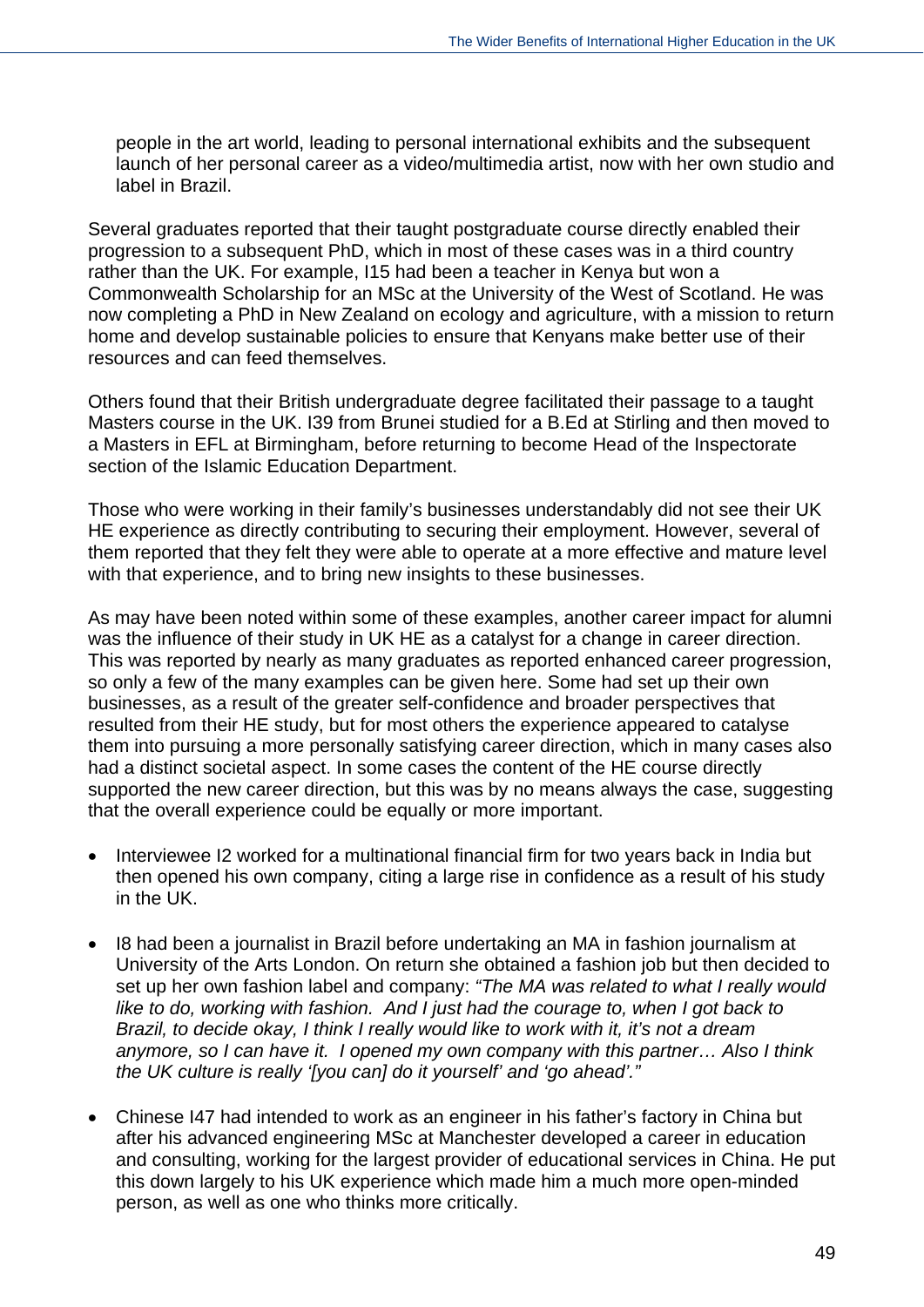- Colombian medical doctor I56 studied an MSc in London in health policy planning and finance as he hoped to have a bigger impact in Colombia by moving into health policy. On return he obtained a job in the ministry and was able to utilise his understanding of the UK health system in policy work in that local environment: *"When I came back to [Colombia]…then I started working here in the ministry. Here I really applied what I studied [in London]. So it was very important for me; now, my life is completely different than what I did before. A very, very big impact."*
- I62 was a successful mid-career civil servant in Brazil but came to Loughborough to study development, accompanied by his young family. He worked temporarily in the UK in technical consultancies but then returned to Brazil to become a university professor.
- Having worked in Mexico in television, I73 undertook an MA in communications at Westminster. He returned to recession-hit Mexico but after a period working in the largest university was hired as a PA to a Senator, and then returned to the HE sector to head up a university's cultural affairs department.
- I72 was another relatively 'mature' student, coming to the UK from China having been an art teacher and working in government. After a Masters at the London College of Communication, she obtained a job with a US company in China but subsequently became marketing director for a multinational fashion retail company, earning at 5-6 times her previous level and enjoying worldwide travel.

#### *4.3.1.2 Implications*

As exemplified here, many of the graduates reported profound impacts on their own career and progression, almost universally positive, due directly to their HE course or the wider experience of studying in the UK, or both. In some cases it was the specific content and qualification that enabled them to obtain enhanced career progress, or a change in career direction. However, in other cases it was the deeper personal benefit of overcoming the challenges of travelling to another country, setting up remote from home and studying. In some cases what they saw in the UK inspired them to see new possibilities at home.

Although the detailed benefits vary, two consistent trends appear to be present. First, there was almost universal career-related benefit, which is to be welcomed since so many had cited career-related motivations to study in the UK in the first place. Second, there was great variety in the type and extent of impact, due to the individual nature of the alumni and their pre-existing social or cultural capital (including the opportunities open to them), although impacts were not always predictable as some alumni were inspired to follow directions they had not conceived before. Much of this impact relates to personal development and growth, which is also covered under benefit type C4.

In some cases career benefit resulted from perceptions, inherent in certain countries of origin, that graduates from overseas HE have a higher 'status' than local HE graduates. This was reported by some graduates from India, China and some developing nations, but may well be diminishing overall as the market for international HE expands and becomes global, potentially to be replaced by more discerning attitudes and greater understanding of the variety of international HE available. As that is the case it will be beneficial for alumni to be able to articulate the particular benefits of studying in the UK.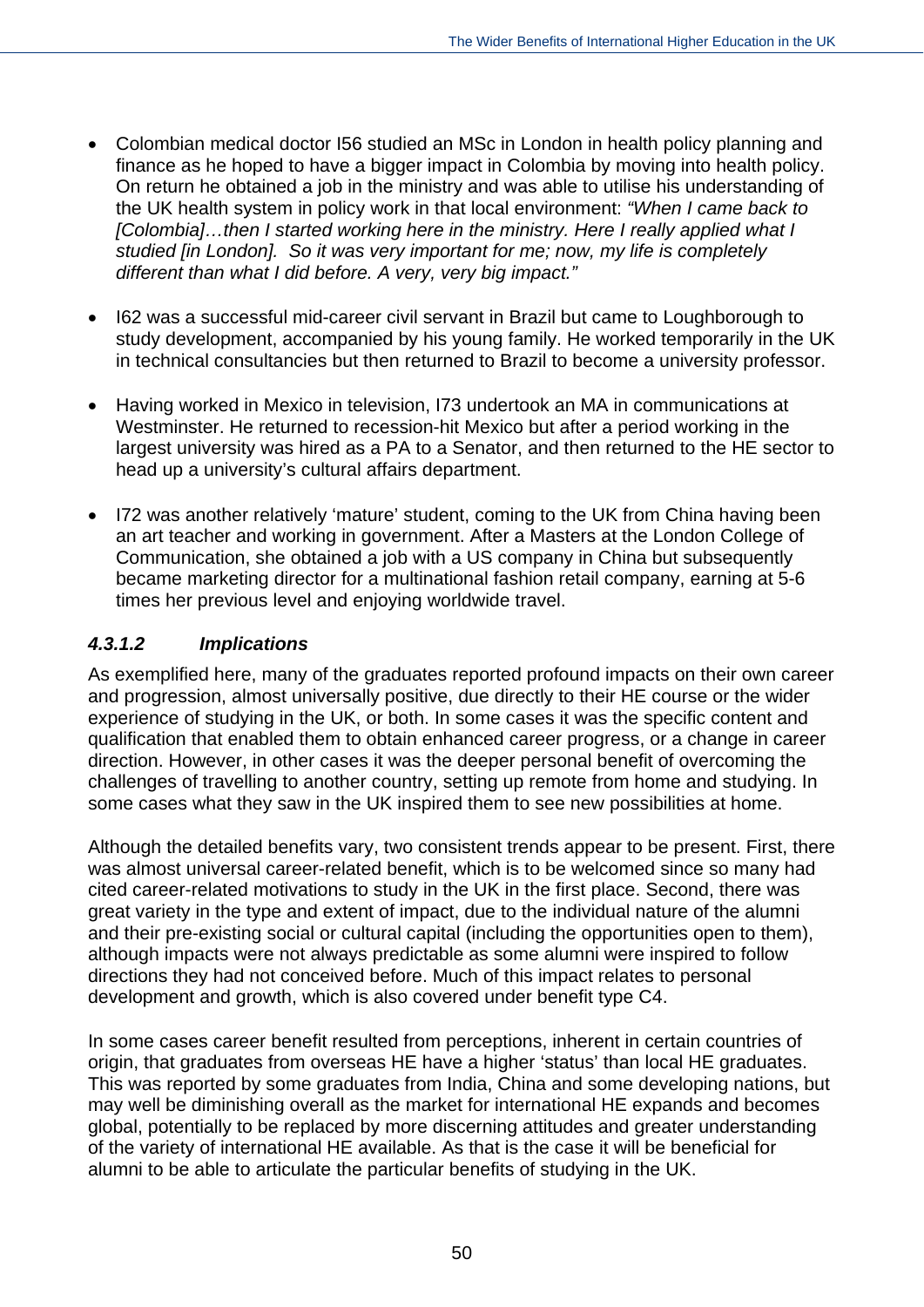Evidence for improved employment outcomes after a period of overseas study tends to relate immediate benefits secured and/or employment in host countries rather than longterm progression in their country of origin. Some host countries collect data on the employment outcomes for skilled graduates, but if they only work for a short time they may not be included in any datasets. Data on career progression once international students leave the host country as alumni are very limited, as it often difficult to track students as they move around during their early careers. In the case of the UK, national studies of employment outcomes for graduates (HESA's Destinations of Leavers from Higher Education surveys) have been restricted to UK and EU graduates. The i-GO study (BIS 2012) concluded that UK-educated graduates from non-EU countries achieved markedly higher salaries on return than the average in their country of origin, and that potential for career progression had been the dominant factor in their course selection.

However, as we have seen, career-related benefits of overseas study are not always immediate or short-term or easy to realise, and as some studies focused on the employment experiences of Chinese students have demonstrated (Gu, 2012). In the case of Chinese students it can often take time for them to re-acclimatise into their native labour market and to recognise how best to utilise their overseas experience in their local context. This can especially be true for students who were already had careers in their home country before studying overseas.

Equally, future projections of career enhancement may have to be tempered somewhat if the number of internationally educated alumni in a country becomes high. It has been considered that there may be an inverse relationship between the proportion of such graduates in the workforce and extent of enhancement they might experience.

However, our interviews provide unequivocal evidence for the strong and positive career enhancement directly or indirectly enjoyed by alumni of UK HE.

#### **Case study: I21**

The thought of studying in the UK came to South African interviewee I21 when she had visited her mother who was working here. Having studied at a German high school in South Africa, Germany was another HE option, she felt a more natural affiliation with the UK through Commonwealth connections, but also felt a UK degree would be highly valued by employers at home. She chose a business studies BA at Manchester Metropolitan, as she thought the fees and cost of living would be lower than in London.

Arriving in the UK aged 23 she considered herself a mature student, but had to work part-time during terms to subsidise her costs, including as a night-time care assistant and serving in the university canteen. That and being very studious (she knew that she was paying, ultimately) she did not have much time to get into student life, but developed close European friends through sharing a house with other mature students. Her course contemporaries were from all over the world and she maintains many of those friendships now through Facebook. In the summer breaks she undertook internships with major financial firms, and reflects overall that she enjoyed the course.

I21 was able to work for 2 years in the UK on a post-study permit and then returned home. She joined a finance company headquartered in Europe (to capitalise on her UK experience) and has leapt up the career ladder as a sales manager. She feels that this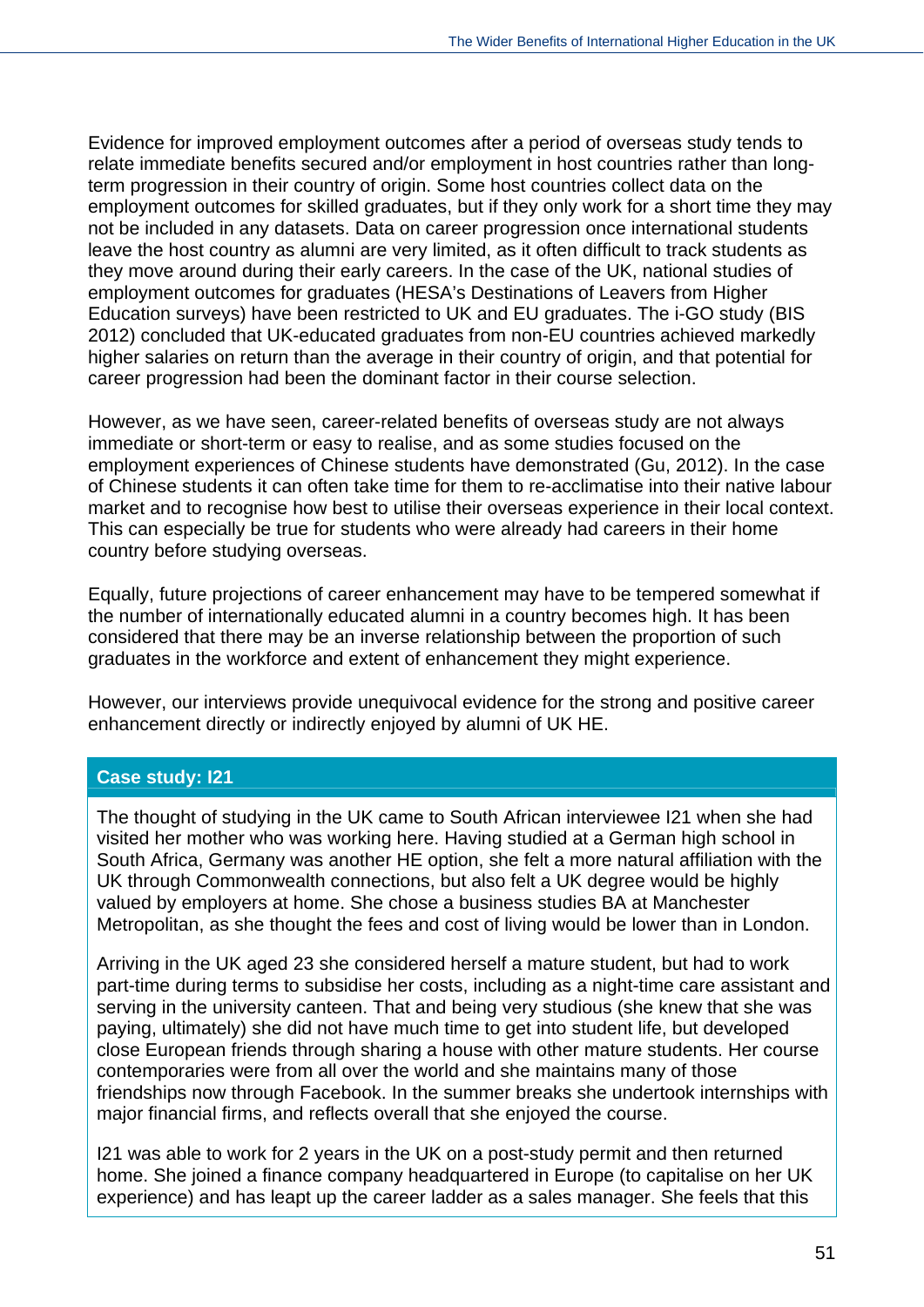would have been impossible on the degree alone, as more and more people have an international degree in South Africa, but her experience of both degree and work in the UK differentiated her. She finds it easy to talk to European customers and Head Office.

Reflecting on her overall experience, I21 feels it made her more confident and independent but especially that she now feels different, having a different frame of reference now. "*I have seen how people in a 1st world country live*" but crucially she saw how the divide between rich and poor does not have to be stark, and difference classes can work alongside each other. She now feels naturally drawn to people who have also studied abroad because they too think differently.

At home she watches UK TV, supports Manchester United, and mail orders her clothes from Debenhams and Marks & Spencer. At weekends she does voluntary teaching in a township, and encourages them to dream and see beyond South Africa. She has revisited the UK socially and expects to begin to do so professionally as well soon.

I21 recommends talks about the UK all of the time, espousing in particular the tolerance she experienced: "*Britain is an asylum for people to be who they are*". She observed that some British stereotypes were true – the stiff upper lip and some other idiosyncracies – but felt that these added to its character and uniqueness.

# **4.3.2 Benefit group C2: English language proficiency**

One of the of the main 'pull' factors for international students who choose to study in the UK is reported to be the opportunity to study in English, and to improve their English language skills, whilst based in an English-speaking country. Irrespective of the course of study, many alumni whose first language was not English reported that their greater command of the English language was an asset that was valued on return to their country of origin.

# *4.3.2.1 Research evidence*

The level of spoken English in the interviews with alumni varied somewhat but was, in most cases, higher than had been anticipated and was very rarely problematic. This could of course partly be a result of some bias in the emergence of volunteers, as those who were less confident in communicating in English might have been less willing to volunteer. In some cases, alumni's command of the language was somewhat humbling to the interviewer; many apologised for perceived inadequacies in their grasp of English and yet succeeded in answering most of our questions with fluency and intricacy. This was in spite of the fact that some of them had returned to communities and employment where only a minority would have proficiency in English.

The majority of the alumni interviewed who were not native English speakers commented that their greater proficiency in English was appreciated by their employer in their country of origin. Some were clear that this directly assisted in securing their job, while for others it led to them being deployed into a role in which they would use their greater proficiency to the benefit of the company: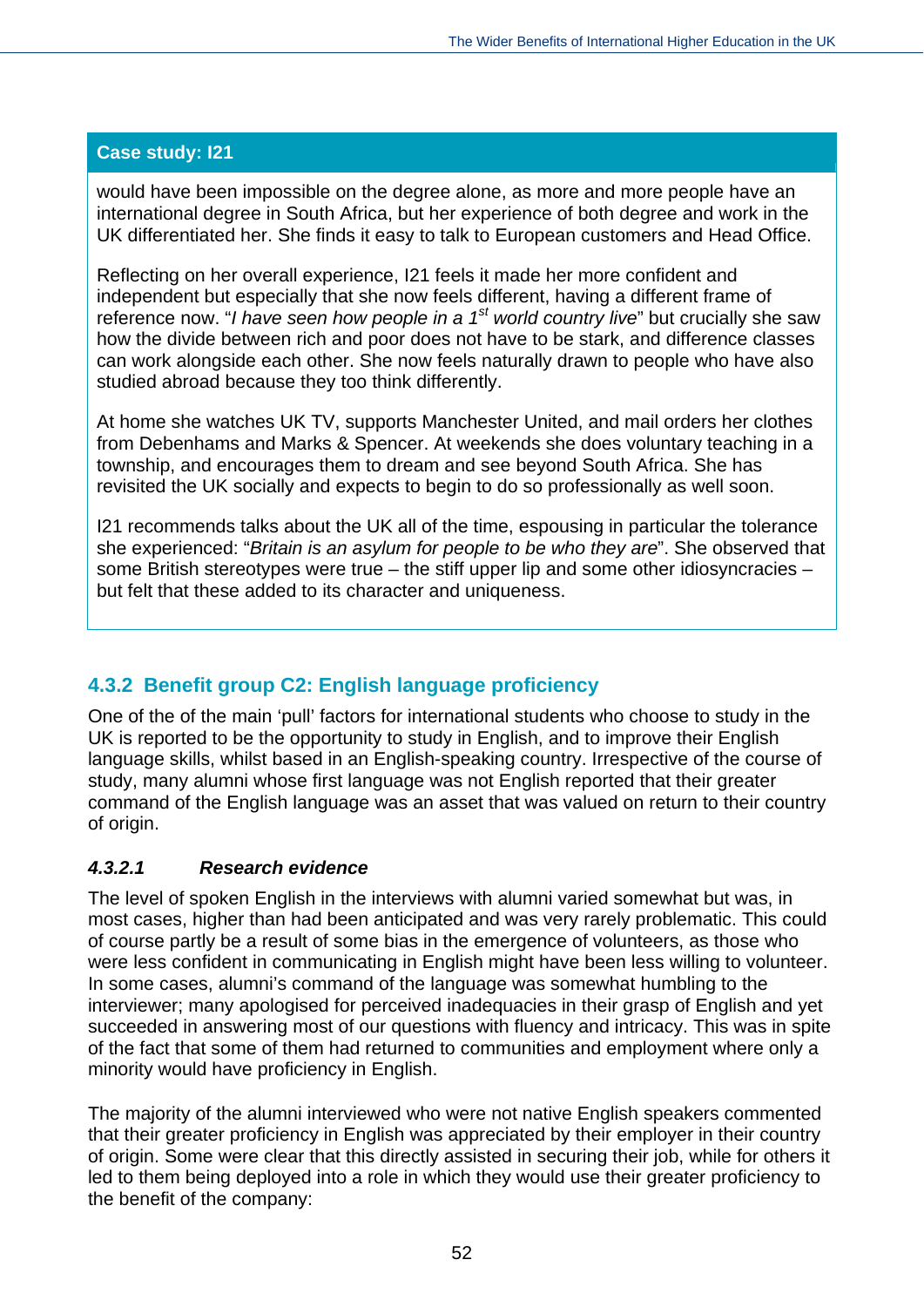- Interviewee I19 believed she has added competitive advantage to her family's aviation supply business in Hong Kong through her fluent English, having been educated in the UK at both school and HE level.
- Both I23 and I24 undertook Masters courses in England which gave them fluency in English which is highly valued in their native Chile, in order to trade with North America and elsewhere. I23 regularly assisted senior staff in his company in presentations for potential work in the US: *"Well, here in Chile, the English is so appreciated, you know. We have different companies, for instance the company where I am working now, they are usually trying to trade with the US or with the UK or with Europe in general, and with Asian markets, and also they are trying to raise capital in other markets. So, English is always a very, very important topic when you are trying to get a good job in Chile."*
- While at Kingston for a business degree I 26 deliberately socialised mainly with British students, so that when she returned to Indonesia her English was very strong. She believed this assisted in getting a job with a multinational banking organisation when it set up a new office in Jakarta, as its operating language worldwide was English.

# *4.3.2.2 Implications*

The extent to which greater proficiency in English was related as a motivation and benefit of studying in the UK, understandably, varied strongly with the country of origin. It was most consistently reported by alumni from South America, China and SE Asia. The alumni whose English was least developed were mostly, but not exclusively, from China, but those who had tended to have spent relatively little time in the UK other than was strictly necessary for their course, and had 'narrower' experiences while in the UK.

In a world of increasing mobility and global employability, the facility to communicate fluently in a major world language is a considerable advantage. The extent of that benefit in relation to the English language has been evidenced both by the success of the Englishspeaking HE host countries in recruiting students to their English medium programmes, and by the clear motivation of 'competitor' countries to teach certain courses at tertiary level in English (many EU countries such as Denmark, Sweden, Germany and the Netherlands and selected courses in Asian countries such as China, Japan and South Korea).

The return to home countries of a large flow of high-achieving alumni, who potentially enjoy enhanced career trajectories as well as influence in their home societies, assisted by global professional networks of English-speaking contacts they have made, can only add further cement to the role of English as the language of business.

# **Case study: I23**

Chilean alumnus I23 and his wife both came to study at Birmingham University, in his case a Masters in construction management, with a loan from Chile. They chose the UK over the US on the basis of its European location and their expectation of a more international outlook. As a married couple they did not join student societies but he played recreational football; they also travelled extensively in the UK and Europe.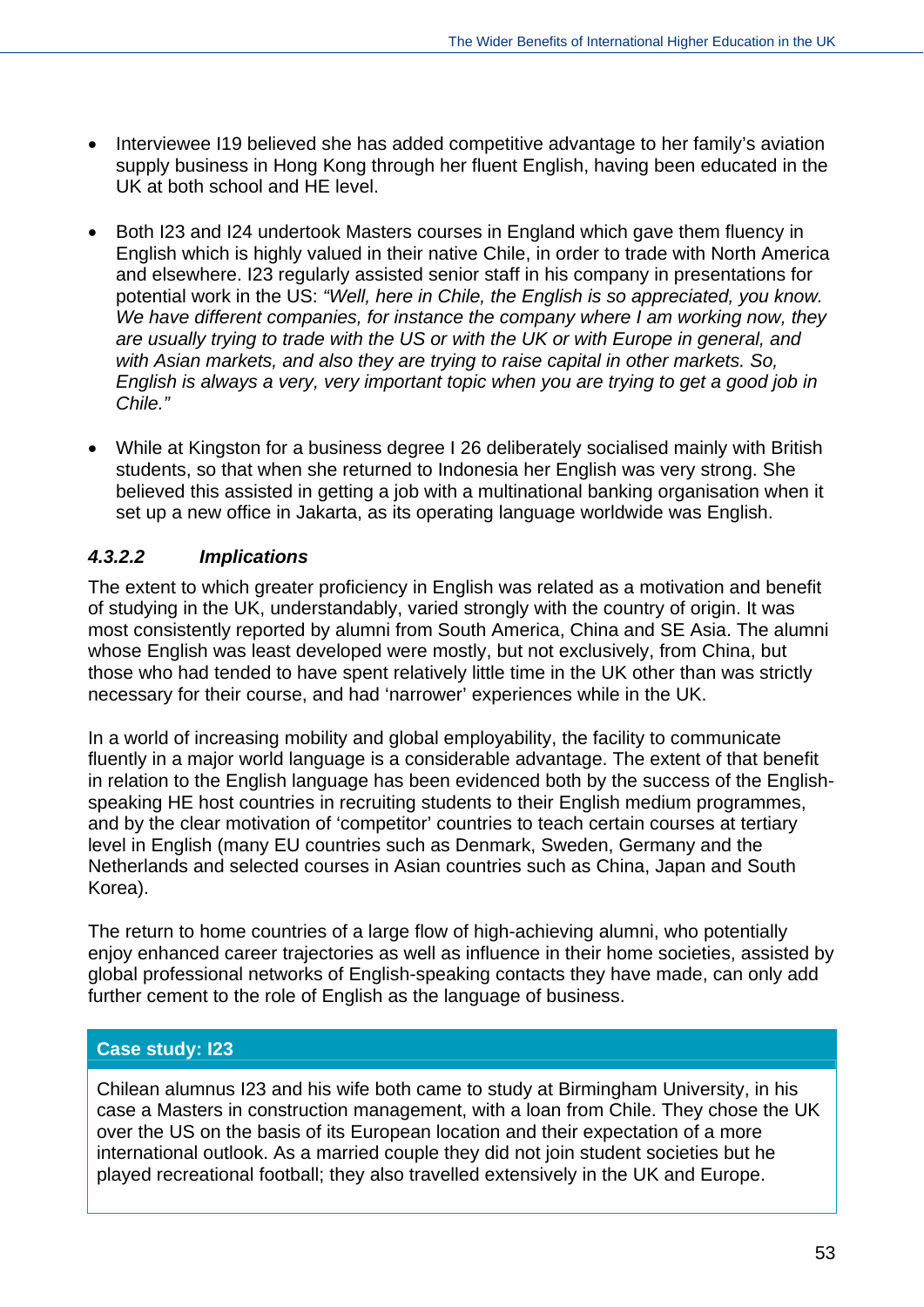On return home, he found the Masters did help him get a more senior job but the advantage progressively wore off. It was the experience of study abroad, particularly in the UK, that he believed will sustain him with his career, as he is known to have been "*brave enough to put two feet out of the country*". For him the wide intercultural experience was also highly valuable.

His company's work is largely in Chile and other Latin American countries, but no direct professional connections with the UK. However, good English is really helpful to him and he speaks and thinks in English; not too many people in Chile speak it well. His employer uses his English proficiency, so when his boss went to the US last year he helped with the presentation and the papers. For leisure he reads books in English and will encourage his children to do the same.

They would definitely recommend the UK for university study and would like their children to attend. As a family they have retained many friendships with people in the UK and plan a holiday here in 2013. As well as UK friends, they have a network of friends made in UK now all over the world.

# **4.3.3 Benefit type C3: Cosmopolitanism and intercultural sensitivity**

Through their experience of study on UK HE programmes with fellow students from many different countries, many alumni reported increased sensitivity towards other cultural perspectives and improved ability to understand and communicate with people from a wide range of different national and social backgrounds. These attributes help alumni to work and operate in other cultural contexts, and are sometimes described as the characteristics of global citizenship. This benefit can also be described as developing a more cosmopolitan outlook.

#### *4.3.3.1 Research evidence*

Striking comments were made by some alumni during interview in relation to the highly cosmopolitan composition of the student body on their HE course, especially at Masters level. In general this was seen to have been a highly beneficial aspect – perceived as unique – of their UK HE experience. Most alumni had encountered a wide variety of nationalities and cultures in their classmates, and most believed they learned and developed greatly from those interactions. Some articulated a particular benefit in being part of an international and multicultural group, which collectively had to overcome the challenges of living, coping and studying in a 'strange' country and environment.

 Mexican interviewee I28 commented on the effect of the international make-up of her communications MSc course at Coventry: *"We were like 40 countries and many were Chevening scholars. The others were from a specific programme from China and others from India. Because so many people from so many different countries were put in the exact same situation as I was, the friendships and the relationships were stronger. You are left alone with 40 other people and you don't have any friends, so you became friends very, very soon and lasting ones. My best friends are from the Masters".*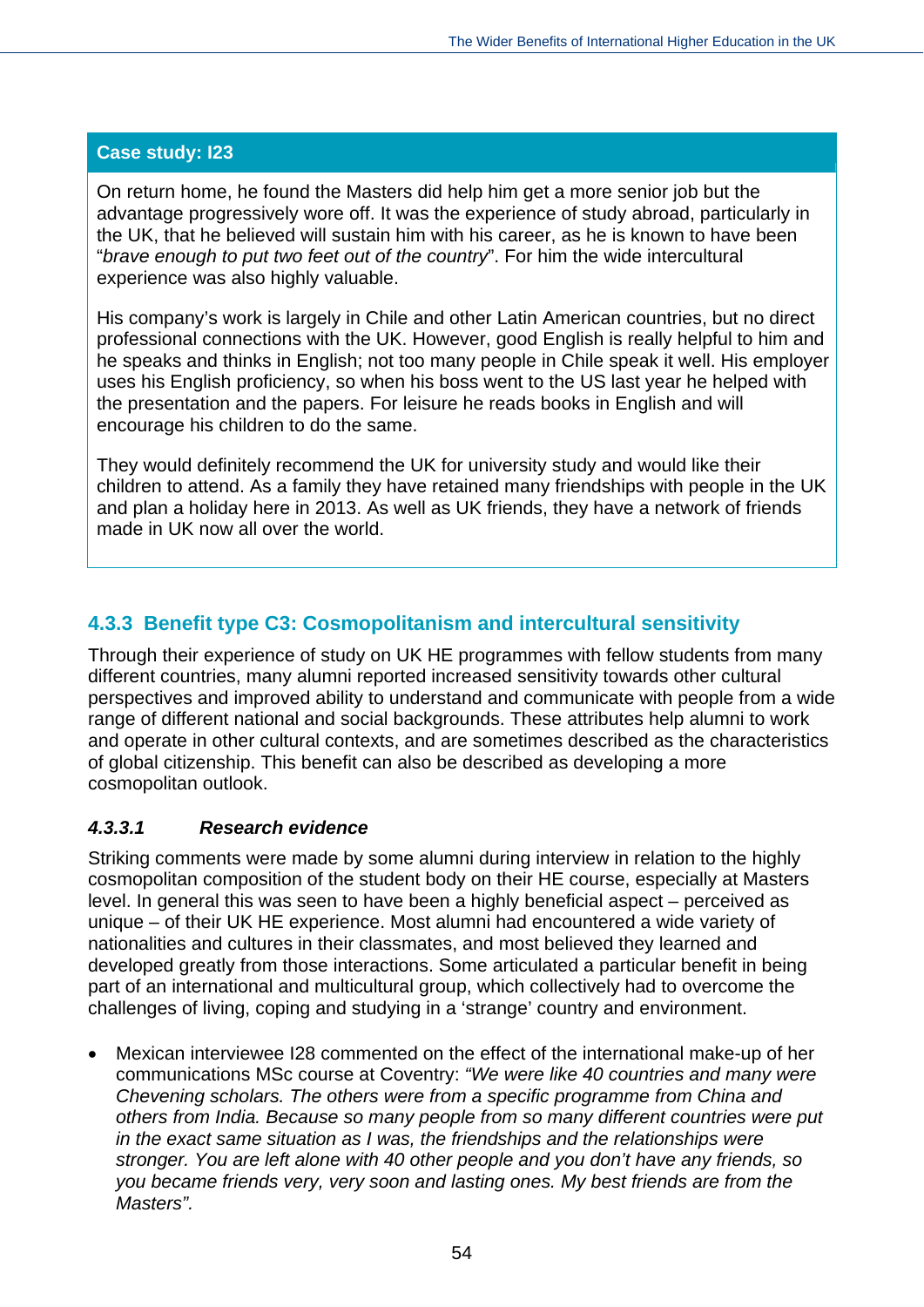- Hawaiian I58, who had previously studied in Japan, deliberately chose the UK for his Masters course on globalisation, feeling that the UK itself had a unique historical legacy of globalisation. He was particularly interested in both the international nature of the student body on the course but also the evidence all around him for multiculturalism, and its shortcomings, in British society.
- I60, a Colombian graduate studying law, commented on the strong friends she made at Liverpool and how the cosmopolitan student body impacted on her as she overcame her own prejudices: *"I got to live in one of the oldest residences for postgrads in the Liverpool university campus but how was I supposed to know that I would see the world through living there? I lived with the Turkish girl, with the Chinese girl, with an Indian girl, and with the girl from Holland. I still have strong relationships with them; they have become the friends of my life. So that also was very, very special. Because when I moved there that mix of culture was shocking, but at the same time you learn a*  lot about tolerance and how to make peace with your own devils, to be able to have a *good time."*
- Commonwealth scholar I64 was one of 25 nationalities amongst 30 students on her MSc in development economics at Oxford. This forced the New Zealander quickly to meet people with many different backgrounds, cultures and thinking, and she learned hugely how to engage with them.
- I86 from India found that the engagement with other students was highly significant for him during his MBA at Cardiff: *"The most important thing is just not the education in the UK but mixing with a lot of people of different culture, diversity, caste, creed, and religion basically. I interacted with people from foreign countries…you get to know about the culture, you will get to know about them, and then you learn so many things from them? And befriended a lot of people, learning their way of life was an amazing experience for me"*
- Argentinian I96 studied a first degree at University College London, and reported both short-term difficulties and long term benefit on return home, due to her personal intercultural development: *"I interact with people in a different way [now]. I'm more used to meeting new people even if they're not from my country. I get along much easier because I'm more open to things from the outside. I got more international which sometimes it's a good thing or sometimes it's bad. Here in Argentina, we are not multicultural. We don't have a mix of ethnic backgrounds, it's a very closed society and it's very national. I mean they all dress the same way here, they all think the same way. When you're a bit different, you really stand out. At the beginning it was [strange]. When I came back from the UK, after living abroad for five years, I came back and you know, I realised I lost my friends, the ones that I have from school. I didn't feel I belong to my country so the first month was very, very difficult for me. I didn't understand what I* was doing here, the way people think, how they dress, I didn't understand anything. I *was so used to this multicultural, everyone can do whatever they want or I mean, keep their religion, their style, their whatever and everyone accepts everyone how they are, and here they don't. So, yeah, at the beginning it was very difficult. I've been here for four years now. I love my country and now I understand how it is here, I understand how it is abroad and I can adapt. So, now I'm okay. I'm happy here."*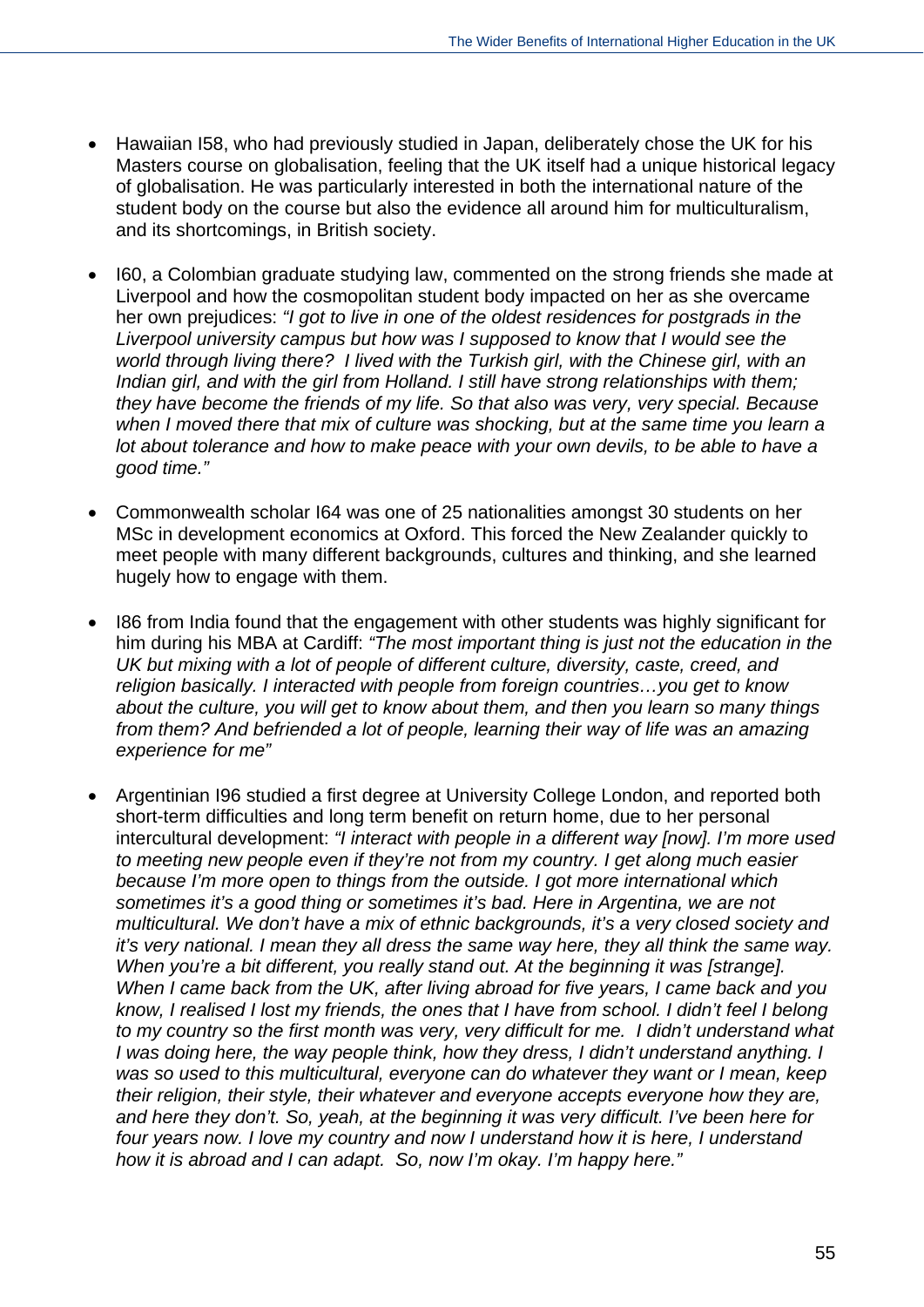However, several alumni commented on the absence or small number of British students in their classes, which they felt detracted from the overall nature of the UK HE experience and its potential social benefits (these were particularly on Masters courses). Others commented, some adversely, on the practice of some universities then to house international students together separately from UK students, as this hindered integration between host country and international students:

- I15 enjoyed the experience of meeting many nationalities on his nutrition MSc at Glasgow but felt there was a downside in not meeting local students: *"They had given us a place where normally there are international students, so that made it possible for us to interact with many people from other countries. So most of the people I interacted with were not Scottish, but I have good friends from Greece, the US, parts of Africa, China, all over. I must admit, I didn't have Scottish friends to be honest, maybe because of the way the accommodation set up."*
- American graduate I69 had lived in Australia before doing a taught Masters in economic development at Manchester: *"Most of us actually came from overseas so, I don't know whether we did this to ourselves or what, but we were quite isolated from the rest of the university. We had our own building, and we did a lot as a group because we were all new to Manchester. A lot of our courses were like this; we had our own computer labs, our own library, our own everything. It made it easier for me to meet people and less daunting, but with respect to having any sort of contact with people outside my course through the university, I didn't really."*
- I20 from China had a rather similar experience, also at Manchester, during his Masters funded by the European Commission: *"In my case, I was staying at one of the university dormitories which was three miles outside the city centre and most of the people living in that community were internationals. I think there were only a couple of British students living there, so that became a natural barrier for us to better integrate ourselves with the UK students."*
- I93 studied financial management at Stirling, living in a hall of residence with many others from her university in Shanghai that had formal partnership links with Stirling, resulting in her rather interesting view on 'foreign' students: *"I make some new friends when I go to UK. But most of them are my classmates from the Jiao Tong University since we studied together and together go to the University of Stirling. And I lived in a dormitory; all my roommates are all Chinese but from other provinces. So I also made some new friends from Beijing and one friend from Taiwan. There's not many foreigners* [i.e. non-Chinese] *in my class, because I think more Chinese students like to study finance; there's only about four students from other countries."*

# *4.3.3.2 Implications*

Supported and managed well, the highly cosmopolitan nature of student bodies studying UK taught Masters courses, in particular, can offer a powerful long-term impact to those international students who embrace it. Many related their personal development towards 'cosmopolitanism' – and the ability to engage and interact sensitively with those of other cultures – to be amongst the most valuable benefits of their UK HE experience. For some it was the most highly valued aspect. The ability to communicate and work effectively with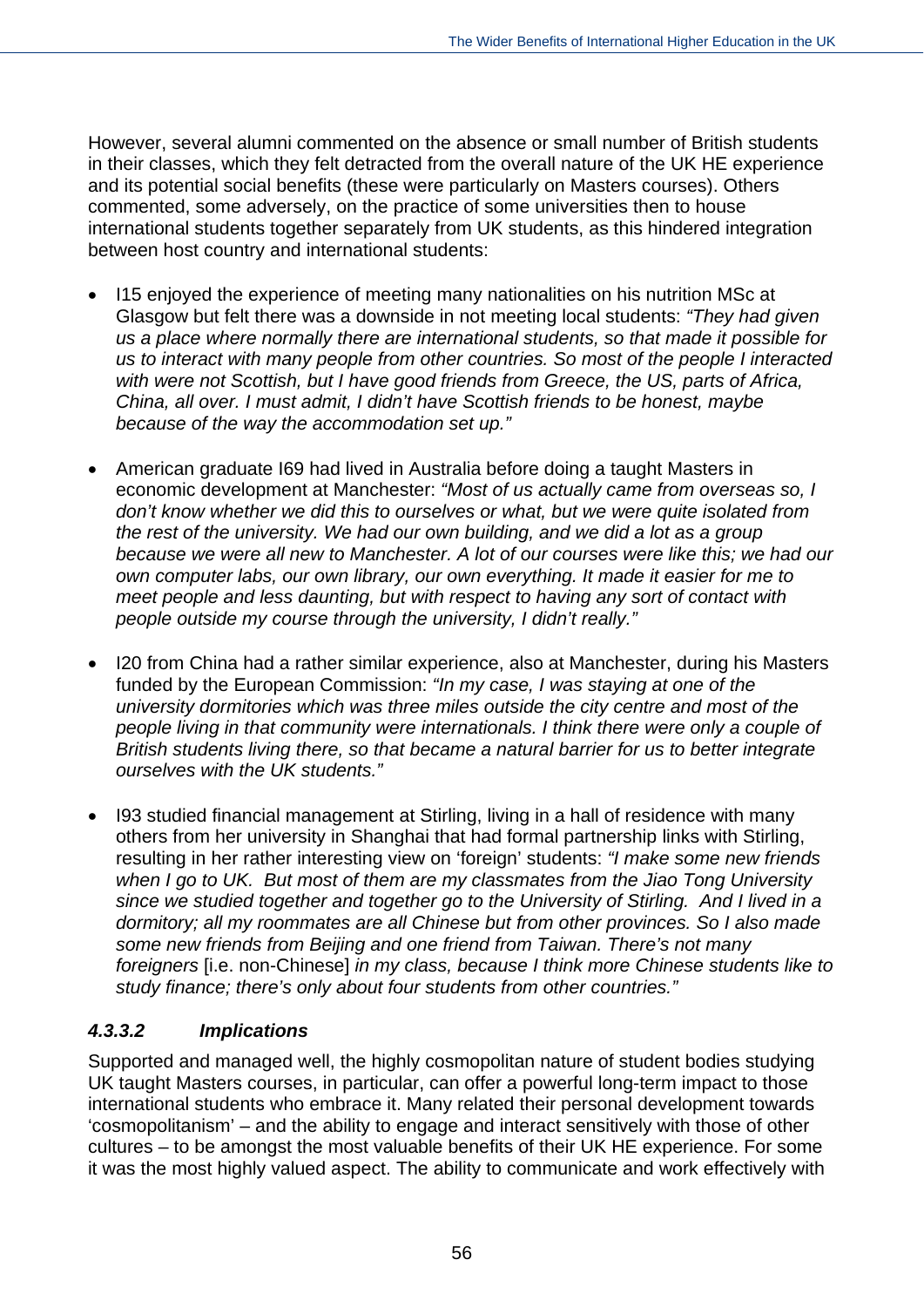others globally is of high potential value in society and also to many international employers.

There is of course a second potential benefit inherent in the diverse international student body, which is the 'internationalisation at home' benefit mentioned as context in Chapter 2. The presence of international students adds to the cultural diversity of UK HE, which can enhance the experience for home and international students, the institution itself and HE as a whole. This benefit can be inferred from the evidence of the alumni, although not uniformly as we have seen, but was not a focus for our primary research as it is relatively well understood and interviews with alumni are not the best route to investigate it.

There can also be a potential flipside to the influx of international students, particularly where there are negative societal attitudes to international students and their presence in large numbers in towns and cities. In Australia there have been cases of violence against international students, and in some countries there are concerns that international students could engage in terrorist activities, so they are sometimes closely monitored.

However, course cohorts are not always healthily diverse and a highly international (or even single-country dominated) composition of course participants can have negative implications for integration with home students and the overall student experience (ECU, 2012). This can be the case with some 1-year Masters programmes where many students are international, due partly to UK students' preference for part-time (2 year) programmes instead. However, most UK universities now attempt to mix nationalities in campus accommodation and provide opportunities for social and academic interactions between both host country students and international students. Some institutions are more successful at achieving integration than others, and it should be remembered that the alumni recollections presented here relate to campus life 5-7 years ago; many institutions may well have improved their support for integration since that time.

There appears little evidence in the literature for the impact of cosmopolitanism and graduates' employability in an increasingly globalised employment market, perhaps surprisingly. What evidence there is suggests that mobile students are somewhat more likely to be employed abroad and in internationally-orientated jobs (Bracht et al., 2006).

Some student bodies in UK HE are probably uniquely cosmopolitan – although further research is needed to demonstrate statistically that this is the case – and this may be a unique selling point for the UK on the basis of the impact described here. However, the UK's very success in attracting so many international students requires careful management so that these intercultural benefits are gained but not at the expense of other impacts. Not only will international students have a lesser experience if they do not also interact with UK students, but if they leave the UK with networks of solely overseas contacts then the potential gain to the UK is also markedly reduced.

Many interviewees stressed the closeness of their friendships with other non-UK nationals as a key positive element in their living and learning experience, probably more than those who commented on particularly warm UK friendships, which may indicate the balance of this tension when they were students. Almost all, however, spoke warmly of the UK culture both within their institution and in wider society. The opportunity created by the UK institution to come together in friendship with other non-UK nationalities was seen as a positive factor, reflecting Storti's (1989) *'The Art of Crossing Cultures':*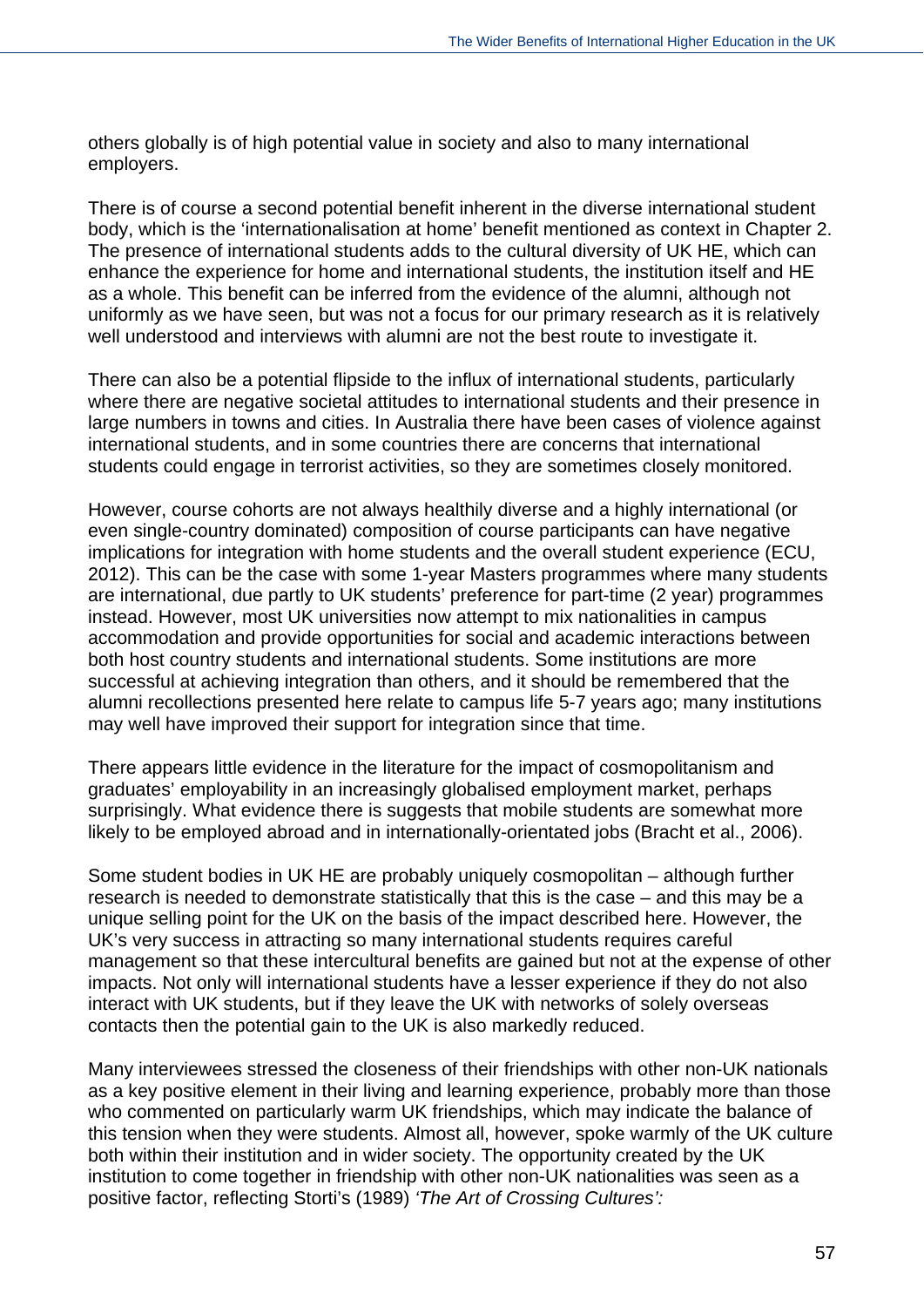*"The overseas experience profoundly transforms all who undergo it, whether they interact successfully with the local culture or not. Such is the impact of the experience on so many levels – physical, intellectual, emotional – there is no possibility of a moderate, much less a neutral, reaction. You either open yourself up to the experience and are greatly enriched by it, or you turn away – and are greatly diminished"*

It is perhaps also noteworthy that 'limited' interaction with UK students tended to be reported somewhat more by Chinese and SE Asian alumni than others, which could also partly result from some inherent cultural shyness or reticence to mix with other nationalities.

#### **Case study: I86**

Indian alumnus I86's father had worked in the UK and several family members had studied here, so it was not entirely surprising that after 4 years working in finance and accounting, he studied for an MBA in Commerce in Cardiff. He found the course very practical, based on real-life economic and industrial scenarios, and employmentorientated which included what is expected in the real industrial world, with many industrial visits to London.

He deliberately did not undertake any part-time work in order to focus on his "one golden year of study" which he knew would change his life. What he did not expect was that the biggest impact on him personally turned out to be the interaction with a highly diverse and multicultural body of students: *"The most important thing is [..] mixing with a lot of people of different culture, diversity, caste, creed, and religion… You get to know about the culture, to know about them, and then you learn so many things from them… Learning their way of life was an amazing experience for me."*

His overall experience was very positive and he says he recommends UK HE to others all the time.

He returned to India and got a job with a multinational management consultancy  $-$  a dream job with good pay compared with his peers. He has since moved to other bluechip companies and recognises that his UK MBA has had a great impact in terms of steepening his pay progression. He feels he is now a different person – very focused and disciplined – with changed habits and a different day-to-day life. The change in the way he thinks has been profound – he has a different perspective and has acquired the ability to think strategically. He sees this quality in others who have had a UK education.

Most of the students on his course were international (many from Asia and the Middle East) and he remains in social contact with many. He loves keeping up with news from the UK and closely follows the cricket.

At work some of his main clients are in the UK and he was recently assigned to a large UK contract due to his UK experience and especially knowledge of the UK business world; this led to a major acquisition of a British firm.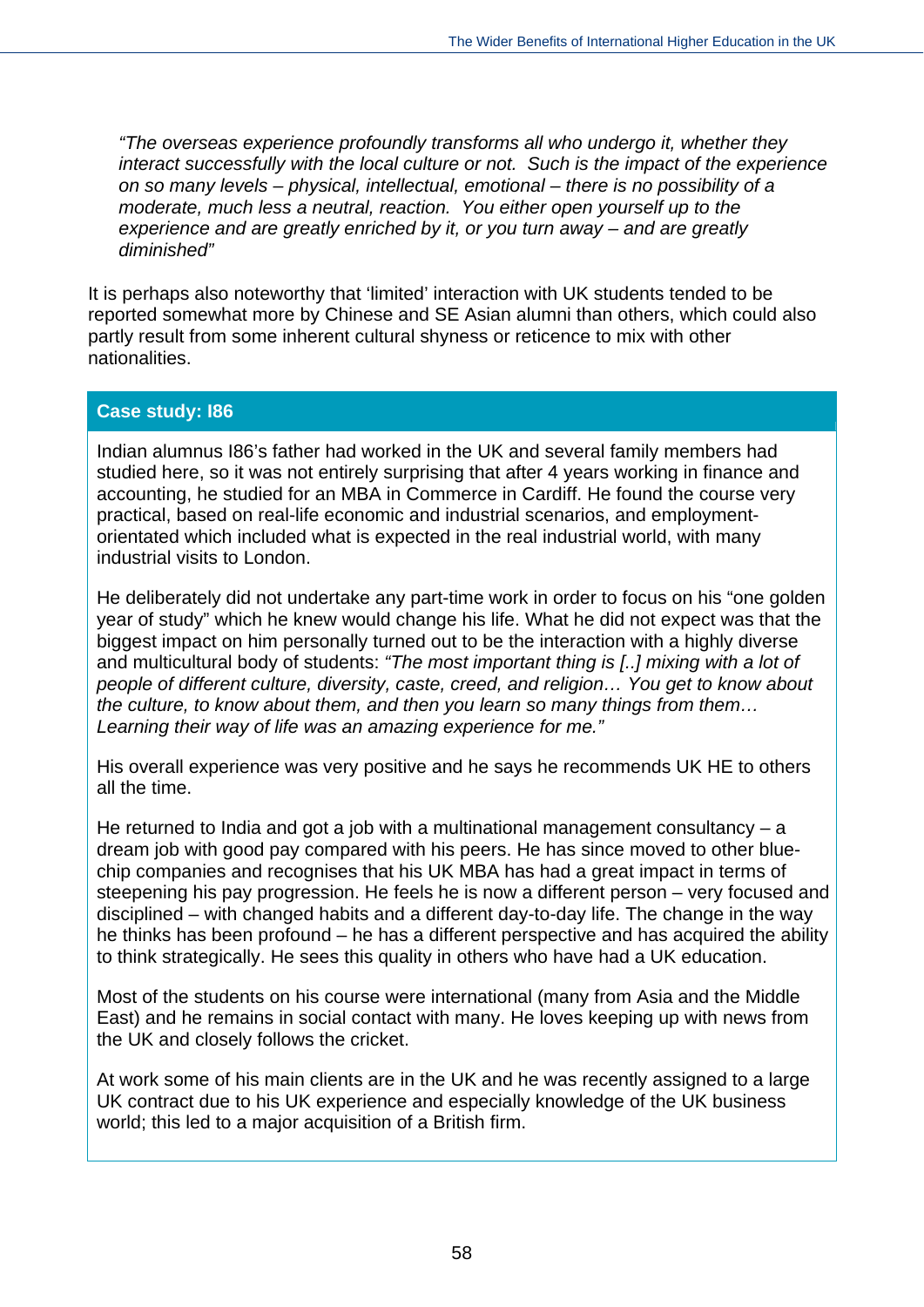## **4.3.4 Benefit type C4: Personal growth and wider experiences**

Alumni reported other aspects of perceived personal and social development while they were students in the UK, beyond their academic learning, improved English language proficiency and intercultural awareness. An expected impact of international study is that students change and grow as individuals both through their on-campus activities and wider interactions with the host country society. Key facilitators of these impacts include parttime work during the study period and volunteering activities.

#### *4.3.4.1 Research evidence*

A very common example of personal growth reported by many alumni interviewed was through having to overcome personal challenges inherent in overseas study, particularly at its outset when they had to cope with setting themselves up a new life in an alien country and environment, in some cases initially with less than adequate language skills. Some, like I22 from Chile who came to the UK with his wife, believed that when the distinctive advantage of his PG qualification had 'worn off', it would be his self-confidence that would continue because he had been "*brave enough to put two feet out of the country*".

These challenges are presumably common to all overseas study, and arguably the more geared up the HE institutions are for international students, the less these challenges should be.

Perhaps more interesting here is that some alumni related feelings of genuine hardship during their stay in the UK, which they had to overcome. Particularly for those who had been professionals in their home country (attending UK HE), transition to student life in the UK could be quite a shock. Some had to live very frugally as they had insufficient funds to cover 'normal' living costs, particularly where their currency was weak, and took on very menial work (relative to their former professional employment) where they could. Some findings relating to those work experiences are described later in this section. Examples of these 'hardship' challenges and the personal benefit that alumni perceived in coping with them included:

- Young Brazilian professional I8 moved out of student halls to a shared house to integrate more deeply and understand UK culture, but the costs were difficult. She worked as a waitress in a tearoom in order to eke out her funds. She also found dull and damp London a shock compared with Brazil, which contributed to some medically confirmed depression. However, when interviewed she saw that this had increased her personal resilience and confidence, which had contributed to her taking the step to set up her own business in Brazil.
- South African I21, from a professional and politically active family background, also undertook rather low-status work part-time: *"Night-time care work wasn't that heavy at all, while the rest of them were asleep, [so] I could do my work and study and the pay was fairly good. There's a limit I remember, 20 hours only that I could work. I also worked at the university canteen and I remember the manager saying, "Oh, how are you going to feel about serving your fellow students?" They were aware of who I was; it was actually quite inviting for them, I think to see like "Wow, here's one of the top students and she is working in the canteen."*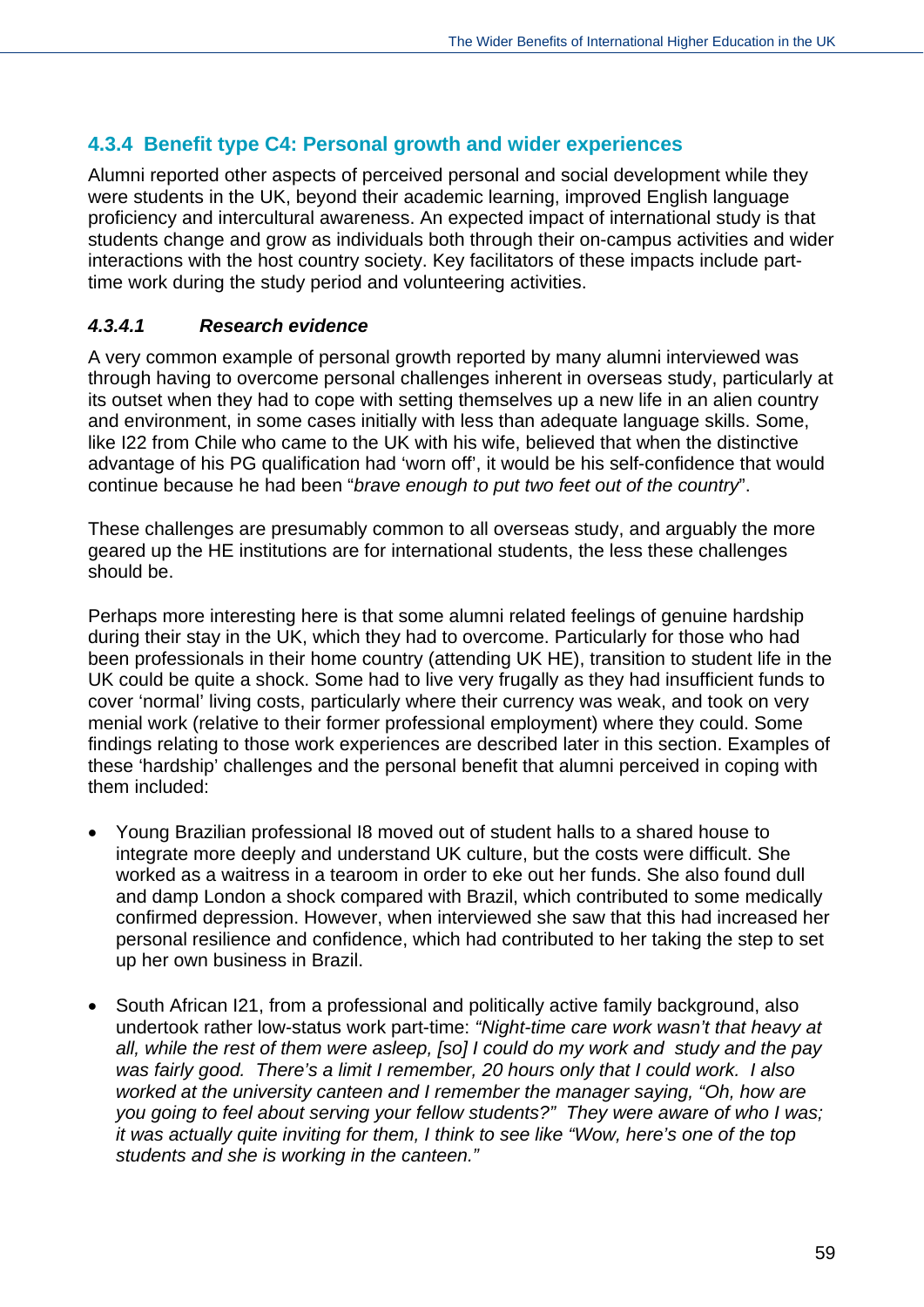Mature Colombian graduate I56 had been an established medical doctor and his wife and young daughter joined him in London. Despite a scholarship, and doing some paid part-time research work as well as studying, they could only afford a single room in Wanstead, a 1.5 hour commute from LSE. To save on fares he would only take the tube part of the way, and they had to adopt a "*Tesco value lifestyle*" to make ends meet. Now he looked back philosophically on the whole experience, which had opened his eyes in many ways: *"we had to live in a room, to share the toilet, and to share the bathroom, and the kitchen. It was hard for us. But it was good…yes, it was a very big, very, very big change. I was expecting to have some difficulty but it was harder than we thought."*

Where alumni felt they had overcome these hardships or other challenges themselves, they saw this as personal growth, feeling proud that they had coped and had developed the resilience to do so. This instilled additional self-confidence and led to self-belief that they could face future challenges. For some it translated to a new-found 'can do' attitude, which seemed to be reinforced by their perception of a British culture that supported enterprising behaviour (and perhaps also by study pedagogy which invited challenge).

A few alumni related difficulties in relation to their course – for example where it had changed since they had applied – and many initially found the style of teaching and learning unexpected. Some struggled in early months due to their relatively poor language skills, for example I84 from Indonesia in a northern university who struggled with local accents:

*"I recall my first day at the university shocked me because I hardly could not understand my lecture, basically [because of] the Yorkshire accent."* 

Others found aspects of the alcohol-fuelled British student social culture very off-putting, particularly those from certain cultures. One graduate (only) reported that she had directly experienced racial abuse from people in her university's city. Some accepted the less commendable aspects of UK life as inevitable, for example Mexican mature PhD student I42 who came to Belfast with his family and thought: *"the UK is a good place to live and work….it has dangerous zones…..but that is true everywhere."* In fact some of his most positive experiences were of the primary school for his children and the friendships they made with other parents.

As students, alumni had taken very different approaches to undertaking work during their stay in the UK. Some took the view that they should not undertake work or other activities that might detract from focus on their studies, possibly understandable where it was a single-year course. More than one stated that their father (who was presumably funding them) would not allow them to do any such work.

More commonly, perhaps approaching half, the alumni said they had no option but to undertake part-time work on or off campus in order to generate funds to pay their costs of living. In most cases this was low-skilled 'subsistence' work, in a fast-food outlet, restaurant (sometimes of their own nationality) or in the kitchens, or as a sales assistant in a shop. For some this was also something of a culture shock, as I4 related:

*"I was working at Debenhams which was a novel experience, because coming from India you cannot imagine yourself working there. If I tell my parents—actually from the*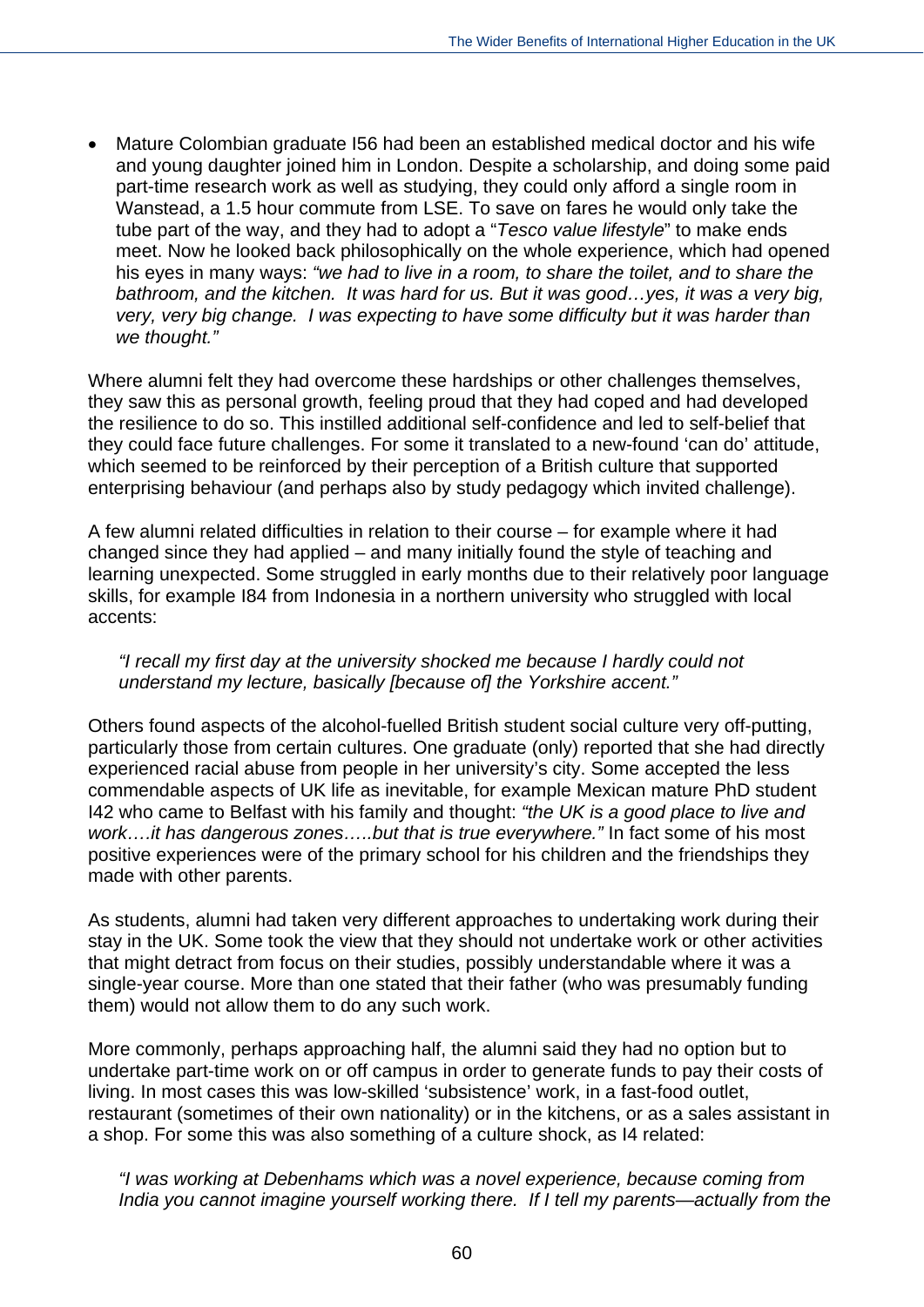*professional class of people where I come from in India— that I worked in a department store, one of them will definitely have a heart attack."* 

Another Indian alumnus (I7), who studied Fashion and Design at Nottingham Trent, retrospectively valued that experience of types of part-time work. He said that his nature had changed as a result and that he now valued things in a different way – *"like respecting every person*" – as in the different work settings he had come to view all workers as equal.

Perhaps 1 in 5 alumni had undertaken internships or work placements either integral to their course or separately, on recommendation of course tutors or their own initiative, to make the most of their overall study experience:

- Malaysian interviewee I32 at the London School of Fashion relished the placements she had obtained with London designers during her BA course, as well as doing other work behind the scenes at the London, Paris and Milan fashion weeks. Without a work permit she was not allowed to take up an impressive fashion house job offer that resulted, but became a lecturer in fashion in Shanghai and did freelance design work. She felt it was the work experiences allied to her course that placed her ahead of peers who also all had Masters degrees.
- I22 undertook two internships with major firms in summer breaks during her Manchester business degree, which she believed had greatly helped her to progress very rapidly back in the finance industry in her native South Africa.
- Chinese graduate I21 studied microelectronics at Southampton and focused on his studies during term-time, but undertook three internships with law firms on patent work. He has subsequently changed career to become a patent lawyer.

Relatively few of the alumni reported that they had undertaken volunteering activities while in the UK. Volunteering appears to be much more established as part of the home student HE experience in the UK than in other countries, at least as reported by these alumni. For the few (perhaps 10) that did discover volunteering, it could be quite profound for them personally, and many of them have gone on to set up voluntary activities and/or volunteer in their own countries, which they had not before. It also gave them a wider viewpoint on UK society, bringing them into contact with new people and types of people. The impact of volunteering activity after return to alumni's home countries is included ni benefit type D2.

- I99 from Turkey was inspired by the volunteering she saw in the UK: "*I saw lots of charity works in UK. I really like it. In my home country, we don't have these charity groups enough. I am happy to work with the British community who [are] very hardworking in this rehabilitation centre. They are helping children and raising funds for the children's needs."*
- Chevening scholar I80 had worked for Oxfam while studying in the UK and commented on the rarity of volunteering back in Nigeria: *"I'm [now] involved in a lot of civil society organisations and NGO's. I help with this, I did volunteering which is something that [is needed for] change in Nigeria. But that is something that I picked up from the UK working with Oxfam at the time."*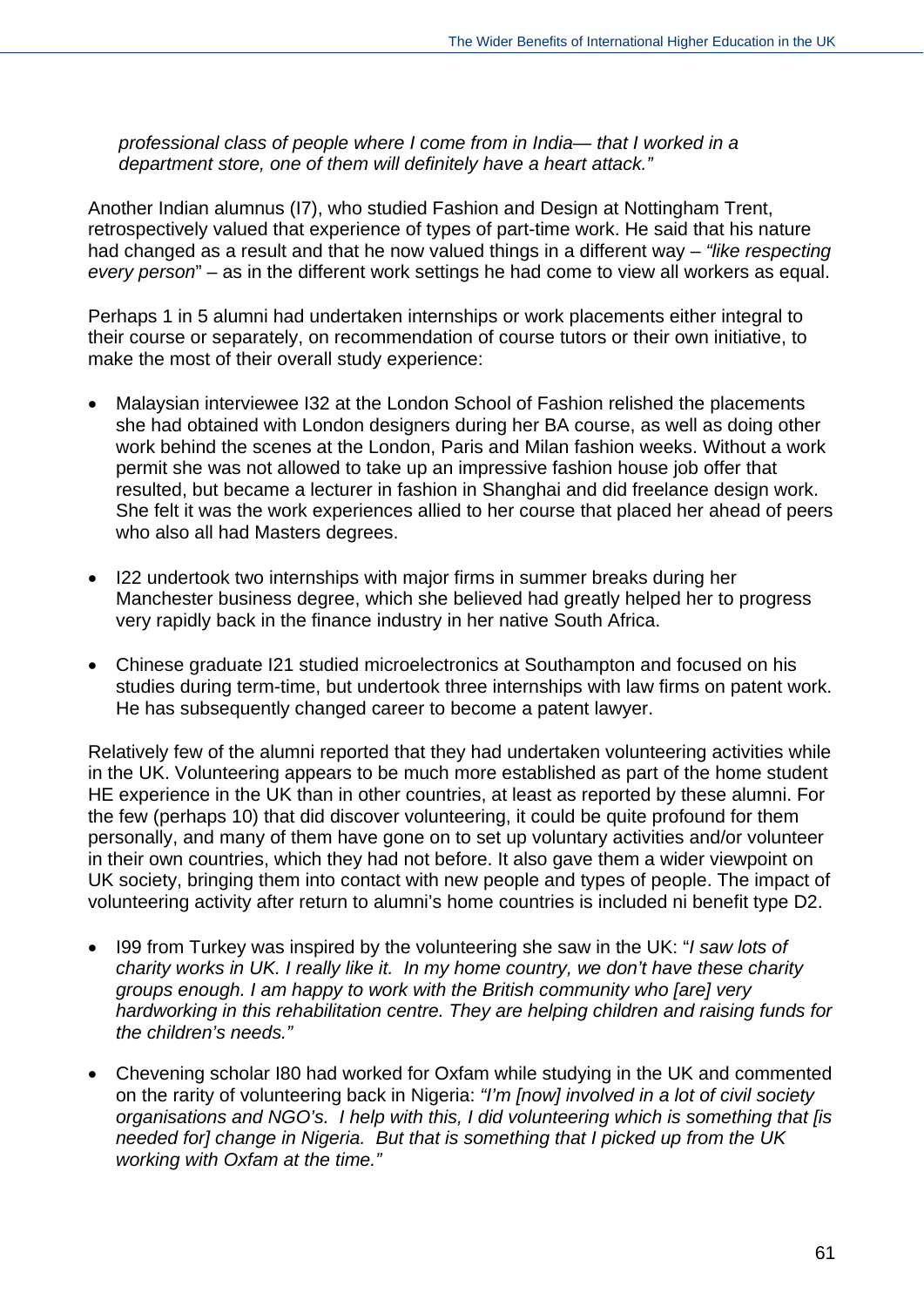In general, however, the greatest direct impact from undertaking employment in the UK was obtained, perhaps unsurprisingly, by those graduates whose circumstances and visa conditions permitted them to remain in the UK to work after their degree. For many of these graduates it kick-started their career progression, although by the time of interview many had returned home or were elsewhere in the global labour market, as they had become highly mobile with their workplace experience. Some working in STEM fields, especially, did expect to stay in the UK long-term, but this was a minority. The issues of skilled migration and the additional career enhancement benefit perceived from post-study work have been addressed in earlier sections.

## *4.3.4.2 Implications*

Personal development impacts from study abroad can accrue before (organising their study period away), during and after the study period. The two aspects of impact focused on here are, broadly, perceived personal growth through overcoming challenges (or even hardship) encountered during UK study, and benefits through wider experiences such as work or volunteering.

Many of the challenges faced by international students entering the UK are germane to any study abroad, i.e. settling into unfamiliar accommodation, studying under a different pedagogical regime, meeting new people, coping with a new language and environment and so on. It is hard to assess which aspects might be unique to study in the UK, or the extent to which they are different here, other than on an individual basis for every graduate taking into account their particular background and culture. This issue of individuality is considered further in the next chapter. It is tempting to suggest that the more substantial the challenge the greater the potential personal gain in the long term, provided the student copes and stays the course. However, deliberately imposing hard challenges would appear to be a somewhat high-risk approach, and runs counter to other recommendations here about assistance with integration. Indeed, many alumni reported that they had found the UK generally 'welcoming' as an incoming student, and the support of a scholarship was particularly appreciated where it obviated or lessened the need for subsistence work.

International study is expected to help students to improve confidence, foster independence and develop new friendship groups and social circles. Study abroad can leave them profoundly changed, transformed not only through the challenges of living and studying in an unfamiliar context, but also through awareness of their increasing difference from their peers at home. This difference may help them to stand out from other students without overseas experiences, but can sometimes make cultural readjustment and re-entry more difficult, or even in more extreme cases make it difficult for them to return to their previous lives and careers.

Many international students work in their host countries, prior to, during or after their study period depending on the in-course and post-study work regulations that are in place. Host country working experiences also provide them with different insights into their host country's culture and values, and its people and the lives that they lead. The majority of students that work in the UK are self-financed, many originating from SE Asia and Africa (according to i-GO statistics, BIS 2012). Host institutions facilitate some of this activity, in the form of on-campus employment, engagement with local volunteering opportunities or work placements. However the majority of such employment is organised by the students themselves and comprises low-paid 'subsistence' work in the service sector. In this way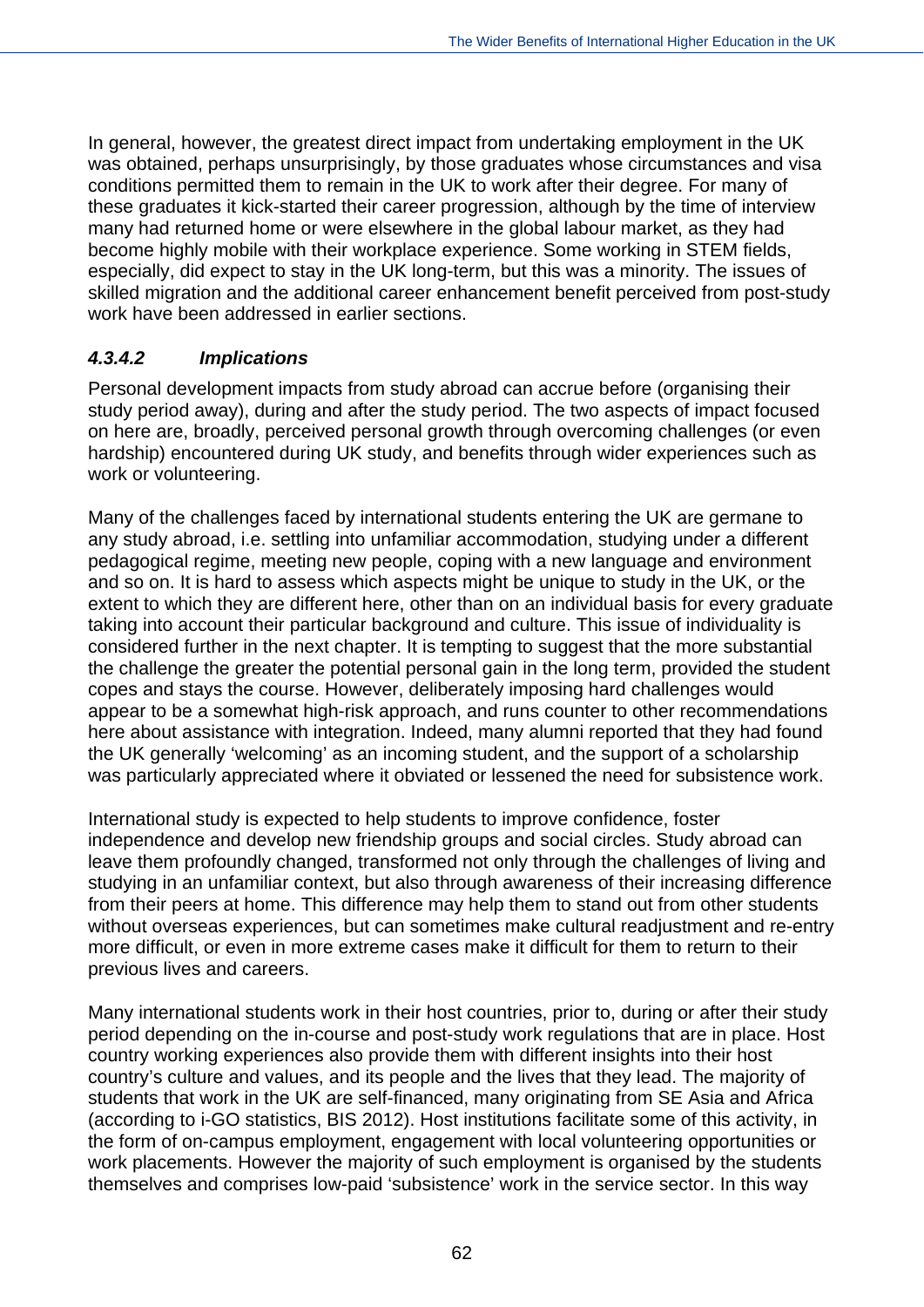international students also contribute to the wider UK economy by filling gaps in the local labour market, although there can be perceptions that take such jobs from local people.

There is likely to be different potential for these personal benefits dependent on the individual, unsurprisingly. Arguably, those with the least cultural connection with the UK might have the greatest challenges to face, but if they do so successfully then they might have the most gain in the long term. However, our evidence if anything tends to suggest that this is probably not the case, but that the deepest benefits were obtained by those with somewhat less cultural difference but the personality and strongest personal drive to maximise their experience. This variety also supports the notional wisdom of having a diverse international student body.

The vast majority of UK undergraduates undertake some form of part-time work, and it is now an established expectation of student life (Purcell & Elias, 2011). Indeed it has recently been recommended that all HE students should undertake some form of structured experience of work as part of their study programme, to support long-term employability (Wilson, 2012). This presumably should apply to international students, and it would seem ironic if they did not have such entitlement given that more of them cite directly career-related motivations for attending HE than of home students. There is currently an entitlement to work for many courses of study where work placements are integral. Some visa restrictions have changed since our alumni studied in the UK, so inferences from their perceptions have to be made cautiously. There is now no post-study route but the Tier 2 (General) visa route does exist for non-EU applicants to work in skilled occupations.

It is increasingly understood that employability-related benefits can be gained through parttime work or volunteering, and many HEIs have schemes to recognise and support that learning. It would again seem illogical for this not to be open to international students. In summary, although the nature of work undertaken (and its relation to their course of study) varied strongly, alumni who had experiences of work in the UK seemed universally to think it had added to their overall experience and benefit, and regarded it as a valuable element of their study experience in the UK.

The ability to undertake more 'substantial' work for a year or two after study was clearly a strong motivation for some to study in the UK, given their career-related motivations. Such work was seen to build naturally on the immediate course benefits and consolidate careerrelated impact, even for those who fully intended to return home afterwards. Perceptions of any loss in entitlement to post-study employment would have a negative effect on the attractiveness of UK HE for such students, as reported in the press from certain source countries, and some alumni raised this issue directly with us (see Chapter 5).

#### **Case study: I56**

Interviewee 56 was a successful medical doctor in Colombia in his mid 30s working in intensive care, but felt he wanted a career change so that he could help a larger number of people than those he directly aided in hospital. Working in health policy or planning could enable him to help develop its national healthcare system. He saw that Europe had better expertise than the US in this area and gained a place on a joint LSE and London School of Hygiene & Tropical Medicine course. He managed to win a Chevening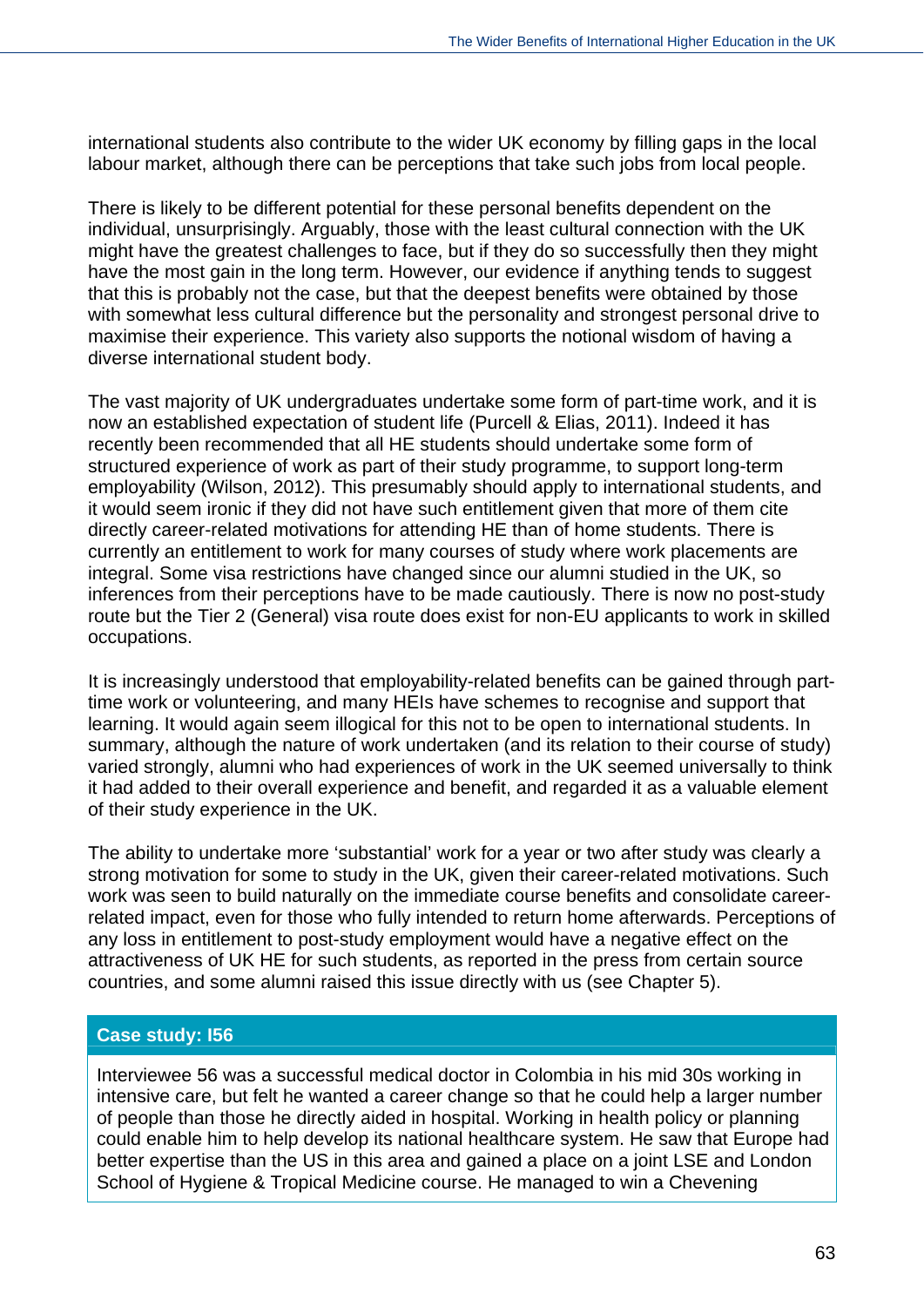## **Case study: I56**

Scholarship and a local scholarship.

Initially he left his wife and 2 year old daughter behind but then brought them to London. They could not afford the small flat he had initially rented moved out to a single room in Wanstead, sharing a toilet, bathroom and kitchen – a massive shock after living as a professional in Bogota. He found the tube fares too expensive to ride the whole way into central London, resulting in a 1.5 hour commute. They could only afford 'Tesco value' food because paying for his daughter to attend nursery decimated his original budget. His (nurse) wife had reasonable English and eventually found some work. Stretching the money, living a 'low-quality' life generally, was much harder than he had expected. Despite this, wanting to make the most of the course, he took all 14 options although only 8 were examined, and also did some paid research work. This left little time for a social life.

I56 now looks back on the hardships and the experiences as invaluable as a learning exercise, gaining lots of new personal skills he'd not previously learnt as a doctor. He also found the multicultural nature of London and his fellow students very eye-opening.

Back in Colombia he worked initially again as an A&E doctor but by a somewhat circuitous route obtained a Ministry job – to which his UK experience was a passport. He was able to articulate how the NHS, NICE and other UK health system elements worked, of which his US-educated colleagues knew little. This was invaluable in reviewing Colombian healthcare options.

## **4.3.5 Benefit type C5: Social benefits and networks**

Almost every graduate interviewed articulated social benefit through the development of new friendships while they had been in the UK, with fellow students in the UK or elsewhere and other contacts they had made. Many of those relationships had sustained, providing alumni with a wide network of social, and potentially some professional, contacts. Some of these social relationships will last a lifetime, including marriages/partnerships. In a few cases this led them to remain in the UK permanently, while for others it determined when they returned to their home country or led them elsewhere.

## *4.3.5.1 Research evidence*

Alumni reflected almost uniformly that a positive aspect of their experience of UK HE was the friends they had made, in most cases including some based in the UK. However, the nature and extent of the social benefit and their ongoing social activities varied widely.

As we have noted, many alumni commented positively on the highly international composition of their student body (*"25 nationalities amongst 30 on my course"*) or in their student accommodation which in many cases was specifically for international students. For some, campus life with students of numerous other nationalities and cultures had been a highlight of their experience (described in benefit type C3) and they maintained friendships worldwide as a result: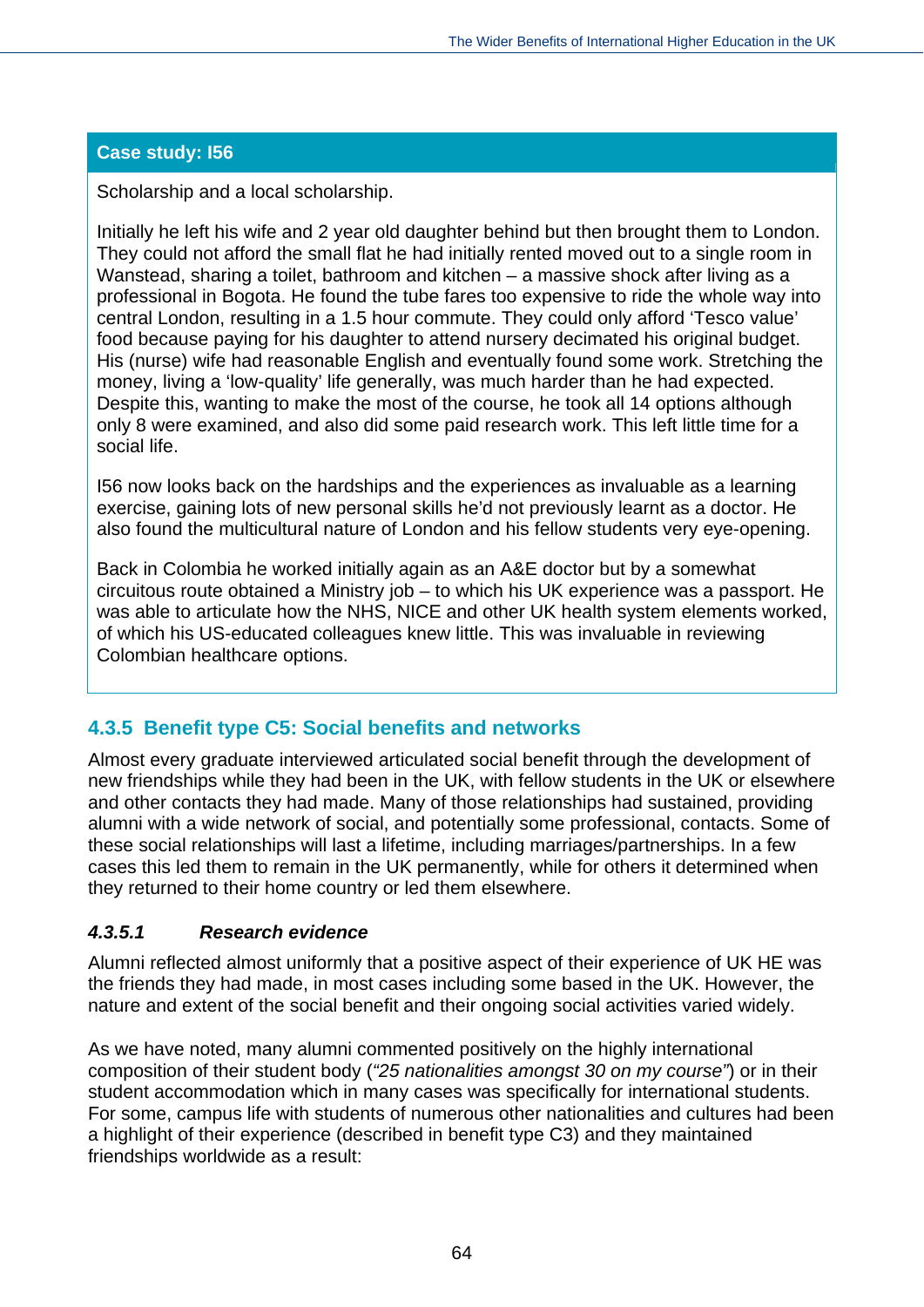- I68 from Nigeria kept in touch both with other Nigerians he'd met in the UK and also British friends, mostly through Facebook, as well as through the Birmingham international alumni association.
- For Indian graduate I87 it was fellow students largely from Asia with whom he maintained contact: *"From, the Middle East, from Pakistan, Bangladesh, and SE Asia, with Malaysia, China, and all these places. I have many friends and, yeah, I do kind of keep in touch with quite a few, just…truly as friends*"
- South African business studies BA I21 described her contacts: *"So my social life, it was around international students in my immediate circle of friends because I found that we could relate to each other a lot, while we all worked at that part-time job as opposed to just waiting and receiving funding. So I didn't participate as much as I would have liked to in the uni societies for example, because I had a job really, and if I wasn't at work, I was very studious because you realise you're paying so much. I found that the friends that I hung out with, we're still friends now, via social networks like Facebook, [were] students from China, fellow students from Africa, and all the Europeans I lived with"*
- I99 maintained strong contact with her former fellow students, both socially and where they had common professional interest: *"Yes I have so many friends over there [UK} and all over the world at the moment, lots of my international friends in their own countries; some of them now are very well known lawyers in their countries".*
- I19 now travelled widely in her work and made use of friends she had made in London: *"I've met friends from everywhere while I was in London, actually a lot of countries I travel to, I have people there who I know and who are good friends. I find it much better and easy if you have friends in the country you travel to."*

Many alumni had integrated well with the wider student body, including UK students. This could result from a course in which there was a higher proportion of UK students, or by deliberate participation in generic campus-based social activities, or due to their chosen living arrangements. Where students had involved themselves in off-campus activities, they made friendships in the wider community. For example, two Sri Lankans had played cricket for local cricket clubs, which had provided an enjoyable immersion within and broader understanding of UK culture. Students who had enjoyed wider activities tended, notably including those few with accompanying children who were in school, had the greatest depth of experience of UK life – and reported it very positively. These alumni also tended to have developed some of the strongest friendships with UK nationals.

- Indian PhD graduate I1 and his wife now kept touch most regularly with friends made through parents at his daughter's school at Southampton and also through his wife's job as a doctor when she had worked there, although he also kept professional contact with colleagues in the university itself.
- Thai graduate I70 was in regular touch with people in her PhD research network but the strongest friendship was with her neighbour when she lived out in Colchester – whom she still visited annually with her daughter.
- Argentinian I96 only maintained contact with a handful of her friends from University College London but expected a lifelong friendship with her English flatmate: *"She came*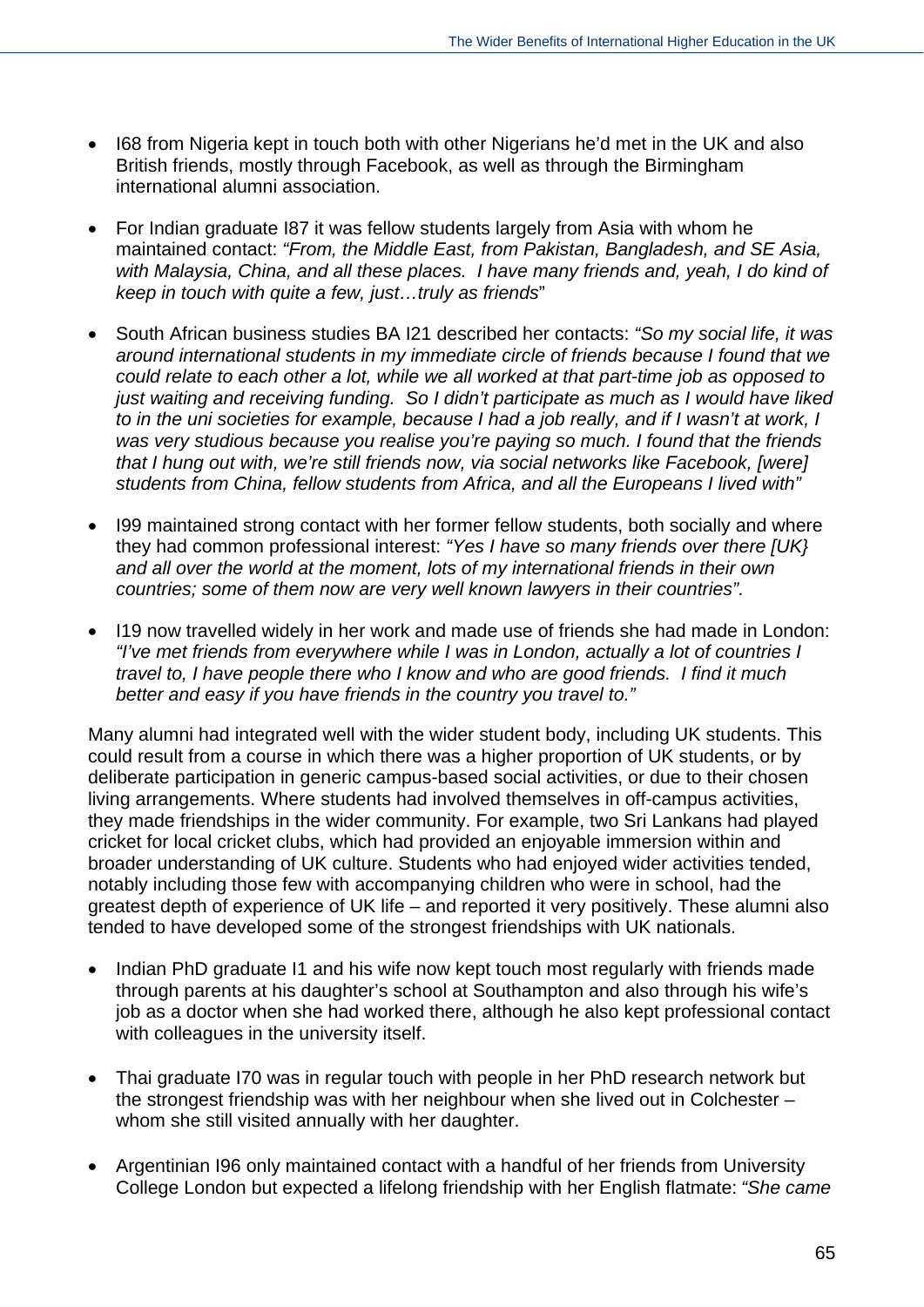*here to Argentina many times and stayed in my house. I still keep in contact with her and when I go to the UK I always stay at her place."*

Digital social media networks, especially Facebook, were widely cited by alumni as the means by which they maintained continued contact with fellow students and other personal contacts made in the UK. Most of this appeared to have been driven by the alumni themselves, informally, but some was facilitated by their HEI or scholarship provider:

- I36 from Iran: *"Facebook […] then mostly through e-mails and nowadays with iPhones and all the apps that we have on them. It's just so much easier to keep in touch. Although a lot of them have moved back to their countries but we are still in touch and we have so many good memories I guess. The course was so tough on us that it made our friendship so much stronger"*
- New Zealander I64 reported*: "There are lots of benefits for Commonwealth scholars and ex-Commonwealth scholars on Twitter and [online] forums".*

Many alumni had felt welcomed by their institution when they arrived in the UK and had appreciated provision of campus social events to help them meet fellow students and share exploratory experiences. Student union activities were mentioned regularly, and many had participated in a range of student-focused societies. Most Asian students in particular mentioned joining their respective national or regional society, while others fondly remembered taking up anything from ballroom dancing or badminton to amateur dramatics. Those funded by a UK scholarship such as Chevening or Commonwealth reported very positively on the supporting social and cultural programmes.

Although perhaps half of the alumni interviewed mentioned that they received some communications from their HEI as alumni, the proportion reporting that they participated actively was very much lower. It was not always possible to distinguish between social media contact facilitated by the HEI for its alumni and that existing informally, but the firm impression was that it was mostly alumni-driven and informal. Few alumni reported that they actively attended alumni dinners or events in their home country. On the other hand Chevening Scholarship alumni in particular seemed to maintain very active contact with each other in their networks, facilitated by the FCO and/or through locally agencies such as the British Council (or equivalent organisation) or purely amongst themselves. Very few reported that they were making financial donations to their alma mater, but this could increase as their careers progress.

Some alumni, particularly from India and a few other countries, perceived that anybody with an overseas HE degree (but especially the UK or US) was automatically in an elite social tier. Several Chinese alumni mentioned that as many of their peers were obtaining overseas degrees, the extent of this perceived benefit was beginning to diminish. Although that feeling of being in a social elite seemed partly to relate to increased earnings and career progression, it could also be portrayed as a societal status.

A few alumni reported that their 'enhanced' social standing was manifested in their development of different networks of contacts once back in their home society, as in the case of interviewee I80 in Nigeria: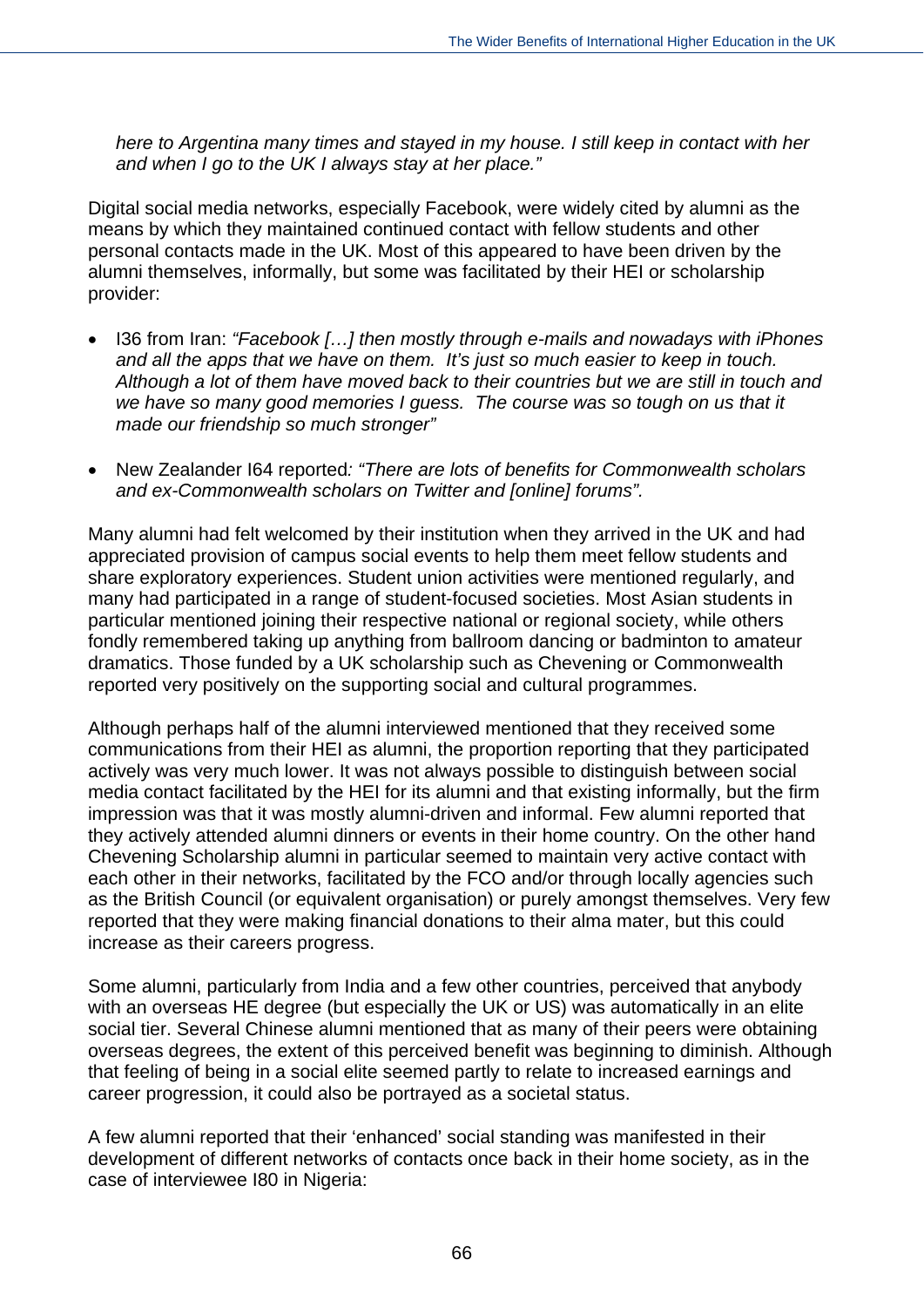*"By some stroke of luck, stroke of fate, the generosity of the British government, you are now elevated to a certain position in society. The interaction is at a higher level these days… and placed me at a position to be able to access certain areas, certain places, have a relationship with certain people that I ordinarily wouldn't have had anything to do with".*

However, he also considered that with this came additional responsibility:

*"The truth is having that sort of qualification in this society, people expect leadership from you and look up to you. Because they think your appreciation of international issues would be wider, more in depth, clearer. So they look up to you for guidance and for leadership on some issues. And that confers on you, inevitably, a lot of credibility, and with it some prestige; I think it makes you more prominent, sort of stand out even without meaning to, a privilege that comes with it. And it's been wonderful for me, it's been amazing. I reflect on what my life would have been if I hadn't had that opportunity".* 

While relatively few alumni said that they had moved in these different circles, rather more tended to socialise more with others who had also studied abroad (and were perhaps likeminded), such as:

- I11 from India: "There were a few people from my town who went to the same uni that *I'm friends with. There are many people that were studying in the UK at that time that I like to hang out with. Otherwise, the type of city that I'm living in, it's a very closed city. So, the thinking is very limited and closed. So, [you] cannot mingle with those people who do not share the same wavelength…you need like-minded people."*
- And I89 from Kenya: *"I think it does make a difference on who you tend to be friends with because when you come back you [socialise with people] who have either studied in the UK or outside of Kenya, so it does affect what sort of social circle you end up in."*

For some, a heightened social profile was related to the commitment they had made as part of a UK scholarship; Chevening stresses the idea of the alumnus as leader and ambassador, while Commonwealth Scholarship holders commit to development of their country as part of the selection procedure. We saw evidence from alumni in both these groups that these responsibilities had extended their networks of contacts in their home countries.

A small number of the alumni had only socialised quite narrowly, due to personal shyness, some degree of intercultural inhibition, or other factors such as the presence of accompanying families or partners or other factors. Most – but not all – of the 'shy' examples were graduates from Asia, including China, some of whom tended mostly to socialise within their own national student group and/or focus very strongly on their studies. A small number reported that they found the presence of alcohol within many student social activities difficult, which steered them into the safer company of fellow nationals. Others had largely excluded themselves from university-based social life due to their personal living circumstances, for example some mature students who brought their family or partner with them and lived off-campus as a discrete family unit.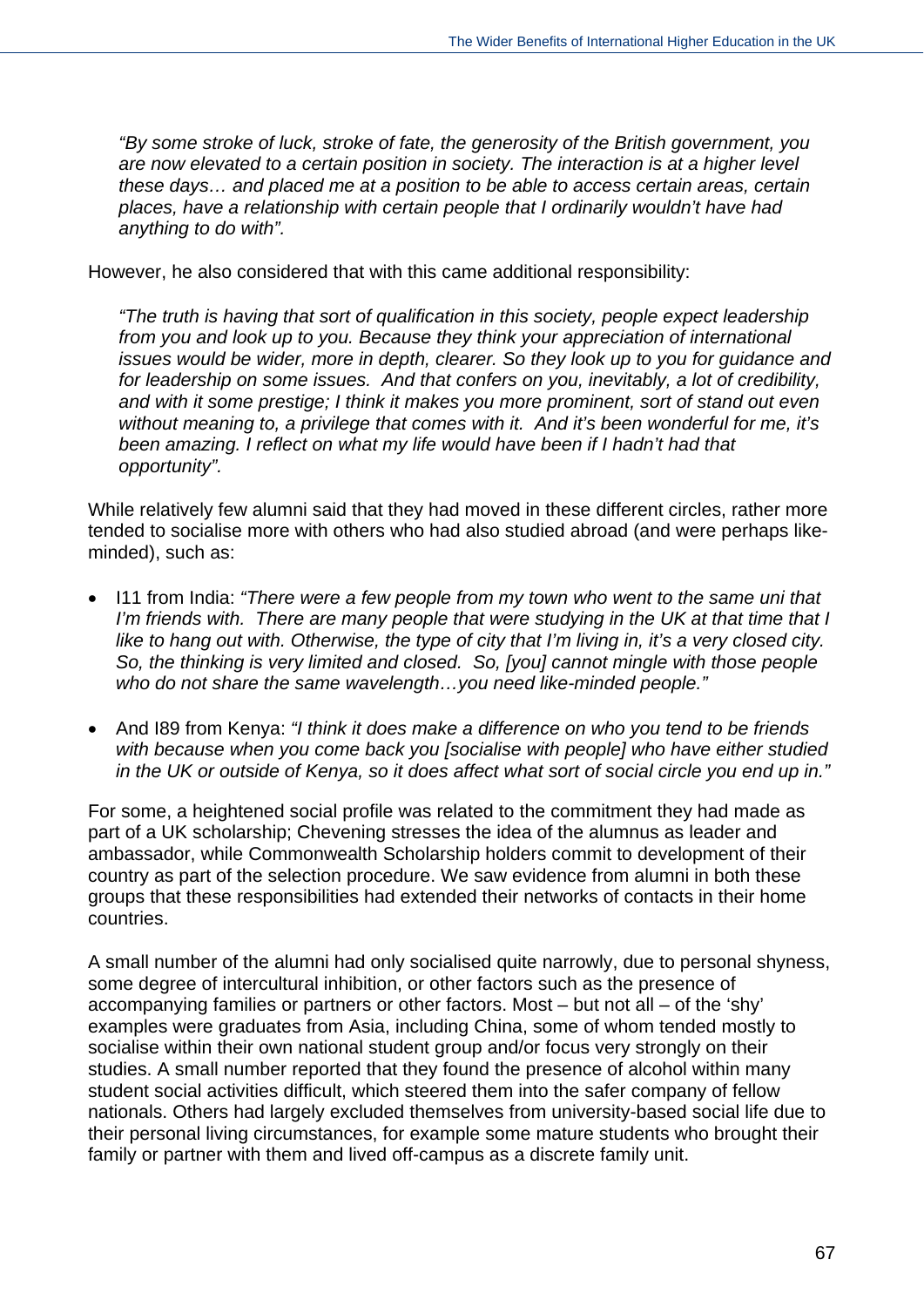### *4.3.5.3 Implications*

It is expected that international students will enhance their social capital both during and after their study overseas, and their time abroad can help them to develop and enhance their academic, business and social networks. These networks can develop further once they are alumni, providing access to other networks to support their social and other activities. For some students, gaining access to such networks whilst studying in a highincome country can be major driver of their choice of country (and/or institution) of study, as these networks have the potential to increase their standing as citizens in their country of origin.

The interviews provide plentiful evidence that alumni are proud of the social benefit of studying in the UK, in terms of new friends made and personal relationships, and the global nature of those contacts. This is almost certainly enhanced by the global composition of many current UK international student bodies.

It also seemed clear that there remains in many countries potential social prestige in having a UK (or US, and certain other overseas) HE qualification, although this may be changing as the global HE market develops and mobility increases. The extent of this apparent prestige appeared strongest in less developed countries.

## **Case study: I29**

Indonesian interviewee I29's academic family had an international outlook – international interns with her family – and the UK seemed the natural place to study, as there were several world-ranking HEIs that offered suitable courses. She chose a Masters on innovation and law, supported by a Chevening scholarship.

She reflects on a very rich and varied student life, making the most of opportunities and the support from the scholarship scheme but also working with AIESEC on international projects on issues such as HIV, poverty alleviation and entrepreneurship. She also edited a law publication which brought her into contact with interesting people and eminent professors, as well as visiting a family in Scotland under the 'hostUK' scheme. She found the whole year very tough but had a great time – and especially loved meeting people from a range of cultures.

Unlike most interviewees, I29 only graduated in 2011. Having returned to the government job she had previously, she feels that it does not use her new skills; her UK experience has opened her mind and she is yet to decide which direction to take. She wants her work to have an impact on policy, probably in Indonesia, working for the government or for an international organisation, perhaps on privacy law and data protection as this is currently unregulated so Indonesians are vulnerable.

This graduate had an international outlook even before she came to the UK, but she is even more international now; she also reflects that she is more 'straightforward' – she can say what she means. She has a wide network of people, including professional and social contacts through fellow Chevening alumni as well as her many UK activities. She is still in touch with professors and her supervisor, who was particularly supportive, and socially is in regular touch with the friends that she made who have dispersed all over the world, including in the UK. The British Council organised a reception on her return to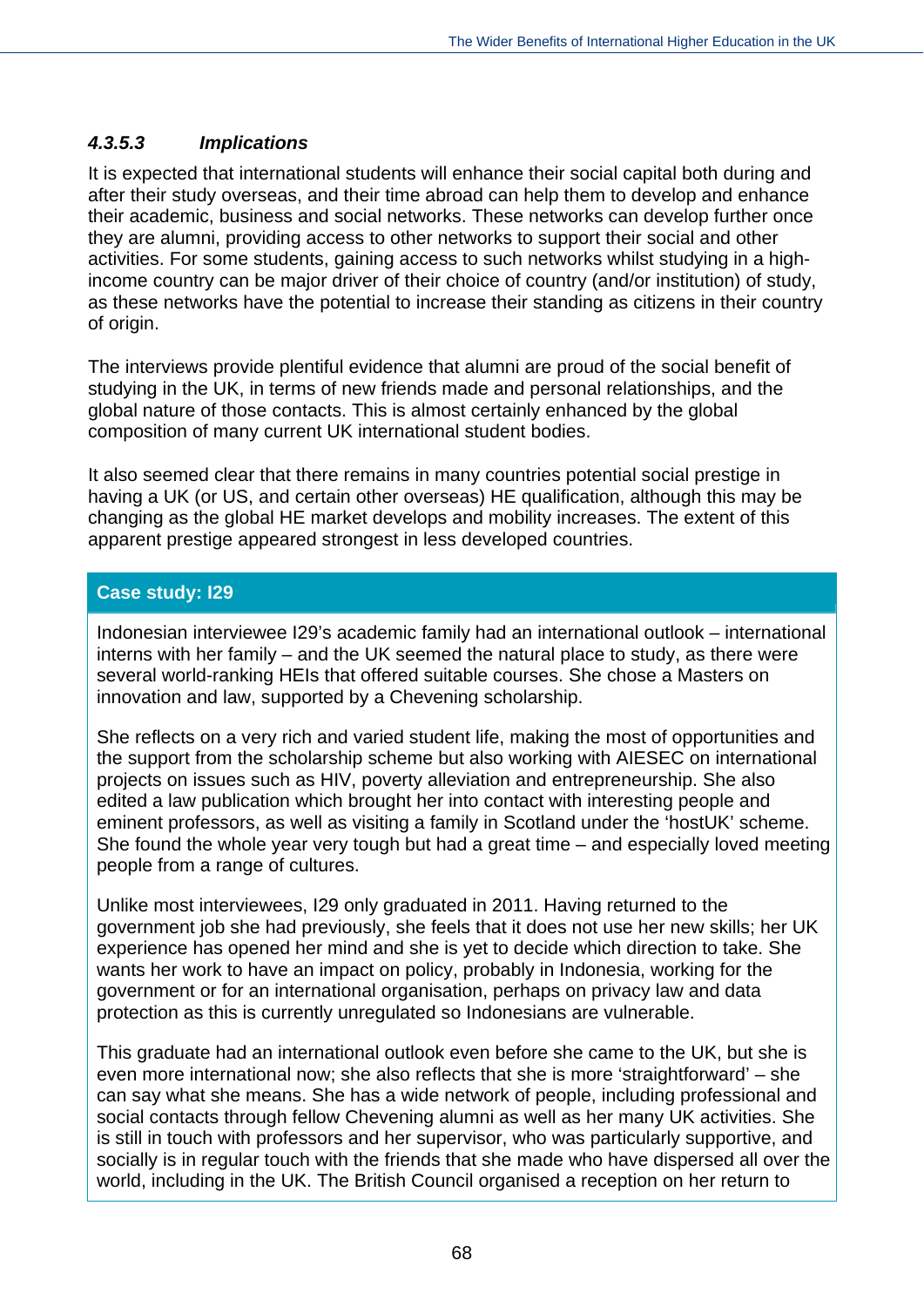## **Case study: I29**

reunite all local Chevening scholars, which cemented some of her networks even more.

Those friends have gone into all kinds of different sectors, providing her with insights into many possibilities for her own future career.

# **4.4 Benefits to countries of origin**

## **4.4.1 Benefit type D1: Capacity building and societal development**

From the stories and reports of the alumni interviewed, we can infer certain impacts within their countries of origin ('home' countries) resulting from their outward mobility as international students in the UK. These impacts were largely as a result of their professional activities, ranging from the direct labour market benefit of their up-skilling and acquisition of new skills, through to broader impacts within societal or economic development and capacity building, or even political impact.

## *4.4.1.1 Research evidence*

The personal career enhancement benefit reported by alumni was covered in some detail in an earlier section. In many cases this will also have been manifested in benefit for their employer and, in turn, for their country's labour market and economy, strengthening their nation's skills capability. There was widespread evidence from alumni that they had secured more advanced roles and higher earnings in the labour market on return home, presumably reflecting higher performance and value in their labour market in businesscritical roles. That higher performance should be reflected in growth or success for their employer and overall national economic performance. Rather than repeating many specific examples, they can be summarised briefly into some sub-categories:

- Alumni who gained progression to enhanced roles in the companies for which they had previously worked (a few of which had specifically funded the graduate to attend the UK HE course), including some within their family businesses;
- Alumni who moved 'up' from prior lower-tier employers to join blue-chip and other higher-tier organisations, both national and multinational, deploying their improved knowledge, confidence and other skills, and especially their new-found international communication and intercultural expertise;
- Alumni with little previous employment experience who immediately on return joined either high-profile or international businesses, or else took up international roles within other businesses;
- Alumni who were already or became very entrepreneurial and set up new businesses themselves, many citing increased self-confidence and inspiration from the enterprising spirit and 'can do' culture they perceived in the UK, while others were instrumental in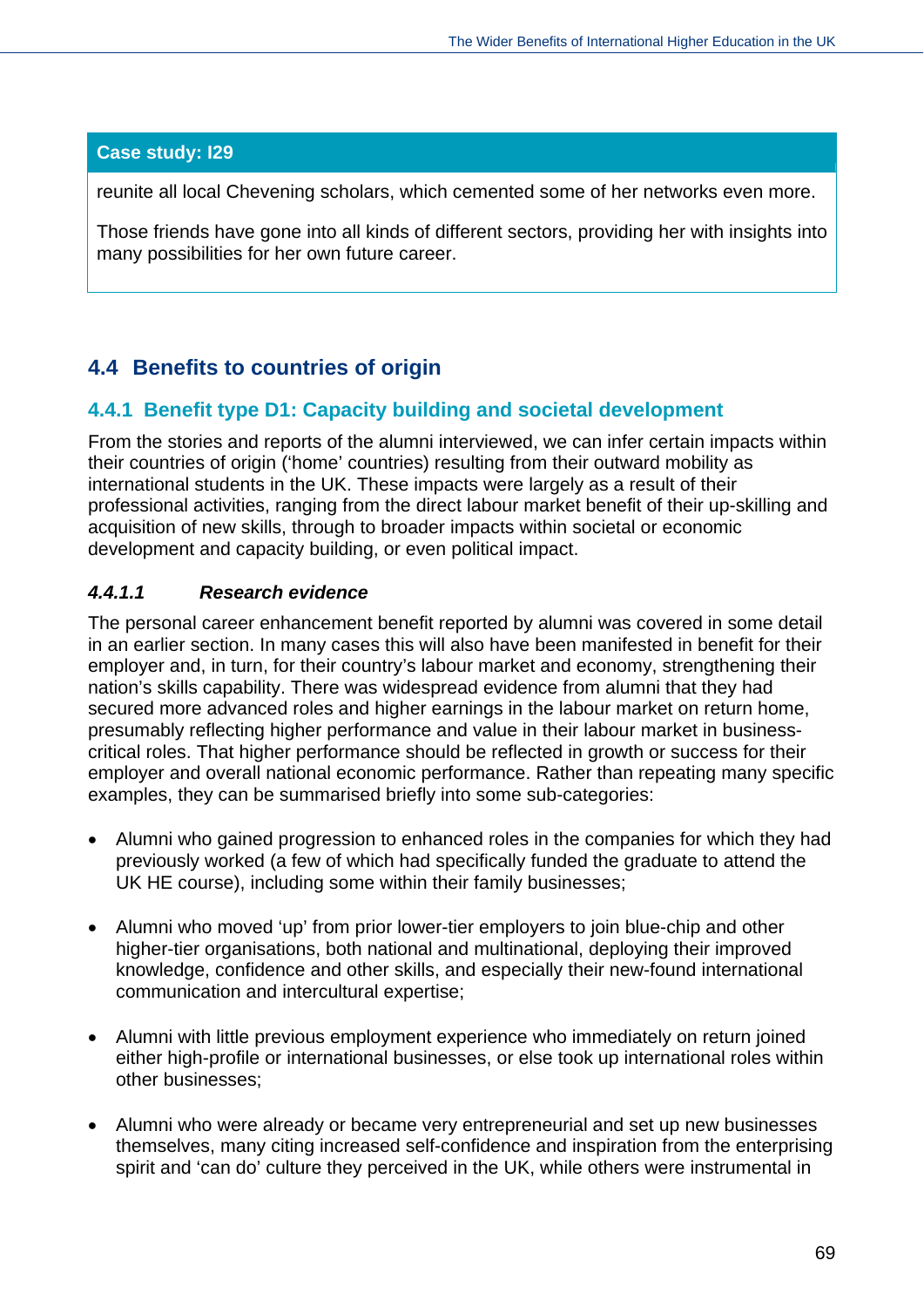developing new satellite operations for existing businesses using their international experience;

 Alumni who had worked before overseas study but on return changed career sector and entered organisations and occupations, in many cases roles in which they had great personal passion, which would presumably result in high professional impact.

In all of these scenarios, employers and the home country's economy stood to benefit from employment of an international graduate who had acquired a combination of cutting-edge academic or technical expertise as well as a powerful range of enhanced personal (or 'soft') skills derived from study abroad.

For the employers and economies, amongst the most significant of these 'employeederived' benefits are almost certainly the additional global outlook, international credibility and greater intercultural sensitivity that the international graduates offer, in addition to more industry-specific and technical capabilities. In an increasingly global economy, the ability to develop trade internationally is important for more and more enterprises. In support of this, many of the alumni also now had their own contacts with fellow alumni in other countries with whom they had studied, and might in some cases develop business. In the same way that participation in global professional networks is of potential value to the UK, this too is the case for home country.

Many of the alumni interviewed also reflected that they now thought more strategically, and could bring a more widely informed and critical view than they had previously; again this will be of value to their employer in the senior business or management roles that they typically now entered.

There was evidence too for a large number of alumni returning to take up technical roles in key industry sectors, both knowledge-based and infrastructural or developmental. Although relatively few alumni had been sponsored by their employer, there seemed to be many cases where a returning graduate entered employment in one of these key sectors readily and then progressed quickly, presumably indicating that they were injecting key technical skills of high value into these organisations.

Some of the most memorable and inspiring interview conversations were with alumni who had personal commitments to capacity building and societal development in their home country. Many demonstrated this commitment through employment, or in some cases their intended employment, some relating to a career change. These were mostly but not exclusively alumni of the Chevening, especially, and Commonwealth scholarship schemes. Examples included:

 Commonwealth Scholarship alumnus I18, from a humble background in Malawi, who studied nutrition at Glasgow and was completing a PhD in Finland. His career aim was to change government policy and broaden understanding of nutrition in Malawi, and he had already been working on a nutrition syllabus for schools with the University of Malawi where he would soon be based. On return he expected also to resume work with the President's Office, to develop partnerships with NGOs, volunteers and communities to disseminate good practice. He wished to 'pay back' for his personal UK HE experience by making Malawi a better and more self-sufficient place, ultimately reducing its dependency on the UK and other aid providers.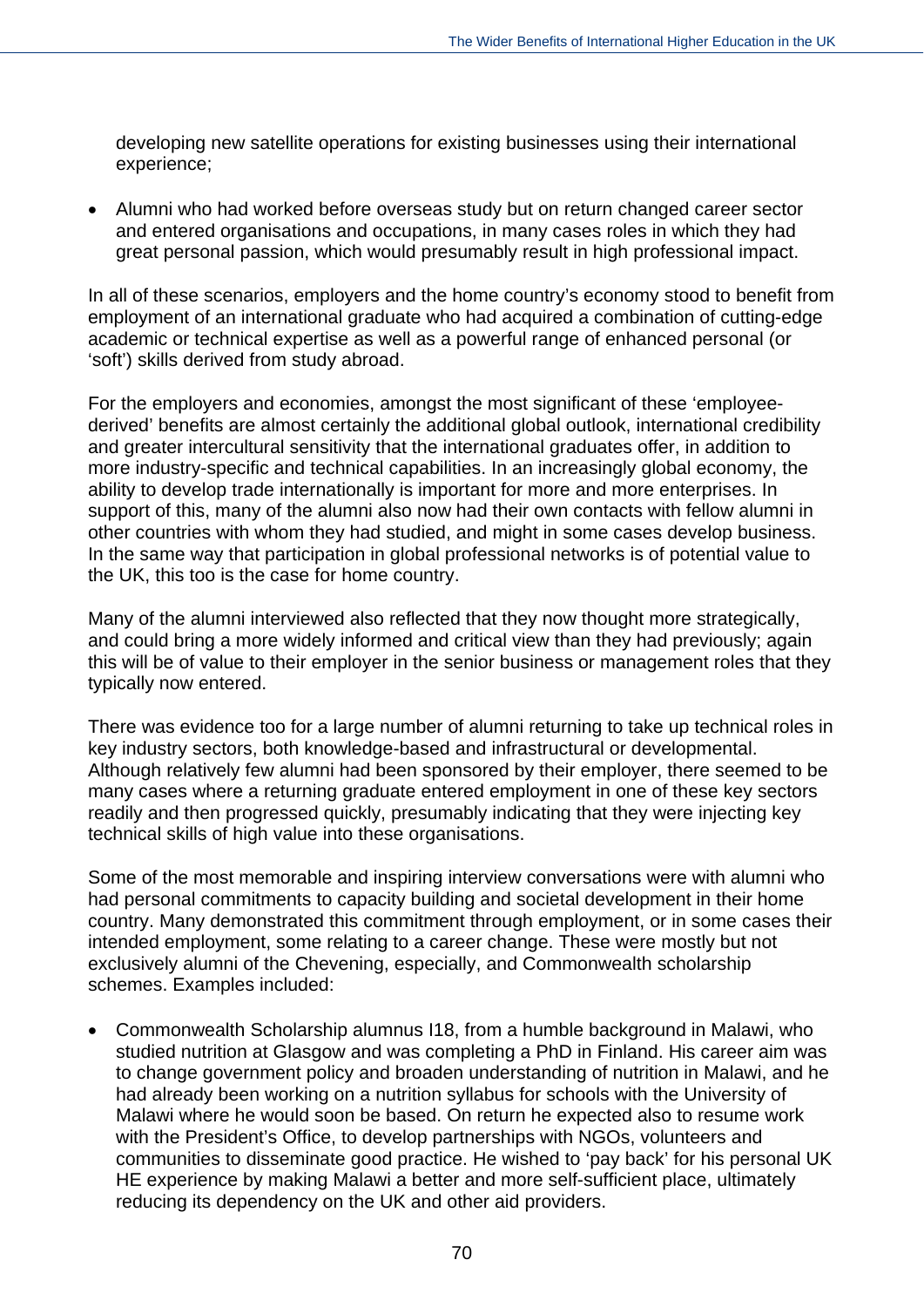- Interviewee I38 worked in a teaching hospital back in Nigeria, running her own lab and raising scientific standards, having been inspired by her biomedical science degree at Roehampton. Determined to make a difference in her own country rather than forging a comfortable career abroad, she was trying to set up organisations facilitating students to undertake volunteering (almost unknown in Nigeria) and promoting environmental awareness: *"If I'm lucky enough, get a PhD because I want to go to the university and bring back my experience from the UK and impart it on to the students here in Nigeria. At least give them a chance, if they're not able to seek that sort of knowledge and or be taught in the way they're supposed to be taught. So I can bring it back to them and teach them the way I think they should be taught, and give them the attention I think they should be getting, and expose them to resources they would otherwise not be exposed to."*
- Visually impaired graduate I61 was completing a PhD at the Institute of Education, London, having come to London for a Masters and then worked for the RNIB for 2 years. Her aim was to influence policymakers in her native Lebanon to improve access to education and opportunities for visually impaired people, and to advise and support the mostly unqualified care workforce who support those with disability. She had built a wide international network and set up a partnership between her HEI and a Lebanese university, and travelled widely to international conferences despite her complete blindness.

## *4.4.1.2 Implications*

Correlation of outward international student mobility with increased economic output or capability at national level is clearly beyond the realms of this study. However, seen through the lens of alumni experiences, it seems feasible to infer that countries of origin do and will in future benefit from economic and developmental impact as those who study overseas return home and forge their careers. This should, in turn, result in further positive perceptions of the benefits of overseas study in the UK, potentially in a virtuous circle to the benefit also of the UK.

Many of the alumni who had been funded by the UK intimated that they had a commitment to pay back some personal debt they felt to the UK, either through 'ambassadorial' work for the UK (as reported earlier) or in developing their country. In some cases this related to their participation in schemes intended to support national capacity building. This could well take the form of a career change for them personally, moving to work in government, education or an NGO, or through social or voluntary activities outside their professional life. The extent to which they would be successful in these longer term developmental ambitions, or be limited by subsequent personal circumstances or other issues, could obviously not be determined at this stage of their career and life trajectory, but would require investigation further into their careers. Interviewed around 5 years after graduation, it was still too early to test the genuine impact of these personal commitments that had been inspired by UK HE experiences, but they were very powerfully articulated.

The observation from alumni that they had encountered volunteering for the first time while in the UK was particularly striking, with several commenting that it was all but absent as a concept in their home country. In some cases this had inspired them on return to volunteer personally and/or set up schemes supporting others to do so. This could potentially amplify greatly the impact of their personal development through UK HE; other personal multiplier effects were covered in benefit type D1.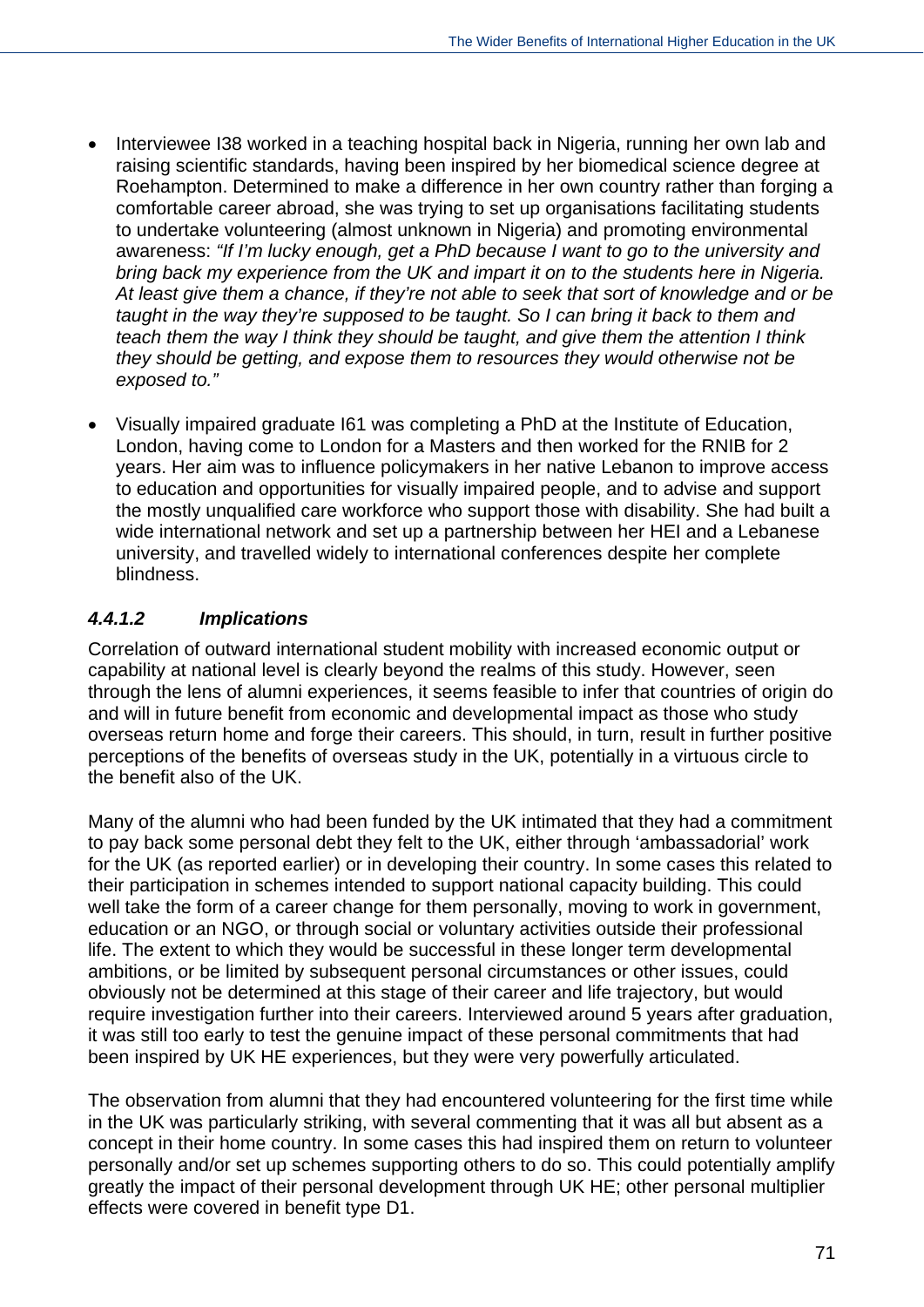#### **Case study: I80**

After National Service, Nigerian graduate I80 had worked as a parliamentary reporter on a national newspaper, but after some years was drawn to development work, and ideally hoped he could eventually research or teach it for the benefit of his country. Winning a Chevening scholarship, he went to Reading for an MA in Applied Development Studies. He travelled widely from there to see as much as he could of the UK, living with families he met around the country. He also did some part-time work and undertook volunteering for Oxfam.

Returning home he got other jobs, including for the BBC, but then changed career and joined a multinational oil exploration company to head its public affairs work. He saw this as a way to support the local communities amongst which the multinational worked, and to help steer their development through its corporate social responsibility programme. Although in doing so he uses many of his development study skills, when interviewed he remained uncertain about whether ethically he had done the right thing to move and work "on the inside".

He sees many benefits of his UK HE experience; learning about other cultures, opening his mind globally, becoming tolerant of other peoples and how to interact with them. These all help his work for the multinational, and he cites his 'high level credibility' as enabling him to get the job in the first place.

His time in the UK clearly impacted deeply on his life and he now feels a distinct responsibility – he feels people expect leadership from him and look up to him; it confers prestige and responsibility, making him more 'prominent' even if this is not deliberate. Reflecting on what life would have been like without it, he feels he would "*still be trapped in the old circle*" and feels lucky to have escaped it. He considers he has an 'elevated' position in society and meets people he would never have met otherwise, giving him more strategic responsibility (essentially power and privilege). This will endure for the rest of his life; "*it changes everything*".

He also sees a large multiplier effect, through interactions with his family, his employees and others, and intends that society will also benefit from his good fortune, through his professional work but also his volunteering work for NGOs. He promotes this concept through unpaid teaching work with university students. He also helps at British High Commission events and mentors both Fulbright and Commonwealth applicants and scholars.

Although he does not feel a burden to 'pay back' the UK's investment in him, instead it has instilled a deep personal commitment – an obligation for people like him to inspire better development in Nigeria and to help people escape the poverty trap.

## **4.4.2 Benefit type D2: Personal multiplier effects**

In addition to the impact brought about by the activities of the alumni personally, building on the skills and personal development obtained through their international HE experience, additional benefits to others in their home country could be inferred through a variety of multiplier effects.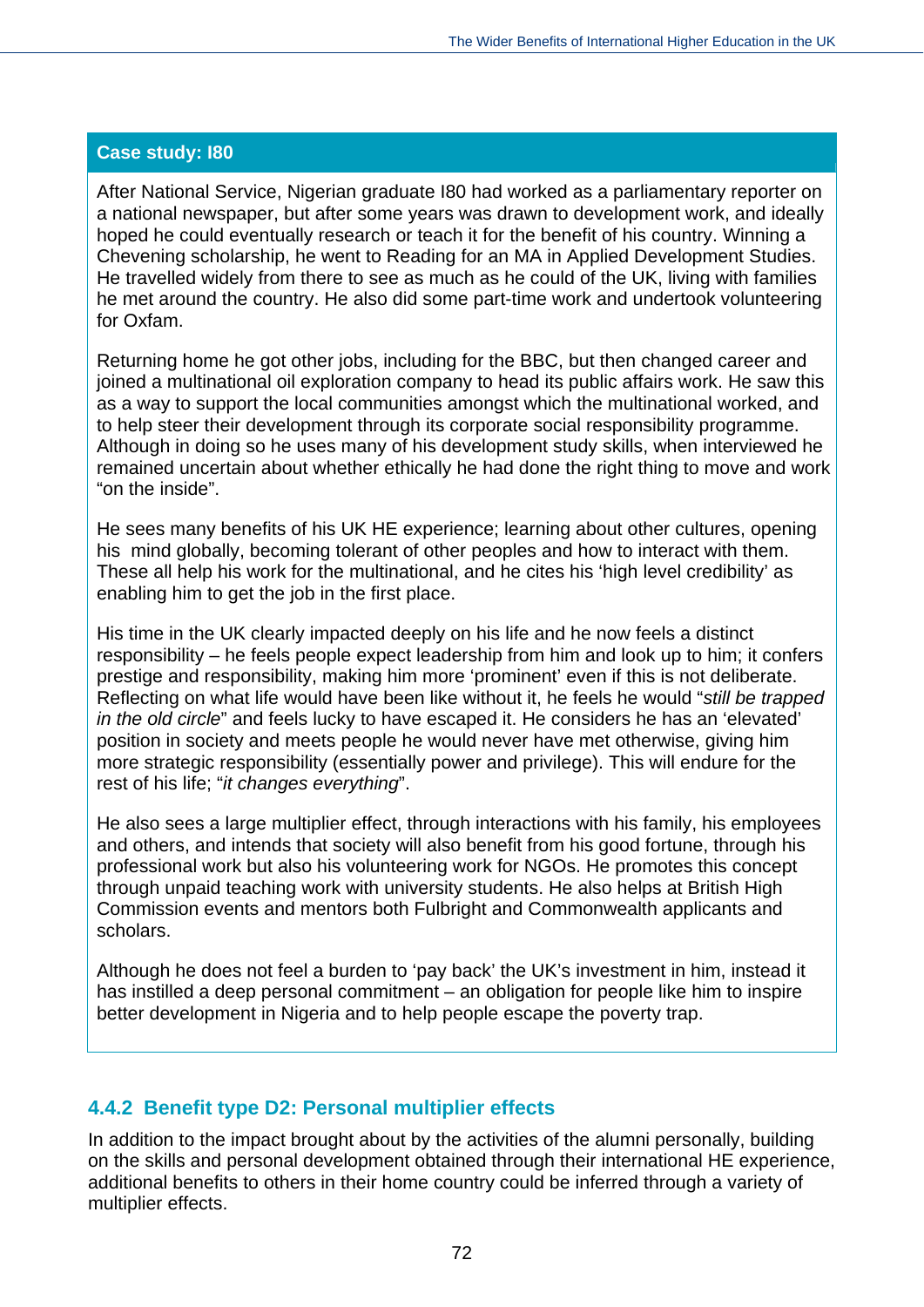#### *4.4.2.1 Research evidence*

A very distinctive benefit, although limited in its extent overall, was reported in interviews with alumni who had brought their families with them when they studied in the UK. In perhaps 1 in 10 of our interview cases, the student had been accompanied to the UK by their spouse and, in some of those, by their. In most cases in fact this turned out to be one child, who had been of school age. A period in the UK clearly had impact on the spouse and child involved.

In these cases the alumni, as parents, thought that the impact on the child had been very significant. This also seemed to reflect the thought that young children are very adaptable in new environments and able to learn sufficiency in a new language very quickly:

- Indian interviewee I1's daughter had three years in school during his PhD at Southampton, learned to speak fluent English and absorbed UK children's and educational culture. Now in Bangladesh, this seemed greatly to have enhanced her progress in her education. I1 reported that if she retained the current interest she eventually she too would HE in the UK. His wife was also still in touch with friends she had made in the UK.
- Graduate I42 was of a similar age and brought his wife and children to Belfast during his PhD. Once they settled in, his son in particular thrived at a local school and, other than having to catch up on the Mexican history curriculum, was more than up to speed when they returned home: *"So he has to work double when he came back on that subject. But with the other subjects, the sciences and mathematics, that was fine. I think my son take better advantage of being over there, for the English. I think he can speak much better than me".*
- I62 came to Loughborough with his wife and 6 year old son for a development Masters and then worked for two years prior to return to Brazil. He considered that his son had been the most transformed by their experience (although he had had the advantage of being bilingual beforehand). The son seemed to have gained many values in tune with the UK: *"I think that he was one in our family that benefited the most. I mean, the way that […] British values into him because he was a tender age, six years old. Let's say personality traits that he got from the experience in the UK; it is great and it's curious to see him with his friends – sometimes they call him 'the little lord', because of the way that he thinks".*

Although overlapping with the professional capacity building impact described as benefit type D1, other personal multiplying effects could be perceived where the alumni returned to an existing or new career in education or another field in which they had very personal influence on others. The deep changes in their thinking and attitudes could impact on others through their personal, social or volunteering activities. Many but not all these cases had been UK-funded scholars, who at times appeared to be almost evangelical in wishing to spread their learning:

 Interviewee I15 was developing plans to set up a student exchange scheme in his native Kenya so that far more could benefit from an experience similar to his in Scotland, in addition to his professional mission to reform Kenyan resources policy.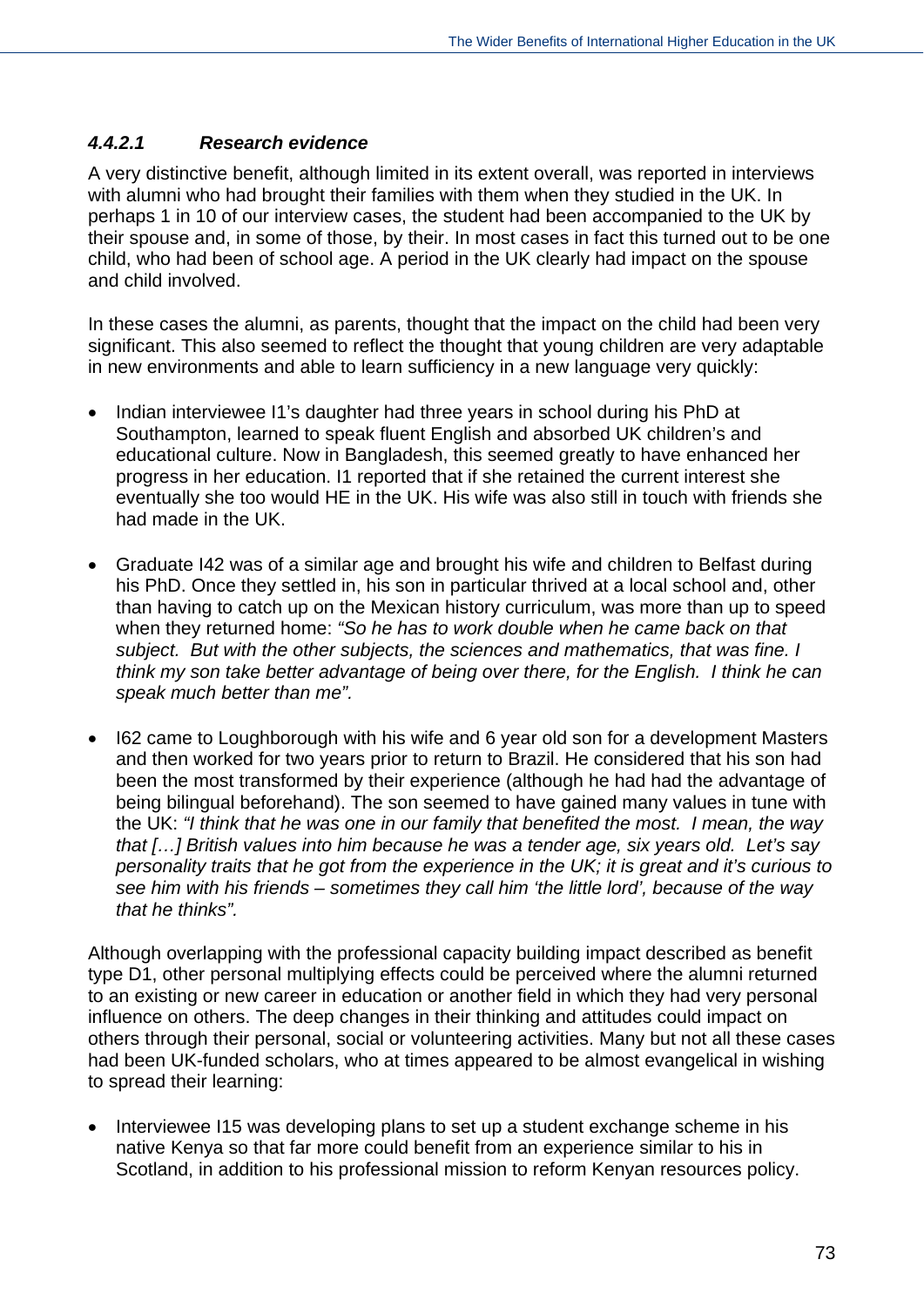- IT strategic manager I28 expected to leave her current job in the UK and return to Mexico in order to teach in a university "*in the English style*" she had seen on her Masters in Coventry, encouraging students to think and challenge ideas rather than passively absorb knowledge, as well as to help reduce the gender bias in the ICT sector back home.
- I80 did voluntary teaching in a local university in Nigeria in order to spread the personal benefit he felt he had gained from his development MA at Reading, as well as working professionally on rural development schemes funded through the corporate social responsibility activities of his multinational employer.
- I99 had been inspired by the volunteering she saw in the UK: "*I saw lots of charity*  works in UK. In my home country, we don't have these charity groups enough". She now volunteered in a rehabilitation centre herself and was helping Rotary to raise its profile to gather funds for other projects.

Several graduates from developing nations reported that in the UK they had seen that there was 'a better way' for society, and now wished to promote this message in their home country. This generally related to greater tolerance and compassion for others, as opposed to always thinking only for yourself, and greater 'civility' perhaps, than they saw prevailed in their own country. As such they were active ambassadors promoting the UK's values as much as the UK itself.

The very common action of alumni recommending others to study HE in the UK, and/or their own alma mater, has already been covered, in relation to its impact on further UK education exports. However, it potentially has a multiplying impact in increasing the number of students who both gain individual benefits and also the 'knock-on' impacts to their country of origin through these personal multiplying effects.

## *4.4.2.2 Implications*

The 'additional' impact of UK experiences on family members who had accompanied international students to the UK is clearly very modest in scale (and tiny in comparison with the scale of some other benefits), but is included as it was so distinctly articulated. Family members and friends who do not accompany international students also travel to the UK, either to visit the student or after they have returned home, offering further modest economic benefits through tourism.

Alumni who recommend others to participate in HE study in the UK are taking part in a multiplying effect, albeit discussed in more detail elsewhere. However, there are clearly impacts where graduates' more general personal activities bring them into contact with others in their home country, in education or other fields, whom they influence. These secondary effects may add considerably to the net overall impact, with potentially multiple beneficiary groups in the home country.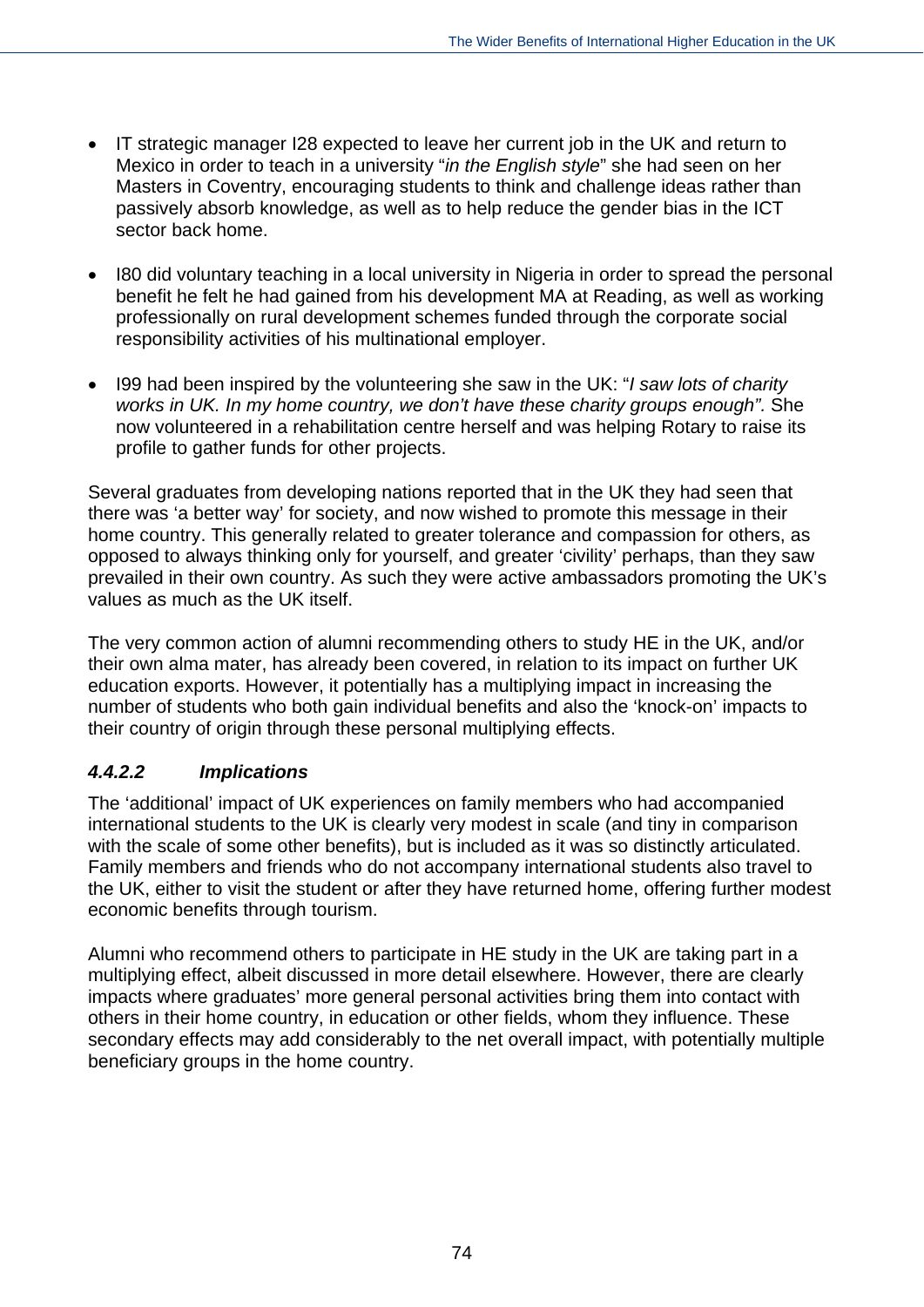#### **Case study: I61**

Interview I61 has severe visual impairment with no vision at all. She had attended university in Lebanon, obtained a teaching diploma and had been working in a school for the visually impaired. Winning a UK-funded scholarship, she came to London for a graduate diploma, then subsequently undertook a Masters and when interviewed was completing her PhD.

She initially had lots of support from the Chevening scheme – providing her with support workers, transport, and assisting generally with equal access – as well as from another foundation. She found the first year very challenging but coming to London completely changed the way she worked and lived. For the first time in her life she achieved independence, because the UK infrastructure takes account of people with a disability. In time she no longer needed a support worker; she had "*built herself*."

She wants to challenge the idea in Lebanon that visually impaired people should only aspire to study a restricted range of subjects in education. Having also worked on projects for the British Council and for the RNIB, her experience and HE study have equipped her to return to the Lebanon to advise, train and support others who work in the field of disability – most of whom are not qualified. Another of her aims is to influence policy-makers in Lebanon to improve access for people with disability.

I61 has developed a wide and varied international network, with which she is in constant contact – and in which her institution in London is pivotal – and she hopes to build a partnership between it and a university in Lebanon to spread the learning at home.

She also now presents regularly at conferences by invitation on issues such as orientation and mobility, equal access and inclusion, all over the world, and is inspiring others with disability to have a powerful and international voice.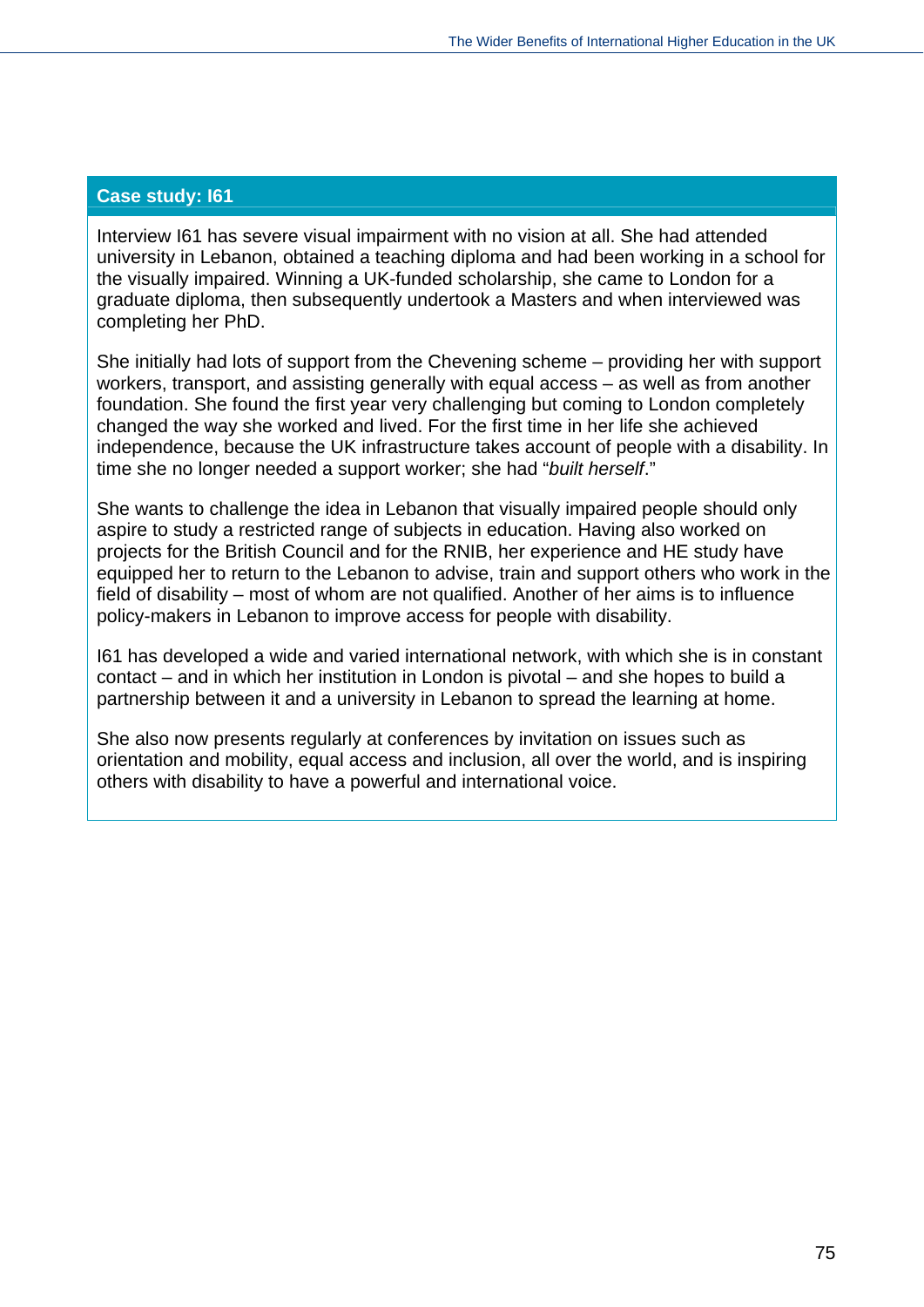# **5. Other research findings**

# **5.1 Results and observations**

## **5.1.1 Semi-quantitative results of interview preparation questions**

Within the research process, alumni who had agreed to be interviewed were asked to respond to a short online questionnaire, as outlined in chapter 3, encouraging them to think about certain topics relating to the interview. 80 interviewees provided these responses. Although this was not intended to be a representative sample of international graduates who have studied in the UK, there is nevertheless some value in presenting their responses as a broad indication of the thinking of the alumni as a group.

The substantive career benefit most widely recognised (by over 90%) was the influence of skill development during their UK HE experience on their progression (Figure 4). This was somewhat more commonly cited than the influence of the qualification itself (just under 75%). Over 80% suggested that their UK HE experience had directly contributed to gaining their current or a previous job. Nearly a third (and this included most types of graduate) had been prompted to consider a new career direction as a result.

Given the dominance of potential career benefit in motivations for international study, these figures reflect positively that such enhancements were being perceived by the majority of the alumni interviewed.



**Figure 4** Perceived extent of influence of UK HE degree experience on aspects of graduates' careers (*N*=80)

When asked about how their UK HE degree experience had influenced other aspects of their life, beyond career, the proportions reporting impact were somewhat more varied (Figure 5). About 75% reported substantive impact in terms of new friends and contacts from their UK HE institution, and slightly more new friends/contacts based in the UK made during their stay in the UK. Although only around 25% travelled back to the UK more regularly as a result of their UK HE for professional purposes (which could presumably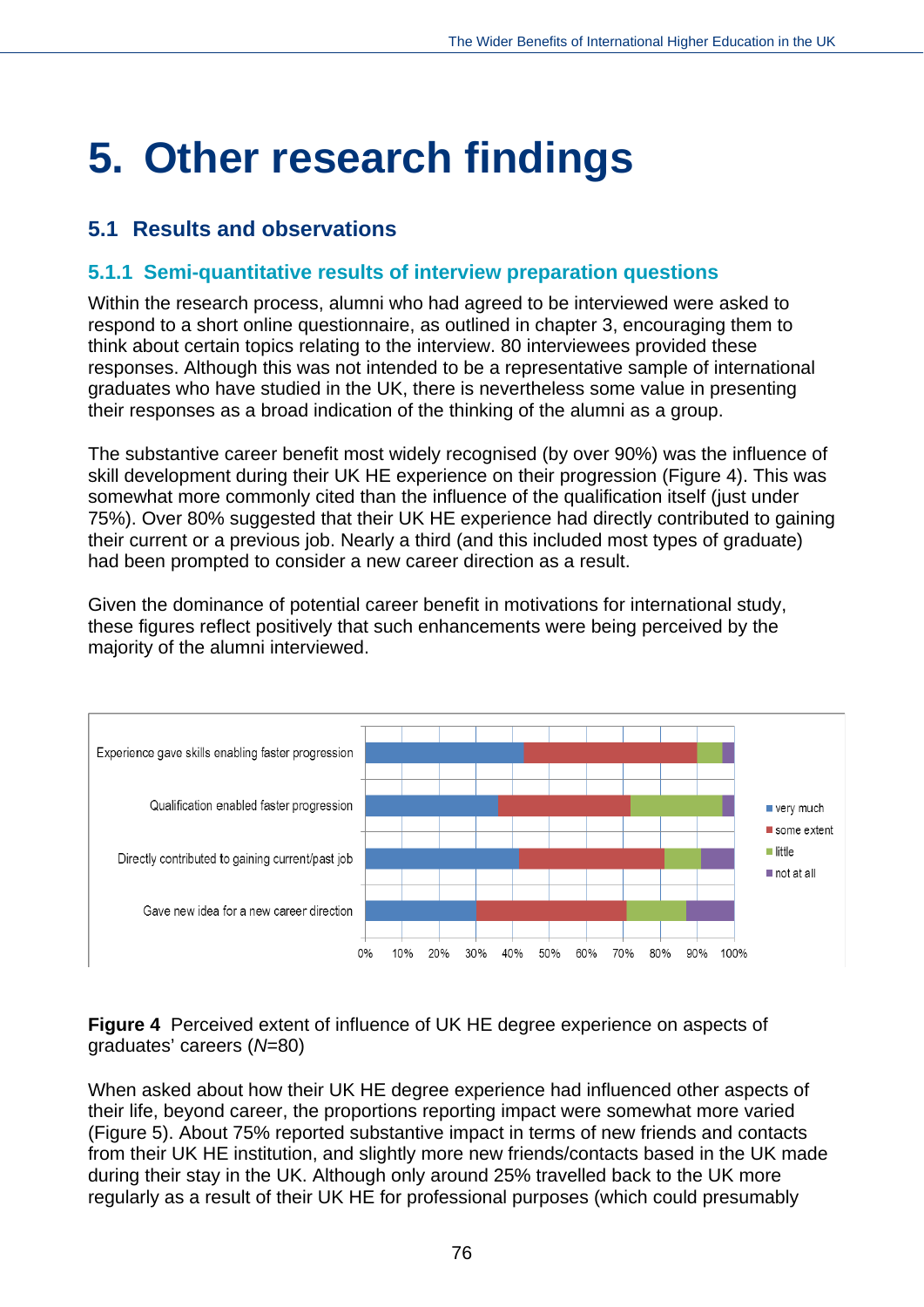also be impacted by visa issues), this was over 40% for leisure or social purposes. Over 60% reported that they directly influenced other people to study in UK HE. It should be noted that this questioned whether they had actually influenced people, rather than just whether they would influence people (which has elsewhere been considered as a proxy for overall satisfaction with their experience).



**Figure 5** Perceived extent of influence of UK HE degree experience on other aspects of graduates' lives (*N*=80)

The influence of their UK HE experience on the alumni themselves as individuals had been very strong (Figure 6). Over 95% of the group felt that they now thought differently as a result, and a similar proportion was now more confident in working or communicating with people in other countries. A large proportion (over 80%) now had a different (more positive) perception of the UK as a result of their experience, and almost as many continued to take interest in the UK culturally and politically. Perhaps most critically, over 80% perceived a substantive impact on their confidence to make a success of their lives, which had presumably been a dominant underlying motivation for them. This was reflected in a similar proportion expecting now to have more influence on others in their home country.

These very positive results reflect the very positive attitudes and perceptions of almost of the alumni in the interviews. This was not believed to be the result of bias in the sampling of international alumni, for the reasons outlined in chapter 3. Previous research suggests perhaps 95% of international graduates were satisfied with their UK HE experience (BIS, 2012), which is similar to the proportion with positive perceptions here.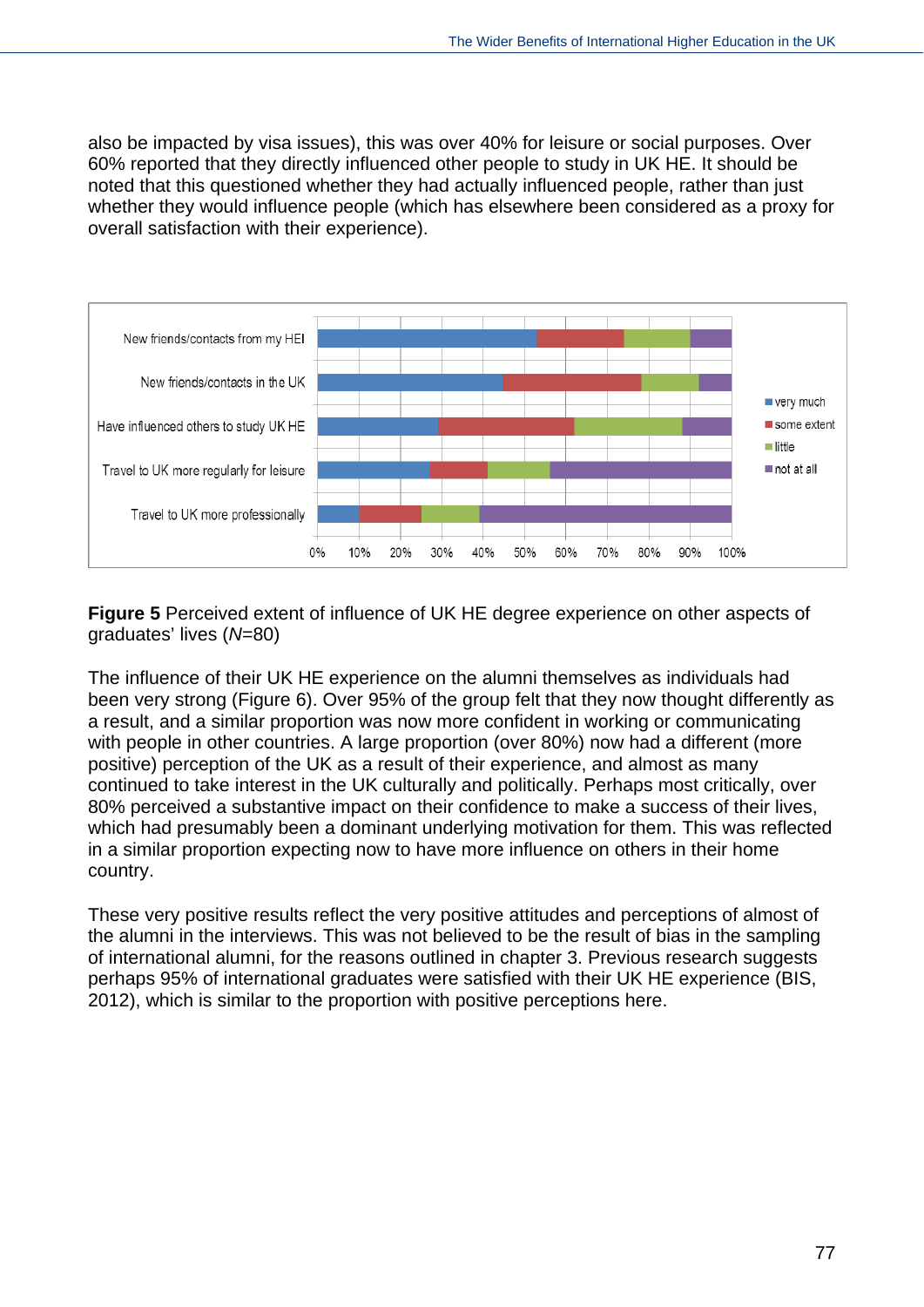

**Figure 6** Perceived extent of influence of UK HE degree experience on aspects of personal development (*N*=80).

## **5.1.2 Semi-quantitative analysis of interview information**

It was possible to codify very simply the main attitudes and issues reported by the alumni, using the interview 'portraits' and transcripts. This gave broad trends of results across the 100 alumni interviewed, a sample thought to reflect the range of types of international graduate but not aimed to be representative numerically. This also enabled some potential trends to be observed between different groups of graduates.

On this basis, the following very positive issues were recorded from the sample of interviewed alumni's UK HE experiences:

- Over 90% reported perceptions of greater personal credibility (over 65% to a large extent). This correlated closely with those who identified career benefits;
- 95% reported that they felt the whole experience had been beneficial to them (60% to a large extent);
- Over 80% indicated some extent of positive emotional attachment to the UK (about half to a considerable extent), and this was almost universal amongst those with UK-funded scholarships;
- Up to 90% had recommended UK HE study to somebody else (60% to a large extent), across all the university types attended;

Lower but still very substantial proportions cited other positive outcomes. In each of the following areas, about half of the alumni reported that, as a result of their UK HE experience:

 They now had some HE alumni in their professional networks (much higher amongst scholarship holders);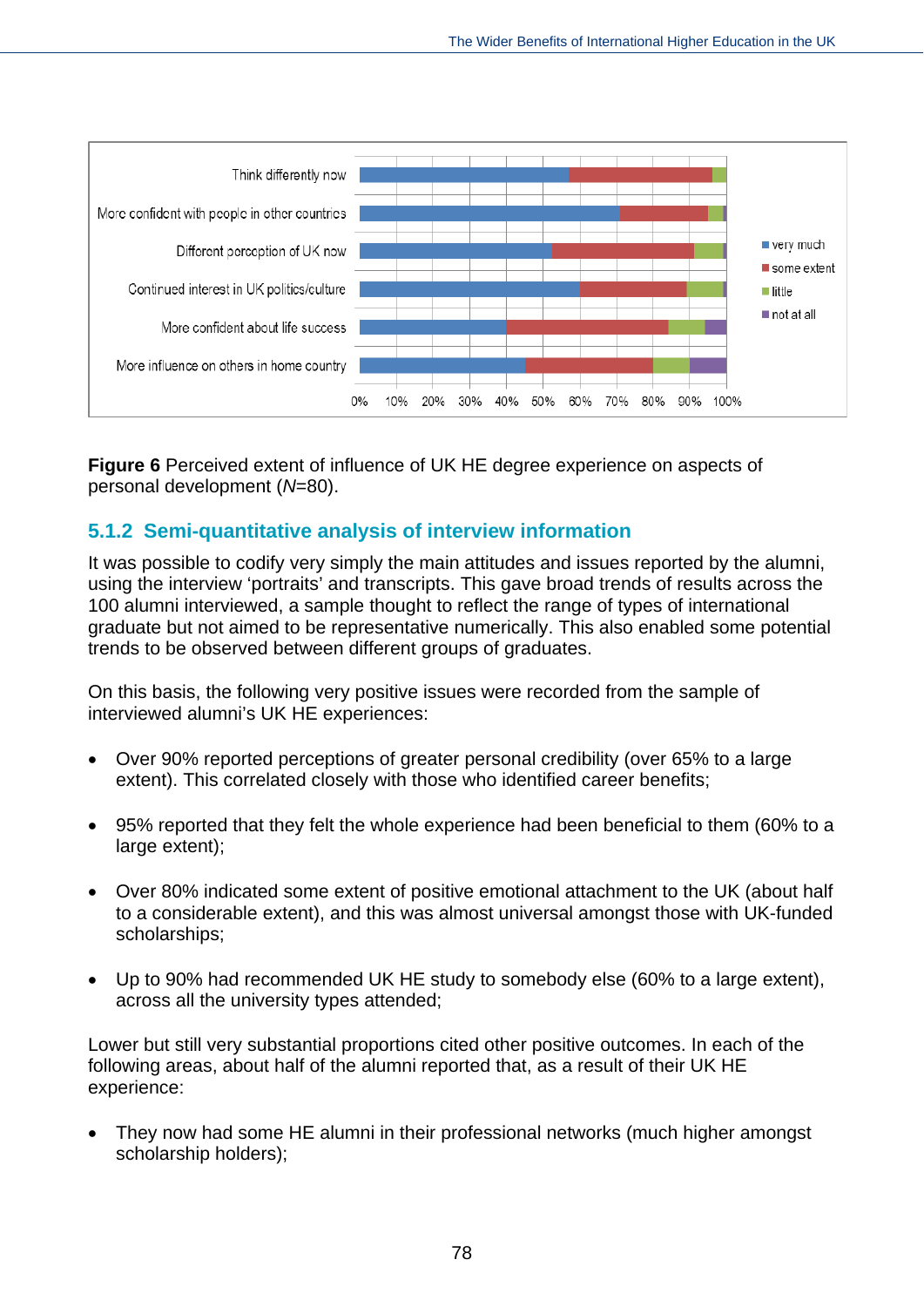- They had changed their perception of the UK positively (all nationalities but especially amongst those from outside the Commonwealth);
- They travelled back to the UK for social purposes (higher amongst female graduates);
- The experience had enabled them to undertake a career change, especially common amongst those who had undertaken a taught Masters course (but somewhat less so for Chinese graduates);
- They had a particular desire to develop or improve their own country. This was very strongly the case for scholarship alumni and also correlated with those reporting a career change;
- They believed there was an economic benefit to the UK, again especially amongst scholarship alumni and also those reporting the highest perceived personal benefits;
- They were involved in their HEI's alumni network to some extent.

Of the 100 alumni interviewed, 27 had prior family experience (i.e. a parent, grandparent or sibling) of UK HE. This was seen across all of the nationality groupings used, other than the Chinese alumni (of whom none had such prior family experience).

Only 15 alumni related any significant negative aspect of their experience at any time, but in several of these cases they now felt that an earlier negative impression had not been well-founded and did not sustain it. Most of these were male graduates from China and India, and a small number of mature graduates from high-income countries (who might have had high expectations) and related to Masters courses.

Based on their recollections and descriptions of their HE and campus experiences, we judged that 15 or so alumni had had rather 'narrow' experiences while in the UK, such as very limited integration and/or little interaction with wider aspects of UK society. The majority of these alumni were from the Far East, including China, which could also reflect some cultural shyness or very high devotion to study. Many of them did report some positive personal benefits, including new friends made, but few of them tended now to 'think differently' or had changed their perceptions of the UK.

A number of these observations are considered later in this chapter in discussion of emerging trends.

## **5.1.3 Distinctive pedagogy: A motivation for study in the UK**

Alumni's original intentions for study in the UK were not investigated systematically during this research, partly because this had been covered quantitatively in the preceding i-GO study (BIS, 2012). However, as part of our investigation of how their UK HE study was positioned within alumni's career trajectories, in the interviews we sought some information about study motivations and, in particular, reasons for choosing the UK for it.

The alumni were roughly evenly split between those who applied only to the UK and those who applied to the UK as well as other countries, dominantly the USA and less commonly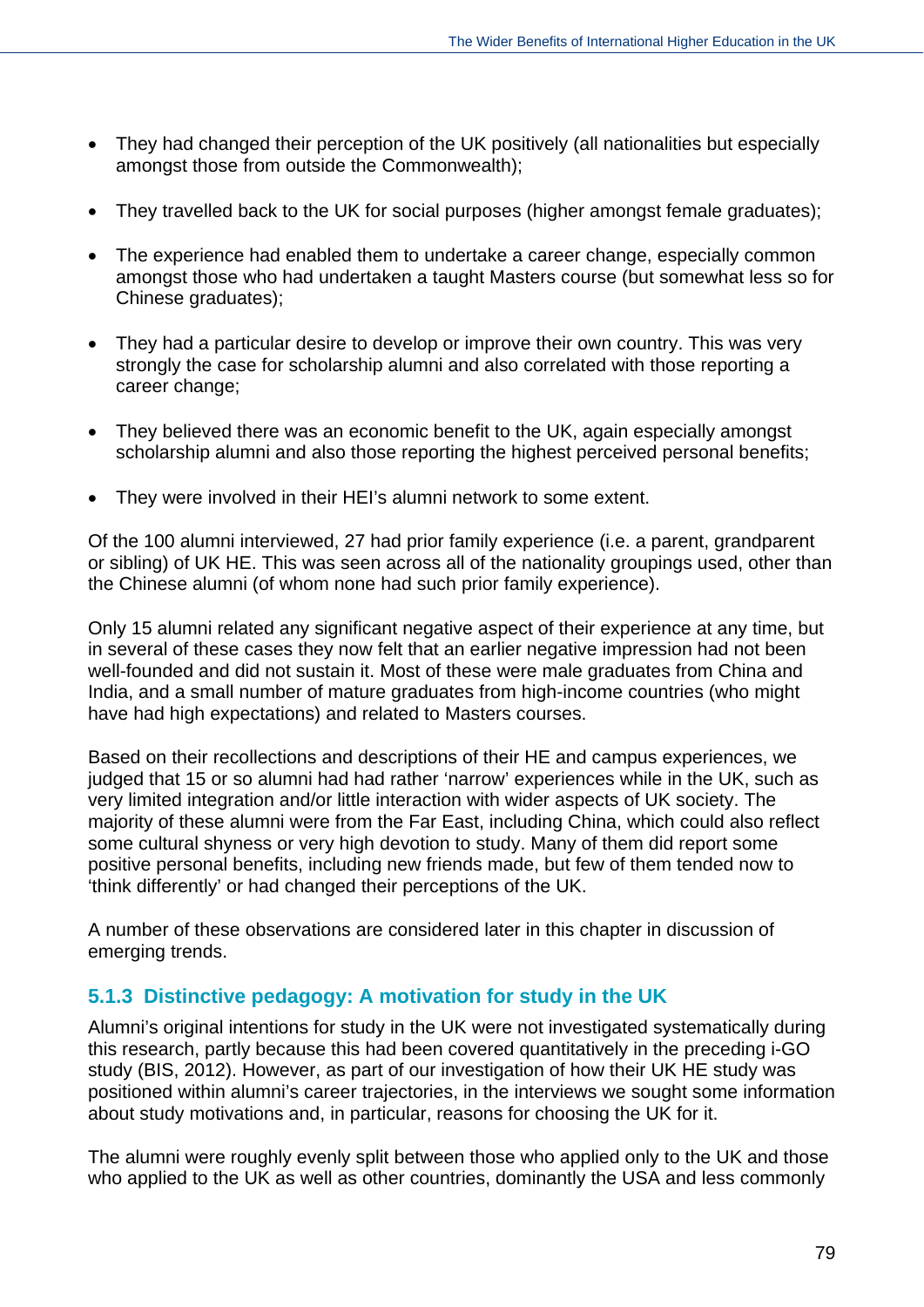Australia (and also Spain, mostly by Latin Americans). The reasons most popularly cited for selecting the UK (only, or over the USA) were:

- Expected personal 'fit' with the UK culture and environment the graduate (and/or their family) had felt that they would personally be more comfortable in the UK, sometimes on the basis of direct family experience. Several cited the perceived safety of the UK and its HE environment, in comparison with their perceptions of the USA. Others had thought the fit would be better as they were not very outgoing or extrovert, or due to their particularly thoughtful personality.
- Expected 'fit' with the UK education system some from Commonwealth countries thought it would be easier to be apply successfully to a UK HE course, and that it would be more straightforward to undertake it, due to the greater congruence of education and qualifications between their country and the UK.
- Perceived quality of HE some graduates had simply felt the UK offered the 'best' HE opportunities, again particularly amongst those from Commonwealth countries. This was rarely articulated with much concrete understanding of how UK HE might be different or better from other options, but International Student Barometer research suggests that teaching quality or (perceived) learning experience are the biggest differentiators for international students when comparing potential HE providers, along with perceptions of HEI reputations.<sup>[3](#page-20-0)</sup>
- Format and cost the single-year format of UK taught Masters courses was very attractive to many, in comparison with the 2-year courses offered by most competitor nations. Most citing this factor had seen the benefit as a major financial saving, in comparison with costs over two years, even if the annual fees were somewhat higher in some cases. Some also stated that they had preferred to be away from their home country for the shorter period.

One American graduate applied similar reasoning to her choice of a 3-year BA course in the UK, as even with international fees this would be cheaper than home fees for a 4-year course in a US institution of (as she saw it) comparable quality.

Many alumni reflected on what they perceived to be the distinctive pedagogical style of their UK HE studies, in comparison with their prior HE in their home country. They articulated this style as less formal, more open and more participatory, and especially the deliberate invitation of discussion and challenge. While some had found this disconcerting when they first encountered it, almost all who mentioned it now considered it to have been a very positive characteristic of their study, and something from which they personally benefited. Several compared this style with the more directed learning on offer in their home country (where students expected to *"sit back and be given knowledge"*).

Perceptions of this distinctive style did appear to have permeated into some graduates' motivations for choosing study in the UK, as they alluded to perceived differences with courses in the USA where they felt postgraduates might well "*receive more knowledge*" but not develop their own ability to analyse, challenge, research and ultimately learn further.

 $\overline{a}$ 

<span id="page-93-0"></span><sup>3</sup> Unpublished feedback to Kingston University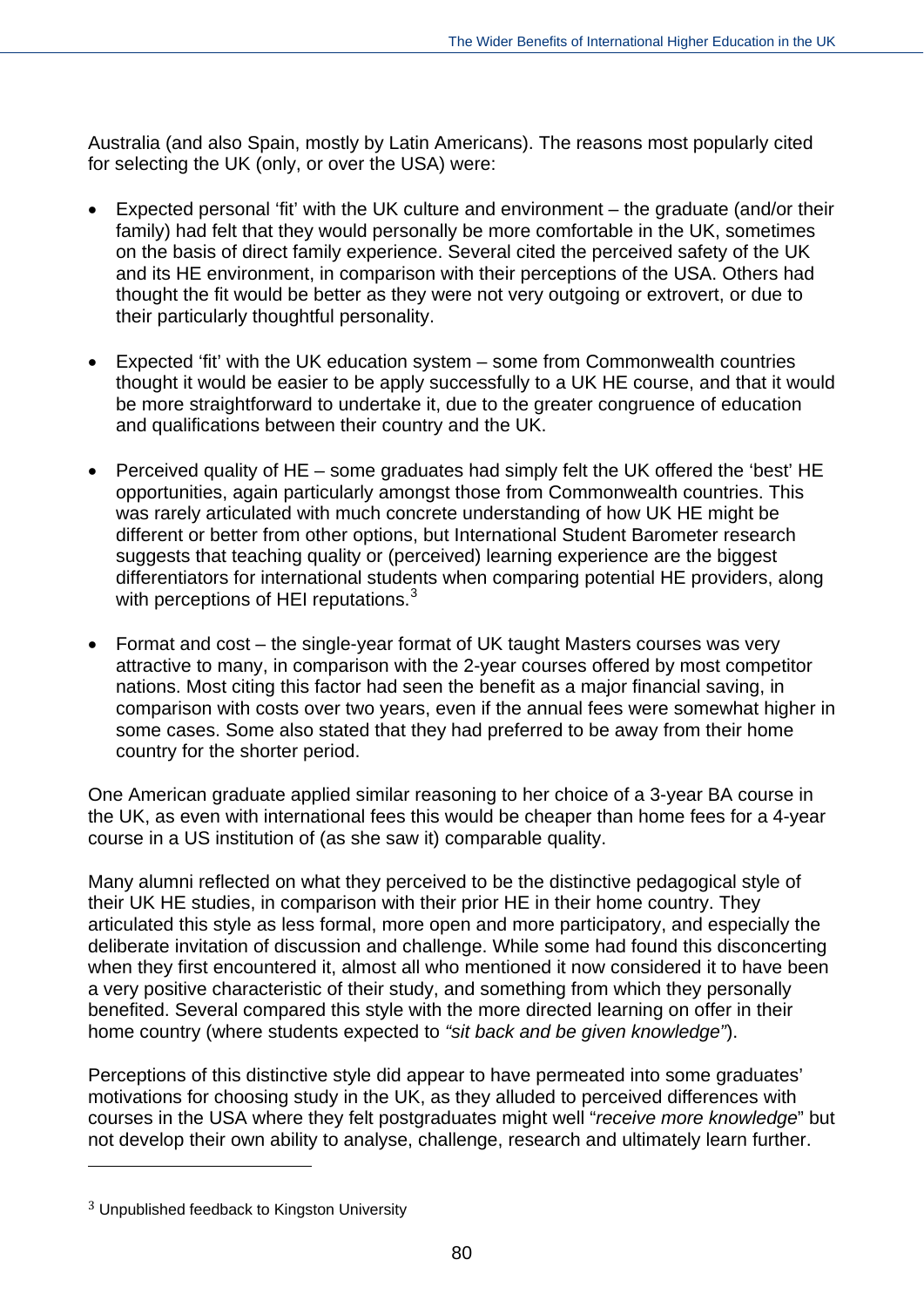This also applied to those considering PhD programmes. This perception was held by more graduates than had actually experienced US HE for themselves (which was very few). It was also interesting that these graduates assumed the style was generic to the UK, and applied the argument irrespective of their chosen HE institution.

A number of alumni, reflecting on their experience of UK HE, were sufficiently positive about their learning experience to harbour personal intentions at some stage to teach "*properly*" (i.e. in a same way) at a university in their home country, so that others could benefit from the same style of learning.

The combination of a shorter course format and 'better' (as some perceived it) potential personal learning benefit comprised much of their rationale for recommending UK HE to others, in addition to the more generic benefits of study overseas.

## **5.1.4 Experiences of work**

The issue of employment during or after study in the UK was introduced under benefit type C4. As indicated briefly there, employment played a different role for different graduates, ranging from a primary purpose for their UK experience to a necessary part-time activity purely to offset living costs, while it was simply not on the radar at all for many others. Where it was positioned could also, to some extent, be dictated by visa conditions.

Around half of the alumni interviewed had undertaken part-time 'subsistence' work, which not only supplemented their income but also provided additional social and cultural interactions which often greatly broadened their experiences. For those from relatively privileged backgrounds, who had not personally undertaken low-skilled work before, it opened their eyes to occupations – and the people working in them – of which they were previously unaware. There are also of course elements of personal employment- and career-related learning to be gained from such experiences.

Although this could be affected by visa regulations and other factors, relatively modest numbers had undertaken internship or work placements directly related to their study programme, which are widely known to enhance employability (and have recently been recommended as an integral part of all HE programmes, Wilson 2012).

More important to this discussion is the issue of full-time, career-related employment after completion of the degree programme. For a relatively small number of alumni, the prospect of being able to undertake high-skilled employment in the UK, opened up by their HE study, had been an integral part of their career-based rationale for coming to the UK to study. Obtaining a postgraduate degree and a few years of experience in a relevant occupational role in a respected UK organisation could together provide a very substantial enhancement to their career prospects once they returned home. However, this was available only to some, and others perceived that more recent visa restrictions might constrain or prevent this (even though workers who qualify for a Tier 2 (General) job can be employed in that role provided they meet the criteria. When the Tier 1 (Post-Study Work Route) was closed the policy design allowed non-EU graduates to apply to Tier 2 (General) to work in an employer-sponsored job). While there are perceptions that limitations on post-study work options reduce the attractiveness of postgraduate HE study in the UK, the Home Office suggests that working in the UK after studying at a UK HE institution is an available option, and that it is only the [visa] system that has changed.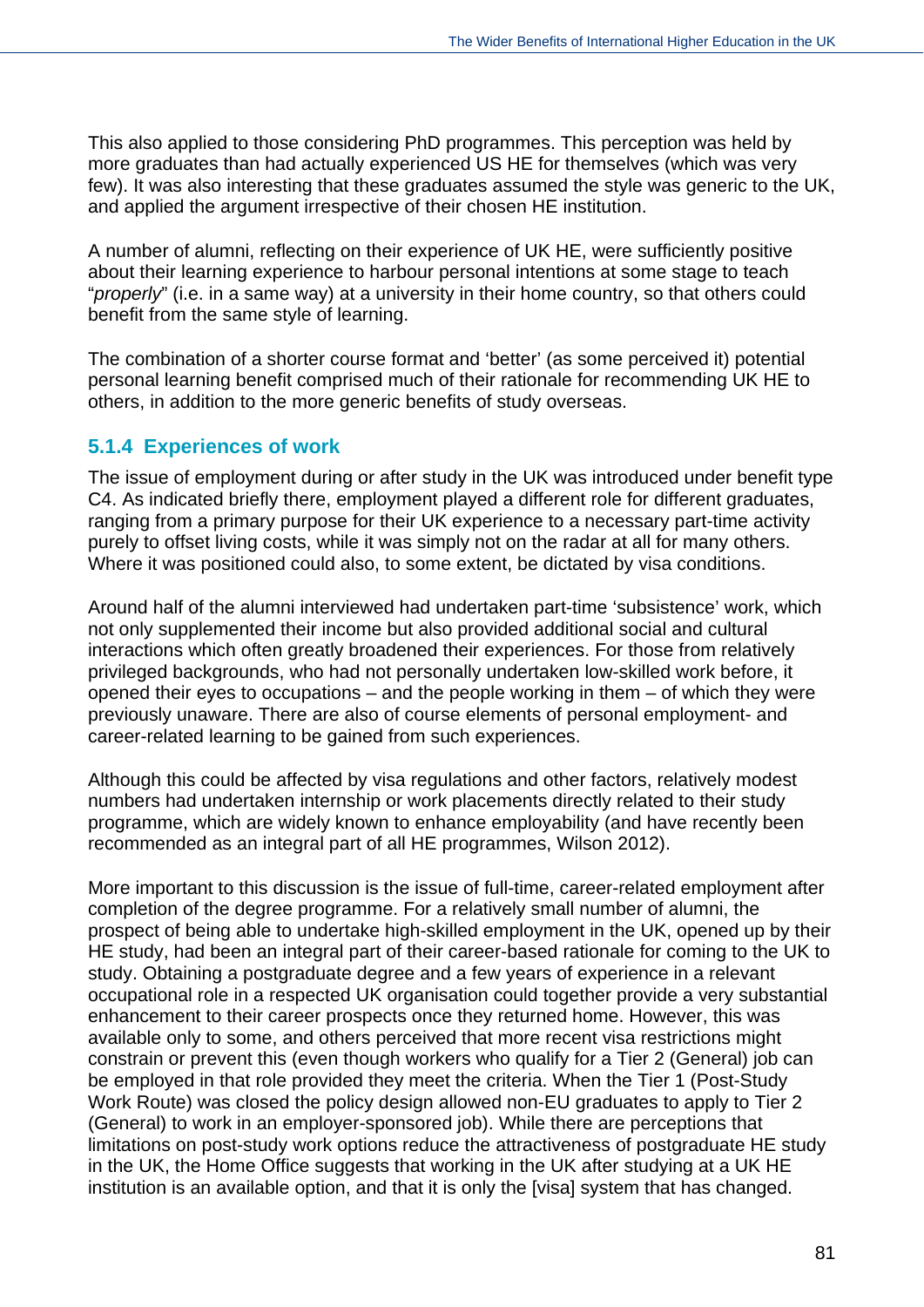A handful of alumni perceived that the US system might be more flexible and enable combinations of study and employment that were not available in the UK, but such issues would be more accurately investigated with those who studied in the USA rather than those who chose the UK.

Although quite a large proportion of the alumni were living in the UK when interviewed (17 of the 100 interviewees) some 5 years after graduation, this rarely seemed to be a result of a pre-determined plan to do so. Recent research by Hobsons (Matthews, 2013) suggests that only around 6% of international students are motivated by the prospect of working in the UK permanently. Certainly there was no case where we perceived that undertaking HE was a device purely to obtain long-term employment in the UK. Those who were working here when interviewed could be seen to fall into three essential categories:

- Working in skill shortage occupations such as science, IT or engineering, where skilled migrant labour is deliberately welcomed as an asset to UK labour market capacity;
- Working for a defined period before return to their home country (or alternatively remaining in the UK to undertake postgraduate research or postdoctoral study);
- Working as a result of marriage to or partnership with a UK citizen or another foreign national temporarily or permanently resident in the UK.

There were one or two individuals whose personal reasons for eligibility to work were not revealed during the interview, but this seemed more likely to be due to their lack of clarity on the issue, or limitations of their language skills, rather than anything more clandestine.

## **5.1.5 Formal and informal alumni networks**

As noted in benefit type C5 on social benefits, almost all the alumni interviewed were still in touch with friends and contacts they had made during their stay in the UK, and especially fellow students. The vast majority were maintaining such contacts informally rather than through formal or 'supported' networks. Facebook, especially, and Linkedin were cited as mechanisms through which they kept in contact with other alumni, but again largely on an informal and personal basis rather than through groups moderated by their university alumni office. Twenty of the alumni specifically mentioned that they were involved in one or more formal alumni networks, of whom perhaps half were scholarship scheme alumni – which was disproportionately higher as a proportion. Their primary affiliation seemed to be to their scholarship scheme network rather than that of their university. Only half a dozen mentioned that they had taken part in alumni group events, such as dinners, in their home country. Notably these were not exclusively scholarship alumni, nor were they only from the 'oldest' universities such as Cambridge which have very established overseas local networks.

It should be remembered that these alumni had mostly left UK HE in 2007 and 2008, and in some cases earlier. UK HEI alumni operations may well now be more sophisticated and tuned to the social networks that international alumni use, than had been the case when these particular alumni graduated. The level of engagement between HEIs and their more recent alumni could well be higher.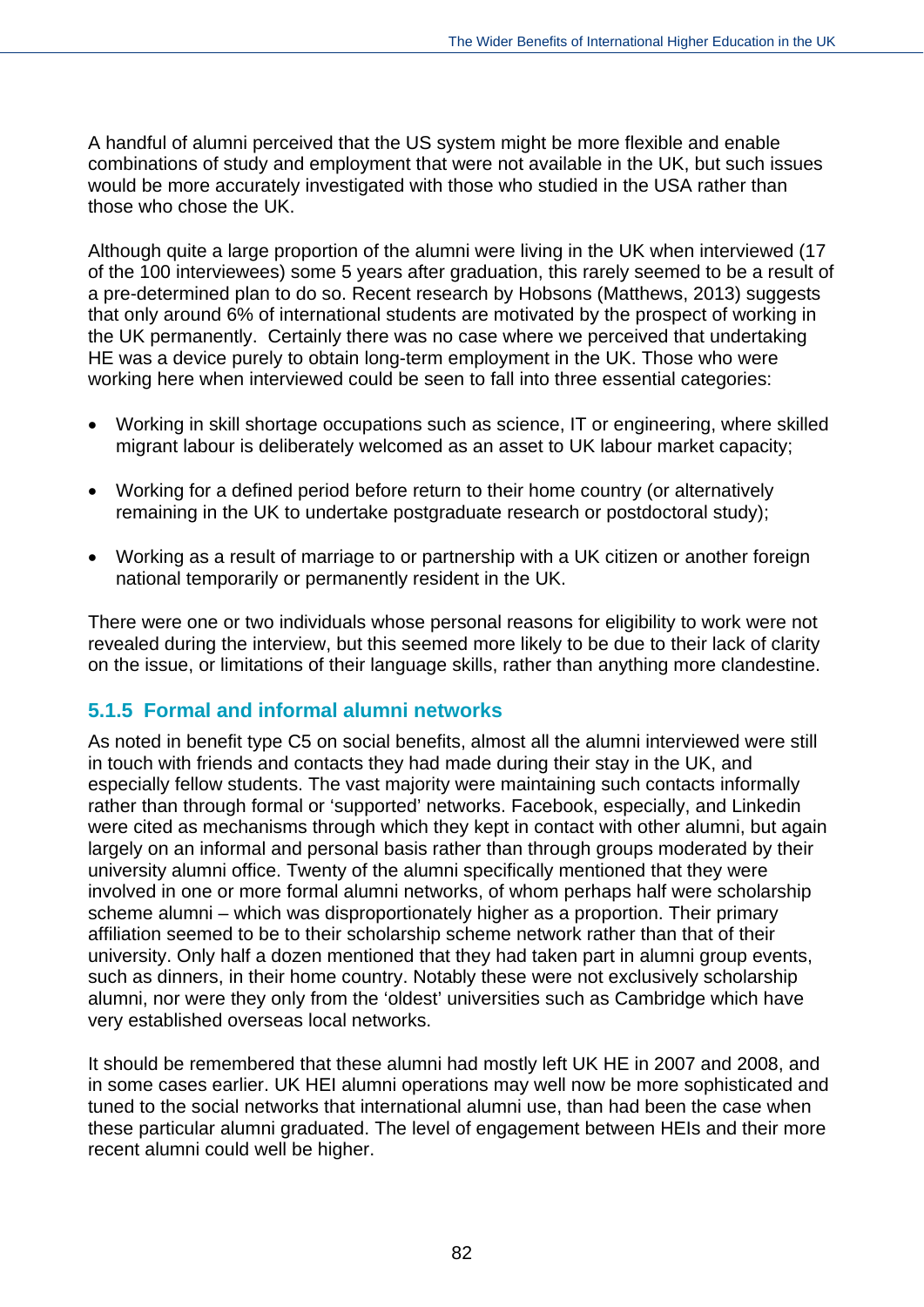However, the interview evidence was quite clear that far more communication between them was taking place informally than through channels facilitated by their HE institutions, and much supported by digital social media networks. On the other hand there was significant use of facilitated alumni support amongst those who had held major UK-funded scholarships.

## **5.1.6 Visa issues**

The issue of study visas and restrictions was reported by some alumni in relation to poststudy employment opportunities (or their perceptions of recent restrictions on this), but also by a few positively in the sense that they had appreciated the permission to conduct subsistence work during their time in the UK.

The politically sensitive issue of current visa regulations, especially recent changes, was quite deliberately not raised by us within the interviews, in order to assess how many alumni would raise it themselves without any prompting, which might provide some indication of the extent of international views of the UK situation. Thirteen interviewees, almost all from Commonwealth countries (particularly India), mentioned that they had heard about recent 'tightening' of UK study visa regulations, essentially that they perceived that these now prevented post-study employment. They saw employment as important either in the sense of gaining post-study work experience that could enhance the potential career benefit of their study, or necessary to raise income to offset their fee and cost outlay. They felt that the policy changes, as they understood them, and perceived lack of employment opportunities were regrettable, and that this would 'harm' the UK. Several indicated that they would no longer recommend the UK a provider of international HE for this single reason.

A handful of this group of interviewees felt sufficiently strongly about the issue that they stated overtly that part of their rationale for participating in an interview was so that they could air their view on this, and they hoped that it would be reported in the project:

- I5 (Pakistan): *"I just hope that by being a part of this interview, and, you know, giving a positive feedback, a positive outlook, and sharing my own view, I hope that the fact that they are there [Government reading the research… because] they're not letting people come, they're restricting visas for students and all."*
- I45 (China): *"I have to say that I'm a bit disappointed with the way things are going with barring students from staying on to work. I believe the post-study work visa now is cancelled. [Working is] a good way of keeping the skill that you've learned, I think it's a premium education. By me staying on and working, I am not entitled to any benefit, so to me keeping foreign students in the UK is not a bad thing if you're high value."*
- I53 (Nigeria): *"The work experience here was paramount because you have to have money to leave and come and study here… If I haven't had this experience of working here apart from this [studying] abroad, the actual experience that I need back in my place will not be there… together you've got the knowledge to take that back and make a difference. Let me make it very clear, the reason I said I don't recommend people to come now is because of the [visa] scheme. I have a friend that wanted to do it. I said, 'Right now, no'."*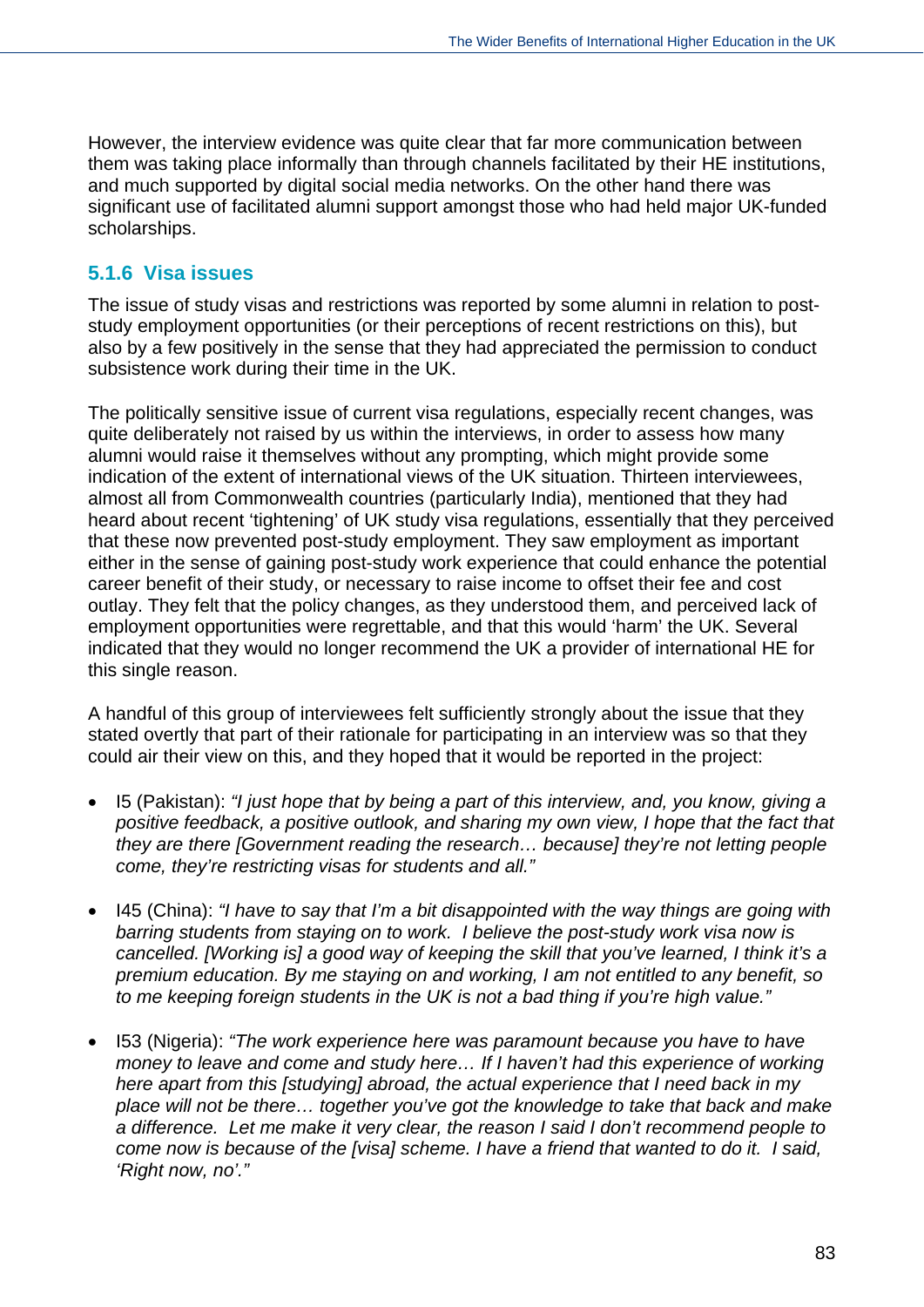The extent to which changes to visa restrictions, or perceptions of them, (which potentially hinder the attractiveness of UK HE to international applicants) were raised by alumni was lower than had been feared, given the high profile of the issue in some international press. However, the proportion amongst certain key target nationalities was higher, particularly Indian interviewees, and multiplier effects could well increase the impact of negative perceptions. It is unclear whether this relates to particular desire amongst more of this group to undertake post-study work. However, whether the perceptions held are accurate in relation to the actual regulations is also somewhat unimportant, as it will be the more emotive perceptions that are publicised and communicated widely, rather than any potential 'correcting' information that might be issued by the UK in response.

The recent Hobsons survey (Matthews, 2013) reported that most international applicants had chosen the UK as a study destination because of the international recognition of qualifications, perceived safe environment and enhanced job prospects on return home. The ability to work while studying was ranked as more important than improved job prospects in the UK, a finding that may provide some comfort to the sector after the Tier 1 route was closed and applications procedures changed. More recent changes may have helped by lowering the salary threshold required for post-study work.

## **5.1.7 Negative experiences**

Responses obtained from potential interviewees during sample stratification identified a number of alumni who apparently held negative views of (at least some aspects of) their UK HE experience. We deliberately selected and interviewed a number of these alumni, in order to obtain a more representative range of views and experiences.

Within the 100 interviews conducted, fifteen alumni expressed some negative attitudes towards certain specific experiences or issues, or overall. However, what became clear during the interviews was that in perhaps half of these cases, their attitudes had shifted over time, almost invariably to a more positive position. Thus only half a dozen alumni sustained negative views at the point of interview. Further consideration of that 'evolution' of perceptions over time is in the following section on trends.

The alumni reporting negative perceptions, either sustained or previously, fell into small groups citing problems of some distinct types, although some sense of a mismatch between expectations and experiences underpins them all:

- Three felt their course curriculum did not match or live up to the way it had been advertised, leading to disappointment in the knowledge gained or learning experience. In two cases this related to a course being less practical than they had desired, while one was shocked to be in a class of nearly 80 students and felt she obtained no personal contact or support from the academics leading the course. This could reflect unrealistic expectations, created by others or themselves. There were also a few cases where the course for which they applied was not actually being run once they arrived in the UK, but these were all resolved relatively quickly, which prevented long-term negative perceptions;
- A similar number were disappointed either not to be supported in their search for related employment opportunities (such as an internship) or simply being unable to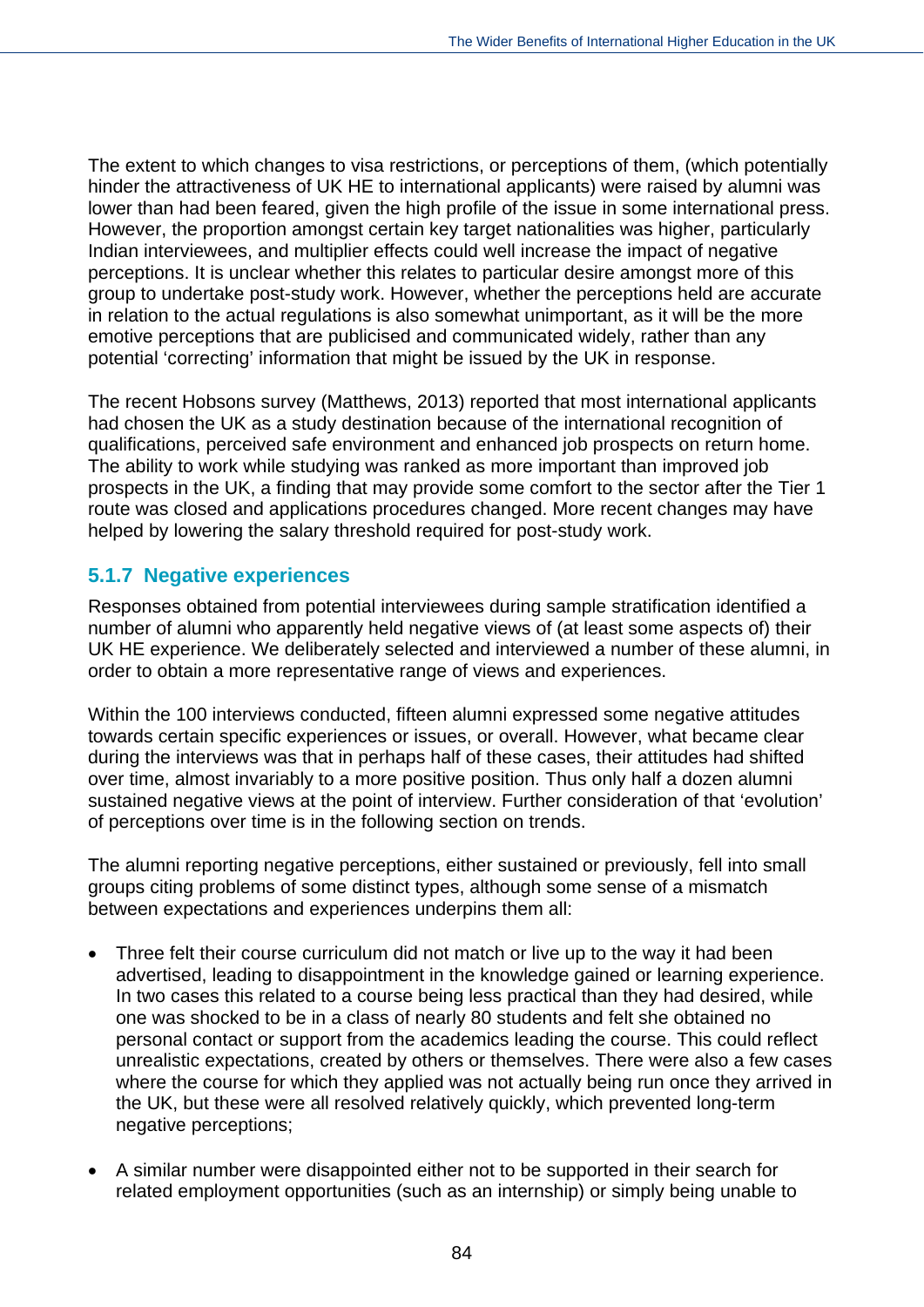obtain employment when they had tried to do so. They perceived this as a lack of support from their HE institution, or the UK educational structure, and would not recommend UK HE to others as a result;

- There were two cases of strong personality clashes, or similar problems, with a supervisor or an influential colleague, which had not been resolved and rumbled on throughout their studies. In one case the graduate obtained a very low grade, which he believed was due to these issues, and filed a formal complaint (which was not upheld), and he remained bitter. It is presumably inevitable within any large-scale system that there will be such personality issues at times;
- A slightly larger group (but still only four or five) complained that they had not integrated well into the student body, and now felt little attachment to the institution and perceived that they had obtained fewer benefits than they had hoped for. They had seen this at the time as a failing of the university in not supporting them more, but several now saw that they had themselves contributed to this.

When these issues were discussed at some length in the interviews, those with prior negative perceptions about a 'narrow' or somewhat limited social or cultural experience tended to have changed their thinking. They voluntarily admitted that their limited experiences had largely been due to their own attitudes or personality at the time (two had brought partners to the UK and lived independently off-campus, while others admitted that they had simply missed out through shyness or indifference, or over-devotion to study), and that with hindsight they probably bore responsibility for this themselves.

The sustained negative views that remained tended to relate to course content issues (or perhaps unrealistic promotions), lack of associated employment (or support for it) or rare personality issues. However, it was interesting to note that almost all of these 'negative' alumni had at least some positive perceptions about their experience, and in many cases happily reported many different social and other benefits. The number of cases with pervasive negative experience was almost vanishingly small.

## **5.1.8 Inferred academic benefit – internationalisation at home**

The lens through which our primary research investigation took place was exclusively the reported perceptions, attitudes and circumstances of alumni. This provided potentially unique insights into the benefits and impacts they obtained personally, while other benefits for the host or home country could be inferred.

Almost all the alumni would recommend UK HE study to others and many had actively done so, which suggests a future economic benefit to the UK through additional HE exports on the basis of the alumni sharing their positive experiences. These will take the form of future fee income, which in turn should lead to a greater extent of many of the wider benefits described here. However, continued or increased participation of international students in UK HE itself brings substantial benefits to the HE institutions too, as introduced very briefly earlier as 'internationalisation at home'.

The presence of international students within an HE institution, including physically on campus, adds to the diversity of the cultural and educational experience of all its students, including home students. The alumni's testimony demonstrated the diverse nationalities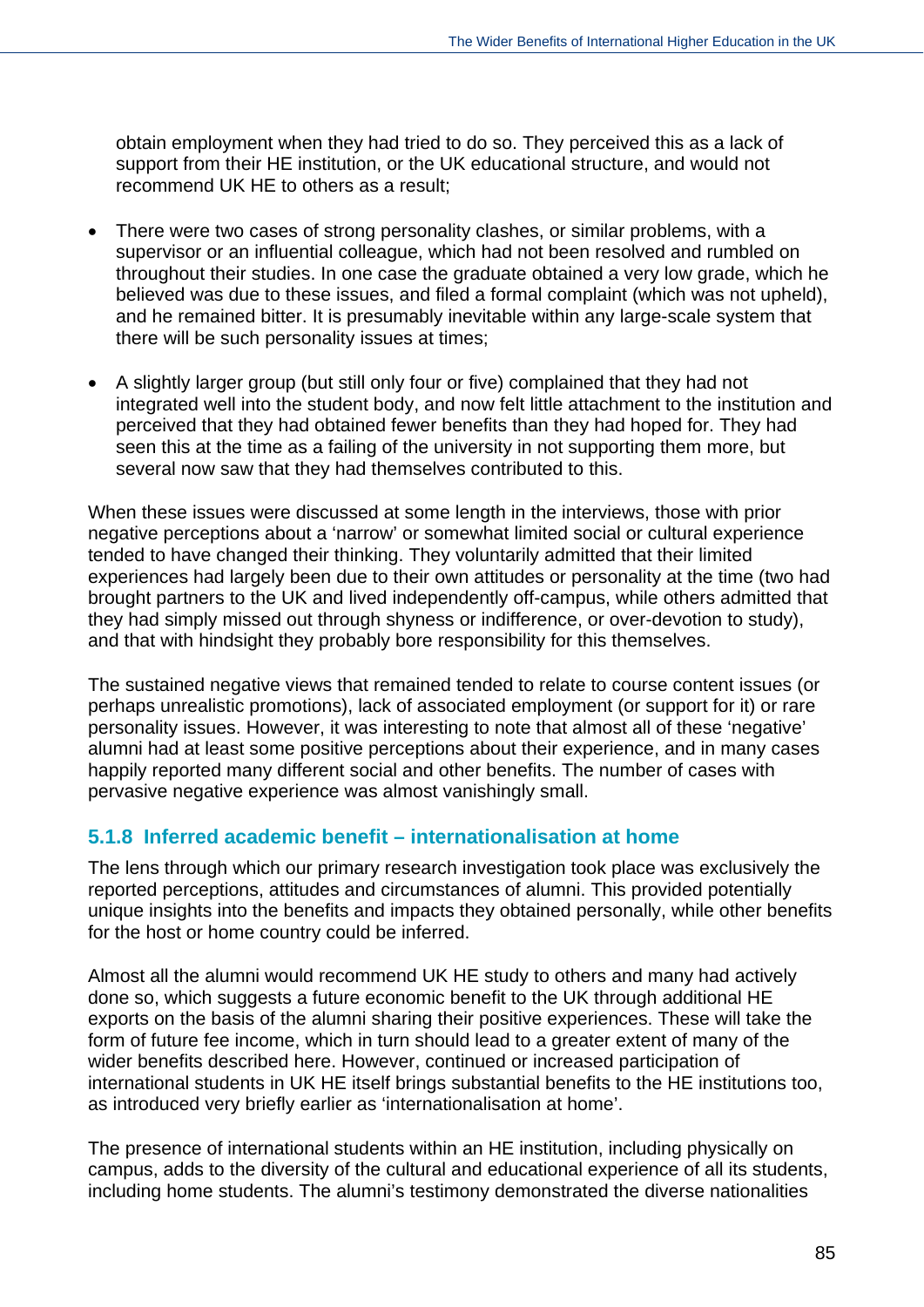and cultures of their fellow student body, and often within their particular course group, from which they felt they gained enormously in terms of intercultural sensitivity. It is only logical from this to suggest that UK (and for that matter other EU) students would also gain in this way. The issues around any lack of integration between UK and international students would also apply in relation to this local benefit. International students are also reported to have some effect on their local community, as they may be invited into local schools or voluntary groups to demonstrate and explain their own cultures.

A further benefit for UK HEIs from the presence of international students has been cited as their role in achieving critical mass for teaching on some courses, including some which may have declined in popularity with home students. In some STEM subjects especially, the proportion of international students may be relatively high in some institutions, and without the presence of those students the course would become unsustainable, thereby reducing the range of courses available to UK students at certain institutions. The make-up of some course groups reported by the alumni supported this view. Any such reductions of course availability could have potential long-term impact on the UK stock of strategic skills. These issues also arise in relation to postgraduate research study.

# **5.2 Emerging trends**

## **5.2.1 National differences**

Overall, as had been anticipated, alumni's experiences were strongly shaped by their individual contexts, prior to and during their HE study. The same applied to understanding their perceptions of benefits and predictions of future impact of their UK HE experience. As a result, there were substantial differences in the extent of some perceptions held as well as activities reported by different alumni, which means trends, generalisations and conclusions have to be drawn cautiously.

That said, the interview results were analysed and compared against certain key characteristics, particularly alumni's nationality, level of study, university type and subject of study. From that brief analysis it is possible to propose the existence of some broad trends, and the apparent absence of trends relating to other characteristics.

As expected from anecdotal prior knowledge, most (but not all) of the Chinese alumni interviewed had studied for Masters degrees, many in business or finance. They tended to be self- or family-funded and chiefly motivated by career enhancement potential; none had had any prior family history of HE study in the UK.

Graduates from India, in particular, and to some extent SE Asian nations tended to be somewhat similar in motivation and funding to the Chinese group, but a substantial minority were now working in their families' businesses. However, notably more of them had parents or siblings with experiences of UK HE.

It has been noted already that some alumni had rather 'narrow' experiences during their UK HE study, as they had tended to socialise mostly within their national or regional student groups, where they were perhaps culturally more comfortable. These were almost exclusively from China, Taiwan and SE Asia, while others who had 'narrow' experiences due to living with a partner or in their family unit encompassed many other nationalities.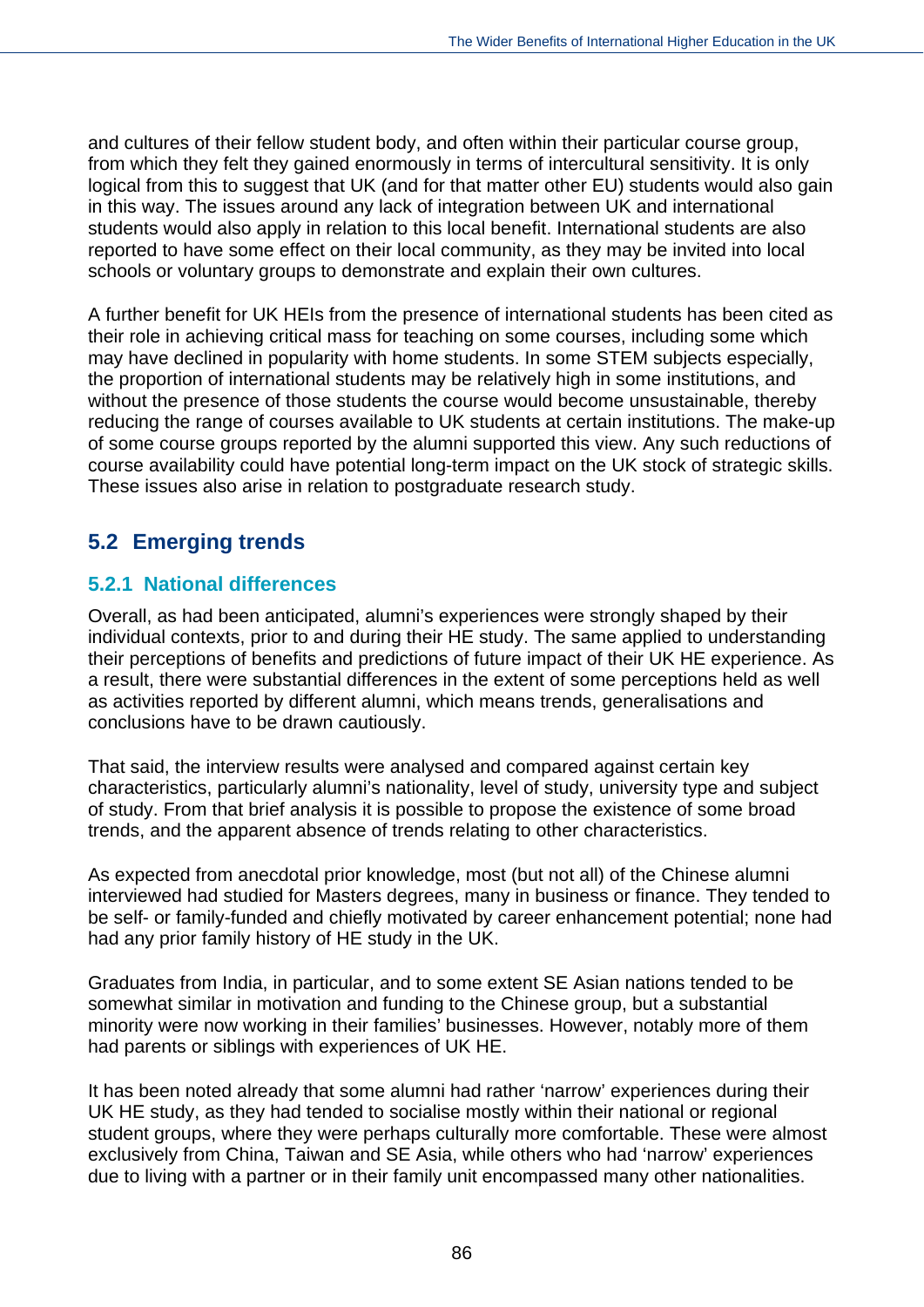There were many very positive stories from alumni from low-income Commonwealth countries, most of whom had been in receipt of UK-funded scholarships. Several of these were powerful personal articulations of the stated aims of the scholarship schemes – that is to say highly talented students, some from rather humble backgrounds, who had now returned to their countries and either very rapidly climbing to influential career positions or were dedicating themselves to improving their country and the lives of their fellow people, often changing careers to do so. However, such zeal was not confined only to those with Chevening and Commonwealth scholarships, but could be seen in alumni with other forms of funding too, albeit usually to a somewhat lesser extent.

Those from South America comprised a wide range, from a number who used an arts or fashion degree in London to kick-start an art or design career, to others reshaping their careers and dedicated to 'improving' their country on return working in areas like health or civil engineering. The small group from the Middle East and Turkey were mostly careermotivated Masters students, although with one or two notable exceptions.

Alumni from our 'high income' group of nations were also very mixed, with some mature graduates studying liberal arts degrees, including at research level, but others who for a whole variety of personal reasons chose UK HE over opportunities in their own country.

Although these broad trends were evident, and several of them seemed to support anecdotal national group characteristics or stereotypes, the range of stories within any single nationality grouping was generally greater than their similarities. This confirmed the importance of individual circumstances in shaping the alumni's experiences and perceptions of impact. However, a much larger sample would be required to confirm this statistically, as the sample was modest in size and somewhat purposive in nature.

## **5.2.2 Other characteristics**

Perhaps the key finding from our analysis of alumni's experiences and perceptions of impact against personal characteristics was the absence of clear trends, subject to the rider of the modest sample size. For example, we saw very little difference in experiences or reflections between those who attended high-prestige, research-intensive universities and those who attended other institutions such as Post-92 universities. While some did recognise a number of unique attributes and benefits of their study in, say, Cambridge, the majority of the benefits perceived appeared to be independent of the broad type or mission group of the HE institution. Some of the most powerful stories of impact were from graduates who studied at relatively less well-known institutions.

In much the same way, the geographical location of the HE institution seemed to matter little, as there were wide ranges of stories from all UK nations and English regions. One exception to this was some of those who studied arts and fashion, who had very deliberately chosen London due to its cultural importance, and benefited greatly from being there specifically.

Almost two thirds of the alumni interviewed had studied Masters courses but the remainder had studied for longer periods in the UK for a first degree course or a postgraduate research degree. While there was some evidence for greater integration and sociallyderived benefit from those who had been in the UK for several years, many of the most 'positive' stories were actually from graduates on Masters courses who had been in the UK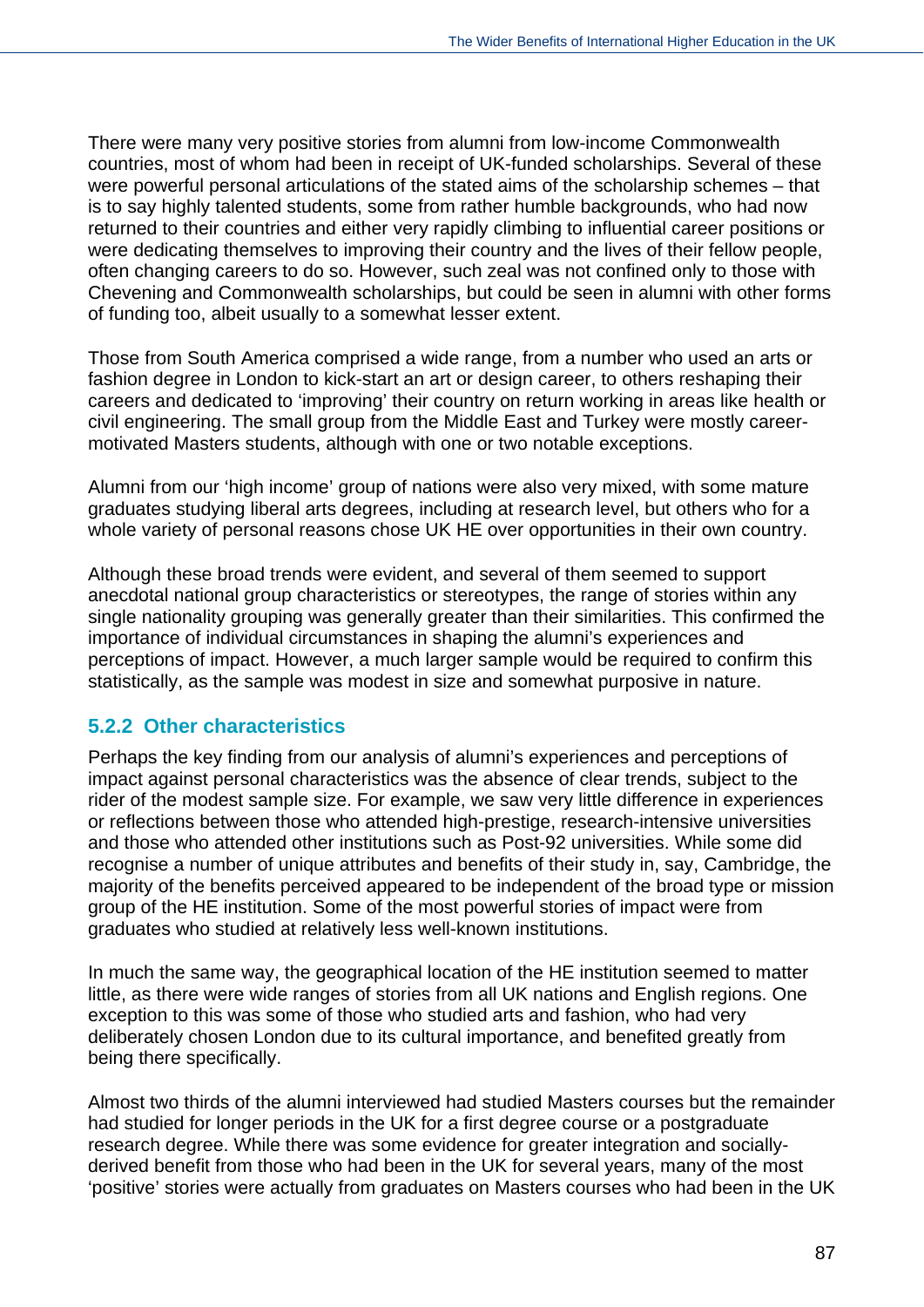year for a year or less. The length of stay, at least beyond that single year, did not appear to be a major driving factor in terms of extent of perceived impact. For some graduates who had remained in the UK for post-study employment, that additional experience could be very valuable – but due to the nature of the experience rather than its duration.

Brief analysis by subject of study did not reveal distinct differences in terms of alumni's experiences or perceived benefits, although many who studied business and finance courses had done so rather directly for career-related motivations, as might be expected. However, their perceptions of impact were much wider than this. Another notable grouping of graduates was those who had studied international development-related Masters courses and were now working in capacity-building and societal development roles in developing nations. There was also a small but quite prominent group of alumni who had studied art and design courses in London, several of whom were now pursuing successful arts careers in self-employment. However, again, the overall picture was much more of great diversity within any single subject grouping, suggesting that subject of study was not greatly influential in the experiences and benefits gained.

## **5.2.3 Changes in perception over time**

It might be expected that perceptions of a positive UK HE experience might gradually diminish over time, with an initial 'high' on graduation and then decrease with time perhaps with a 'half-life' type of curve. However, if anything there was some evidence that the reverse was the case, as some perceptions of benefit had emerged or grown stronger with time since graduation, although this could not be tested robustly in this study in any longitudinal sense. Although nearly three quarters of the interviewees had taken part in the i-GO survey since graduation (BIS, 2012), and their survey responses were available, due to the differing styles of the two research studies there were no directly comparable quantitative questions.

However, the issue of whether alumni would recommend UK HE study to others is a possible proxy for overall satisfaction. Of the alumni interviewed who had also taken part in the i-GO survey, 76% had at that earlier time indicated that they would recommend others to apply to the UK. In 2013, over 90% indicated that they had actually influenced other people to do so, at least to some extent, which (although not strictly comparable) suggests greater positivity with time.

When looked at on an individual case basis, this overall shift was at least partly due to changes in attitude by some alumni, a few of whom had been somewhat negative in the short term but now expressed positive views. We attempted to probe such apparent changes of view during the interviews where possible.

In one or two cases it transpired that the graduate had misunderstood the question previously, but in the majority of cases they admitted that the passage of time and their evolving circumstances led them to shift their view. Certain shortcomings in a specific aspect of their study experience, such as a disappointing grade or even a problem with a landlord, could have led to a more negative (or less positive) perception soon after graduation. However, over time, their evolving lives offered them opportunities to derive new and deeper impacts of their UK HE study and experience, of which they had not been aware soon after graduation. Equally, for some, it could simply be that with maturity and time for reflection on the overall experience, they were now more aware of the benefits. These individual shifts in attitude, where we could recognise them, were almost always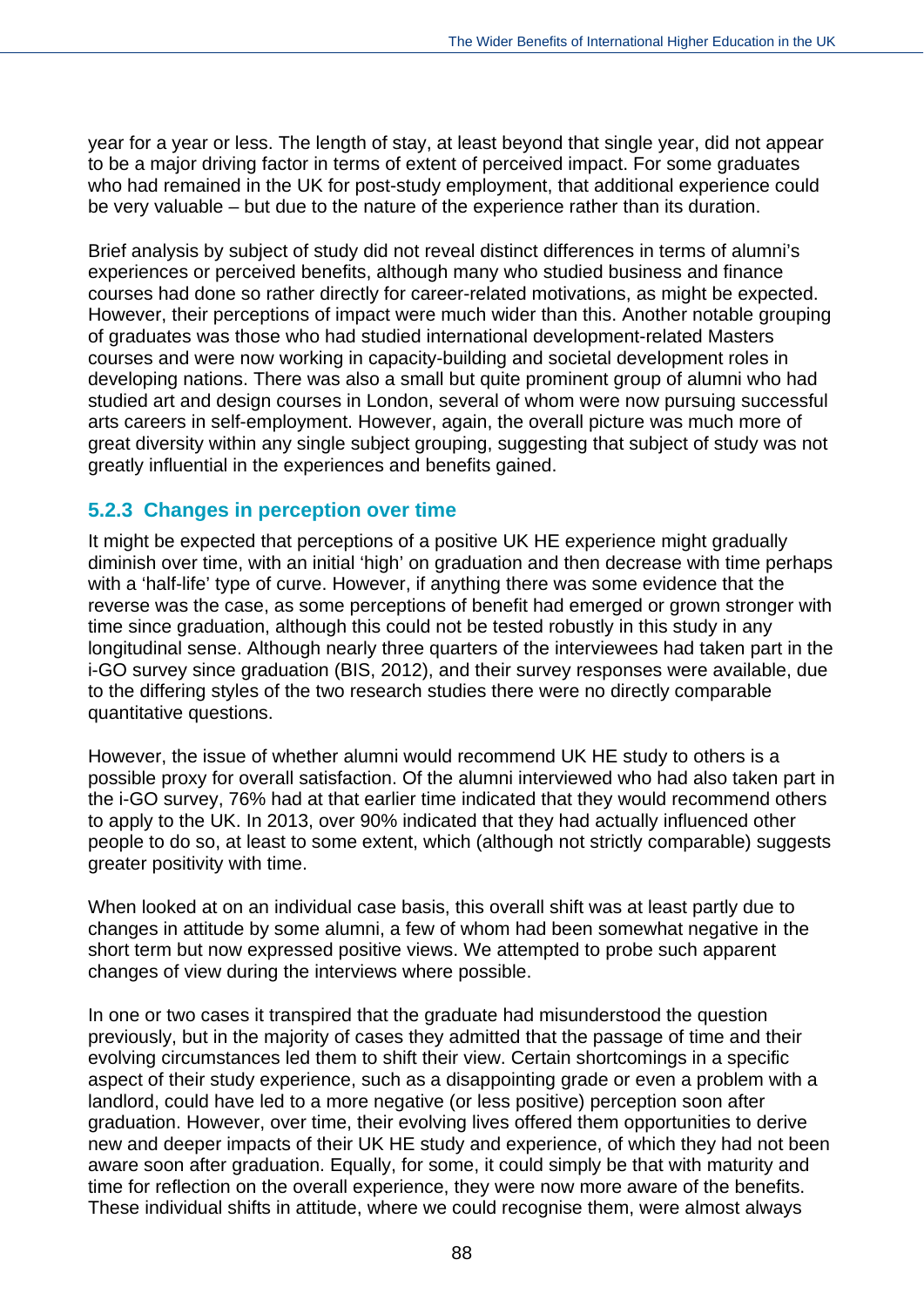positive (other than those few who changed certain attitudes as a result of perceptions about recent visa restrictions).

Within the i-GO results (BIS 2012), it could also be seen that for several different questions relating to overall reflections on value or benefit, the results obtained 2½ years after a cohort had graduated were slightly higher than those obtained six months after graduation. Although those differences were small, in most cases they seemed to reflect somewhat greater positivity with time since graduation. However, one exception to this seemed to be the value of their specific qualification in terms of career progression, where the opposite trend was observed. This could relate to the increasing need in many labour markets for greater differentiation than offered purely by an academic qualification. However, the i-GO study seems to lend some support to our clear observation that many alumni's perceptions of the impact of UK HE study grow stronger with time rather than diminish.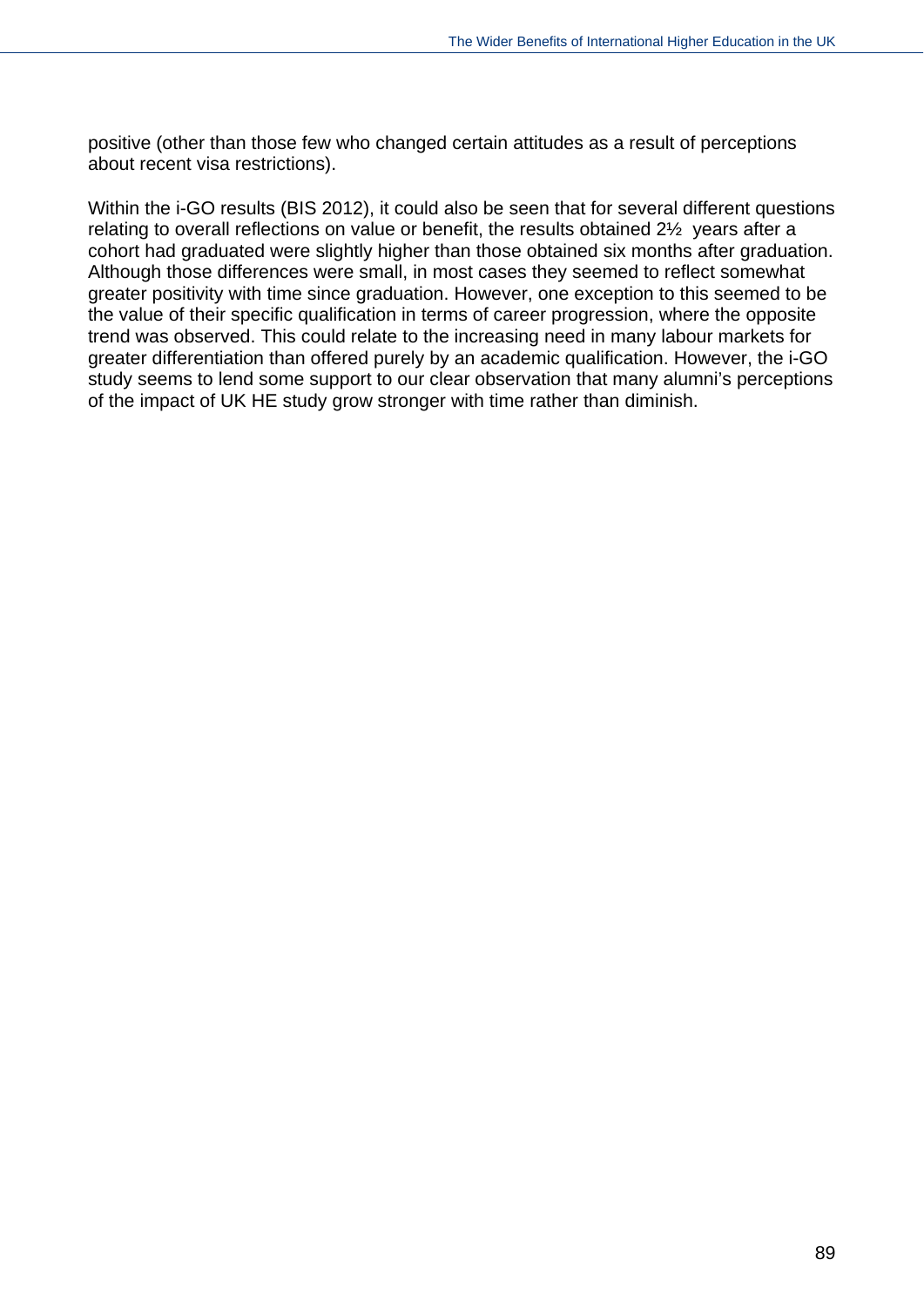# **6. Overall findings**

# **6.1 Reflections on impact beyond student experience**

Hitherto most studies considering the benefits of UK international higher education have focused on students and their perceptions of their student experience. Our new study extends the evidence base to perceptions from alumni, building on recent quantitative research with non-EU international graduates around three years after graduation (BIS, 2012), which reported very positive perceptions of their career benefits after graduation. Our study provides deeper, qualitative evidence from alumni who are further into their career and personal trajectories (over five years post-graduation), but also on a much wider range of benefits and impact in their lives, from which we can also infer benefits more generally to their home countries and especially to the UK.

For the alumni themselves, we have identified tangible personal benefits in relation to their career progression and/or change, their position in society and especially their personal growth, not least the development of extensive networks of social and potentially future professional contacts. As higher-performing and more highly skilled employees they bring benefits to their employers and home countries' economies (or indeed to any country in which they choose to work). They bring impact in the formal of societal development where they work in education, development and capacity building and which will grow as they progressively become more influential members of their society, and amplify some benefits through their personal influences.

For the UK itself we have identified, through the alumni:

- tangible economic benefits of additional trade with existing UK enterprises, and the establishment of new international partnership ventures and new overseas offices for current UK businesses;
- the potential for far more future benefit through the global network of links between the alumni and with contacts they have made in the UK;
- existing active international collaborations in research and education, and the potential for more in future;
- continued support for future HE exports, as they personally recommend others to participate, on the basis of their own positive experiences, for economic benefit but also allied academic benefits;
- additional trade from the alumni and those they influence through allegiance to British brands, including tourism to the UK;
- enhanced perceptions of the UK, its people and culture, especially increased trust in the UK which supports cultural and political ties but also future economic benefits;

The very large and growing global network of UK alumni, predisposed to trust the UK, its people and enterprises, based on their positive personal experiences, offers huge potential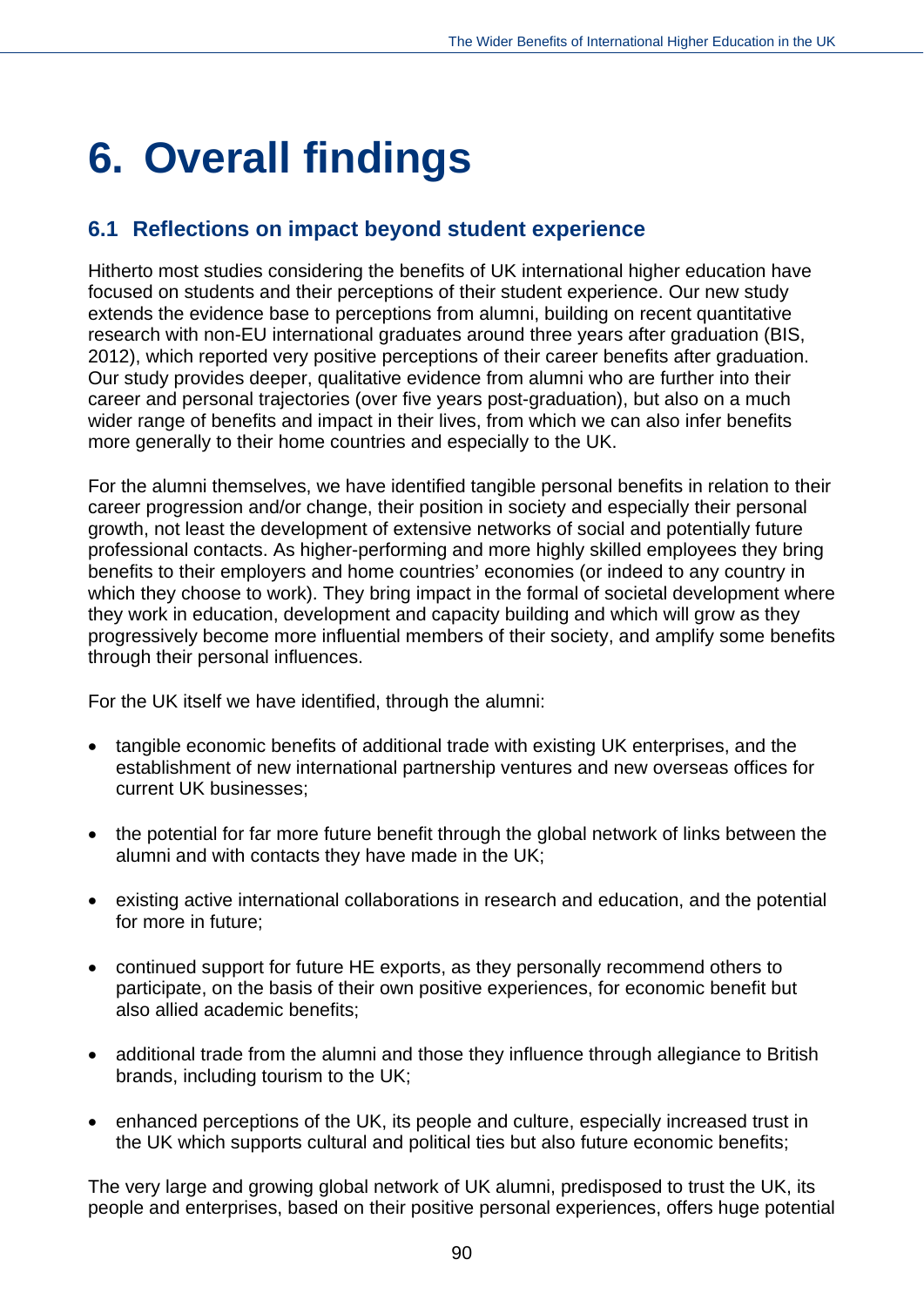to deliver great impact to the UK over time, as they progress in their careers to more senior and influential positions. That trust is crucial, as it is known to underpin trading relationships, collaborations and mutual understanding (British Council, 2012). This army of ambassadors seems to embody Nye's notion of soft power (Nye, 1991), enhancing the UK's reputation and extending cultural and diplomatic influence.

Given the qualitative nature of the research, we have not tried to estimate the economic value of either known tangible benefits to date or potential economic impact. However, given the early career stage of these alumni, and the individuality of progression and circumstances, it is likely that the overall potential future impact from alumni will be far greater, although its extent is well beyond simple economic calculation.

# **6.2 Positive impacts and attitudes**

What seems to stand out most strikingly from this research is the overwhelmingly positive views held by the vast majority of international alumni who participated. We are confident that this is not merely an artefact of a positively-biased sample, as other studies show similar positive perceptions on the basis of reflections on student experience (BIS, 2012). On a personal note, one of the interview research team commented that as a result of conducting the interviews she "felt more proud to be British" than she had done before.

Our study has identified UK alumni who have embarked on a wide variety of career trajectories and, five or more years after graduation from UK HE, have mostly made good career progress in their chosen field and are highly satisfied with the contribution that studying in HE in the UK has made to this. Five years post-graduation is still relatively early in career for many, other than those who attended UK HE as mature students after an established prior career. As a result, for most, their HE experience may have delivered some tangible benefit in launching their career, or enhancing their rate of progression, but much impact is yet to come. As they progress into more senior roles, many will see other longer-term benefits emerge, particularly from their wider experiences during study in the UK rather than the qualification itself, such as increased confidence, international outlook and intercultural empathy. There is evidence that alumni's attitudes become even more positive with time since graduation, and the impacts they derive may well continue to increase with time as their circumstances evolve.

As many alumni progress to more senior positions in their careers and more influential roles in society, wider benefits to their home country and to the UK will develop from the largely potential impact we identify at this stage and become more tangible impact. In their home countries, or others in which they may choose to live and work, this will grow with time as they have greater personal influence and multiplying effects on capacity building and societal development, including education.

For the UK, a variety of economic impacts will grow as the alumni enter more senior and influential business roles, beyond the specific early examples identified already from a few graduates. It is possible that tangible benefits are seen more quickly from those working in family businesses, who may from an early age be in relatively more senior positions than their peers in other employment. The alumni as a whole comprise a myriad of positivelyminded ambassadors, potential business collaborators and consumers who are predisposed to trust 'brand UK' and its elements – citizens, organisations and the UK itself.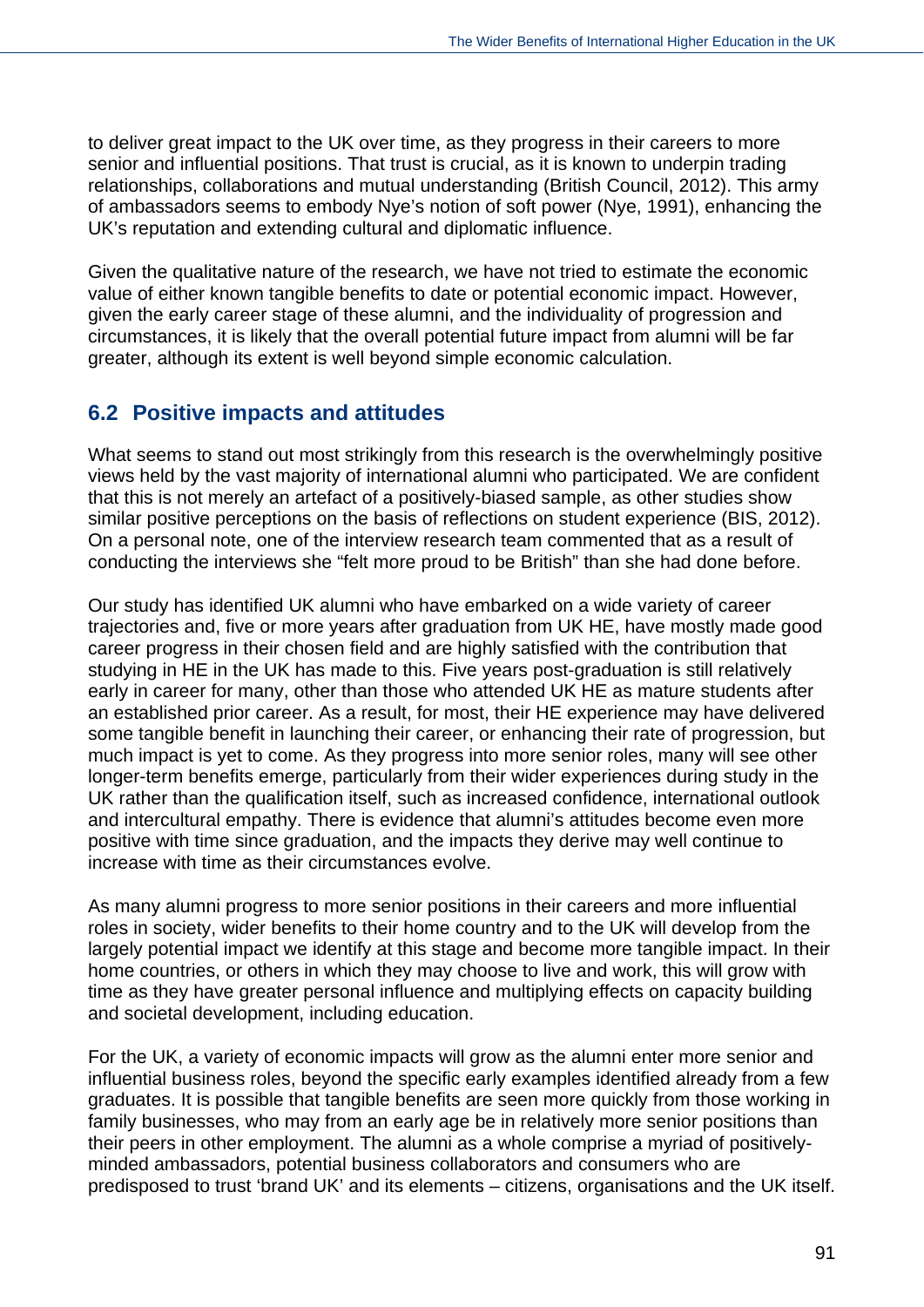This presents enormous long-term potential, particularly when the recent scale of international alumni of the UK is considered (2.5 million new ambassadors over 10 years).

It should of course be remembered that most international students in the UK are selffunded and thus are from more wealthy sections of society in their home countries. In addition, to have gained entry to a UK HE programme they will already have been relatively high educational achievers. Perhaps it is not surprising that they are already embarked on successful career trajectories, but what is important is that they chose the UK, have great experiences to report of the country and for the longer-term will maintain a relationship with us that will likely manifest in many beneficial ways.

It is known that some well-disposed international alumni make financial donations, and donations in kind, to their alma mater (Miller, 2013). The value of this direct benefit has not been attempted in this study as it is likely that the career stage of many of the alumni is earlier than that at which many will be in a position to donate.

## **6.2.1 Sustaining positivity**

 $\overline{a}$ 

Some of the alumni interviewed now reflected more positively about their overall UK HE experience than was apparent the case when they had been surveyed two or so years previously, and/or than immediately after graduation. For some this seemed to be progressive growth in perception of the value of certain aspects of their experience over time, as their careers and lives developed and they encountered situations where they could put their learning to use. This 'increase' in positivity over time is slightly counterintuitive as it might be expected that highly positive immediate perceptions might diminish with time, as longer-term memories become less significant amidst alumni's evolving lives. Such a hypothetical decrease might also be affected by a fall in the extent of contact with fellow alumni once they have left HE, which might also be anticipated. However, evidence from the interviews suggests that positivity may increase in some respects for many.

If most alumni do remain positive or even grow more positive with time, they should continue to be receptive to HE institutions' efforts in alumni relations and network support, although there is evidence to suggest that the most pervasive inter-alumni contacts are informal rather than through HEI-supported channels. Most welcomed the idea of keeping in touch with each other and to some extent with their HE institution.

This raises interesting questions about what more might be done to build on the positive individual experiences and warmth of feeling for the UK that international alumni exhibit, given nearly half a million international students in UK HE annually of whom the large majority return home or move elsewhere. Many UK universities have alumni associations operating internationally and, where sufficient numbers exist, specific country branches. There are also various associations and networks of British scholarship scheme alumni and 'British scholar' or alumni groups<sup>[4](#page-93-0)</sup> in a few countries. Some of these have been initiated or supported by the British Council. However, there has never been any targeted research to assess how these ad hoc activities might more effectively be enhanced to increase benefit to the UK, although there is currently some discussion about a potential national 'UK HE alumni' network.

<span id="page-105-0"></span><sup>4</sup>For example, see<http://www.abschennai.org/>and<https://twitter.com/AlumniUK>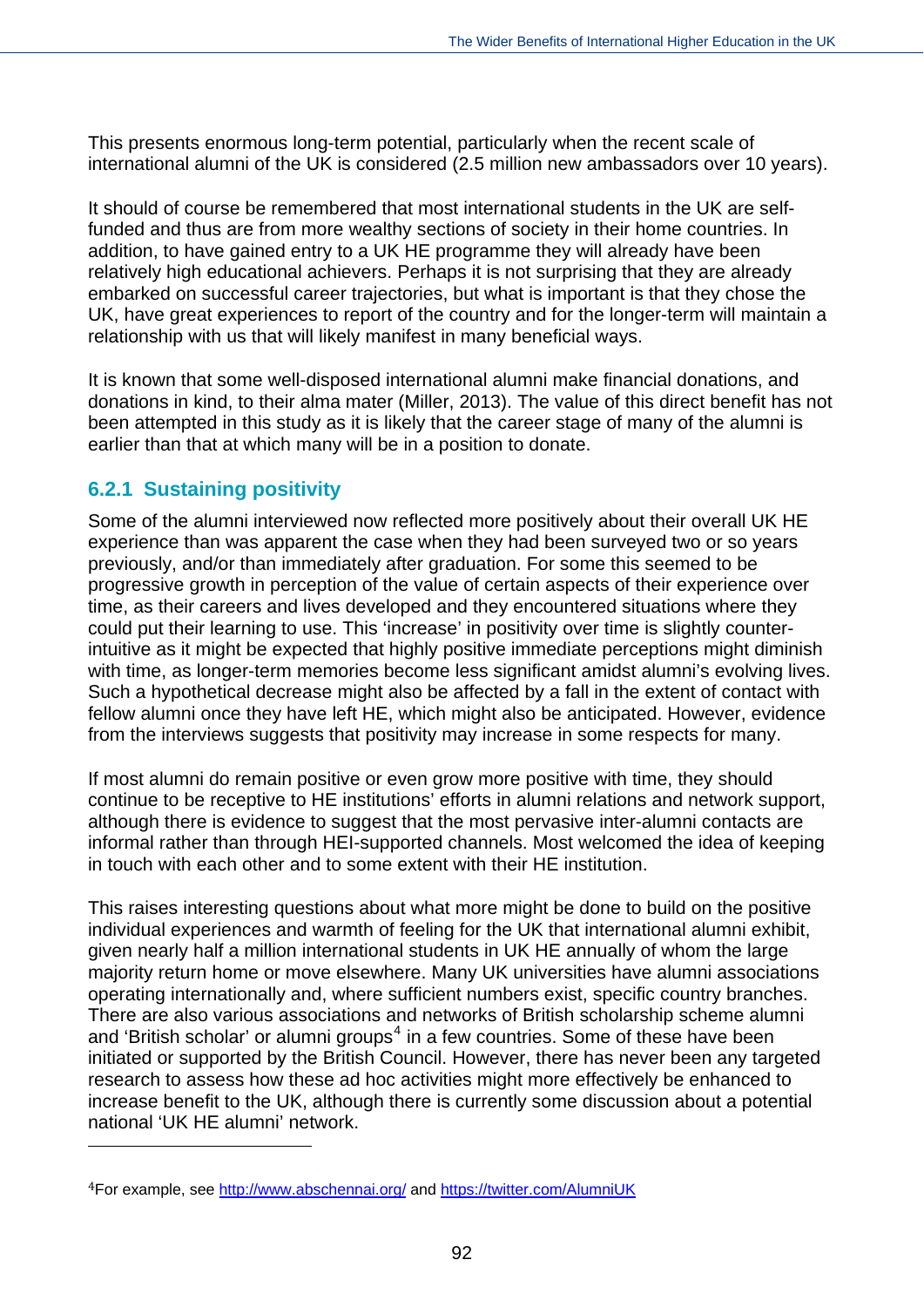Support for alumni of the main UK scholarship schemes is more substantial and, from our evidence, apparently more effective than for other alumni. However, it would be worthwhile to consider, for a relatively modest investment, what targeted interventions could be implemented to engage with alumni more widely to sustain and optimise long-term UK benefits – and to enhance the benefits perceived by those who have themselves invested in their education in the UK. Further consideration would be necessary to understand what such a national scheme might offer, beyond that available through individual HE institution alumni networks and informal channels.

However, a 'national' approach has been adopted by some countries, notably Japan and China. For example the Japanese International Cooperation Agency (JICA) employs some of its funds to keep in touch with foreign alumni of Japanese institutions, even inviting them back to Japan for short training and other programmes; it also supports follow-up offices in a number of countries including Nigeria, Jamaica and Bangladesh $^5$  $^5$ .

# **6.3 Individuality**

 $\overline{a}$ 

While a number of broad trends have been identified, the absence of other systematic variations that might have been expected is perhaps as noteworthy, although the sample was of modest size. There appeared to be relatively little difference, for example, between the positive benefits perceived by those who attended research-intensive universities or institutions in other mission groups.

Investigating HE benefits through the experiences of alumni some years after they have left UK HE offered insights into their evolving personal circumstances as well as individual backgrounds. This confirmed the importance of individual circumstances as a major factor, as the impact of HE experience is perceived in the context of alumni's lives in their chosen or home countries. In the same way that their motivations will have been a highly individual combination of career aspirations and other factors, the benefits and impact from their UK HE experience are highly dependent on their individual circumstances.

So while we could categorise alumni by nationality, level of study or other grouping, we tried to look at them as individuals. This meant considering not only their career trajectory and motivations for study, but also their social background and mobility capital (i.e. were they well-prepared for study overseas) as well as current family circumstances. All these factors and more contextualise and affect experiences as students and memories and perceptions as alumni.

Some alumni have chosen to progress along conventional linear career paths, and make use of certain benefits that support that trajectory, while others have been either inspired or assisted to make changes of direction, often towards running their own business or, especially, working in societal development. The benefits that they gain, and those that may accrue to their home country and the UK, will be very different depending on which path they pursue. However, despite different motivations and expectations, UK HE seemed to have provided a transformative experience for almost all.

<sup>&</sup>lt;sup>5</sup> See <u>http://www.jica.go.jp/bangladesh/english/office/others/alumni.html</u> and [http://www.jicaalumni](http://www.jicaalumni-eg.com/about-us/)[eg.com/about-us/](http://www.jicaalumni-eg.com/about-us/)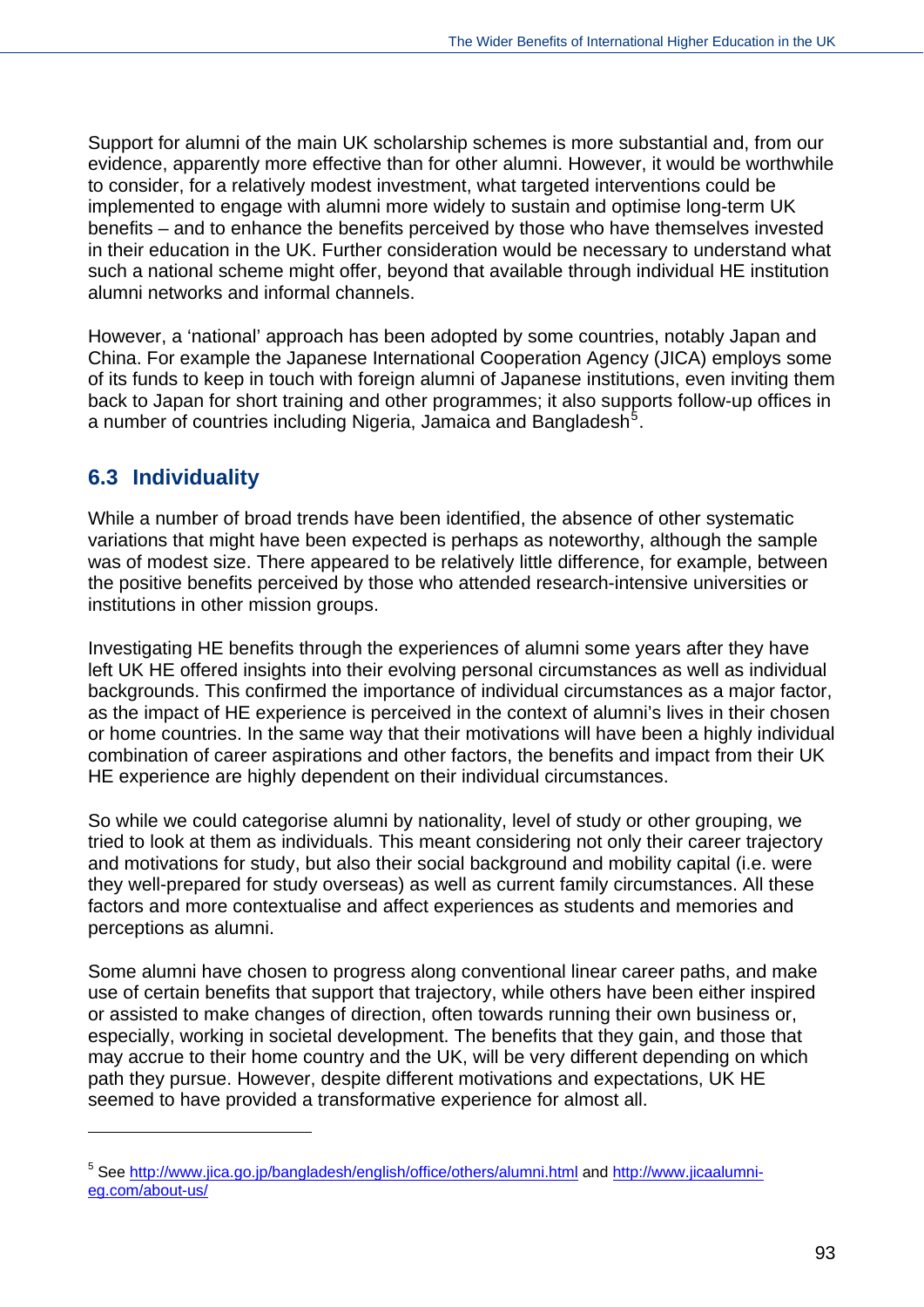Any quantitative estimate of impact or benefits of studying HE in the UK is made much more complex by these individual differences and evolving circumstances, as the benefits are overlaid upon a highly uneven base. Recognition of the importance of individual circumstances also suggests that any analysis of impact has to take this major factor into account, otherwise any conclusions may be invalid within many groups and certainly in relation to individuals.

## **6.4 The UK as a destination for international students**

Future alumni streams and education exports, and the wider benefits these prompt, depend on the UK continuing to be an attractive and welcoming destination for international students. The alumni interviewed related a variety of motivations for choosing the UK for their international HE, ranging from educational (chiefly familiarity with or concordance of qualifications, reputation of institution or perceptions of learning style, including the UK's distinctive Masters course structure and research-only doctoral programmes) to cultural or social reasons. The UK had been perceived by many as a safe environment, both on campus and more generally, in comparison with perceptions of certain competitors. Others made judgement more pragmatically or economically, based on relative fee levels and especially the availability of 1-year Masters courses.

As alumni reflecting on their student experience, graduates' responses were almost unequivocally positive and this underpinned their recommendations of the UK as an HE destination to others. These positive views were based partly on perceptions that their earlier motivations had been reasonably well founded, and on other personal experiences too. Most had felt welcomed in the UK, not only within HE but also within the country itself. Many expressed admiration for the tolerance within UK society, and some that previous fears (of being unwelcome foreigners, or discriminated against) had not been borne out. Added to these values were their reflections on a rather distinctive pedagogy within UK education, inviting discussion and challenge, which enabled them to grow personally and become capable of greater learning, as well as the sheer cosmopolitanism of their experience. Collectively these factors instilled in the alumni strong bonds to the UK.

# **6.5 Cosmopolitanism (and integration)**

'Come to the UK and meet the world' could be a potential promotional strap line for UK HE, based on the perceived benefit of cosmopolitanism on which alumni reflected very positively. As indicated in the previous chapter, the majority of alumni stated that there had been many different nationalities on their course, and within the HEI student body. They had universally considered that this was a positive feature of their experience, even those who had restricted themselves somewhat in the range of their social interactions.

Alumni of Masters courses especially reported a wide variety of nationalities in their course groups, although sometimes this could impact on the extent to which they interacted with UK students. Certainly some alumni articulated powerfully how they felt transformed personally in learning to engage with those of different nationalities and cultures, and to understand and tolerate differences. In gaining this intercultural sensitivity, which they believed would help them greatly in future international work and relations (and is a known global employability benefit, CBI 2011), a few went so far as to admit this involved overcoming previously held prejudices.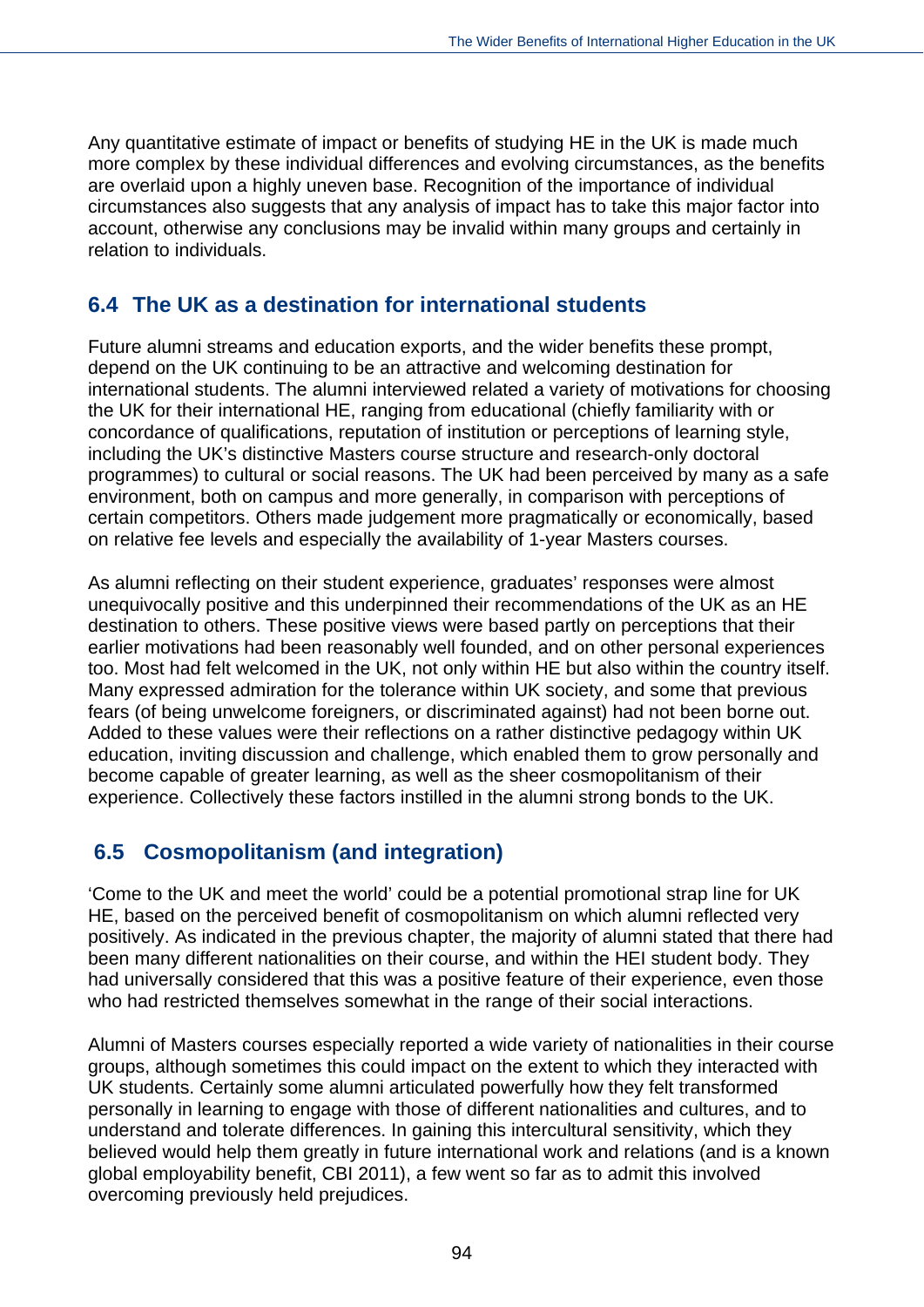While it is unlikely that this cosmopolitanism is unique to UK HE, it may be that the UK's position within international HE has led to it being more strongly established here and/or to a greater extent than in competitor host countries such as the USA or Australia. Some statistical research could valuably be attempted to determine whether numerical evidence demonstrates this to be a unique aspect of the UK offer. This would require analysis at a very granular level (i.e. at institutional or preferably course level, rather than national) as the potential benefit occurs at that local level.

### **6.6 An optimal width of experience**

While alumni perceived very positive benefits from their HE study and qualification, which were mostly career-related, the most positive stories were from those who also had wider experiences while in the UK. Some of the richest reports of personal development were from those who undertook significant off-campus activity, in the form of volunteering, employment (including post-study) or other social or cultural activity, such as playing local league cricket. Such activities enabled greater integration with a wider variety of people than met in the campus environment, which for some was dominated by interactions with other foreign students. That integration developed deeper and better informed – positive – perceptions of the UK as a society, but also offered new opportunities for informal learning.

Where some alumni had reported that they had somewhat narrow experiences during their stay in the UK, such as restricted social activities by remaining largely within their nationality group or with a pre-existing friendship group or partner, or living in halls entirely populated by international students, they now perceived that this was a sub-optimal HE experience. With reflection some realised that they had contributed to this themselves through shyness or reticence, or their choice of accommodation with a partner or current girl- or boyfriend.

Others reflected that their inherent outgoing nature had enabled them to throw themselves fully into a wide range of experiences, and now appreciated the range of benefits that had ensued. Although many HE institution practices and the nature of support for international students will have moved on since these alumni were students in the UK, there are clear messages here about the benefits of maximising integration, which will contribute to the experiences of UK students too.

The issue of employment has been highlighted. Without repeating much of that detail, it is clear that perceptions of the opportunities for post-study work are all-important for some alumni in whether they feel they can recommend the UK as a host for HE. With careerrelated motivations uppermost for the vast majority of potential applicants, perceptions that the enhancement of benefit through related post-study employment is not possible will be a significant detraction. Even if in reality visa restrictions are not as draconian as some perceive, that message is potentially hard to purvey overseas in an age of widespread social media through which any negatively-minded alumni can have a powerful voice.

The position in relation to work experience for UK students is now unequivocal. Most students undertake part-time ('subsistence') work to offset costs of living and study, and the value of structured work placements or internships in contributing to employability as to be recommended as an integral part of all HE courses (Wilson, 2012). It would seem illogical to place restrictions on international students for part-time or at least some courserelated employment, when the prime motivation for most participation in HE courses is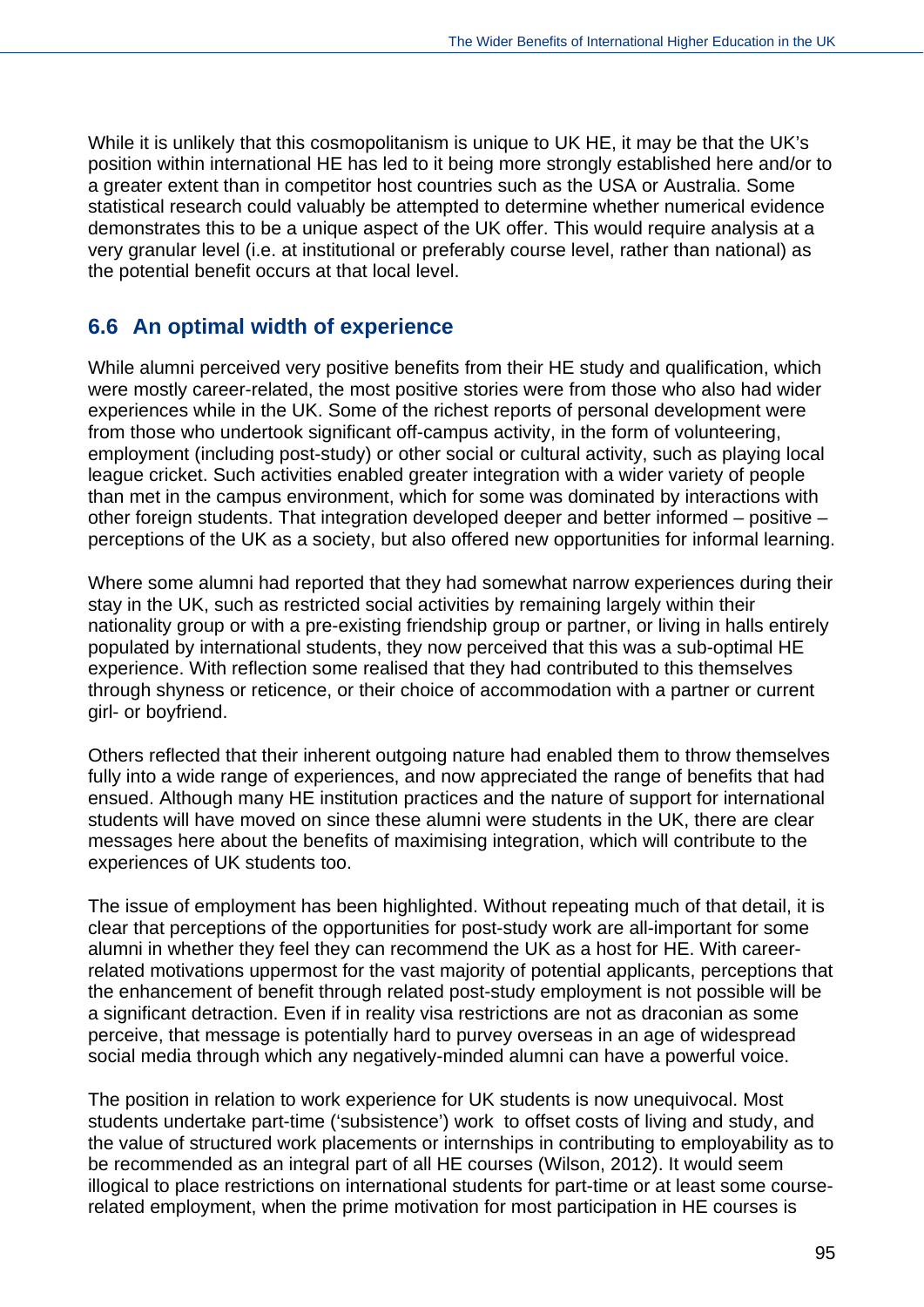career- and employment-related. The question of the extent of post-study employment is more contentious politically, but it was clear from the alumni we interviewed that the overwhelming majority undertook HE in the UK with the long-term goal of making a success of their lives in their own country. On the other hand many would appreciate at least the option to work in the UK for a period post-graduation, to maximise and consolidate the benefit of HE study in terms of career enhancement.

From several of these angles, it seems clear that participation in employment in some form in the UK should be welcomed, to respond to applicants' motivations but also as a part of current good practice in higher education.

### **6.7 Ambassadors including scholarship alumni**

The very positive personal stories we heard from many Chevening, Commonwealth and other UK-funded scholarship scheme alumni have been prominent in this research. Based on their reflections and reported current activities, there seems to be strong evidence that the aims of these schemes are being fulfilled by at least some of their alumni. Chevening scholarships, accessed by the 'elite' in target countries, are designed to build relationships between the UK and these countries and to foster wider socio-cultural, diplomatic, political, and developmental ties and impacts. For this reason they are funded by the Foreign & Commonwealth Office. Many of the Chevening alumni interviewed were very actively working as just such ambassadors. The Commonwealth Scholarship Commission supports international study in order to foster impacts in developing Commonwealth countries in terms of, inter alia, health, educational capacity-building and infrastructure development. Several of the Commonwealth Scholarship alumni we interviewed were actively pursuing careers with great personal commitment in just these areas.

What was also clear was that these alumni's relationships with the UK and their HEIs, and with fellow alumni, were strongly reinforced by the sense of belonging to that scholarship scheme's alumni group. This was the alumni grouping that they cited foremost, rather than that of their particular institution.

It was initially tempting to conclude that the 'emotional bond' with the UK articulated by many alumni was something unique to those with UK-funded scholarships, perhaps directly related to a perceived obligation to 'pay back' to the UK. However, the intensity of the personal motivations they articulated and reports of tangible activities undertaken felt much more than 'pay back'. More importantly, similar emotional connections with the UK, and personal commitments to societal development or capacity building agendas, were also held by some alumni who had not had UK scholarships, although they were most powerfully demonstrated and more pervasive amongst the UK-funded scholarship holders. Emotional ties of some kind with the UK were in fact commonplace, to varying extents and articulated in different ways depending on the individual circumstances of many other alumni.

The combination of factors underlying positive experiences of HE study in the UK led to a feeling of trust in the UK, its institutions and products – UK HE is clearly one the UK's strongest cultural assets. This trust, in conjunction with the influencing power of soft diplomacy, creates support for the UK and its products, culture and language. It results in brand loyalty for UK goods, travel to the UK and Europe as preferred tourist and holiday destinations, the promulgation of UK pedagogic style on return home, recommendations to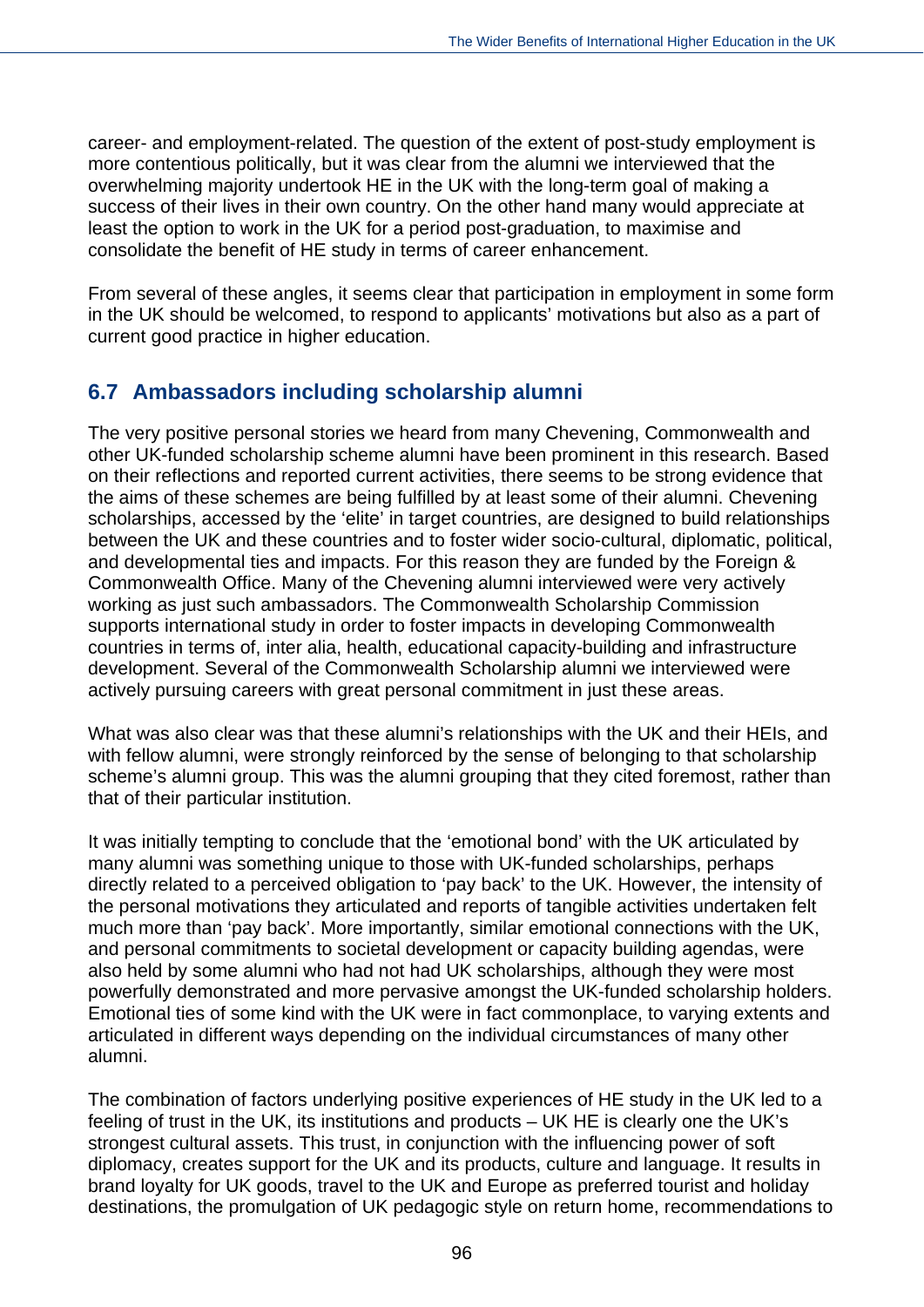family, friends and employees over whom alumni have influence to study or train in the UK, and in the choice of UK partners when national businesses and networks expand into international partnerships.

### **6.8 Other student mobility and internationalisation at home**

The parameters of this study allowed deep investigation of the views and experiences of non-EU international alumni who had studied in the UK, from which we have described a range of benefits to the UK and to the alumni, who overwhelmingly hold positive views of the UK and its higher education experience. However, this particular lens of focus limited or prevented investigation of certain other potential benefits and, especially, the potential benefits from other forms of international education or student mobility.

We were able to infer benefits to UK HE of the participation of international students who bring cultural richness and diversity to the HE community, as well as supporting the provision of some courses or research that could be unsustainable without international student participants. The experience of home students here will also be 'internationalised' to some degree by the presence of overseas students; through this the benefits of cosmopolitanism and intercultural sensitivity reported by international alumni will also extend to some degree to UK students on the same courses and campus.

Our study only investigated graduates who had spent at least an academic year physically studying in the UK. It was agreed at the outset, largely for the purposes of simplicity, that other forms of student mobility, transnational education and distance learning, would all be excluded, such as:

- Those undertaking transnational education (TNE), i.e. obtaining a UK HE degree but with no physical attendance, or very little, in the UK. Since 2010 the number of students studying for a UK degree outside the UK has been greater than the number of international HE students in the UK, $^6$  $^6$  so this would be an interesting and very significant sector to explore. What strength of feeling do TNE alumni experience towards the UK, or to an HE institution that they have never physically visited, or via an overseas campus where there may be few UK students? New research, as yet unpublished, suggests economic benefits for participants and host countries<sup>[7](#page-110-0)</sup>, but that there is little data with which to assess comparative impact.
- Students undertaking UK distance learning programmes, potentially a sector of increasing importance as massive open online course provision (MOOCs) becomes more viable, again raises questions of the extent to which wider positive benefits might develop and be retained;
- Students taking part in international exchange activities as part of their HE study programme, which can be of short duration but for some take the form of an intercalated year, which could offer significant development of UK experiences and potential long term benefits;

 $\overline{a}$ 

<sup>&</sup>lt;sup>6</sup> Information from HEGlobal:<http://heglobal.international.ac.uk/tne.aspx><br>7 Dreliminary findings from research preject on import of TNE on best on

<span id="page-110-0"></span><sup>&</sup>lt;sup>7</sup> Preliminary findings from research project on impact of TNE on host countries, British Council, 2013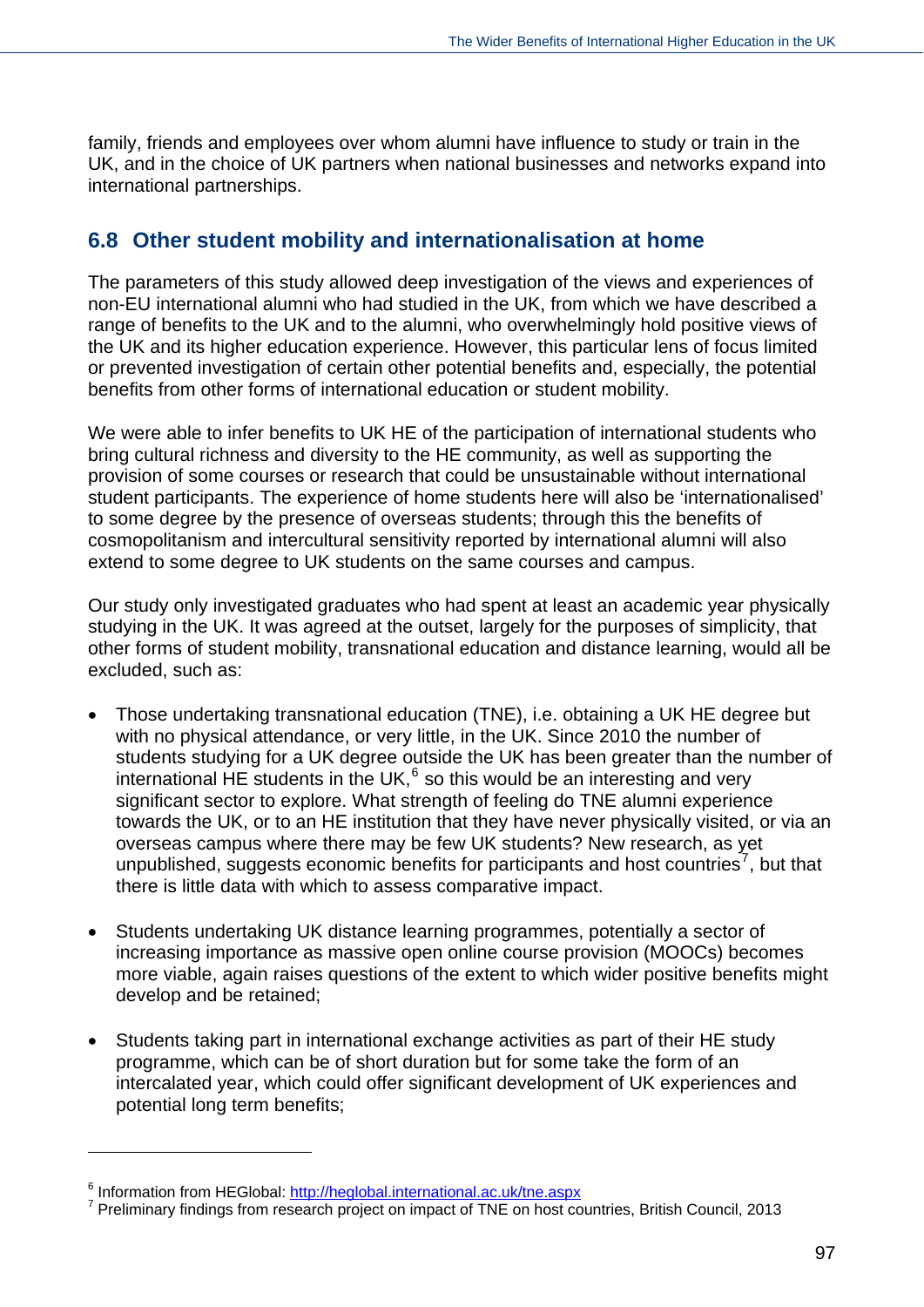- The approximately 150,000 current EU students enrolled in UK universities, who were not sampled in this research – logically, it might be expected that these graduates would provide similar evidence in relation to personal, economic and certain wider benefits;
- The several hundred thousand international students and trainees (totals unknown) in institutions and practical programmes outside the state HE sector. These could include professionals such as surgeons, accountants or applied engineers, those in technical skills training or following programmes in performing arts, and those on English language courses as well as those enrolled in private sector HE institutions in the UK. None of these groups were covered in this study yet, again, they comprise another substantial group of potential 'influencers' on behalf of the UK.

Finally there is scope separately to consider the wider benefits of outward mobility of UK students, both as impact to the UK (which presumably might to some extent parallel the benefits we ascribed to 'home' countries) and to the graduates themselves. With a new outward mobility strategy in the UK, this aspect of student mobility must become a growing issue for UK HE in future. It should be informed by the experiences of international alumni of the UK, and/or potentially delivered with some linkage to those international alumni.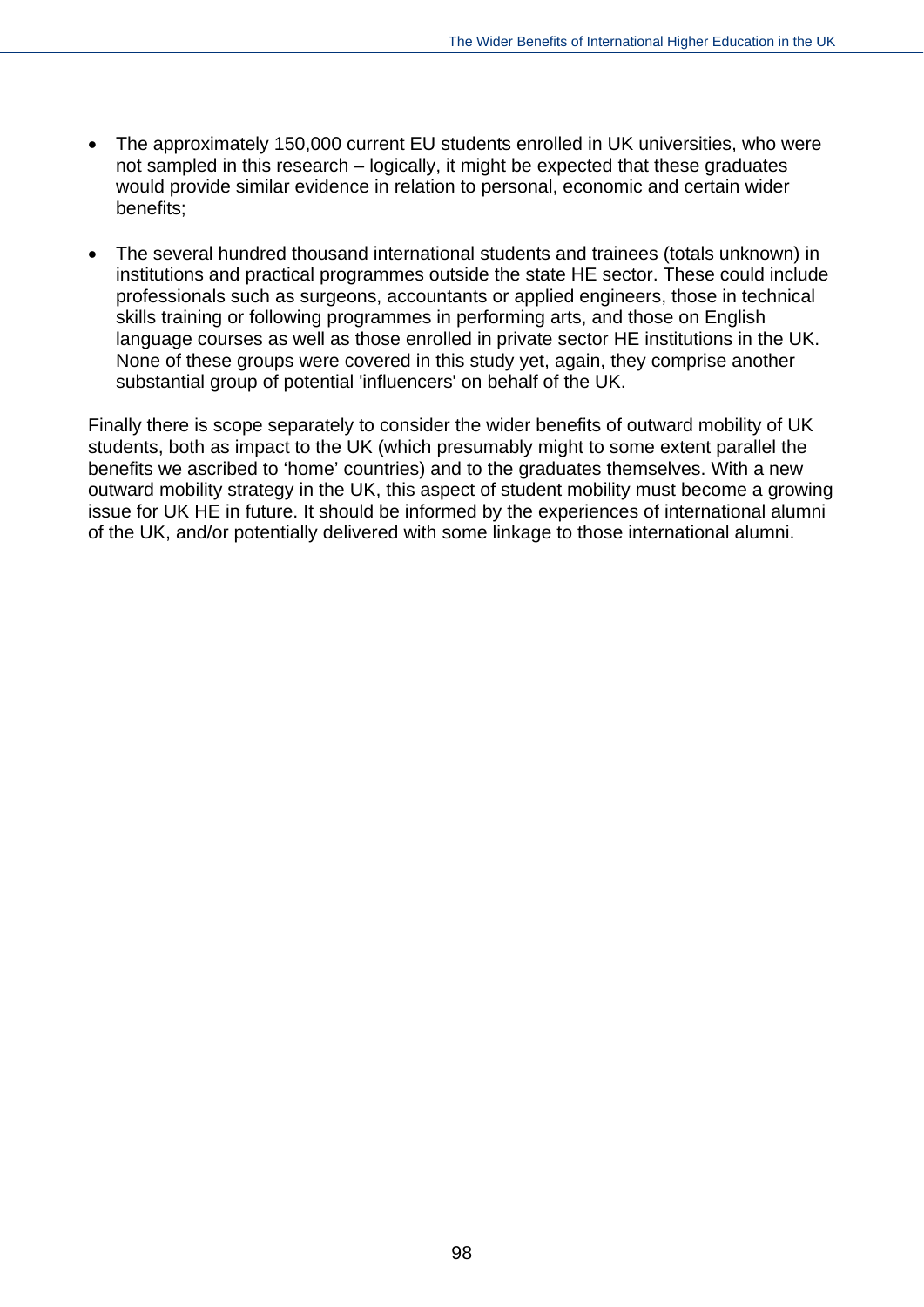## **7. Conclusions and recommendations**

The overall findings from this study of the perceptions and experiences of international alumni of UK higher education, which are believed broadly to reflect the range of non-EU international students in UK HE, lead to some key conclusions.

- The overwhelming majority of alumni are very positive about their experience, and consider that the mix of skills and experiences gained during their UK study period directly contribute to enhanced career progression and wider personal development. The mix of experiences exerts greater influences than the acquisition of the HE qualification itself. The impact of the overall experience was described in ways suggesting that as UK alumni they 'feel different' and are more confident and more enterprising, as well as particularly adept at working or communicating with people in other countries.
- Cosmopolitanism shines through as a major strength of UK HE, and the majority of alumni maintain a network of international friends met during their time in the UK. For some, these friendships and networks have already led to joint business and related activities, often to the benefit of the UK. Many more are likely to develop in future.
- The combination of positive HE experiences and positive perceptions of the UK, its people and culture, result in an emotional bond between alumni and the UK, extending the UK's power of soft diplomacy. The trust created underpins support for the UK and its products, culture and language, resulting in brand loyalty for UK goods and travel to the UK for leisure, the promulgation of UK values during capacity building at home, and in the choice of UK partners when entering international business collaborations.
- Many of the most active and articulate ambassadors had been supported by a UKfunded scholarship, and were embodying some of the developmental and diplomatic aspirations of the schemes.
- Alumni returning home are actively influencing the next generation of international students (and thereby future alumni) – the great majority of those interviewed reported recommending the UK as a study destination to others. Together these influences result in both short and longer term benefits (economic and soft power) to the UK.
- Although many alumni are involved in some form of contact through their university or scholarship scheme, the most pervasive communications between them are taking place informally, particularly through digital social media and networks. It seems inevitable that the impact of these social networks will continue to grow.
- The great majority of international students are not seeking to study in the UK as a route to long-term employment and migration into the UK. Although most are careermotivated they seek an optimal combination of academic and related work and wider experiences in the UK, so as to derive maximum enhancement of their career when they return home or move elsewhere in the mobile global economy.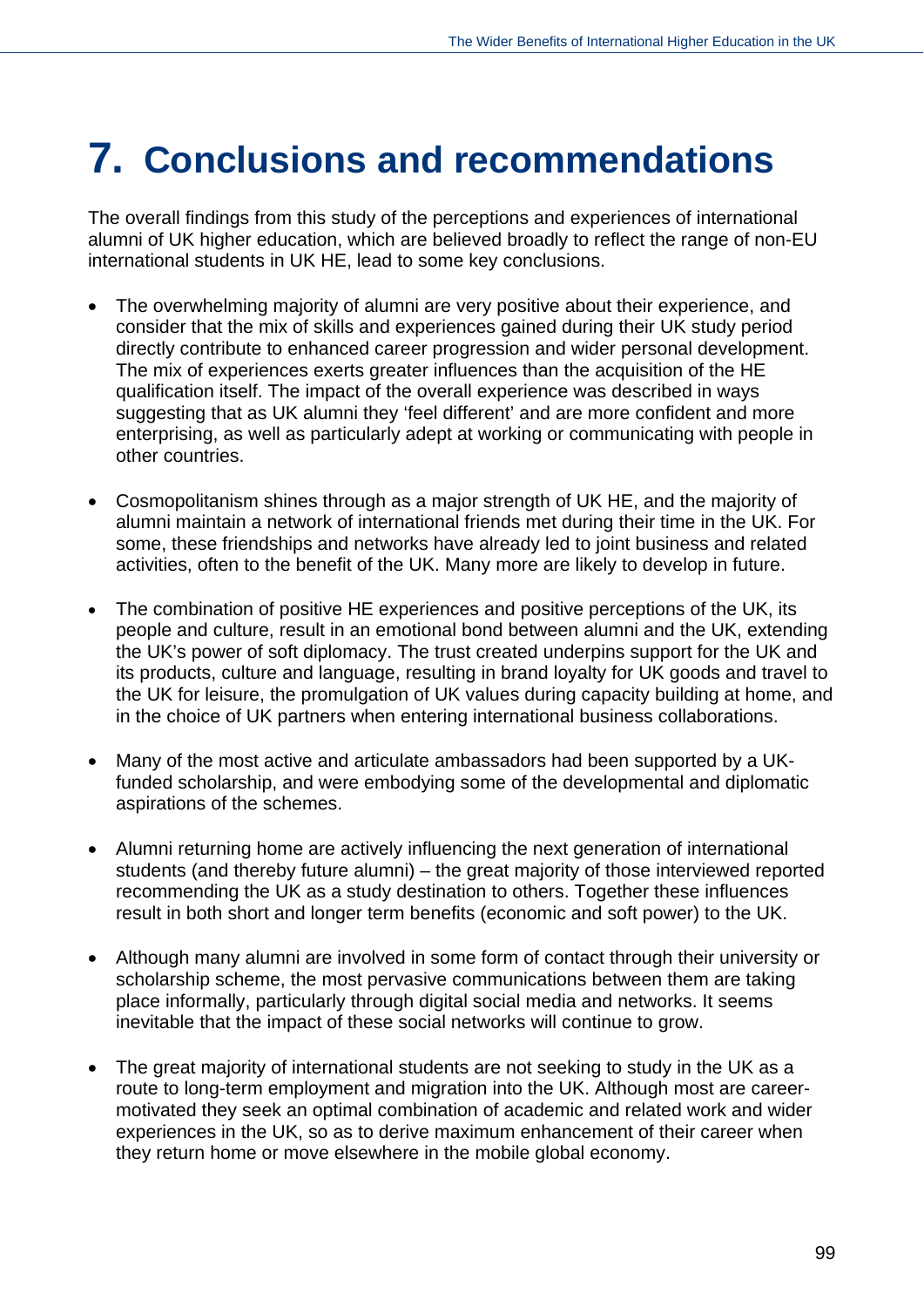### **7.1 Recommendations**

For Government:

- Stronger and clear promotion of allowable opportunities for post-study employment and work experiences during HE study would help to alleviate growing perceptions that UK international HE provision is less attractive due to recent changes to visa structures and processes.
- There is a growing evidence base in relation to the impact of international student mobility, to which this study adds a new dimension through alumni. Future research tracking alumni as they progress further along their career trajectories would be valuable to understand whether their positivity sustains or continues to grow, and to illustrate realisation of many potential longer-term benefits.
- The present study was restricted to the 'traditional' model of incoming international student mobility, but the majority of international students of the UK follow education programmes without campus enrolment in the UK. Extending this research so as to understand the wider benefits of other models of international HE study, including TNE, would provide a more complete picture of benefits and impacts. What is the impact when the student does not physically visit the UK?
- Given the unequivocal benefits perceived here from international student mobility, it could be useful to consider the extent and range of impacts on the UK of a strategy to increase UK student outward mobility, potentially to provide measures of the value of implementation of that strategy.

For HE providers:

- The flipside of UK HE's strong international and intercultural cosmopolitanism is that it can result in sub-optimal integration of international and home students. HE institutions should continue to review and improve their support for international students, so as to strike the right balance of integration.
- Wider experiences off campus clearly deliver many benefits to international students; HE providers would do well to support and promote these further to students in order to maximise their overall experience and in turn foster their own positive reputations.
- The extensive use of digital social network media worldwide provides new opportunities for alumni to communicate and potentially collaborate. Alumni offices need to continue to experiment and make appropriate use of such networks, and potentially review the effectiveness of a variety of models of alumni contact and support.

For UK stakeholders in international HE:

 There is a growing 'army' of alumni as informal ambassadors for 'brand UK' and UK HE in particular, potentially increasing by hundreds of thousands annually, whose influence will increase in their home countries with time. HE providers and the wider HE sector should consider how this goodwill can best be utilised for optimal benefit, within the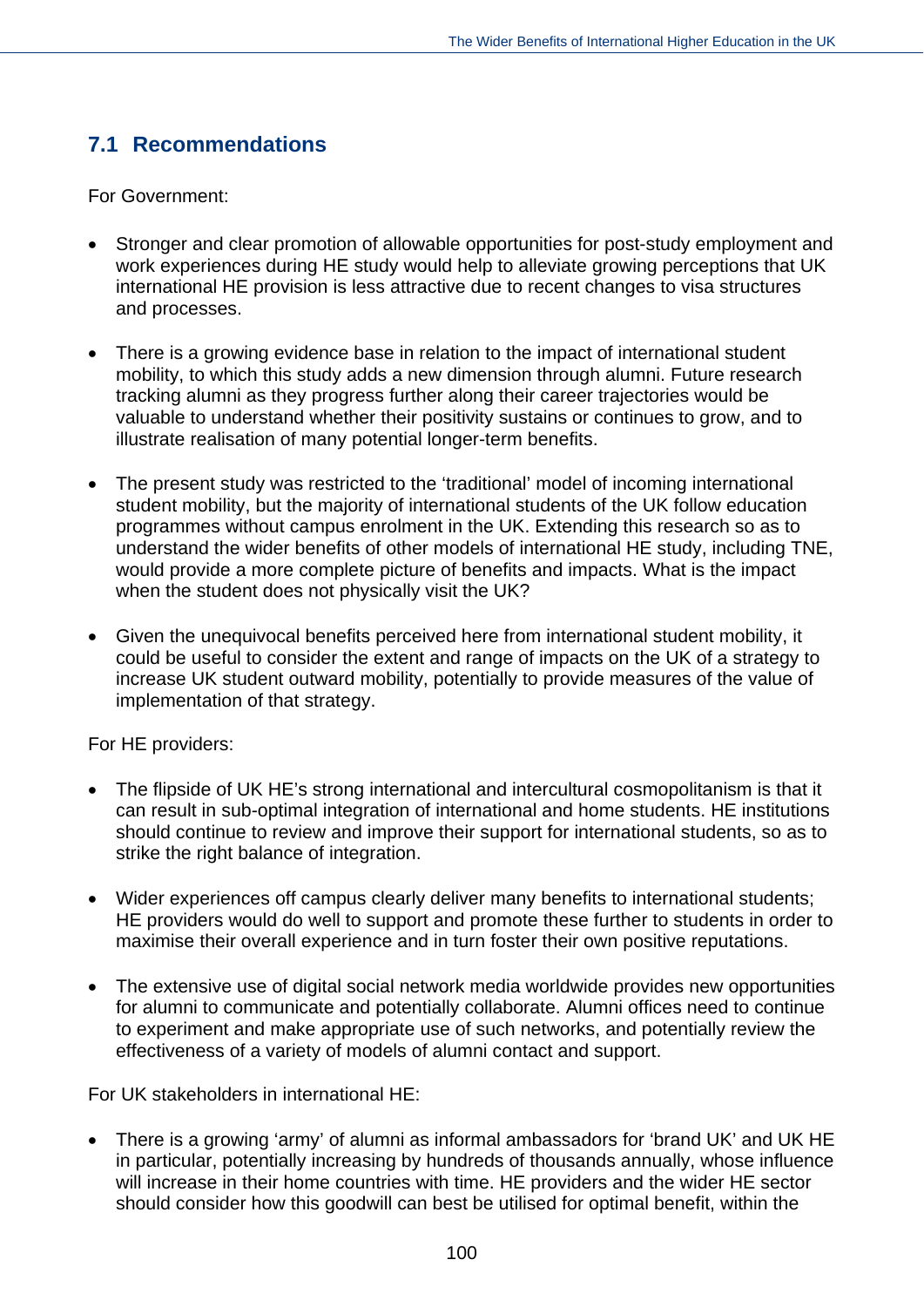constraints of effective soft power. This could add to current promotional efforts, including recognition of existing best practice and use of positive personal alumni stories.

 Consideration of a 'national' network of support for international alumni of the UK would be welcome, as well as other opportunities for appropriate integrated effort, to help all parties to maximise the effective support of their alumni and reinforce positive reflections and memories amongst them.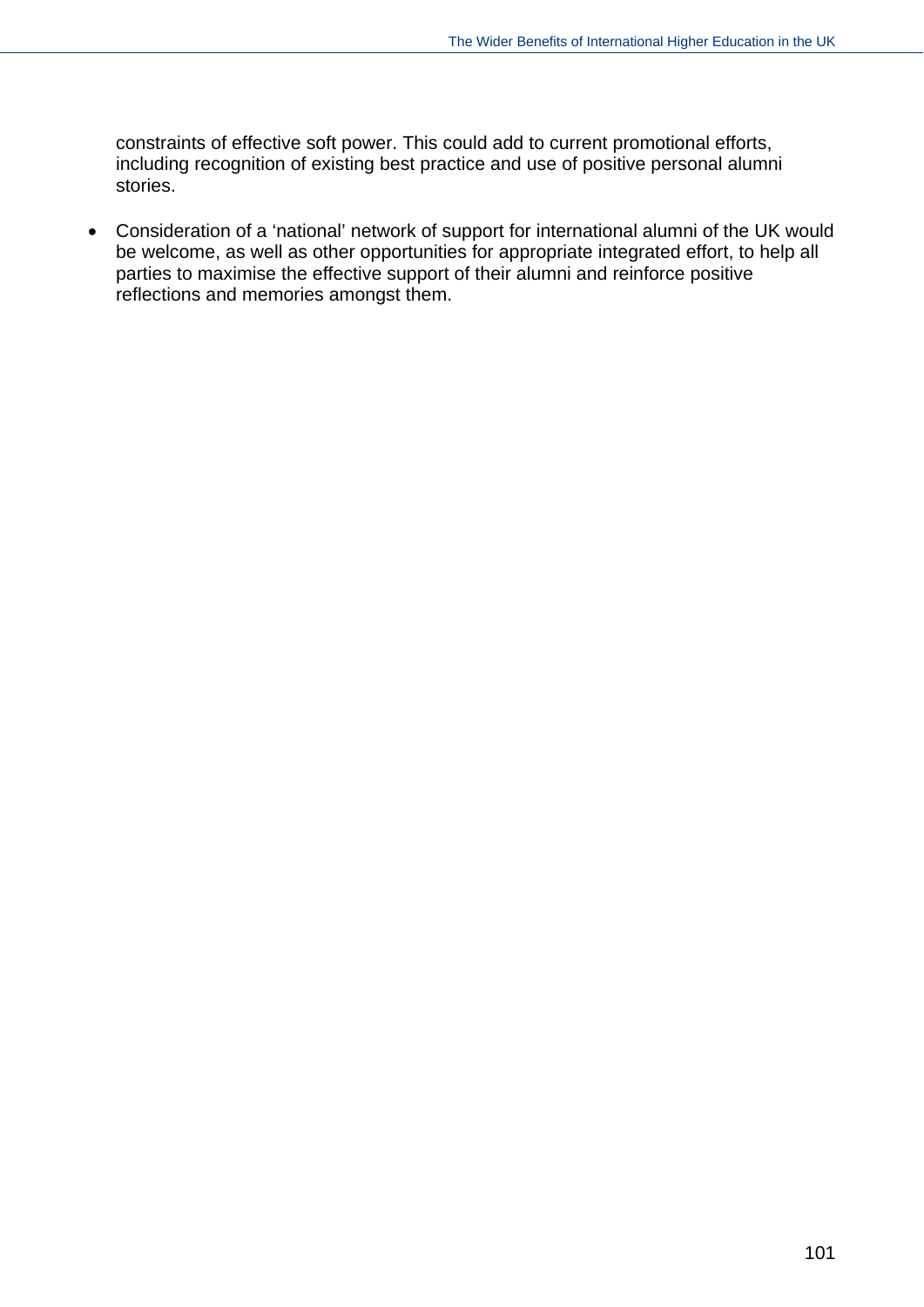# **8. References**

Atkinson, C. (2010). Does Soft Power Matter? A Comparative Analysis of Student Exchange Programs 1980-2006 - CISAC. *Foreign Policy Analysis*, 6, 1–22.

Black, G. & Stephan, P. (2008). *'The economics of university lab science and the role of foreign graduate students and postdoctoral scholars'*, Working Paper, Andrew Young School of Policy Studies.

Bracht, O., Engel, C., Janson, K., Over, A. Schomberg, H. & Teichler, U. (2006). *The Professional Value of ERASMUS Mobility*. Kassel, Germany: International Center for Higher Education Research.

British Council (2011). *Impact of Visa Changes on Student Mobility and Outlook for the UK.*  London: British Council.

British Council (2012).*Trust pays*. London: British Council.

British Council (2013a). *The shape of things to come 2: The evolution of transnational education. Research highlights*. London: British Council.

British Council (2013b). *Culture Means Business: How international cultural relationships contribute to increased trade and competitiveness for the UK*. London: British Council.

British Council & Oxford Economics (2012). *The shape of things to come: higher education global trends and emerging opportunities to 2020*. London: British Council.

Brooks, R., Waters, J., & Pimlott-Wilson, H. (2011). International education and the employability of UK students. *British Educational Research Journal*, 38(2), 281–298.

CBI (2011). *Building for Growth: Business Priorities for Education and Skills. CBI/EDI Education and Skills Survey 2011*. London: Confederation of British Industry.

Chellaraj, G., Maskus, K. & Mattoo, A. (2008). The contribution of international graduate students to US innovation, *Review of International Economics*, 16(3), 444–462.

Conlon, G., Litchfield, A., & Sadlier, G. (2011). *Estimating the Value to the UK of Education Exports*. *Research Paper 46*. London: Department for Business, Innovation and Skills

Day, R., Stackhouse, J., & Geddes, N. (2009). *Evaluating Commonwealth Scholarships in the United Kingdom: Assessing impact in key priority areas*. London: Commonwealth Scholarships Commission.

De Wit, H. (2002). *Internationalisation of Higher Education in the United States of America and Europe: A Historical, Comparative, and Conceptual Analysis*. Westport, CT: Greenwood Press.

Dearing, R. (1997). *Higher Education in the Learning Society: Report of the National Committee of Inquiry into Higher Education.* London: Department for Education & Employment.

Diamond, A., Walkley, L., Forbes, P., Hughes, T., & Sheen, J. (2012). *Global Graduates into Global Leaders.* London: Association of Graduate Recruiters, Council for Industry and Higher Education and CFE Research and Consulting

DTZ. (2011). *Prime Minister's Initiative for International Education Phase 2 (PMI2). Final Evaluation Report* (Vol. 2,). London: DTZ.

ECU (2012). *Attracting international students: equitable services and support, campus cohesion and community engagement.* London: Equality Challenge Unit.

Education Intelligence. (2013).*Broadening Horizons. Breaking through the barriers to overseas study*. Hong Kong: British Council.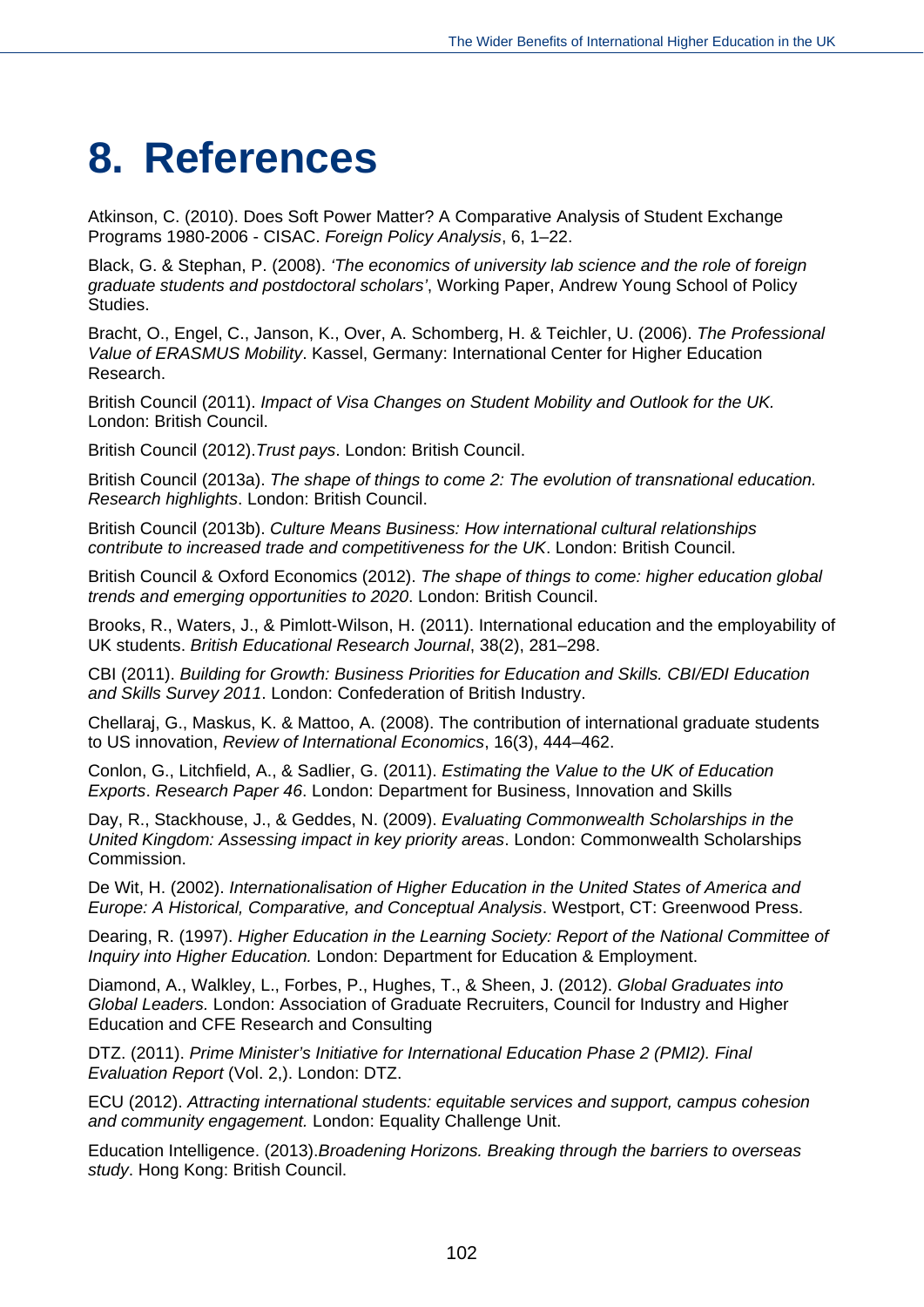Fielden, J. (2007). *Global Horizons for UK Universities* . London: Council for Industry and Higher Education.

Fielden, J., Middlehurst, R., & Woodfield, S. (2007). *Global horizons for UK students: a guide for universities*. London: Council for Industry and Higher Education.

Gu, Q. (2012). 'The impact of study abroad on the student self'. *University World News*, 29 February 2012.

Higher Education Statistics Agency: Students at UK HE institutions by domicile 2010/11 and 2011/12. Available at:

[http://www.hesa.ac.uk/index.php?option=com\\_content&task=view&id=2663&Itemid=161](http://www.hesa.ac.uk/index.php?option=com_content&task=view&id=2663&Itemid=161)

Institute of International Education (2012). International Education: A Global Economic Engine. *2012 International Education Summit on the Occasion of the G8* . Washington DC: Institute of International Education.

Knight, J. (2012). Student Mobility and Internationalization: trends and tribulations. *Research in Comparative and International Education*, 7(1), 20.

Mazzarol, T., & Soutar, G. N. (2002). "Push-pull" factors influencing international student destination choice. *International Journal of Educational Management*, 16(2), 82–90. doi:10.1108/09513540210418403

Matthews, D. (2013). Applicants, there and back again. *Times Higher Education*, 2099 (2 May 2013), p.7.

Miller, N. J. (2013). *Strategic affinity: engaging international alumni to support internationalisation. A UK case study approach*. York: Higher Education Academy.

MORI (2003). *Education UK: The Prime Minister's initiative. Executive Summary: The views of international students and UK educational institutions*. London: British Council.

Nye, J. (1991). *Bound to Lead: The Changing Nature of American Power*. New York: Basic Books.

OECD (2012). *Education at a Glance 2012*. Paris: OECD Publishing.

Oxford Economics (2012). *The Economic Impact of the University of Exeter's International Students*. Exeter: University of Exeter

Oxford Economics (2013). *The Economic Costs and Benefits of International Students*. Oxford: Oxford Economics

PA Consulting Group (2011). T*he Economic Impact of International Students to London's Economy: A Quantitative Perspective. Final Report* (pp. 1–44). London: Study London.

Pan, S.-Y. (2013). Confucius Institute project: China's cultural diplomacy and soft power projection. *Asian Education and Development Studies*, 2(1), 22–33.

*'Patent Pending: How Immigrants are Reinventing the American Economy'*(2012). Online report accessed May 2013 at:

<http://www.renewoureconomy.org/sites/all/themes/pnae/patent-pending.pdf>

Purcell, K., & Elias, P. (2011). *Futuretrack Working Paper 3: The impact of paid and unpaid work and of student debt on experience of higher education.* Manchester: Higher Education Careers Service Unit.

River Path Associates (2004). FCO Scholarships Review. London: Foreign & Commonwealth Office.

Roberts, L., Day, R., Jenkins, J., & Geddes, N. (2012). *Evaluating Commonwealth Scholarships in the United Kingdom: Assessing impact in higher education and development*. London: Commonwealth Scholarships Commission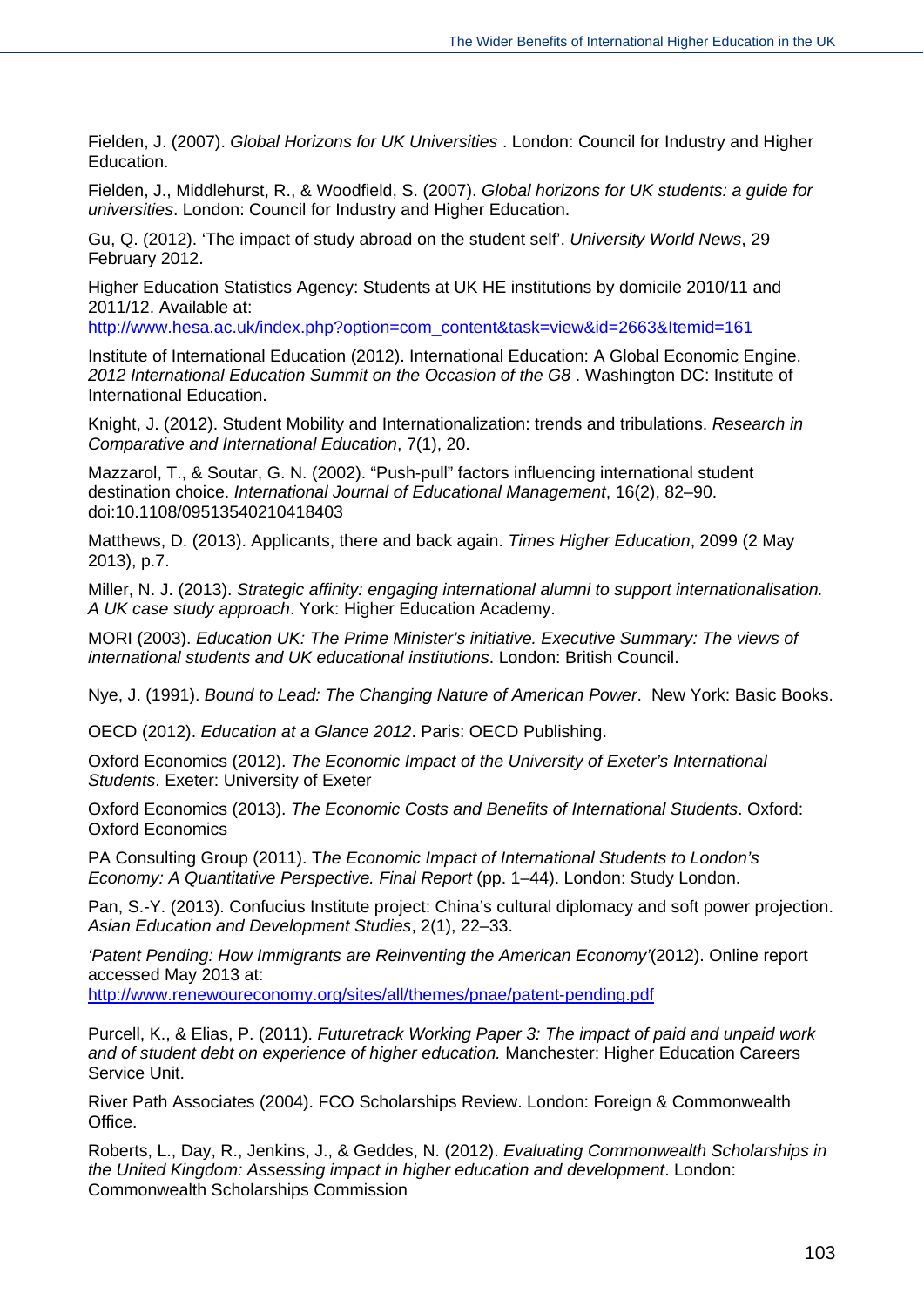Storti, C. (1989). *The Art of Crossing Cultures*. Intercultural Press.

Sweeney, S. (2012). *Going Mobile: mobility and the European Higher Education Area*. York: Higher Education Academy.

Technopolis (2008). *International research collaboration: opportunities for the UK higher education sector*. London: Universities UK.

The World Bank (2002). *Constructing Knowledge Societies: New Challenges for Tertiary Education.* Washington DC: World Bank, p.23.

UKCISA (2004). *International Students in UK Universities and Colleges: Broadening our Horizons.*  London: UK Council for International Student Affairs.

UKCISA (2011). *International Student Services in Colleges and Universities 2010-11: A benchmarking survey*. London: UK Council for International Student Affairs.

Wilson, T. (2012). A review of business-university collaboration. London: Department for Business, Innovation & Skills.

Woodfield, S (2009). *Trends in International Student Mobility: A Comparison of National and Institutional Policy: Responses in Denmark, Germany, Sweden and the Netherlands*. København: Danish Agency for International Education.

Woodfield S (2010) 'Key Trends and Emerging Issues in International Student Mobility (ISM)' In: Maringe, F. and Foskett, N. (Editors). *Globalisation and internationalisation of higher education: theoretical, strategic and management perspectives.* London: Continuum, pp. 109-123.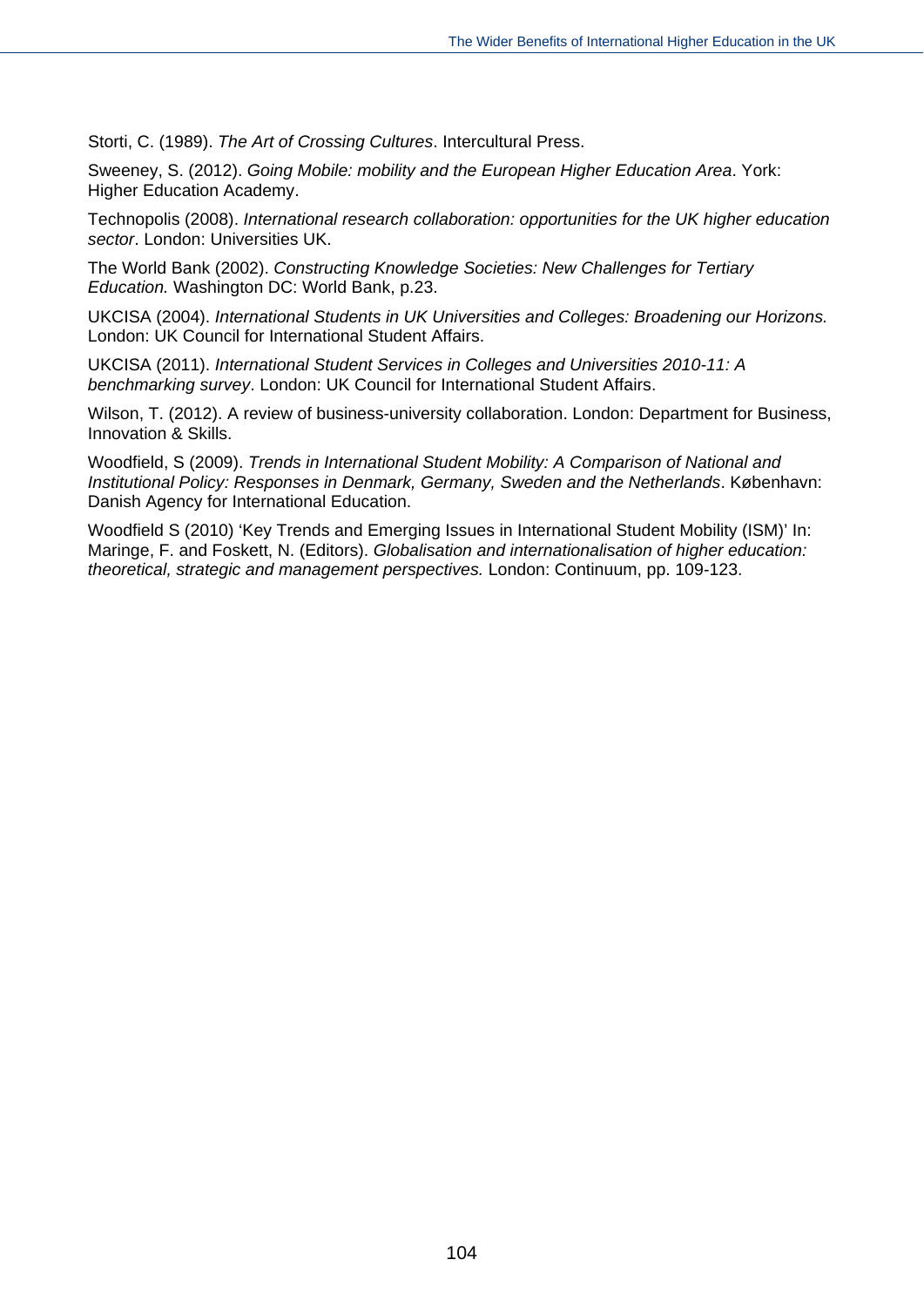# **Appendix 1**

### **Rationale for groupings of graduate characteristics**

As indicated in Chapter 3 on the research method and sample, it was necessary to use a small number of groups with which to classify each of the key characteristics of graduates interviewed. This was due to the restricted number of interviews (100) to be carried out, within which the range of graduates interviewed had to reflect reasonably the full range of characteristics of graduates in the real international cohort. The rationale chosen for each grouping is given in Table A.1.

| <b>Variable</b>                   | <b>Grouping</b>                                                                                                   | <b>Target %</b>                        | <b>Rationale</b>                                                                                                                                                               |
|-----------------------------------|-------------------------------------------------------------------------------------------------------------------|----------------------------------------|--------------------------------------------------------------------------------------------------------------------------------------------------------------------------------|
| Country of origin                 | China<br>India<br><b>Other Asian nations</b><br>Middle East<br>Low income nations<br>Latin America<br>High income | 17<br>17<br>16<br>10<br>20<br>10<br>10 | Combination of reflecting the numerically largest<br>'sending' nations, certain established country<br>groups, and regions of particular economic<br>interest                  |
| Current country<br>of residence   | Country of origin<br>UK<br>Other                                                                                  | 80<br>10<br>10                         | Returned home' are main focus but some others<br>to consider differences in possible benefits                                                                                  |
| Gender                            | Female<br>Male                                                                                                    | 50<br>50                               | Equal split: enables identification of any<br>differences by gender                                                                                                            |
| Level of study                    | Undergraduate (UG)<br>Taught Masters (PGT)<br>Postgraduate research<br>(PGR)                                      | 25<br>65<br>10                         | Reflects UK international student population;<br>PGRs may have particular benefits and also<br>strategically important                                                         |
| Subject of study                  | STEM (& medicine)<br>Business/finance<br>Arts & humanities<br>Social sciences<br>Other                            | 30<br>30<br>15<br>15<br>10             | Very broad breakdown to reflect concentrations<br>of international students in the UK and some key<br>subjects of interest (e.g. art/design)                                   |
| <b>HEI</b> type                   | Research-intensive<br>Other                                                                                       | 60<br>40                               | Very broad classification to identify potential<br>differences in impact/benefits by HEI<br>type/reputation                                                                    |
| <b>HEI</b> location               | England<br>Other UK nation                                                                                        | 80<br>20                               | Representation of HEIs in all four home nations                                                                                                                                |
| Funding source                    | Self-funded<br>Scholarship<br>Other sponsor                                                                       | 60<br>30<br>10                         | Very broad breakdown to enable differentiation of<br>benefits with different motivations/funding;<br>scholarship alumni over-sampled as likely to<br>provide good case studies |
| Current<br>occupational<br>sector | STEM/manufacturing<br>Education inc HE<br><b>Business/finance</b><br>Health/social care                           | 20<br>15<br>15<br>10                   | Very broad classification based on industrial<br>sectors; certain key sectors highlighted                                                                                      |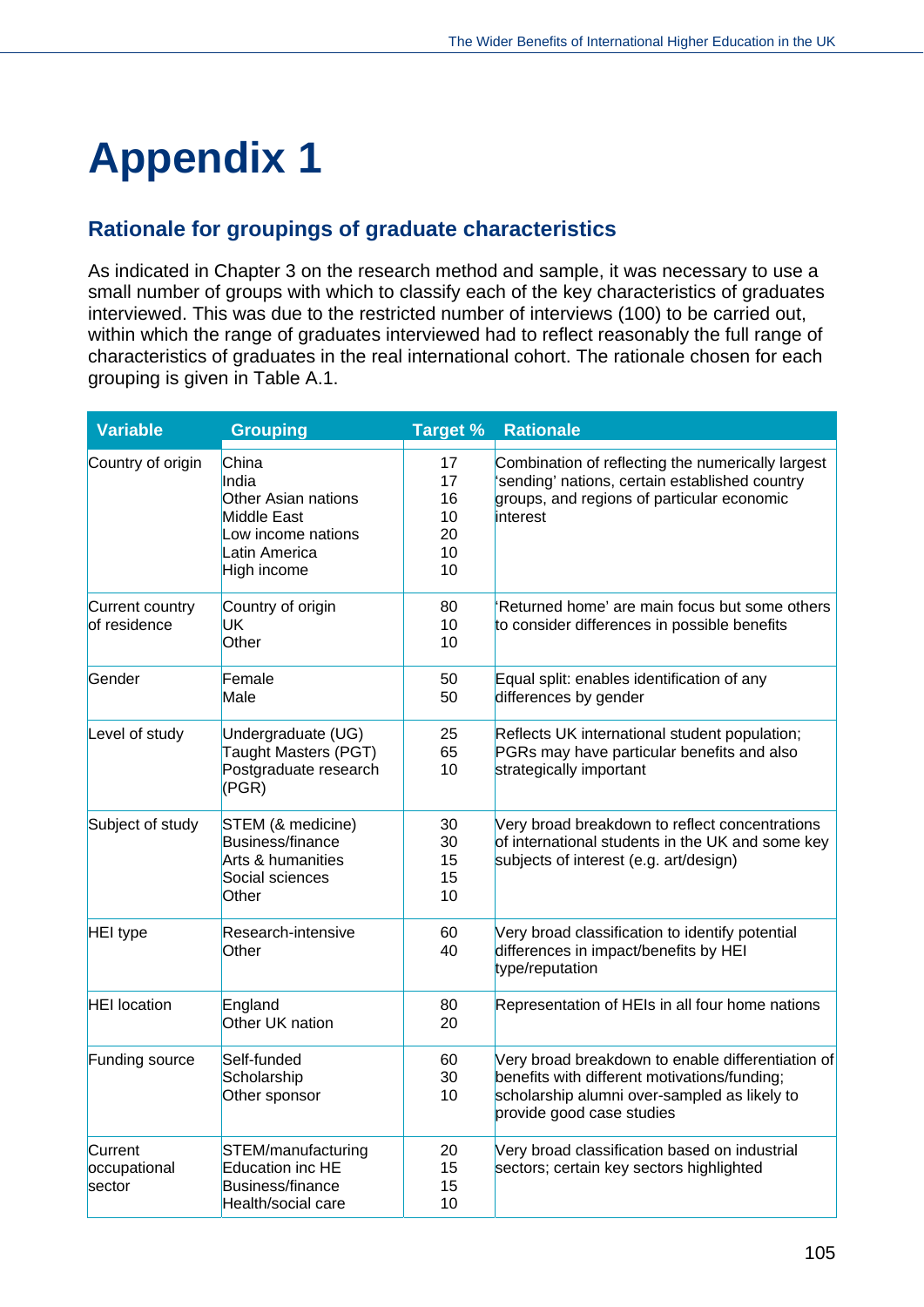| <b>Variable</b>        | <b>Grouping</b>                                                         | Target %                | <b>Rationale</b>                                                                                                                                       |
|------------------------|-------------------------------------------------------------------------|-------------------------|--------------------------------------------------------------------------------------------------------------------------------------------------------|
|                        | Media<br>Government/public<br>Law<br>Retail/logistics/services<br>Other | 5<br>15<br>5<br>5<br>10 |                                                                                                                                                        |
| Positive<br>experience | Yes<br>Somewhat<br>No                                                   | 50<br>40<br>10          | Deliberate inclusion of some 'negative' examples<br>to avoid possible positive bias in interview<br>sample, based on pre-interview survey<br>responses |
| Extent of links        | Professional and personal<br>Only personal<br>Few/none                  | 60<br>30<br>10          | Inclusion of some 'less linked' examples to avoid<br>possible positive bias in sample; based on pre-<br>interview survey responses                     |

**Table A.1** Groupings of graduate characteristics and rationale

### **Detailed characteristics of the interview sample**

The countries of origin of graduates interviewed, and the HE institutions from which they had graduated, are listed in Tables A.2 and A.3 respectively.

| <b>China</b> | <b>India</b> | <b>Other Asia</b> | <b>Middle</b><br><b>East</b> | Low<br>income          | Latin<br><b>America</b> | <b>High</b><br>income |
|--------------|--------------|-------------------|------------------------------|------------------------|-------------------------|-----------------------|
| China 15     | India 16     | Brunei            | Iran <sub>2</sub>            | Bangladesh             | Argentina               | Australia 2           |
|              |              | Hong Kong 3       | <b>Israel 2</b>              | Dominican Rep Brazil 3 |                         | Canada 2              |
|              |              | Indonesia 3       | Jordan                       | Ethiopia               | Chile 2                 | New Zealand 2         |
|              |              | Malaysia 4        | Lebanon                      | Ghana                  | Colombia 3              | Norway 2              |
|              |              | Russia            | Syria                        | Jamaica                | Mexico 4                | South Africa          |
|              |              | Taiwan 3          | Turkey 3                     | Kenya 2                | Nicaragua               | USA <sub>2</sub>      |
|              |              | Thailand          |                              | Malawi                 | Venezuela               |                       |
|              |              |                   |                              | Nigeria 5              |                         |                       |
|              |              |                   |                              | Pakistan 2             |                         |                       |
|              |              |                   |                              | Sri Lanka 2            |                         |                       |
| Total: 15    | Total: 16    | Total: 16         | Total: 10                    | Total: 17              | Total: 15               | Total: 11             |

**Table A.2** Countries of origin of graduates interviewed (number indicates where more than one interviewed)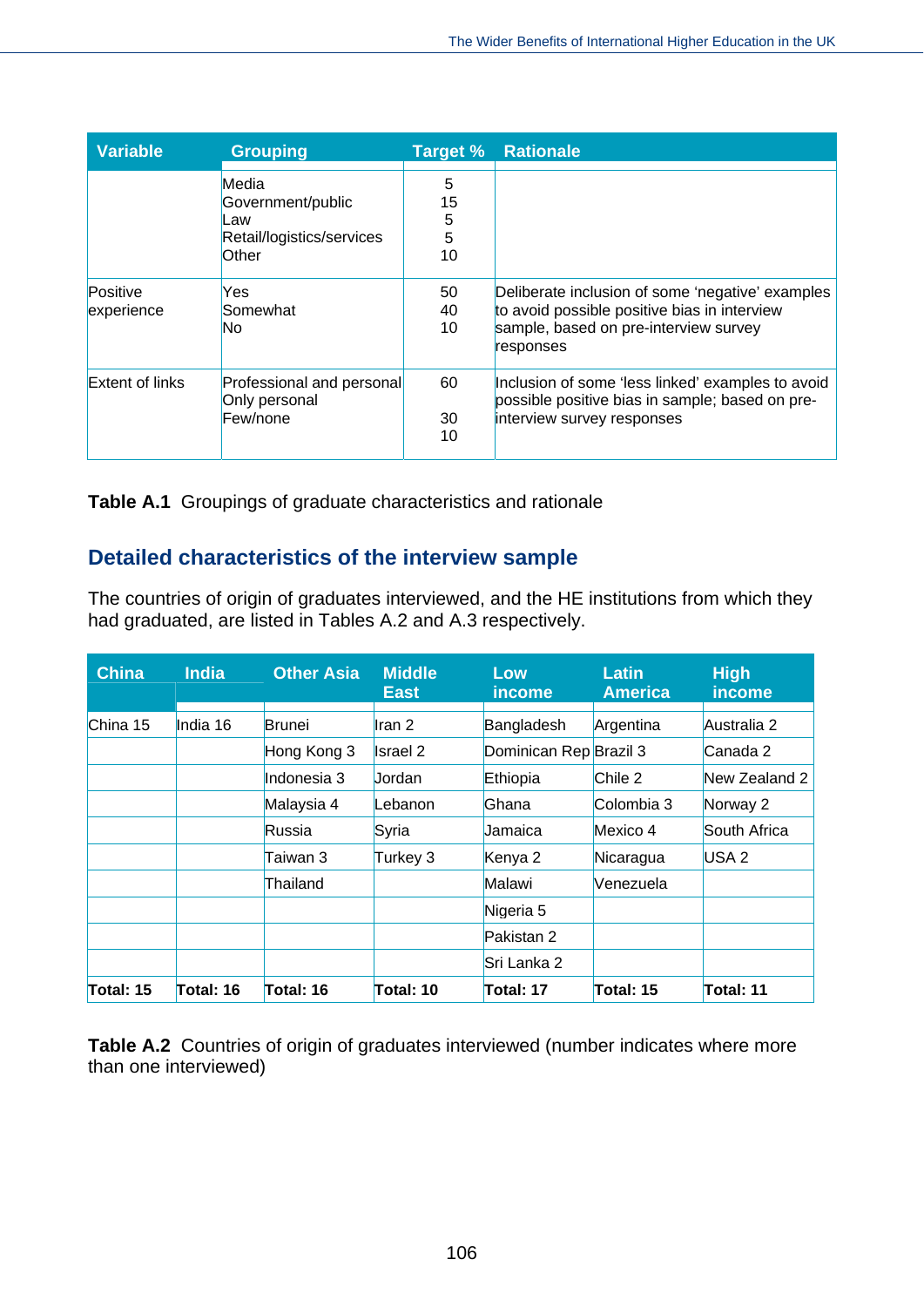| <b>Research intensive</b>              | <b>Number</b>  | <b>Other</b>                           | <b>Number</b>  |
|----------------------------------------|----------------|----------------------------------------|----------------|
| Birmingham                             | 5              | Anglia Ruskin                          | $\overline{2}$ |
| Cambridge                              | 3              | Bolton                                 | 1              |
| Cardiff                                | 3              | Bournemouth                            | $\overline{2}$ |
| Edinburgh                              | 1              | Coventry                               | 1              |
| Glasgow                                | $\overline{4}$ | Derby                                  | 1              |
| Institute of Education                 | 1              | <b>Essex</b>                           | 1              |
| King's College London                  | 1              | Kingston                               | $\overline{2}$ |
| Leeds                                  | 3              | Leeds Metropolitan                     | 1              |
| Liverpool                              | 3              | Manchester Metropolitan                | 1              |
| London School of Economics             | 1              | Middlesex                              | 1              |
| Loughborough                           | 1              | Nottingham Trent                       | 1              |
| Manchester                             | 8              | Roehampton                             | $\overline{2}$ |
| Newcastle                              | $\overline{2}$ | Salford                                | 1              |
| Nottingham                             | $\overline{7}$ | Sheffield Hallam                       | 1              |
| Oxford                                 | 1              | Staffordshire                          | 1              |
| Queen's University Belfast             | 1              | Stirling                               | 1              |
| Reading                                | 1              | Strathclyde                            | $\overline{2}$ |
| School of Oriental and African Studies | 1              | Sunderland                             | 1              |
| Sheffield                              | $\overline{4}$ | Teesside                               | 1              |
| Southampton                            | 3              | University of Arts London              | 8              |
| Sussex                                 | $\overline{4}$ | University of Wales Institute, Cardiff | $\overline{2}$ |
| University College London              | 1              | <b>West London</b>                     | 1              |
| York                                   | $\overline{2}$ | <b>West of Scotland</b>                | 1              |
|                                        |                | Westminster                            | 1              |
|                                        |                | Winchester                             | 1              |
|                                        |                | Wolverhampton                          | 1              |
| Total: 23                              | 61             | 26                                     | 39             |

**Table A.3** HE institutions from which interviewees had graduated (numbers indicate where more than one graduate was interviewed)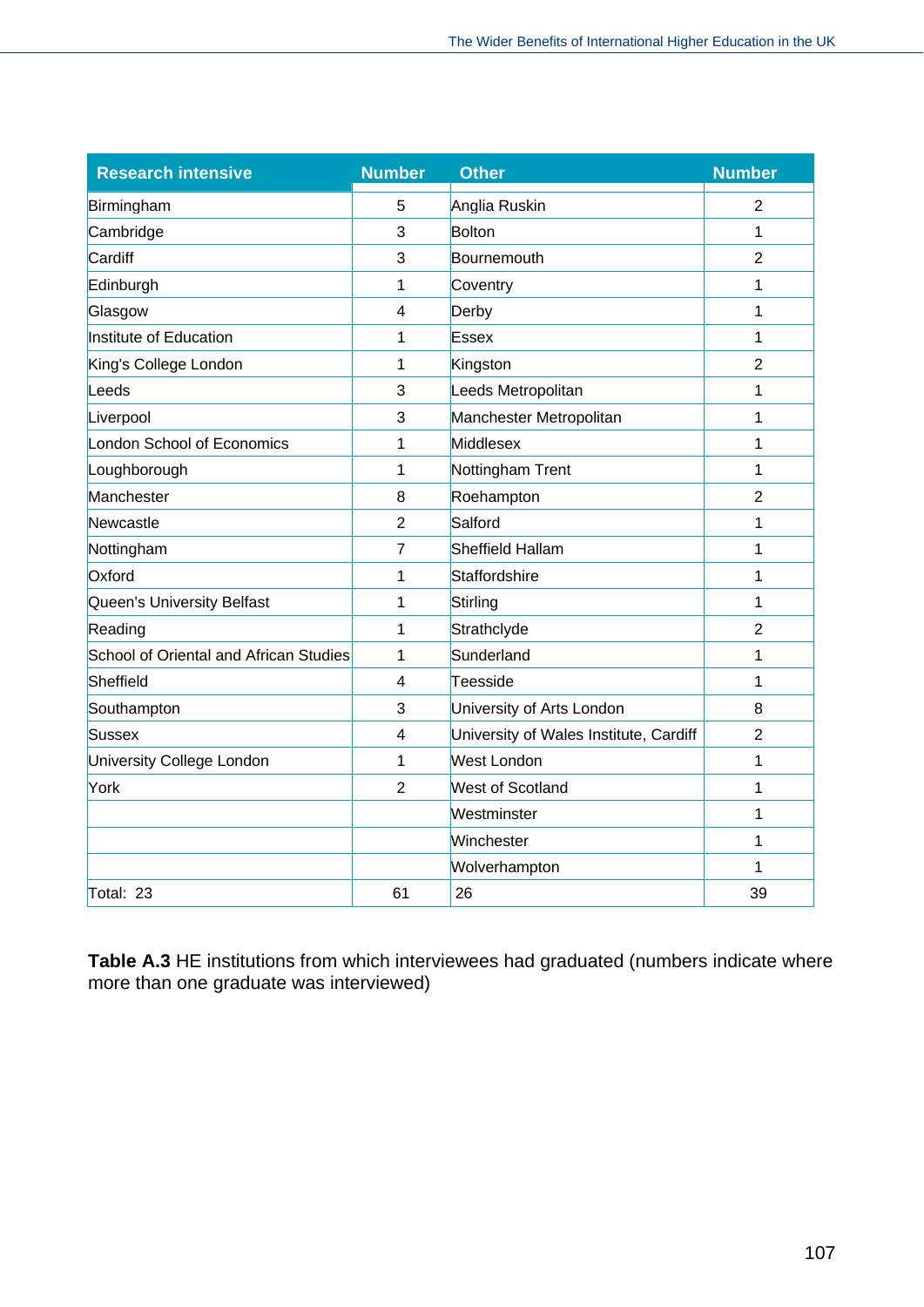### **Additional alumni groupings accessed**

In order to augment the potential sample of volunteers who were eligible and available for interview, invitations were issued to targeted subsets within the following alumni groups. The research team are most grateful for the assistance of the respective alumni offices for enabling us to access their alumni, by sending invitations on our behalf to selected alumni.

- FCO Chevening Scholarships
- Commonwealth Scholarships Commission
- Cambridge Gates Trust
- Anglia Ruskin University
- Kingston University
- University of the Arts, London
- Edinburgh University.